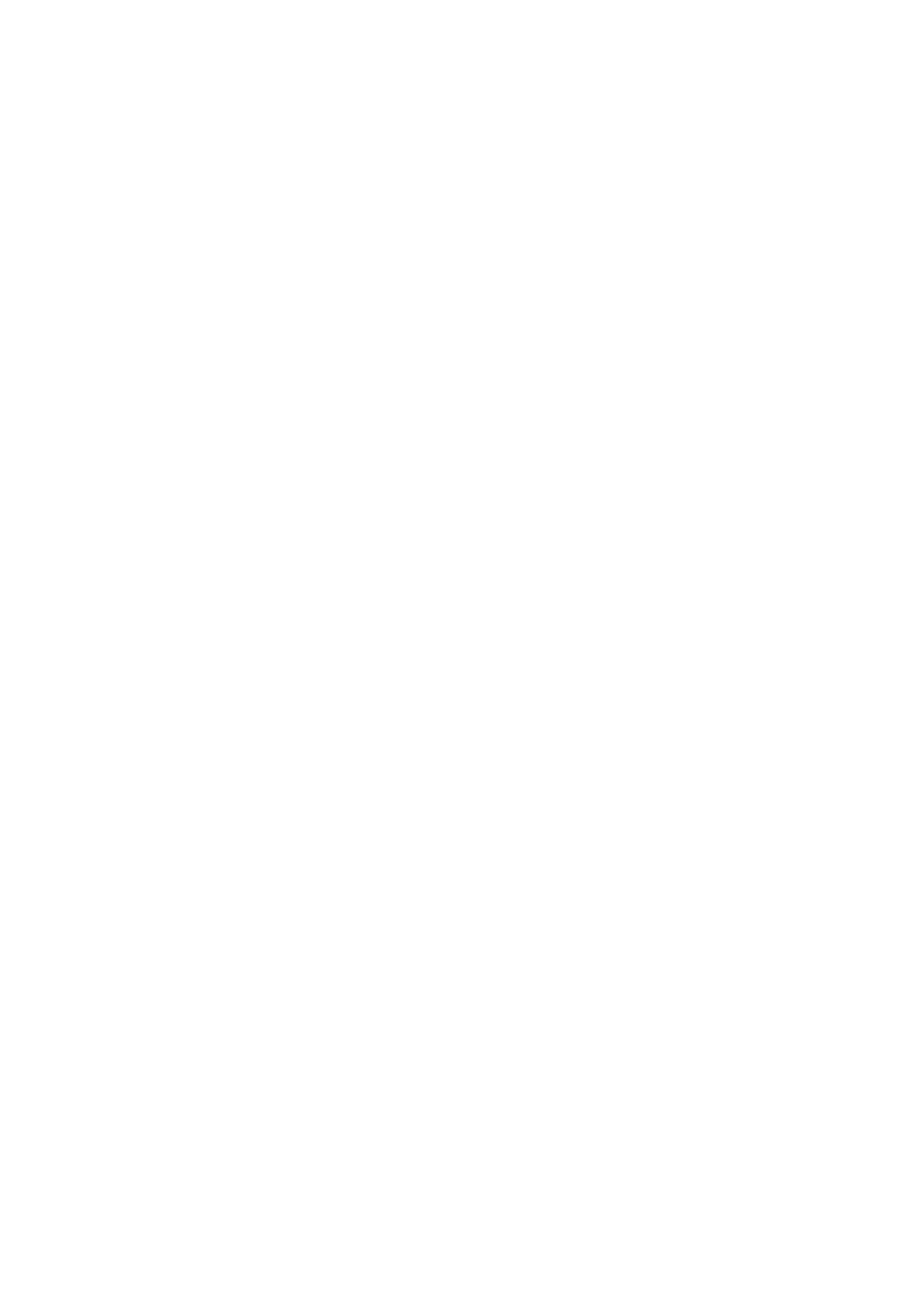# **FOREWORD**

During the French Presidency of the G20, the Ministry for the Economy, Finance and Industry and the Banque de France entrusted the Microfinance Observatory with the organisation of a workshop to discuss some of the major issues in the field of microfinance.

This workshop took place on 8 July 2011 at the Palais du Luxembourg in Paris, home to the French Senate, and was chaired by the President of the Senate Finance Commission, Jean Arthuis.

Bringing together around forty speakers from different horizons (central banks, international organisations, banks, NGOs, investors, etc.) and all continents, the debates provided an opportunity to compare experiences in microfinance between South and North countries and made a significant contribution to the work of the G20 on financial inclusion. The discussions notably focused on the importance of respecting the original spirit of microfinance and on the need to implement microfinance regulations tailored to the specific circumstances of each country. The aim of such regulations would be to prevent bad business practices from exacerbating in certain countries.

> **Michel Camdessus** President of the Microfinance Observatory of the Banque de France *November 2011*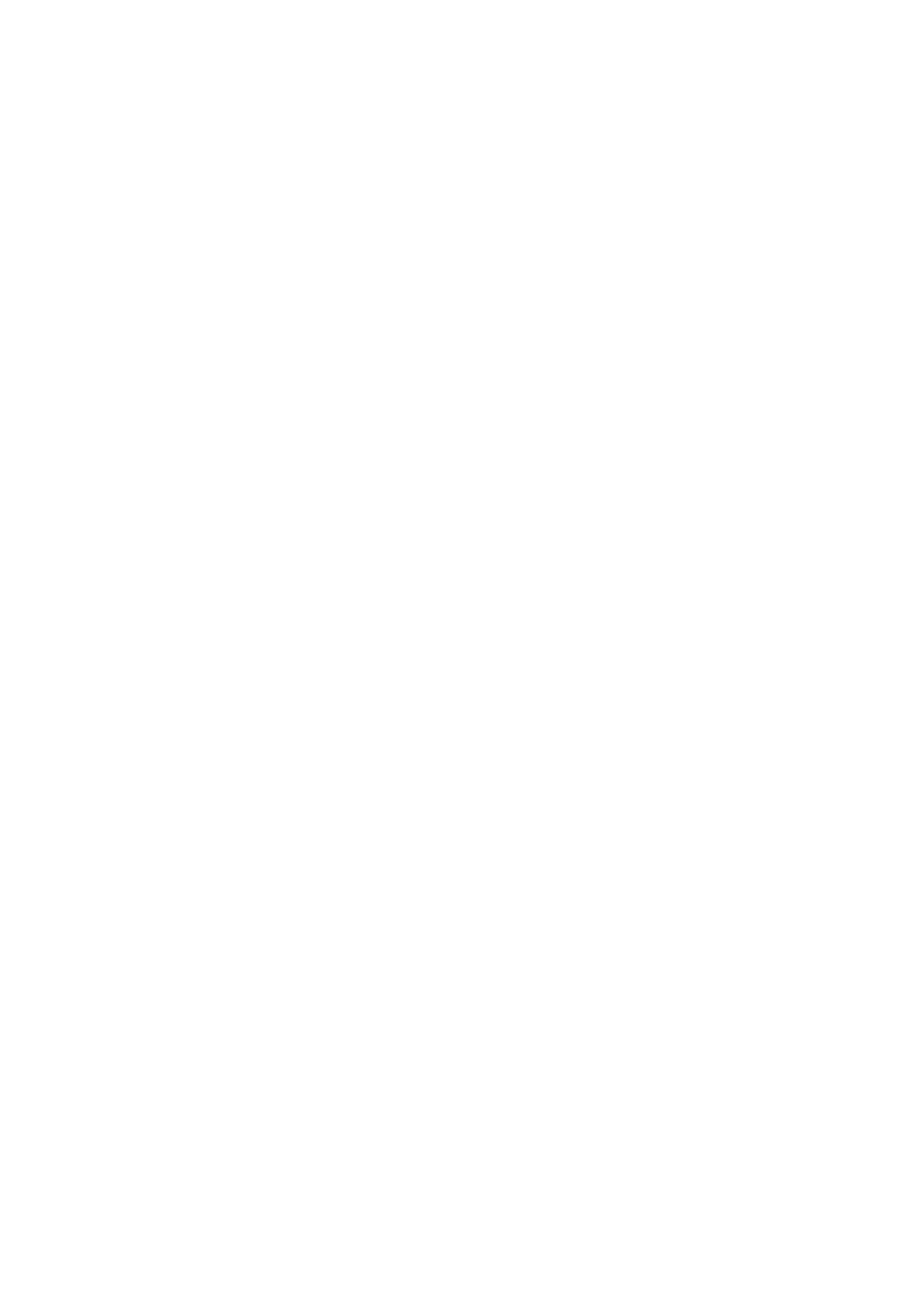# **CONTENTS**

 $\equiv$ 

| <b>CONTRIBUTORS</b>               |                                                                                                                             | 9  |
|-----------------------------------|-----------------------------------------------------------------------------------------------------------------------------|----|
| <b>WORKSHOP</b><br><b>SUMMARY</b> |                                                                                                                             | 27 |
| <b>OPENING</b>                    |                                                                                                                             |    |
| <b>ADDRESSES</b>                  | Jean ARTHUIS, Chairman, the Senate's Finance Committee                                                                      | 33 |
|                                   | Christian NOYER, Governor, Banque de France                                                                                 | 35 |
|                                   | Muhammad YUNUS, Founder, Grameen Bank                                                                                       | 37 |
|                                   | Jacques ATTALI, President, Groupe PlaNet Finance                                                                            | 40 |
|                                   | Ramon FERNANDEZ, Director General of the Treasury,<br>Minister of the Economy, Finance and Industry                         | 42 |
| <b>ROUND TABLE I</b>              | TO WHAT EXTEND CAN MICROFINANCE CONTRIBUTE<br>TO FINANCIAL INCLUSION AND POVERTY REDUCTION?                                 | 45 |
| Chairperson:                      | Maria NOWAK, CEO, Founder, Adie                                                                                             | 47 |
| Speakers:                         | Stuart RUTHERFORD, CEO, Founder, Safesave                                                                                   | 48 |
|                                   | Essma BEN HAMIDA, Co-founder, Executive Director, Enda inter-arabe                                                          | 49 |
|                                   | Channy IN, President & CEO, Acleda Bank                                                                                     | 51 |
|                                   | Luiz AWAZU PEREIRA DA SILVA, Deputy-Governor, Banco Central do Brasil                                                       | 52 |
|                                   | Rafael JABBA, Principal Investment Officer, African Development Bank                                                        | 54 |
|                                   | Fernando JIMÉNEZ-ONTIVEROS, Deputy Manager, Multilateral Investment Fund,<br>Inter-American Development Bank                | 56 |
|                                   | Mahmoud MOHIELDIN, Managing Director, World Bank                                                                            | 57 |
|                                   | Dov ZERAH, Managing Director, Agence française de développement                                                             | 59 |
|                                   | Magali BRABANT, Investment Director, Territorial and Network Development Directorate,<br>Caisse des dépôts et consignations | 61 |
|                                   | Pervenche BERES, Member, European Parliament                                                                                | 63 |
| Key observor:                     | Muhammad YUNUS, Founder, Grameen Bank                                                                                       | 65 |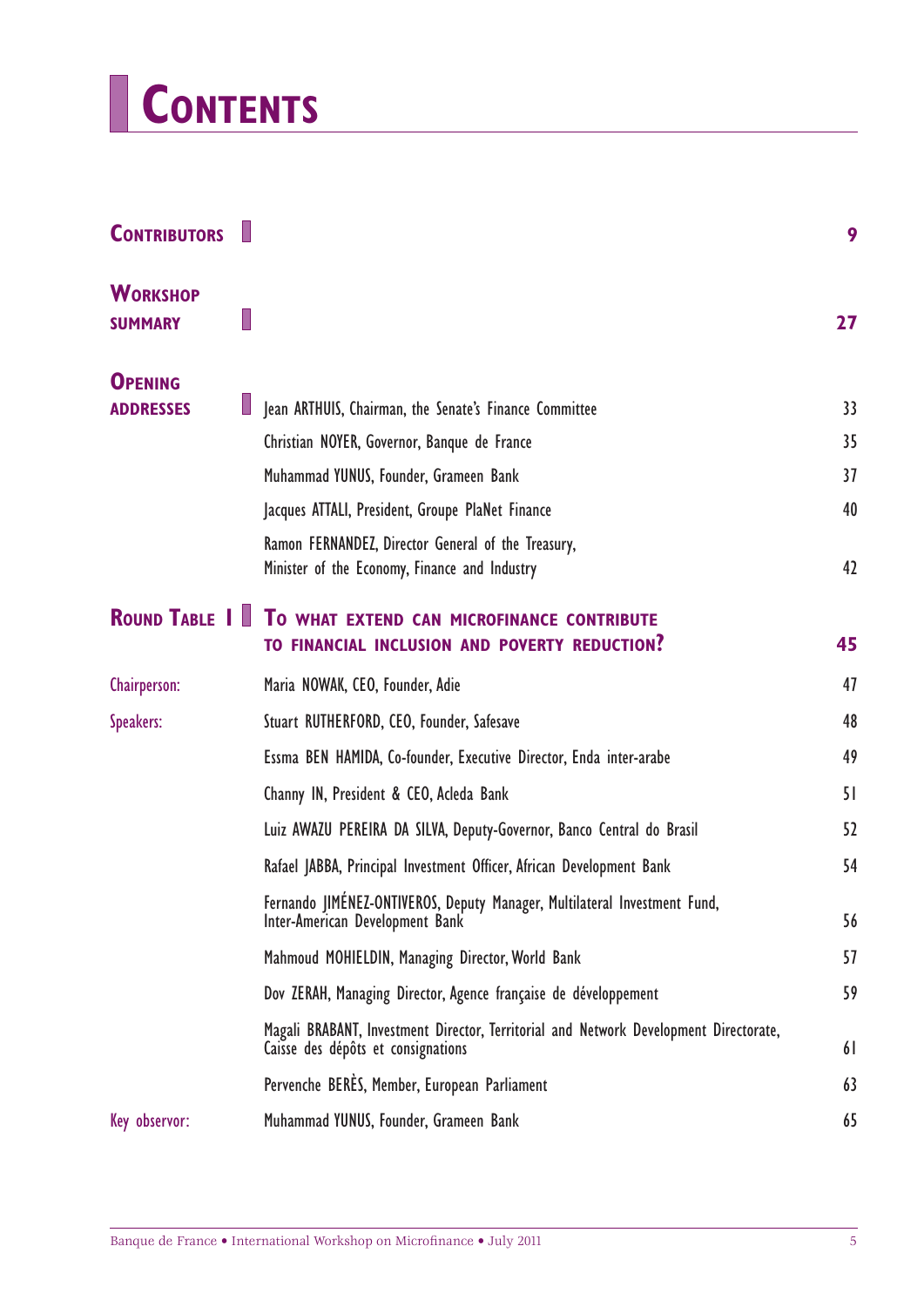#### **CONTENTS**

|                                | ROUND TABLE 2 <b>HOW CAN ADVANCED ECONOMIES LEARN FROM THE DEVELOPMENT</b><br>OF MICROFINANCE ACTIVITIES IN DEVELOPING COUNTRIES | 67 |
|--------------------------------|----------------------------------------------------------------------------------------------------------------------------------|----|
| Chairperson:                   | Arnaud VENTURA, Co-founder, Vice-President, Groupe PlaNet Finance                                                                | 69 |
| Speakers:                      | Chris DE NOOSE, Managing Director, World Savings Bank Institute                                                                  | 71 |
|                                | Alfred HANNIG, Executive Director, Alliance for Financial Inclusion                                                              | 73 |
|                                | Michael SCHLEIN, CEO, Accion                                                                                                     | 75 |
|                                | Robert CHRISTEN, Director, Financial Services for the Poor Initiative,<br>Bill and Melinda Gates Foundation                      | 78 |
|                                | Jean-Luc PERRON, Managing Director, Grameen-Crédit Agricole Microfinance Foundation                                              | 80 |
|                                | José Francisco de CONRADO, Chairman, MicroBank — La Caixa                                                                        | 82 |
|                                | Bold MAGVAN, CEO, XacBank                                                                                                        | 84 |
| <b>Questions &amp; Answers</b> |                                                                                                                                  | 86 |

## **ROUND TABLE 3 THE FUNDING OF MICROFINANCE: USING LOCAL RESOURCES, TRANSFERS OF SAVINGS FROM THE NORTH TO THE SOUTH, INTERNATIONAL FINANCING 89** Chairperson: Tilman EHRBECK, CEO, Consulting Group to Assist the Poor 91 Speakers: Daniel LEBÈGUE, CEO, Épargne sans frontière en contra la proposa de la partide de la partide de la p Arnaud POISSONNIER, CEO, Babyloan 94 Plutarchos SAKELLARIS, Vice-President, European Investment Bank 96 Marc BICHLER, Chairman, European Microfinance Platform 98 Sébastien DUQUET, Managing Director, PlaNIS responsAbility 100 Cyril ROUSSEAU, Head of Official Development Assistance and Multilateral Development Institutions, French Treasury 103 Questions & Answers 105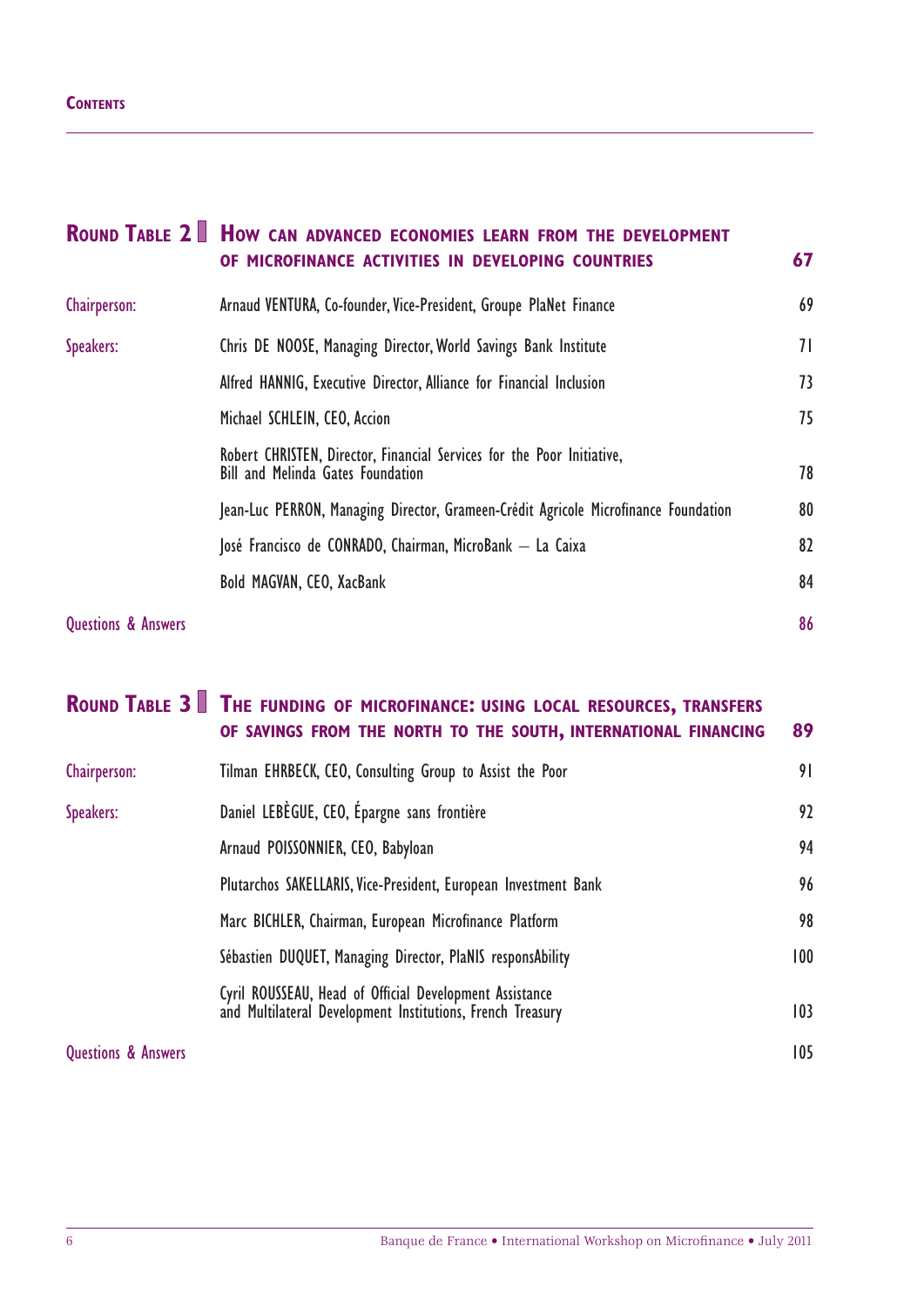|                                     | <b>ROUND TABLE 4 THE REGULATION OF MICROFINANCE</b>                                 | 107 |
|-------------------------------------|-------------------------------------------------------------------------------------|-----|
| Introduction:                       | Paul LORIDANT, Secretary-general, Observatory of Microfinance                       | 109 |
| Chairperson:                        | Njuguna NDUNG'U, Governor, Central Bank of Kenya                                    | 110 |
| Speakers:                           | Abderrahim BOUAZZA, Head of the Banking Supervision Unit, Bank Al-Maghrib           | 112 |
|                                     | Nestor ESPENILLA, Deputy-Governor, Central Bank of the Philippines                  | 114 |
|                                     | Muliaman D. HADAD, Deputy-Governor, Bank Indonesia                                  | 116 |
|                                     | Armand BADIEL, Director of Financial Stability, Central Bank of West African States | 118 |
|                                     | Jean-Michel SEVERINO, CEO, Investisseurs & Partenaires Conseil                      | 120 |
|                                     | Vijay MAHAJAN, CEO, Basix                                                           | 122 |
|                                     | Éric DUFLOS, Senior Microfinance Specialist, Consultative Group to Assist the Poor  | 124 |
|                                     | Keng Heng TAN, Member, Secretariat of the Basel Committee on Banking Supervision    | 126 |
|                                     | Chuck WATERFIELD, CEO, Microfinance Transparency                                    | 128 |
| <b>Questions &amp; Answers</b>      |                                                                                     | 3   |
| <b>CONCLUDING</b><br><b>REMARKS</b> | $\Box$<br>Jean-Pierre LANDAU, Deputy-Governor, Banque de France                     | 135 |
| <b>PRESS</b><br><b>RELEASE</b>      | L                                                                                   | 137 |

This publication contains transcriptions as well as translations of the presentations given at the workshop. The professional capacities of the speakers referred to in the publication were those at the date of the workshop.

It was compiled under the supervision of Paul Loridant, Secretary General of the Microfinance Observatory and his team, who also organised and prepared the workshop.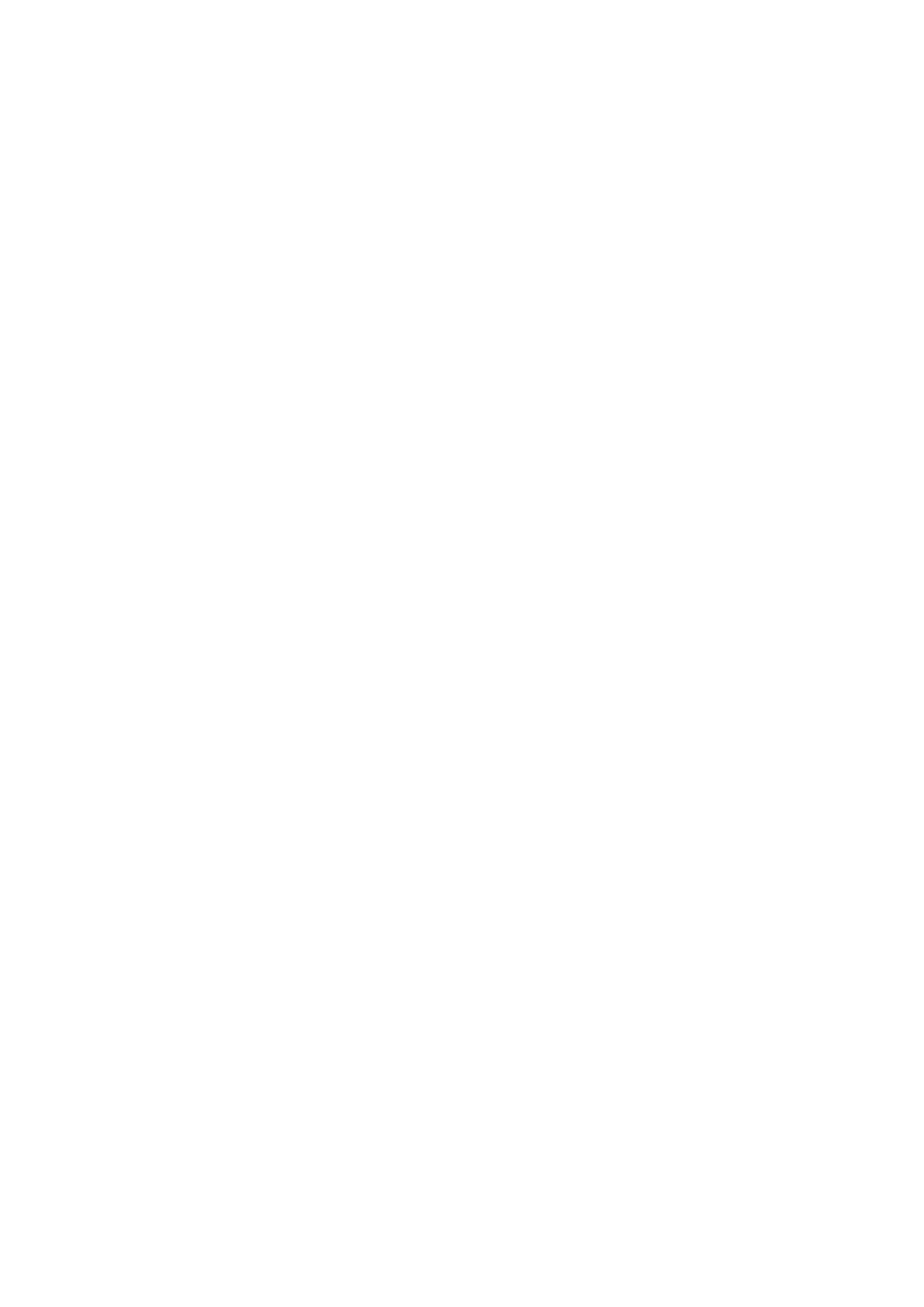

## **About the contributors** (July 2011)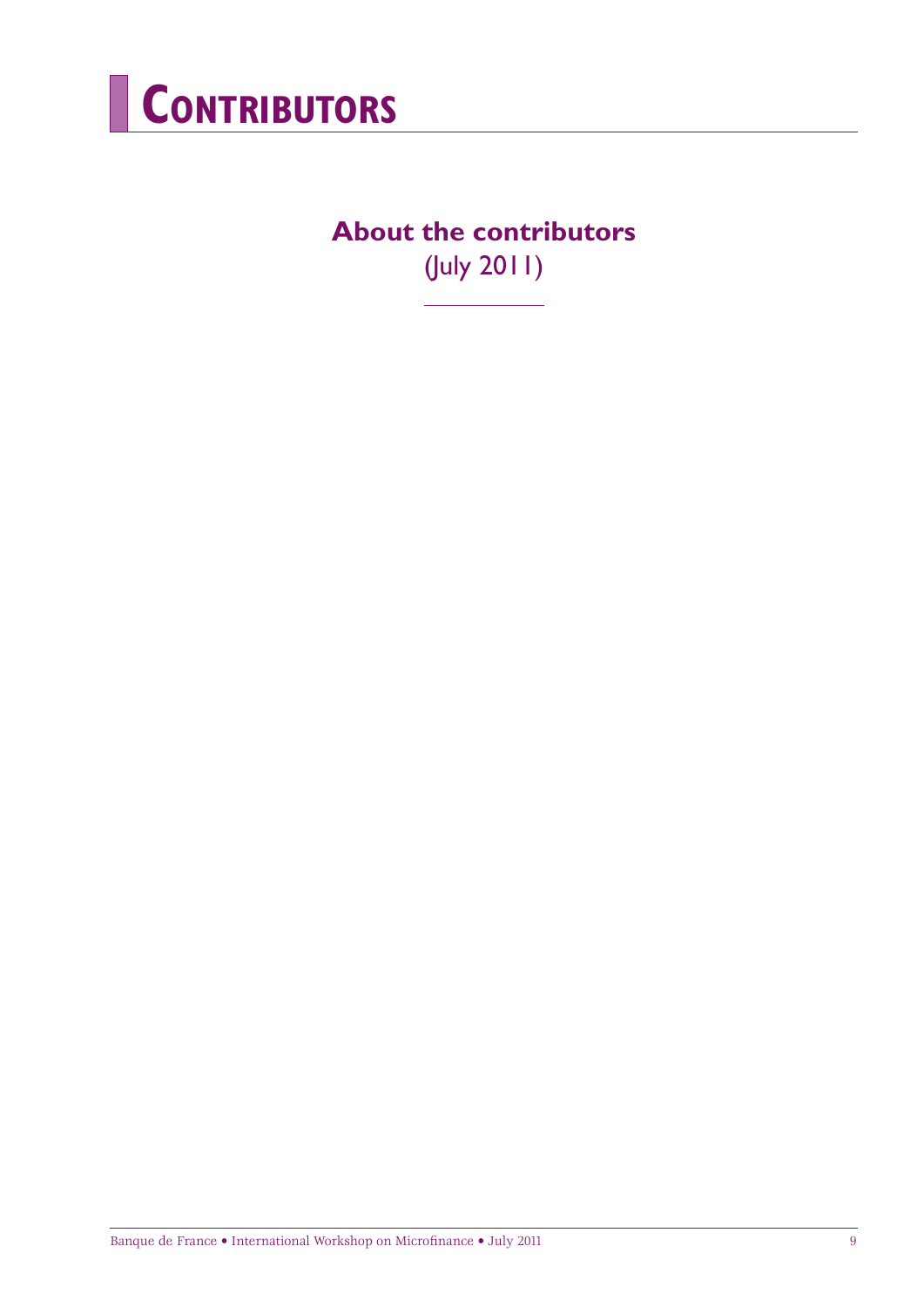## **Jean ARTHUIS**

*Chairman, Finance Committee of the French Senate*

Jean Arthuis graduated from the *École supérieure de commerce* of Nantes and *Sciences Po Paris*. Qualified Chartered Accountant, he is a former consultant in an international audit firm. He is also founder of a firm of chartered accountant and statutory auditors.

Former mayor of Château-Gontier (1971-2001), he is President of Mayenne Regional Council since March 1992, Senator of the Mayenne since 1983, Member of the Centrist UDF group in the Senate. He is currently

Chairman of the Finance Committee since July 2002. He was Secretary of State (March 1986-May 1988), General Rapporteur on the budget to the Senate (1992-1995), Economic Development and Planning Minister (May-August 1995), Economy and Finance Minister (August 1995- June 1997).

He has written several books, his last book being "*SOS fi nances publiques : Osons les vraies réformes*" (Éditions Calman-Lévy – March 2011).

#### **Jacques ATTALI**

*President, PlaNet Finance Group*

Writer, former Special Adviser to the President of the Republic from 1981 to 1991, founder and first President of the European Bank for Reconstruction and Development in London from 1991 to 1993, Jacques Attali is currently CEO of A&A, an international consulting firm specialised in new technologies, based in Paris, and President of PlaNet Finance, an international solidarity organisation whose mission is to fight poverty by improving access to financial services through the development of microfinance.

He has a Doctorate in economics and is a graduate of the *École polytechnique* (first in the class of 1963), the

*École des mines*, *Sciences Po Paris* and the *École nationale d'administration*. He taught economic theory at the *École polytechnique*, the *École des ponts et chaussées* and the *université de Paris-Dauphine*. He has received honorary doctorates from several foreign universities.

He is a columnist for the magazine *L'Express*. He has written more than fifty books, translated into more than thirty languages, with over eight million copies sold all over the world, including essays (dealing with a wide variety of subjects ranging from mathematical economics, to music), biographies, novels, children's tales and plays.

#### **Luiz AWAZU PEREIRA da SILVA**

*Deputy-Governor, Banco Central do Brasil*

Luiz Awazu Pereira da Silva is Deputy-Governor of the Banco Central do Brasil, in charge of International Affairs and of Financial Regulation. Previously he was Deputy-Finance Minister, in charge of International Affairs, Ministry of Finance Brazil, Chief Economist, Ministry of Budget and Planning Brazil, Regional Country Director with the World Bank (Southern Africa Department 2) and Advisor to the Chief Economist of the World Bank, Washington DC. He also worked as Visiting Scholar,

Institute of Fiscal and Monetary Policy of the Ministry of Finance, Tokyo and Director, Country Risk and Economic Analysis Department at the Export-Import Bank of Japan, Tokyo.

He holds a PH. D. in economics and a Master of philosophy from the university of *Paris-Sorbonne*. He graduated from the *École des hautes études commerciales* (HEC) – Paris and from *Science Po Paris*.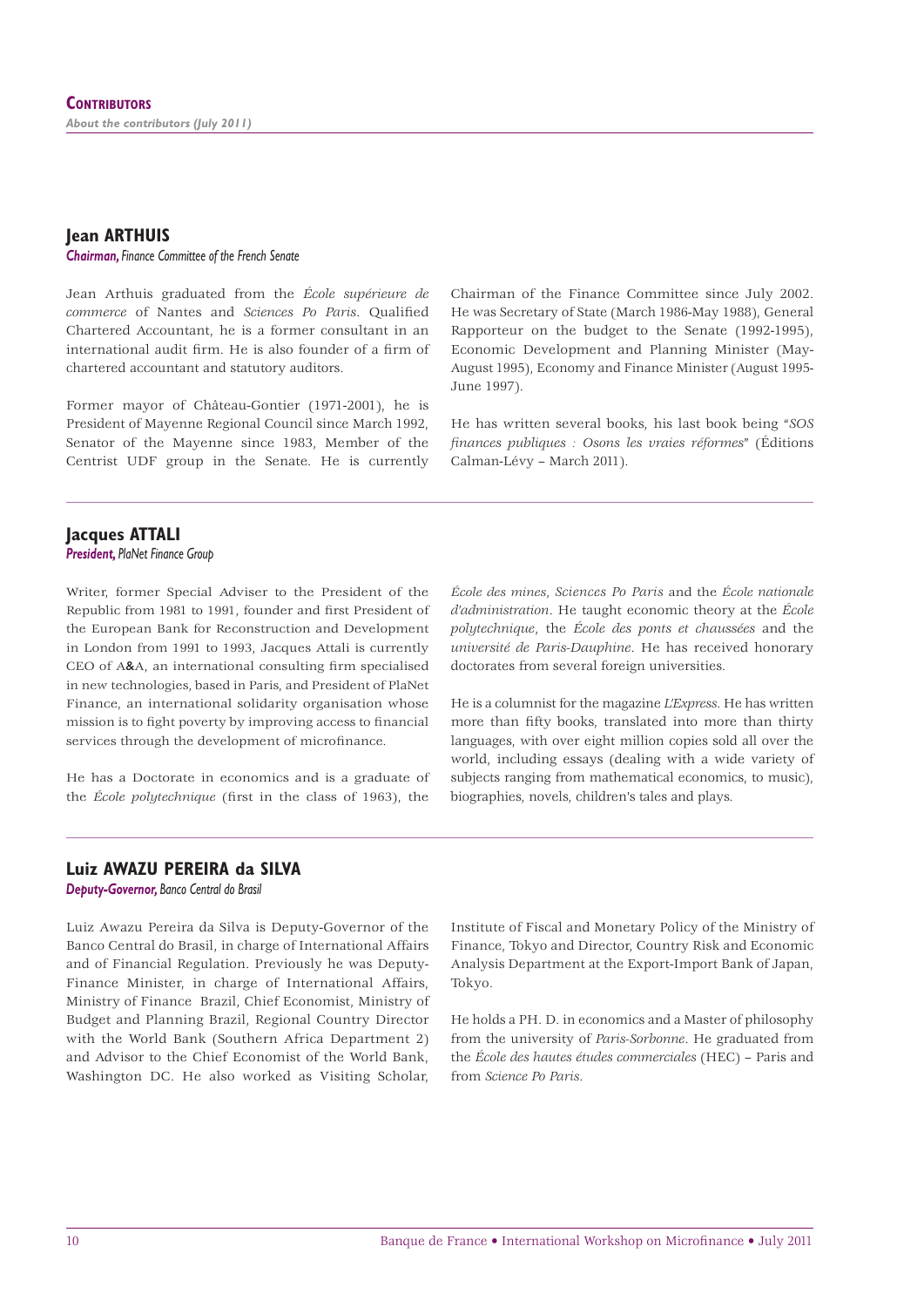#### **Armand BADIEL**

*Director, Financial Stability Directorate, Central Bank of West African States*

Appointed Director of the Financial Stability Directorate in 2009, Armand Badiel is responsible for drafting the current microfinance regulations for the eight countries of the West African Monetary Union (WAMU<sup>1</sup>). In this position, not only is he in charge of the regulations of microfinance, banking and payment systems, he is also responsible for coordinating and overseeing the establishment of infrastructures and systems aiming at strengthening the financial stability of the WAMU.

simultaneously Deputy Director and Director of the Economic Studies Directorate. At this stance, he was mainly responsible for defining and implementing the monetary policy, organising the economic, monetary and financial analysis, coordinating the conduct of economic studies, as well as coordinating the Regional Economic Outlook Report team. He was also in charge of BCEAO's relations with regional and international institutions.

Prior to his current responsibilities, he has held several senior positions within the Central Bank of West African States (BCEAO). From 2003 to 2008, he was

He holds a Master Degree in economics from the University Cheikh Anta Diop of Dakar. He begun his career at BCEAO in 1988.

*1 West African Monetary Union (WAMU) is formed by eight countries which are Benin, Burkina, Côte d'Ivoire, Guinea-Bissau, Mali, Niger, Senegal and Togo.*

#### **Essma BEN HAMIDA** *Co-founder & Executive Director, Enda inter-arabe*

Essma Ben Hamida is a development activist. Born in Tunisia in 1951, she graduated in history and geography and completed one post-graduate year in urban planning. She began career as a secondary school teacher and a TV journalist/reporter. She opened the first bureau of the national press agency, TAP, in New York at the United Nations, and worked with the International Foundation for Development Alternatives and with the Third World Press agency, Inter-Press Service, in Rome and Geneva.

She co-founded Enda inter-arabe in Tunisia in 1990 with Michael Cracknell. In 1995, she launched the first microcredit programme in Tunisia which today reaches 175 000 active

clients, mainly women, throughout the country from 65 branches with a portfolio of some 50 million euros. 75% of Enda's clients are in urban areas, the rest rural. 25% of clients are aged 35 or less. She was awarded Social Entrepreneur of the Year 2010 by the Schwab Foundation and the World Economic Forum (Marrakech). She is a member of the Smart Campaign for client protection.

In 1986, she wrote a series of articles on Palestinian people living conditions in the Occupied territories; the latter were published in booklet form by Third World Network under the title: *"Behind the Palestinian Uprising"* (in English, Chinese and Malay).

#### **Pervenche BERÈS**

*Member, European Parliament*

Pervenche Berès has been a member of the European Parliament since 1994. In the new Parliament elected in 2009, she is the Chairwoman of the Employment and Social Affairs Committee and a substitute member in the Economic and Monetary affairs Committee.

She has been appointed Rapporteur of the temporary Committee on the financial, economic and social crisis.

Previously, she was Chairwoman of the Economic and Monetary affairs Committee (2004-2009), head of the French socialist delegation and Vice-President of the Socialist group in the European Parliament (June 1997-June 2004). From December 1999 to October 2000, she was the Vice-President of the European Parliament delegation to the Convention in charge of elaborating a European Union Charter of fundamental rights. She was also a member of the European Convention in charge of drafting a Constitution for Europe from February 2002 to July 2003.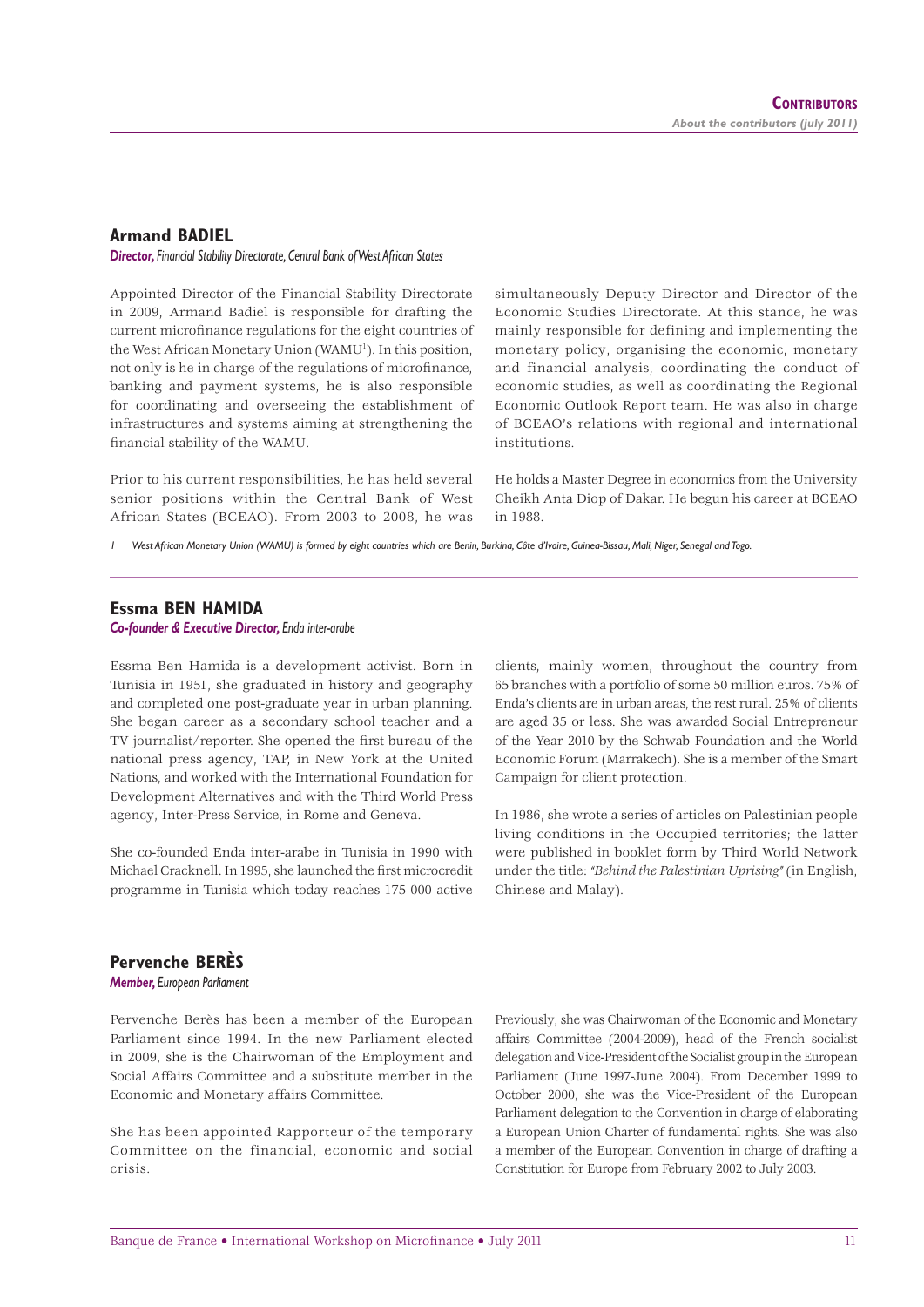### **Marc BICHLER**

**Chairman, European Microfinance Platform** 

Marc Bichler is a trained lawyer, diplomat and currently Director of development cooperation in Luxembourg's Ministry of Foreign Affairs. He has accreditation as Luxembourg's non-resident Ambassador to Mali, Burkina Faso and Senegal. Since the mid-90's he has been instrumental in integrating microfinance in Luxembourg's official development cooperation programs and has sustained an ongoing advocacy effort in building bridges between microfinance and the financial sector in Luxembourg. As of November 2007, he chaired the "United Nations Advisors

Group on Inclusive Financial Sectors" and led the work for the group's report on *Microcredit*, microfinance, inclusive finance: Building on success presented to UN Secretary General Ban Kimoon at the Doha International Conference on Financing for Development in November 2008. Since 2006 Marc Bichler is serving on the board of "LuxFlag", Luxembourg's labelling agency for microfinance investment vehicles and since 2009 on the board of the Luxembourg Microfinance and Development Fund. In November 2010 he was elected Chair of the "European Microfinance Platform".

#### **Abderrahim BOUAZZA**

*Head of the Banking Supervision unit, Bank Al-Maghrib*

Abderrahim Bouazza joined the Bank Al-Maghrib in 1980 and held several responsibilities ranging from banking regulatory, accounting area to off-site supervision.

Since 2002, he has been appointed Head of Banking Supervision Department.

He serves as Vice-Chair of a Committee which gives a view to the Governor on licensing issues. Besides, he is

Vice-Chair of Credit Institutions Committee that reviews and approves all banking regulation drafts.

He is member of the Board of Directors of the *Conseil déontologique des valeurs mobilières*, the Financial Market Authority in Morocco.

He is a member of the Consultative Board of Microfinance, chaired by the Ministry of Finance.

#### **Magali BRABANT**

*Director of Investment, Caisse des dépôts et consignations*

Magali Brabant is Director of Investment in the Regional and Branch Network Development Directorate, in the Investment unit of the Caisse des dépôts et consignations.

She was assigned to conduct a financial analysis of local authorities for the Paymaster-General of the Vosges in 1997, and in 2000 was charged with the audit of the General Treasury of the *département* of the Isère in her capacity as Principal Treasury Inspector. She took part in study assignments, notably on the management of and perspectives for the rationalisation of the Treasury's departmental branch network.

In 2004, she became the Deputy of the Director of the Management Audit Project in the Public Accounts Directorate

General. She was appointed to the General Inspectorate of Finance in 2006, where she carried out verification missions and numerous assessments (organisation of the State Treasury, the Association for the Professional Training of Adults, etc.), sometimes as head of mission (companies' access to EU funding for research, microcredit), as well as strategic consultancy assignments for the government (autonomy for universities, the opening-up of the gaming market).

She has a degree in Economic and Social Administration from the University of Franche-Comté and is a graduate of the *École nationale du Trésor public* and of the *Institut français de l'audit interne* (IFACI).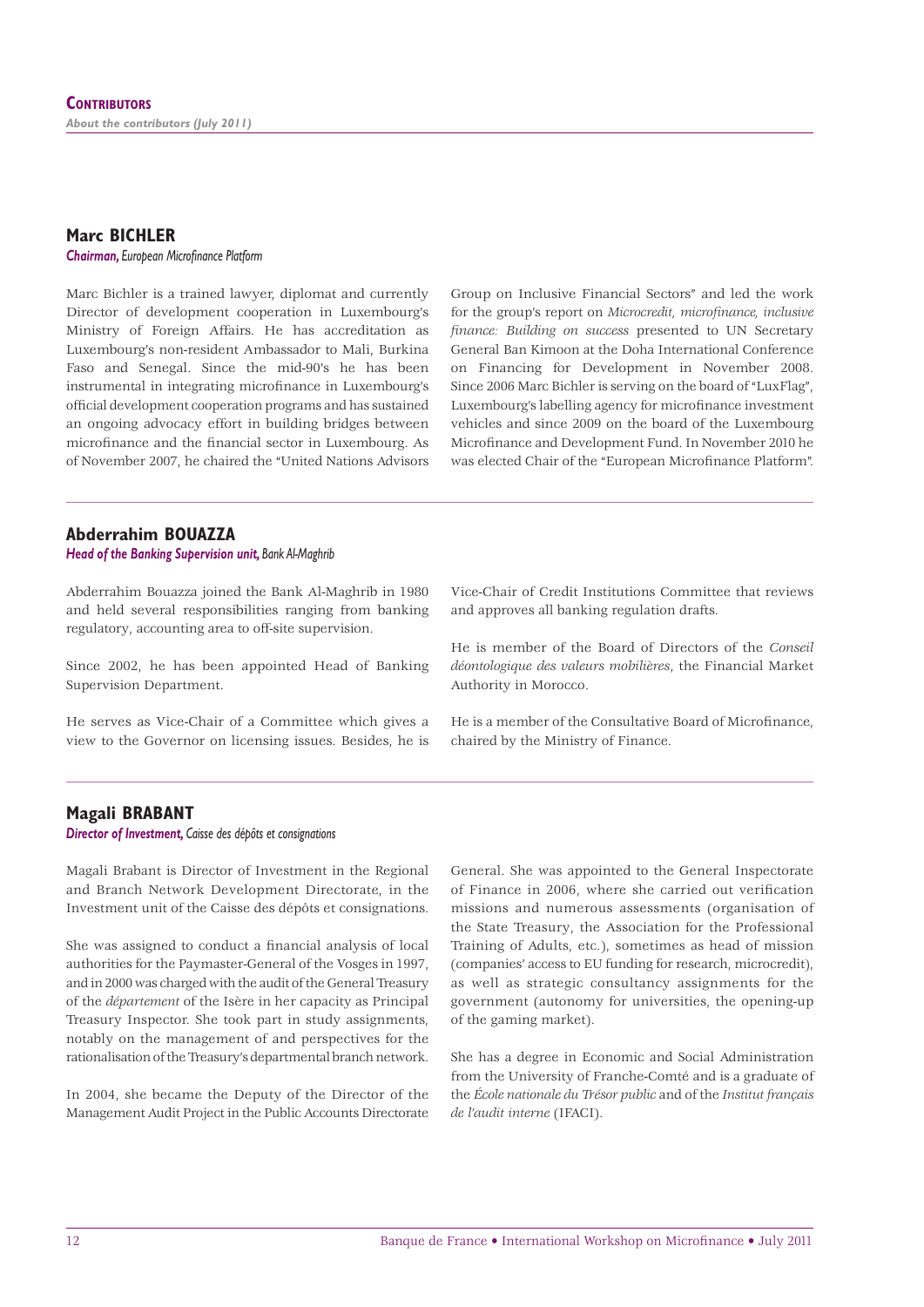#### **Bob CHRISTEN**

*Senior Advisor, Financial Services for the Poor, Bill and Melinda Gates Foundation*

Bob Christen is Senior Advisor of the foundation's Financial Services for the Poor initiative. For 25 years prior to the foundation, he provided microfinance services in 40 countries. He organised a number of microfinance institutions and has served as advisor to commercial banks, governments and international organisations. He founded and remains as President of the Boulder Institute of Microfinance, which has 3,000 alumni from more than 150 countries. He founded the *MicroBanking Bulletin*, which reports on the performance of 1,200 microfinance institutions.

Before joining the Boulder Institute of Microfinance, he worked for the World Bank for six years as senior advisor to the Consultative Group to Assist the Poor.

He received his bachelor's degree in political science and economics from Beloit College and later obtained a certificate of graduate studies in regional planning from Syracuse University. He also holds a master's degree in agricultural economics and development finance from The Ohio State University.

## **José Francisco de CONRADO Y VILLALONGA**

*CEO, MicroBank – La Caixa*

José Francisco de Conrado y Villalonga became President of MicroBank on April 2008. He currently holds this post.

He was appointed Deputy Executive Chairman of the Regional Council of the Unión Industrial Bancaria in the Balearic Islands in December 1965.

When Bankunion merged with Banco Urquijo, he was appointed Regional Manager for the Balearic Islands, with the rank of Deputy General Manager.

He became the Regional Manager of "La Caixa" in the Balearic Islands in 1990, and in 1996 he was made Deputy General Manager of that savings bank in said area. In that role he was responsible for the expansion of "La Caixa" in the islands, the bank now being their leading banking organisation.

He was appointed Executive Manager of "La Caixa" Community Projects and General Manager of "La Caixa" Foundation on 16 December 2004

Aside from his professional work, he has always been involved with the cultural life of the islands, having held office as Minister of Culture in the Regional Government of the Balearic Islands.

He commenced his Law degree in 1957 and graduated in that subject. He was later awarded a Doctorate *cum laude*.

Studies abroad: London School of Economics: Management Research; Saint John's University – New York: Course on Different Legal Systems; American Management Association Broadway – New York: Development of Executive Leadership; New York Institute of Finance: Global Economy and International Finances*.*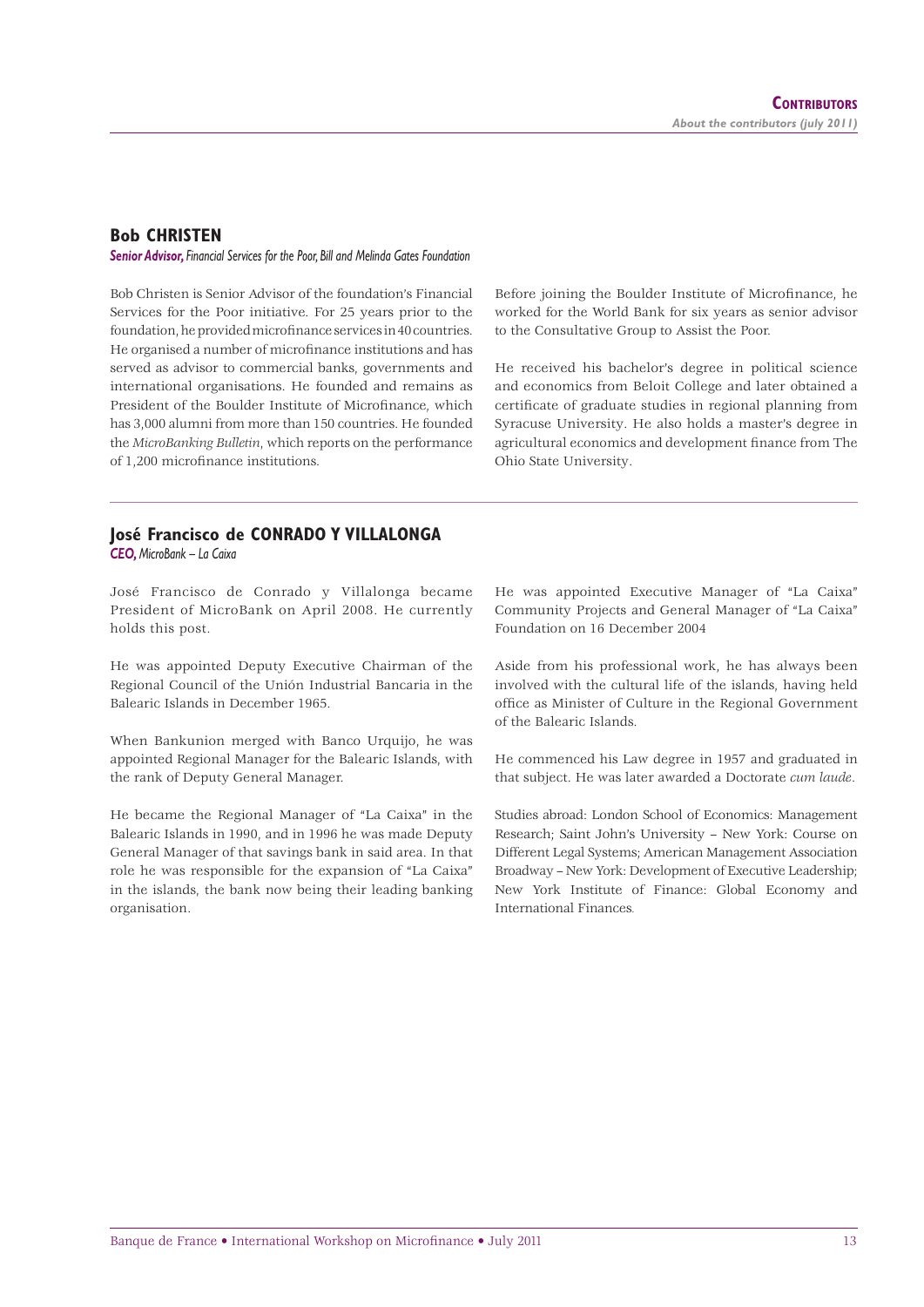#### **Chris DE NOOSE**

#### *Managing Director, World Savings Banks Institute and the European Savings Banks Group*

Chris De Noose (born in 1948) holds a Masters Degree in economics and finance, Consular Science, commercial engineering and management from the Flemish University of Brussels.

He began his professional career in a Belgian savings bank in 1974 as Adviser to the Chairman. From 1980 till 1994, he was Chief Executive Officer of the Belgian Savings Banks Group.

At the same time, he was among others, member of the Board of Banksys (1983-1994) – the company which developed the Belgian ATM network and the 'Proton' electronic purse project in Belgium – ; the *Fédération des entreprises de Belgique* – the Belgian Employers Federation – (1984-1994) and co-founder of Incofin – a non-gouvernemental organisation dealing with financial projects in developing countries (1990-1995). Until 1995 he also gave lectures in finance and macroeconomics at the *Institut supérieur pour traducteurs et interprètes* in Gent. He has also written numerous articles and papers about the financial services sector. In 1986 he co-ordinated the academic study on "*Belgian savings banks – history, law, economic role and institutions*."

In 1994, he took up the post of Managing Director of European Savings Bank Group (ESBG) and World Savings Bank Institute, which he has held up to now.

He is member of the Board of TEVEA International, a company providing international assistance and consultancy to small and medium sized enterprises, a joint subsidiary of the Belgian, French, German, Italian, and Spanish savings banks. In June 2003 he became Board member of Eufiserv - a joint venture owned and controlled by several individual ESBG members and ESBG as an association. He is also a member of the European Banking Industry Committee, a member of the Board of the *Hochschule der Sparkassen-Finanzgruppe* (University of Applied Sciences), member of the European Payments Council (Plenary, Coordination Committee and Nominating and Governance Committee) and member of the European Financial Reporting Advisory Group EFRAG (Supervisory Board and Budget Board). Furthermore, he is also a member of the Kuratorium of the Foundation for International Cooperation of the German Savings Banks.

#### **Éric DUFLOS**

#### **Senior Microfinance Specialist, Consultative Group to Assist the Poor (CGAP)**

Éric Duflos is a Senior Microfinance Specialist at CGAP with over 15 years of experience in access to finance. He is also CGAP's manager for East Asia.

Since he joined CGAP in January 2003 he has focused his work on policy issues and aid effectiveness. He has managed the Microfinance Donor Peer Reviews, the Country-Level Effectiveness and Accountability Reviews, and CGAP's work on the broad role of government, as well as advisory services for donors and investors. He has also led CGAP's research on national microfinance strategies and on Apexes.

He regularly teaches policy issues to regulators at the Turin/Boulder course, and a course on microfinance at

*Sciences Po Paris*. A French national, he speaks English, and some German and Lao.

Before he joined CGAP, he spent seven years in Laos, where he worked with UNCDF/UNDP, the World Bank and the Central Bank to help set up microfinance institutions and a conducive policy and regulatory framework. He has also worked for short periods in several countries including Cambodia, Haïti, Indonesia, Mali, Nicaragua, Madagascar, Pakistan, and Sri Lanka. He holds a master's degree in management from the Lyon EM (*École de management*) and a master's in economics and international relations from the School of Advanced International Studies, Johns Hopkins University.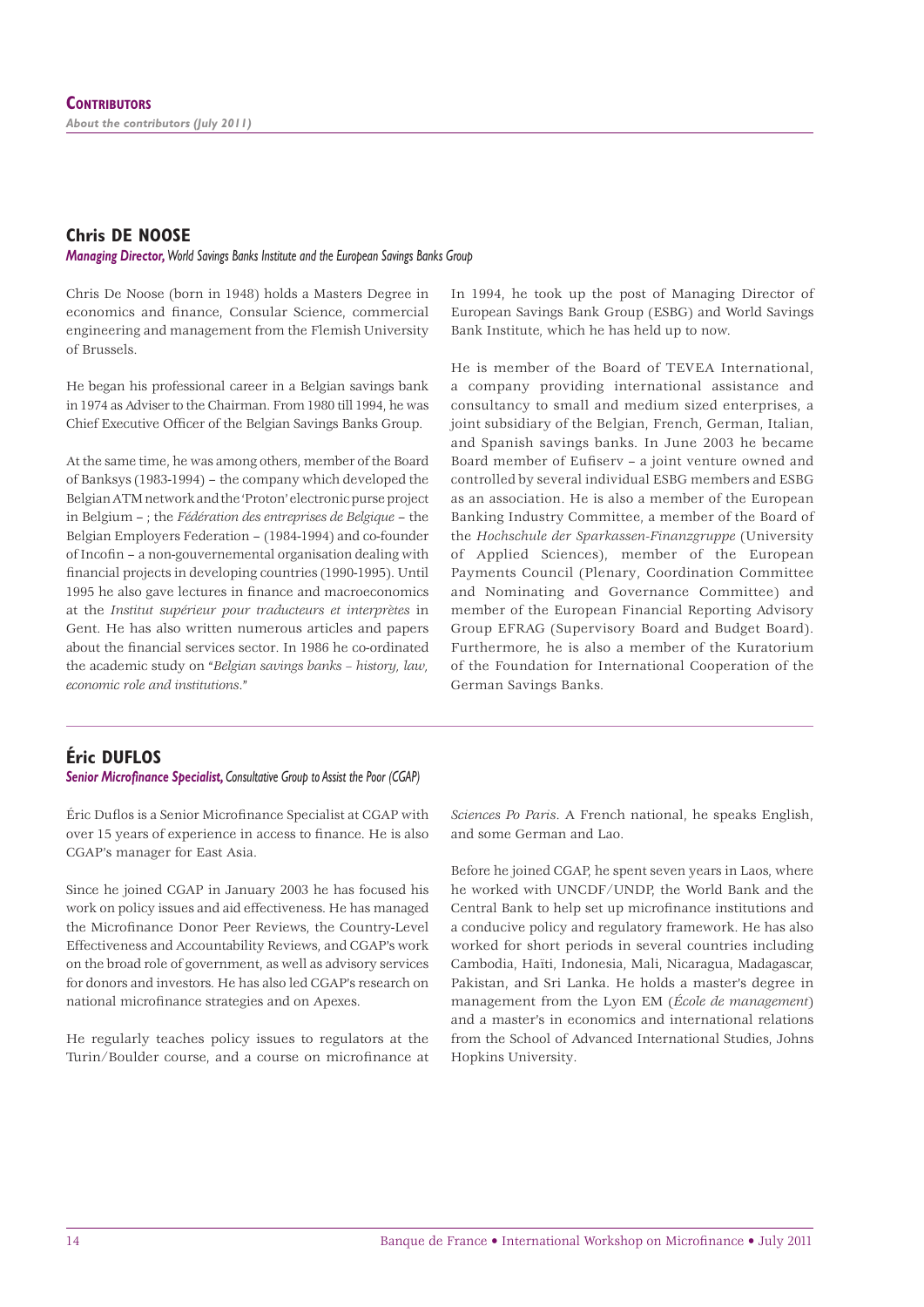## **Sébastien DUQUET**

*Managing Director, PlaNIS responsAbility*

Within PlaNIS responsAbility SAS, Sébastien Duquet is in charge of supervising responsAbility portfolio in Middle East and North Africa, Caucasian, Central Asian and South East Asian countries (285 million USD of investments in 82 microfinance institutions). He is also the supervisor of the offices in Paris, Hong Kong, Melbourne and Lebanon, a team of 15 persons.

He has participated and is currently participating in the development of new products/projects at responsAbility level. Besides, he helps to define and support the development of responsAbility offers in French speaking markets (France/Belgium/Monaco).

He has 10 years of experience in corporate finance in the banking sector: former auditor (Andersen for 8 years) and bank (HSBC 2 years), 8 years of experience in microfinance (managing Director of PlaNet Finance, PlaNet Finance Morocco, PlaNIS), founder of Planet Guarantee and FinanCités.

He graduated from EDHEC business school (with a major in finance) and holds a DESCF diploma (Chartered Accountant).

#### **Tilman EHRBECK** *CEO, CGAP*

Tilman Ehrbeck is CEO of the Consultative Group to Assist the Poor (CGAP), a policy and research center dedicated to advancing access to finance for the world's poor. CGAP is supported by over 30 development agencies and private foundations that share a commitment to improving the formal financial services available for poor people. Housed at the World Bank, CGAP develops innovative solutions, promotes standards and best practices, provides market intelligence and global data, and advises governments, financial services providers, as well as donors and investors on how to best promote financial inclusion around the world.

Prior to CGAP, he was a Partner with the global management consulting firm McKinsey  $&$  Company, where he held a series of leadership positions in the firm's Banking and Healthcare

Practices, working across Africa, Asia, Europe, and North America, including four years living and working in South Asia. Over the past 10 years, he has advised a number of governments, microfinance networks, foundations, and commercial players on a broad range of financial inclusion issues ranging from new services and products aimed at better meeting underlying end-user needs, to new business models significantly lowering operating costs, to enabling infrastructure and policy interventions.

He holds a Ph. D. in economics from the European University Institute, the graduate school and research center sponsored by the European Union, and an undergraduate degree from the University of Hamburg. He started his professional career as a Staff Economist at the IMF.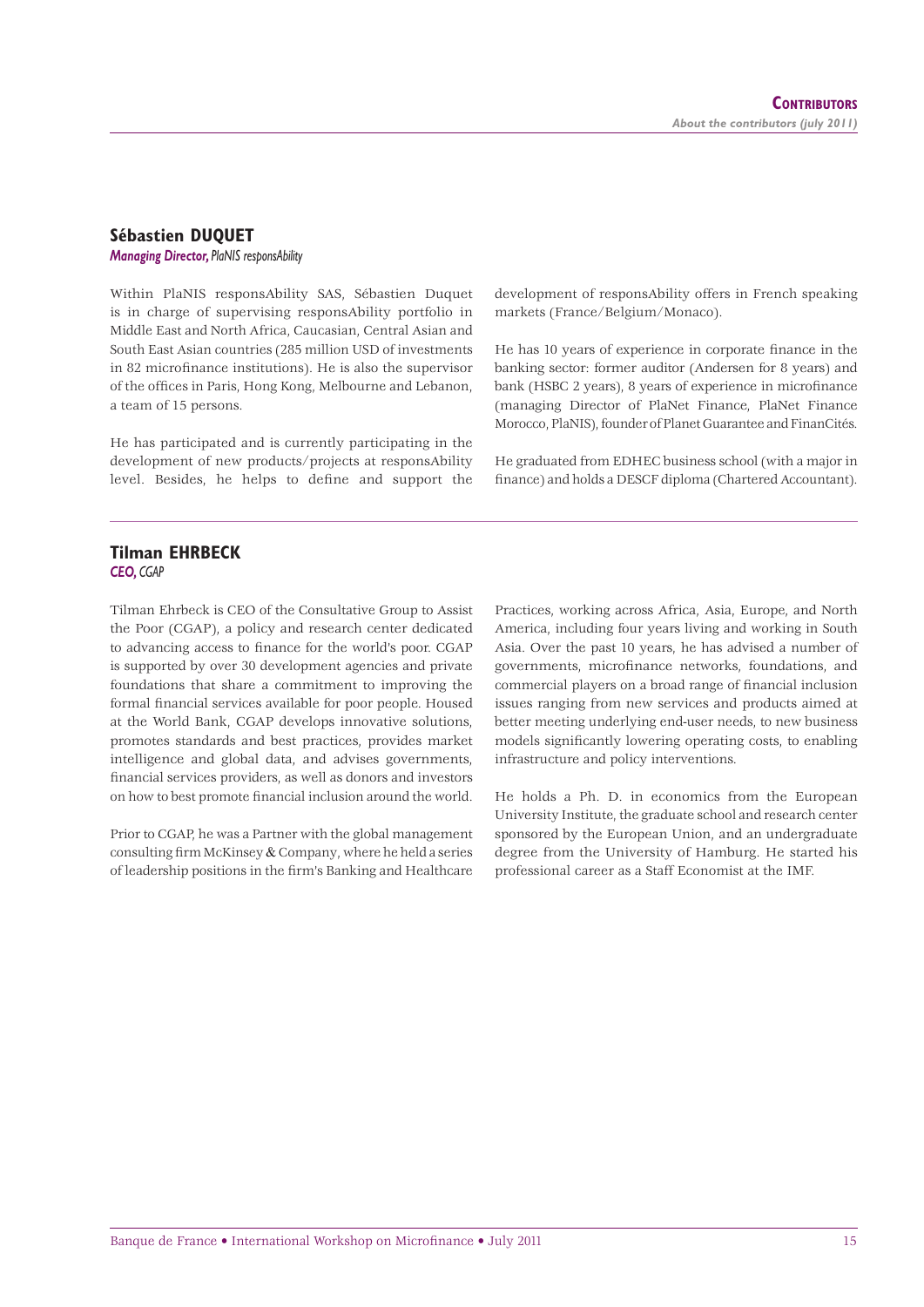## **Nestor A. ESPENILLA**

*Deputy Governor, Bangko Sentral ng Pilipinas*

Nestor Espenilla heads the Supervision and Examination Sector which oversees the supervision of banks and non-bank financial institutions under the jurisdiction of the Bangko Sentral ng Pilipinas (BSP). He assumed office in April 2005.

He has been with the BSP since 1981, had worked in Economic Research, in International Operations, and in the Office of the Governor. He was seconded to the International Monetary Fund in 1990-1992.

He serves concurrently in various BSP policy committees: Chairman - Microfinance Committee; member - Payment and Settlement Steering Committee; member – Advisory Committee on Monetary Policy; and member – Financial Stability Committee. He is likewise BSP Representative to the Capital Markets Development Council and Alternate Board Member to the Philippine Deposit Insurance Corporation. He is also Vice-Chairman of the Steering Committee of the Alliance for Financial Inclusion based in Bangkok and represents the Philippines in the Basel Consultative Group.

Nestor Espenilla holds a Bachelor of Science in business economics and a MBA from the University of the Philippines, and a MS policy science from the Graduate Institute of Policy Science in Tokyo.

#### **Ramon FERNANDEZ**

*Director General, the Treasury Directorate, French Ministry of the Economy, Finance and Industry*

Since March 2009, Ramon Fernandez has been Director General of the Treasury Directorate General at the Ministry of the Economy, Finance and Industry.

Born on 25 June 1967 in Paris, he graduated from *Sciences Po Paris* in 1988 and from the *École nationale d'administration* in 1993.

From 1993 to 1997, he held a range of posts in the French Treasury Directorate before being seconded to the International Monetary Fund (from 1997 to 1999) as Alternate Executive Director. He was appointed in turn Head of the Energy, Telecommunications and

Commodities Bureau ((1999-2001), Head of the Savings and Financial Markets Bureau (2001-2002), Technical Staff Adviser to Francis Mer, the Minister for the Economy, Finance and Industry (2002-2003), Deputy Director for Debt, Development and Emerging markets (2003-2004), and Deputy Director for International Financial Affairs and Development (2004-2007). He was then appointed Senior Economic Adviser to the Presidency of the French Republic (from June 2007 to April 2008), Principal Private Secretary to Xavier Bertrand, the Minister for Labour, Labour Relations, the Family and Solidarity (April 2008-January 2009). He occupied the position of Head of the Financial Sector Department DGTPE in February-March 2009.

#### **Muliaman D. HADAD**

*Deputy Governor, Bank Indonesia*

Born in Bekasi, on 3 April 1960, Muliaman D. Hadad obtained his Bachelor's degree in economics at the University of Indonesia, Jakarta. He obtained his Doctoral degree in business and economics at Monash University, Melbourne, Australia.

He began his career as a general staff at the Office of Bank Indonesia in Mataram, in 1986. In 2003, he was appointed as Head of the Financial System Stability Bureau

and as Director of the Directorate of Banking Research and Administration in 2005. He was appointed as Deputy Governor of Bank Indonesia and was inaugurated on January 11, 2007.

Currently, he represents the Republic of Indonesia as a designated member of the Financial Stability Board and the Basel Committee on Banking Supervision. He is also currently the Head of Indonesia Sharia Economic Society and an active lecturer at several universities in Jakarta.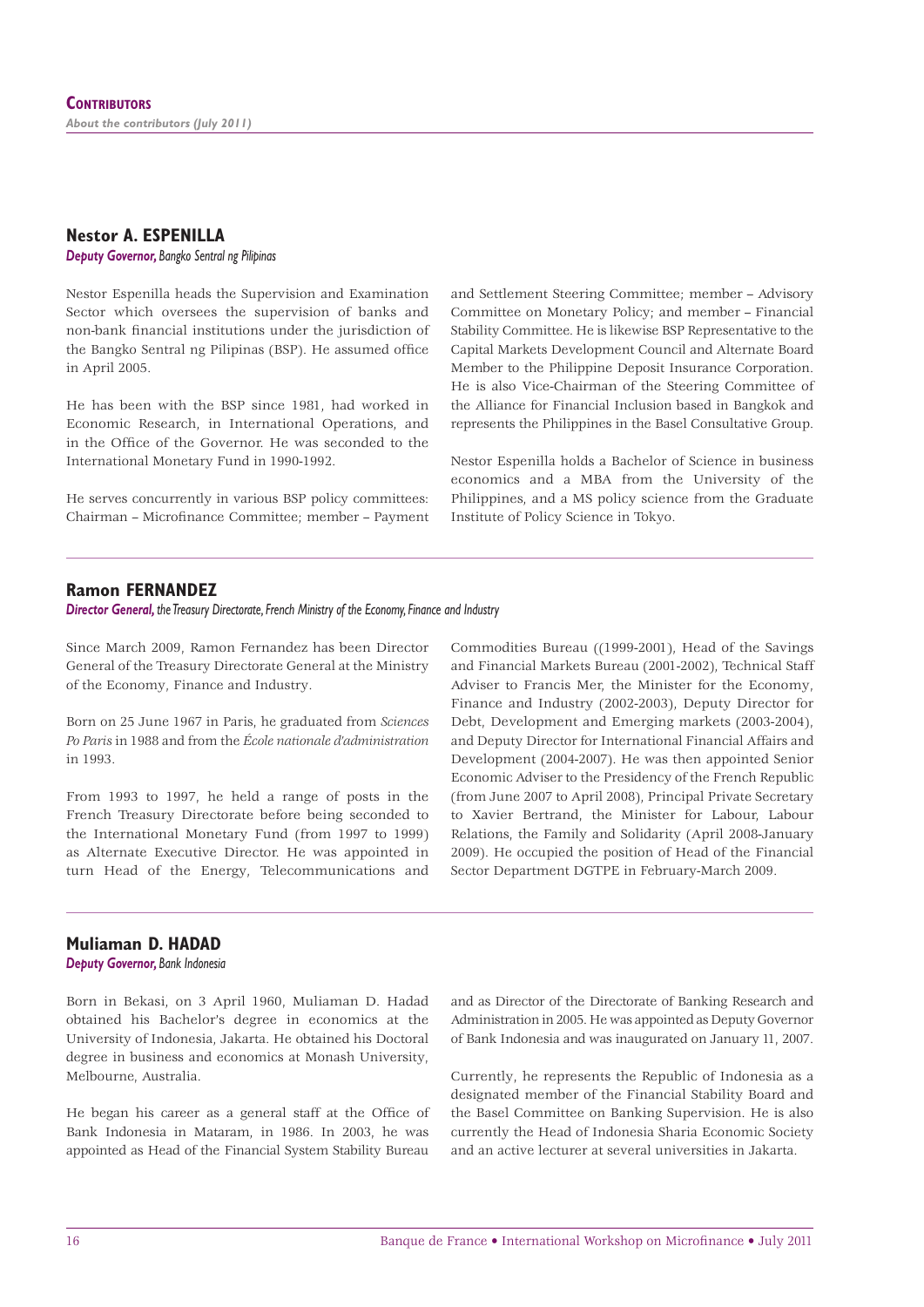#### **Alfred HANNIG**

*Executive Director, Alliance for Financial Inclusion (AFI)*

Alfred Hannig, a German national, heads the AFI management unit in Bangkok which implements activities and provides services for members. His responsibilities also include taking an avid role in representing AFI to various stakeholders, and serving as a member of the Steering Committee. He led the design and development process of AFI's unique peer to peer knowledge network structure over a three year period before launching the organisation in 2008.

Formerly, he was Director of GIZ's Sustainable Economic Development programs in Indonesia and served as the head of the Financial System Development Program in Uganda, a joint initiative by the Bank of Uganda and GIZ, co-funded by SIDA.

He started his career at the German Ministry for Economic Cooperation and Development working on financial sector policy issues, and for several years represented the Federal Republic of Germany at the Consultative Group to Assist the Poor (CGAP).

#### **Channy IN**

#### **President & Chief Executive Officer, ACLEDA Bank Plc.**

Channy In was one of the founders of the Association of Cambodian Local Economic Development Agencies (ACLEDA) in 1993. He specialised in overall management of both social and commercial financial institutions and, in particular, of transformation of a public funded microfinance NGO into a triple bottom line commercial bank. He managed the development of ACLEDA into a bank with 249 branches and offices (in Cambodia and Lao) and over 1 billion US dollars in assets by the end of December, 2010.

He is also the Chairman of ACLEDA NGO, the Trust since its transformation to a commercial entity in 2000. He's the Co-Chair of Government-Private Sector Working Group on Banking and Financial Services. He is a member of the executive committee of the International Business Chamber of Cambodia. He was a member of the Advisory Board of Mekong Project Development Facility, an initiative

of the World Bank/IFC, and a member of United Nations Advisor Group for the Year of Microcredit 2005.

He sits in three government committees: the Credit Committee for Rural Development, the Sub-Committee for Corporate Governance, and he is the Secretary General of the Cambodia Youth Leadership Award Committee.

He holds a Master's degree of business administration from Norton University and studied Business Organisation and Management at Gwynedd Mercy College, USA in 1990. In 1992 he obtained a bachelor's degree in education at Faculty of Advanced Education in Thailand. In 1998, he completed an executive course on Financial Institutions for Private Enterprise Development at Harvard University, USA. He is a Graduate of the Australian Institute of Company Directors. And he has received a Diploma on Productivity Improvement and Management for Asian Economy in Transition, Torino, Italy.

#### **Rafael JABBA**

#### **Principal Investment Officer, African Development Bank**

Rafael Jabba has a diverse background in multi-sector program management with 15 years of experience in microfinance and SME lending, remittances, low-income housing credit and mortgage lending programs, small business loan programs, agriculture, local governance and construction management.

He is a Principal Investment Officer at the African Development Bank (AfDB). In addition he analyses a wide variety of financial investment opportunities; he is also the Fund Coordinator for the AfDB's Microfinance Capacity Building Fund as well as the Migration and Development Trust Fund. He is a former Foreign Service Officer with USAID.

In addition to working throughout the African continent, he has worked in the Gaza Strip, Jordan, Iraq, Cambodia, Pakistan, Egypt, Lebanon, Afghanistan and Indonesia. He has a Master's Degree in Finance from the University of Maryland.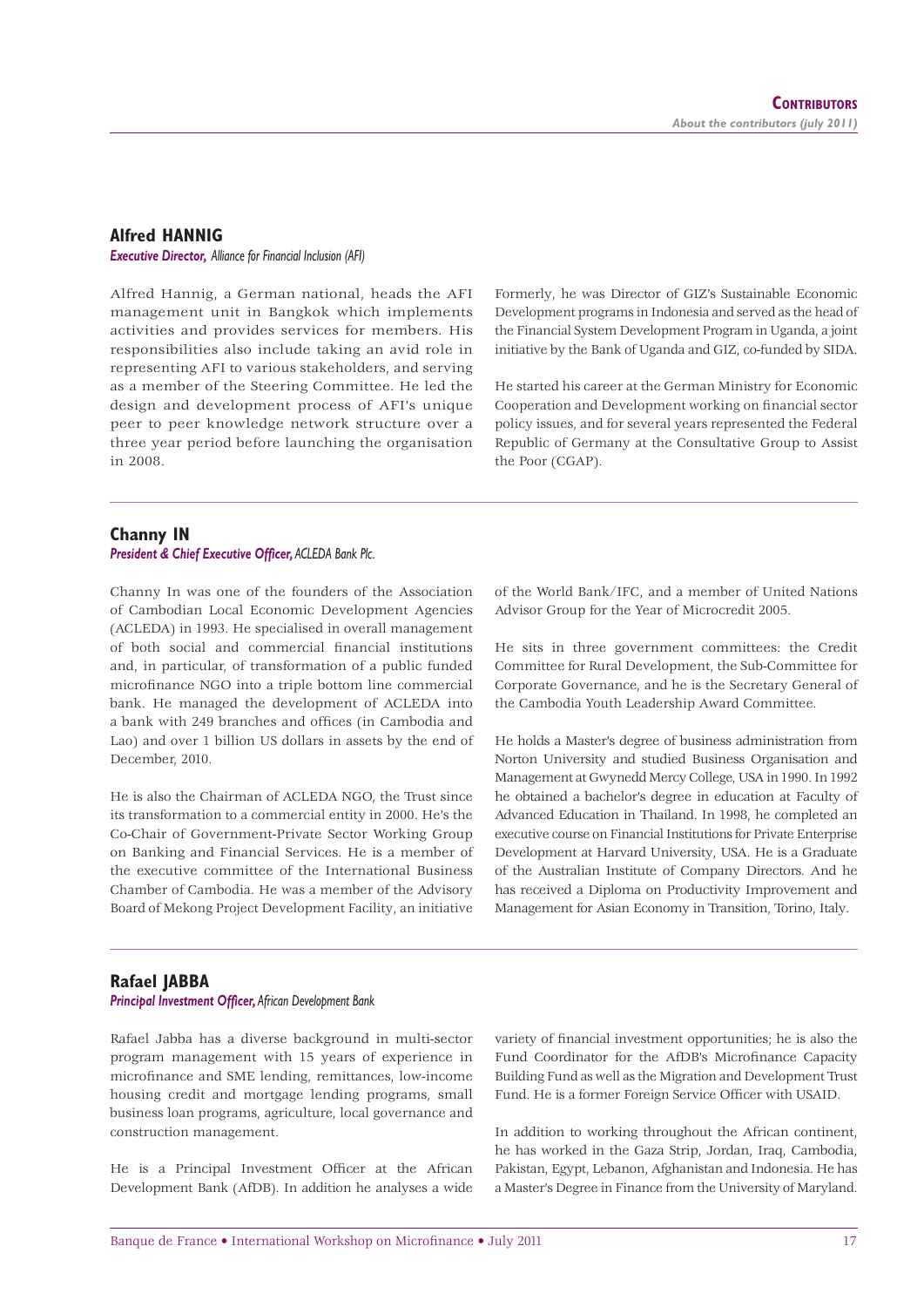#### **Fernando JIMÉNEZ-ONTIVEROS**

*Deputy Manager, Multilateral Investment Fund, Inter-American Development Bank*

Fernando Jiménez-Ontiveros was born in Madrid in 1958. From 1984 to 1987, he served as Secretary of the Tariff Commission in the General Directorate for Imports. From 1987 to 1990 he was in charge of the Spanish Commercial Office for Central America and Panama, and from 1990 to 1994, he was a technical advisor in international economics for the Office of the President of the Government. In 1994 he was appointed Economic and Commercial *attaché* for Spain in Mexico, and was in charge of the same trade office of the Embassy until 1999.

The same year, he joined the Inter-American Development Bank in Washington, as Chief of the Programming and Priorities Unit of the Multilateral Investment Fund, where he was promoted to Deputy Manager in 2005.

He has a Bachelors' degree in economics and was, since 1984, a civil servant of the state body of trade and economist technicians and developed most of his professional career at the trade and economy departments in Spain.

#### **Jean-Pierre LANDAU**

*Deputy Governor, Banque de France*

Jean-Pierre Landau has been appointed Deputy Governor of the Banque de France in January 2006. Previously, he held numerous positions in the French Ministry of Economics and Finance, including Under-secretary for External Economic Relations and Treasury Representative in the United Kingdom (French Embassy, London).

He served as Executive for France at the International Monetary Fund and the World Bank (Washington DC) from 1989 to 1993, and Executive Director for France at the European Bank for Reconstruction and Development (London) from 2001 to 2005.

He is currently a member of the Board of the Bank of International Settlements, a member of the Financial Stability Board and a member of the Steering Committee. He also serves as a G7 and G20 Deputy and as member of the OECD Working Party 3 on economic and financial policy.

He was a Visiting Professor at the School of Advanced International Studies (Johns Hopkins University, Washington) from 1991 to 1993. He currently teaches International Economics at *Sciences Po Paris.*

#### **Daniel LEBÈGUE**

*CEO, Épargne sans frontière*

Daniel Lebègue was born in 1943. He started his carreer in 1969 at the Direction of the Treasury, French Ministry of Economy and Finance.

From 1974 to 1976, he was the Financial *Attaché* to the French Embassy in Japan. Back to the Direction of Treasury, he occupied successively the functions of Head of the Balance of Payments office and of Head of Treasury Office at the Treasury. In 1981, he was promoted as the Technical Adviser to the Prime Minister's Cabinet in charge of the economic and financial affairs. He became the Assistant Director of the Treasury in 1983, then Director of the Treasury from 1984 to 1987. In 1987, he attended the Banque nationale de Paris as Chief Executive Officer, then as Vice-Chairman. From 1998 to 2002, Daniel Lebègue was the Chief Executive Officer of the Caisse des dépots et consignations.

Moreover, he is also Chairman of the Board of the French section of Transparency International, Chairman of the Board of the I*nstitut du développement durable et des Relations internationales*, Co-Chairman of Eurofi and Chairman of the Board of *Épargne sans frontières*.

Since July 2003, he is at the head of the *Institut français des administrateurs* (IFA), a French professionnal association of directors.

Since 2008, he is Chairman of the Board of the *Observatoire sur la responsabilité sociétale des entreprises* (ORSE).

He is non-executive Director of Technip, Scor.

He is graduated from the *Sciences Po Lyon* and from the *École nationale d'administration*.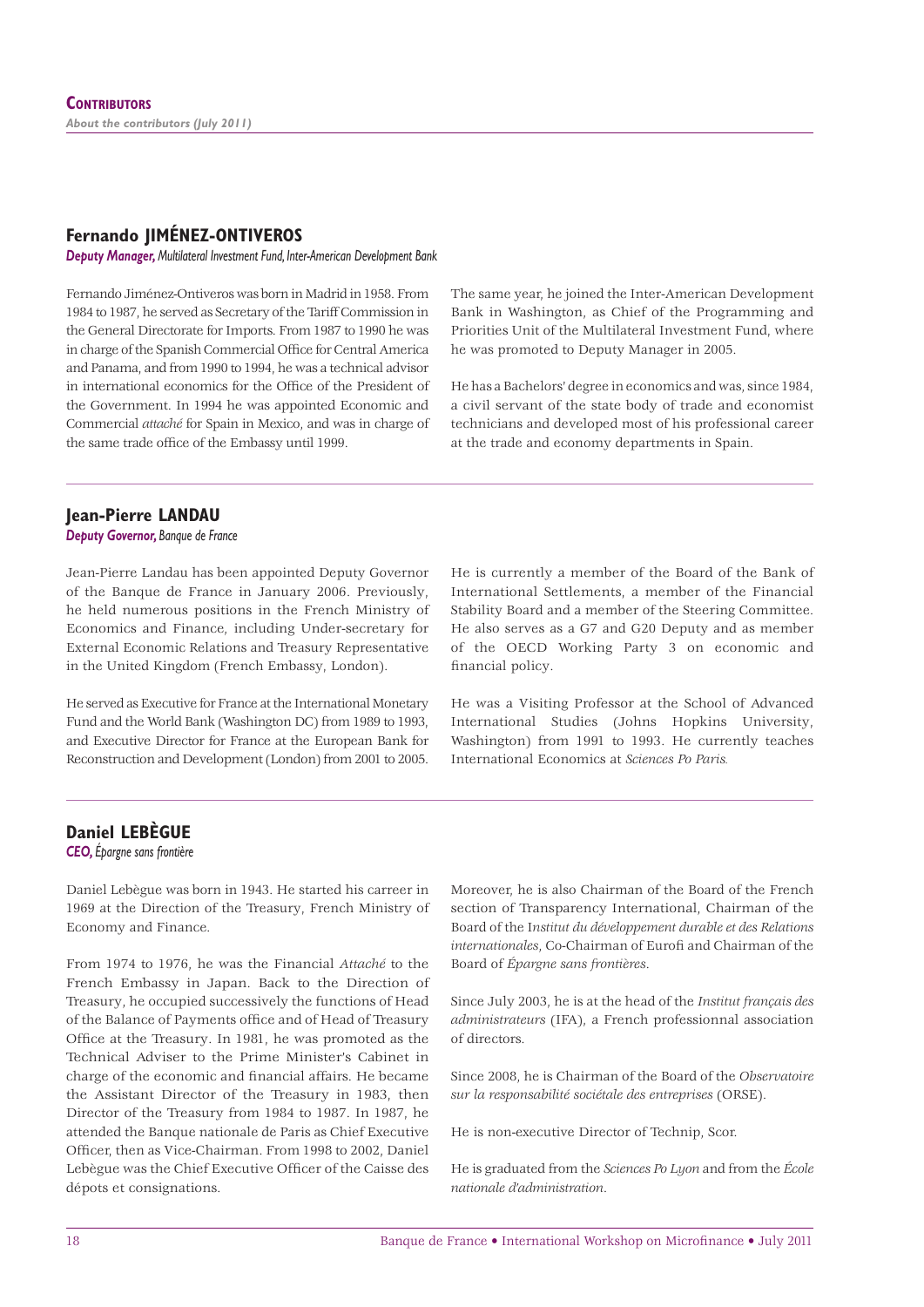#### **Paul LORIDANT**

*General Secretary of the Microfinance Observatory, Banque de France* 

Paul Loridant is adviser to the Banque de France' Governor on relations with the regions. He has been general secretary of the Microfinance Observatory since May 2008. Besides his position of senior manager within the Banque de France, he was mayor of the town of Les Ulis (1977-2008) and senator, elected in the *département* of Essonne (1986- 2004). During his senator mandate, he was a member of the Senate Finance Committee.

### **Bold MAGVAN**

*CEO, XacBank*

Bold Magvan became CEO of TenGer Financial Group from January 2011. Before joining TenGer, he worked for XacBank for two years as the CEO and for over three years as the President.

He is a senior banking professional with more than 20 years expertise in public and private, global financial institutions, including the World Bank and the International Monetary Fund. Bold's career experience includes four years at the Bank of Mongolia (Central Bank) in the top management position of the Deputy Governor (1996-2000). His prior professional career accomplishments include that of Deputy Director at the Market Research Institute (1989-1992), an economist-accountant in the Trade and Development Bank, and ITI Bank (1991,1993), CEO of the Mongolian Export-Import Bank (1995-1996), Board member

of the International Investment Bank and the International Bank for Economic Cooperation in the Russian Federation (1996-2000), and Advisor for *Da Afghanistan Bank* (Central bank), Islamic State of Afghanistan (2003-2004).

He is a graduate in international economics from the Budapest University of Economics, Hungary. He also holds a master's degree in international affairs with a Major in economic policy management from the Columbia University, New York, USA.

He serves as the Honorary Consul of the Republic of Iceland in Mongolia since 2008. He is a Chairman of the Board of the Development Solutions NGO in Mongolia. He is serving as Vice-President of the Mongolian Bankers Association since 2007.

#### **Vijay MAHAJAN** *CEO, Basix*

Vijay Mahajan is the founder and Chairman of the Basix Group, which promotes livelihoods for over 1.5 million poor households. Established in 1996, Basix offers microcredit, microinsurance, savings and agricultural and livestock development services and skill development.

He served on Government of India Committees on Financial Inclusion and on Financial Sector Reforms. He is the Chair of the Consultative Group to Assist the Poor, a global microfinance forum, comprising nearly 40 bilateral, multilateral and foundations in development.

He studied at the Indian Institute of Technology, Delhi, and Indian Institute of Management, Ahmedabad, and was a mid-career Fellow at the Princeton University, USA. He was selected as one the 60 global outstanding social entrepreneurs at Davos in 2003.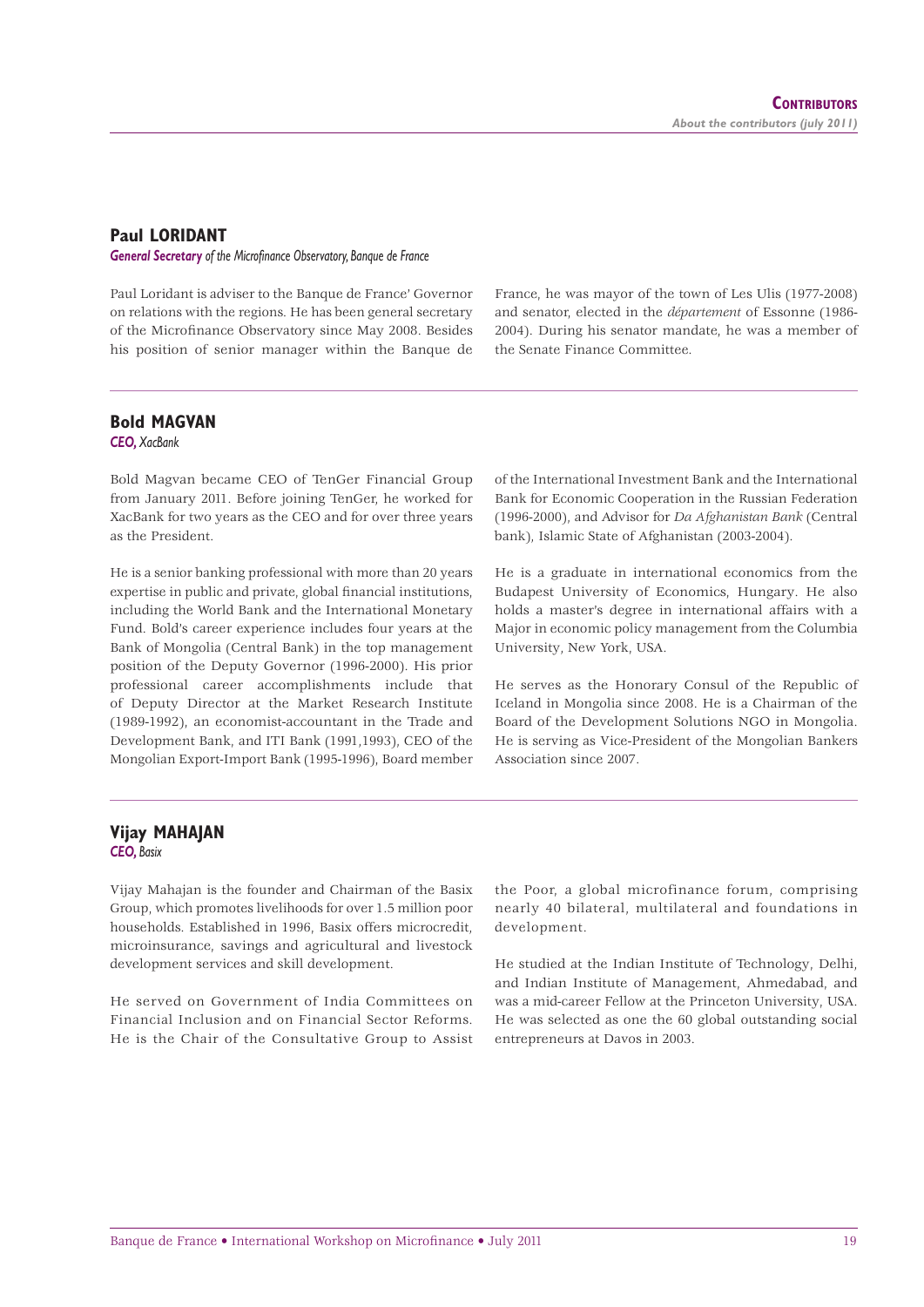#### **Mahmoud MOHIELDIN**

*Managing Director, World Bank*

Mahmoud Mohieldin is a World Bank Managing Director, responsible for the Bank's knowledge development as represented through the networks: finance and private sector development, sustainable development, poverty reduction and economic management, human development and the World Bank Institute. As the World Bank's representative at the G20 Deputies Meetings, he also oversees the Bank's work in support of the G20 agenda.

Prior to joining the World Bank, he held numerous positions in the Government of Egypt and served on several Boards of Directors in the Central Bank of Egypt and the corporate sector. He was a member of the Commission on Growth and Development and selected a Young Global Leader of the World Economic Forum in 2005.

His professional reach extends into the academic arena, serving as Member of the Board of several universities in Egypt and holding leading positions in national and regional research centers and think tanks. As a Professor of economics, he has authored numerous publications and articles in leading journals in the fields of international finance and economics in English and Arabic. Topics include financial reform, prudential regulations, credit markets, exchange rate and monetary policies, trade in services, globalisation, corporate governance and competition policy.

He received his Ph.D. in economics from the University of Warwick and a Master of science in economic and social policy analysis from the University of York.

#### **Njuguna NDUNG'U**

*Governor, Central Bank of Kenya*

Njuguna Ndung'u is the Governor of the Central Bank of Kenya since March 2007. Prior to this appointment, he was the Director of Training at the African Economic Research Consortium. He has taught economics at the University of Nairobi and also worked at the International Development Research Centre and at the Kenya Institute of Public Policy Research and Analysis. A member of various boards in the financial sector and in the Vision 2030 Delivery Secretariat, he also chairs the Steering Committee of the Alliance for Financial Inclusion based in Bangkok, Thailand.

He is a member of the Committee of Ten comprised of five African Finance Ministers and five Central Bank

Governors representing the five regions of Africa. This Committee, formed during the global financial crisis, was mandated to look into ways of mitigating the crisis through appropriate policy response; communicating and coordinating Africa's response and required global reforms especially in the world's financial architecture.

He is a researcher and trainer in various fields of economics. He has published widely in journals and chapters in volumes on inflation, exchange rate, economic growth and poverty reduction. He holds a Ph.D. in economics from Gothenburg University, Sweden, a Bachelors and Masters of arts in economics from the University of Nairobi and is an Associate Professor of economics from the University of Nairobi.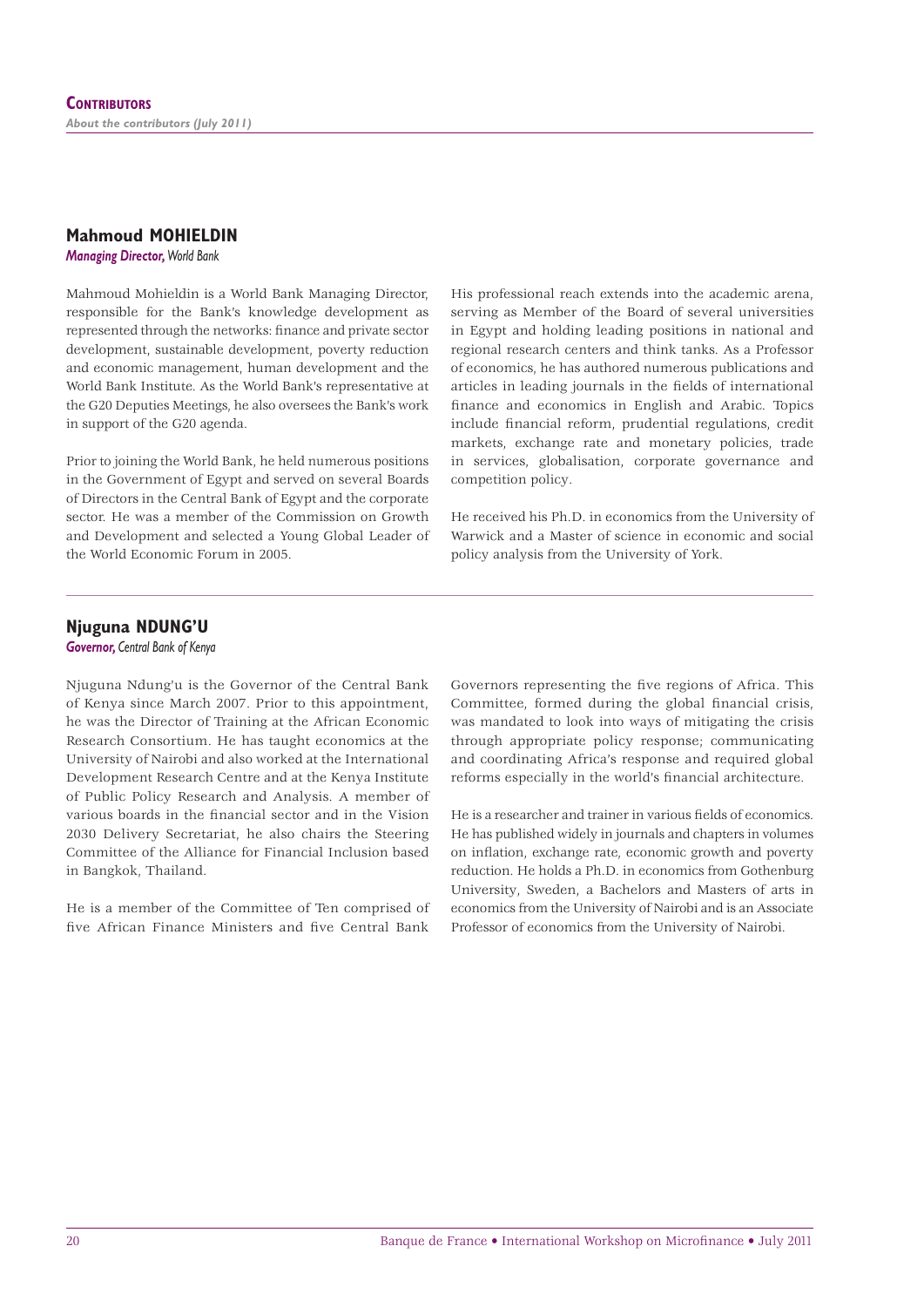#### **Maria NOWAK**

*CEO/Founder, Adie*

Maria Nowak has pursued a career in the development field working for the *Agence française de développement* where she transferred the Grameen Bank approach to West African countries. Seconded to the *World Bank* in Washington, in 1991, she participated in the development of microlending programmes in Central Europe, while also initiating a similar programme in France through the *Association pour le droit à l'initiative économique* – Adie (Association for the Right to Economic Initiative), an association she founded in 1989 and of which she has voluntarily served as Chairwoman until March 2011. She is now the President of Adie international, microStart and Adie Microfranchise Solidaire, belonging to the Adie group, as well as the association The Friends of Grameen.

She is a graduate of *Sciences Po Paris* (1956) and the London School of Economics (1959).

She is author of "*La banquière de l'espoir"* (*The Banker of Hope),* Albin Michel, 1994; "*On ne prête (pas) qu'aux riches*" (Lending (not only) to the rich), JC Lattès, 2005; "*L'espoir économique : de la microfi nance à l'entrepreneuriat social, les ferments d'un monde nouveau*", JC Lattès, 2010.

## **Christian NOYER**

*Governor, Banque de France*

Christian Noyer has been Governor of the Banque de France since November 2003. In November 2009, he was reappointed for a second six-year term. He is a member of the Governing Council and General Council of the European Central Bank (ECB).

He was born on 6 October 1950. He studied law and subsequently graduated from *Sciences Po Paris* and the *École nationale d'administration*.

Appointed to the Treasury in the Ministry of the Economy and Finance in 1976, he then spent two years (1980-1982) at France's permanent representation to the European Communities in Brussels. Back at the Treasury, he held a range of posts (government cash and debt management, banking affairs, financing of industry and state-owned enterprises, multilateral issues and export financing). He worked closely with several Ministers of Finance: he was Advisor to Edouard Balladur (1986-1988), and Chief of Staff for Edmond Alphandéry and Jean Arthuis (1993 and 1995-1997 respectively). He was appointed Head of

the Treasury in 1993 then Vice-President of the European Central Bank when the institution was set up in 1998.

He is Chairman of the *Autorité de contrôle prudentiel* (the French Prudential Supervision Authority), the Banking Mediation Committee, the Observatory for Payment Card Security and the regulated savings Observatory. He also chairs the supervisory boards of the *Institut d'émission des départements d'outre-mer* and the *Institut d'émission d'outre-mer*  (two French overseas note-issuing banks).

He is also Chairman of the Bank for International Settlements, for a period of three years, commencing on 7 March 2010, and alternate Governor at the International Monetary Fund.

He has been awarded the honours of *Officier de la Légion d'honneur* and *Chevalier de l'Ordre National du mérite* in France, and has received decorations from several other countries, notably the *Gran Cruz de la Ordén del Mérito Civil* from Spain, the *Ordre national du Lion* from Senegal and *Offi cier de l'Ordre national de la Valeur* from Cameroun.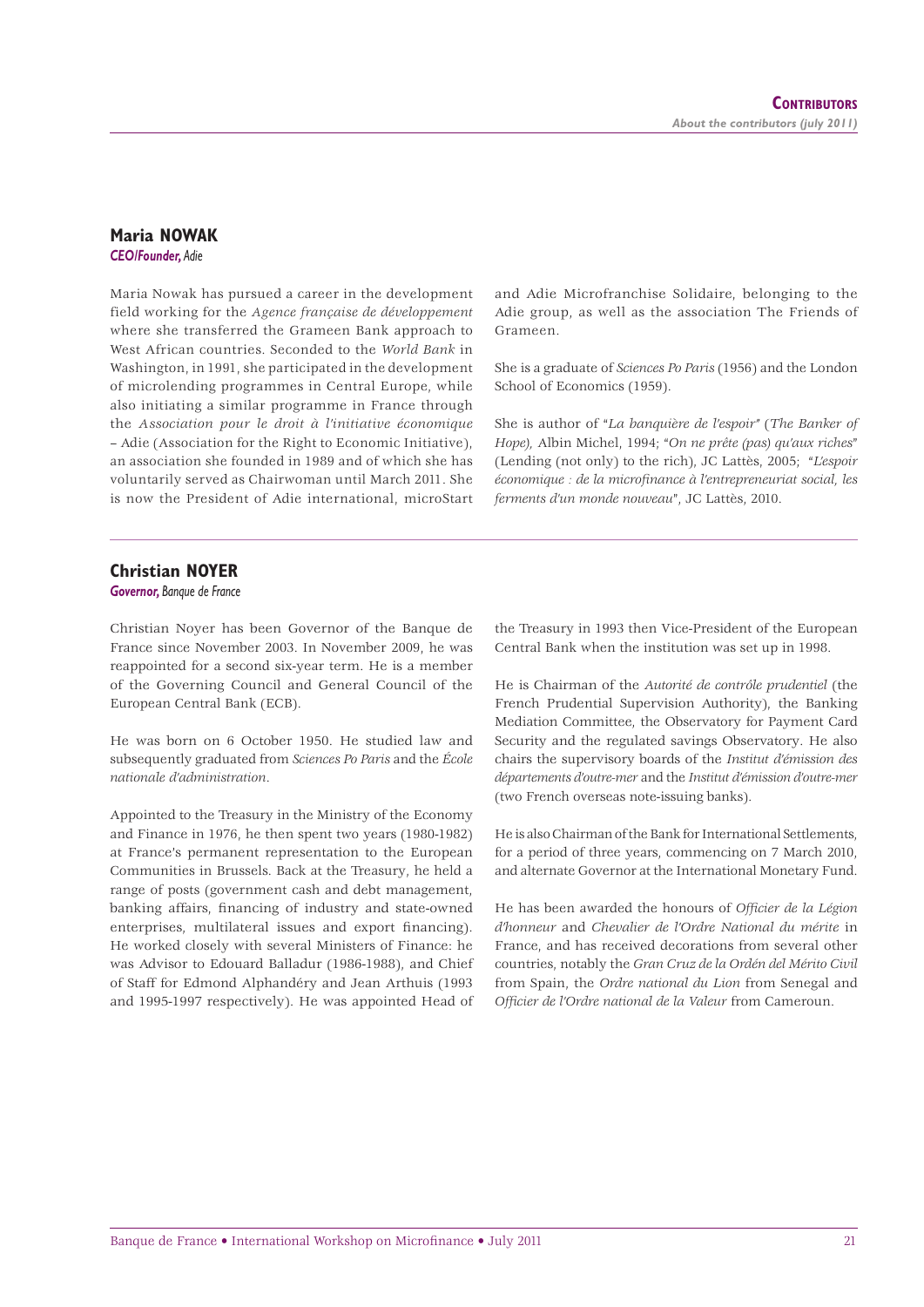#### **Jean-Luc PERRON** *Managing Director, Grameen-Crédit Agricole Microfinance Foundation*

Aged 59, graduated of the *École nationale d'Administration*  (Voltaire Class, 1980) and Stanford Executive Program (1992), Jean-Luc Perron started his career at the French Ministry of Agriculture as Head of the Budget Division, then as financial Advisor to the Minister of Agriculture.

 In 1985, he moved to Caisse nationale de Crédit Agricole (today Crédit Agricole SA), the apex body of Crédit Agricole Group, where he filled the following positions: Head of the Division in charge of agriculture, housing and SMEs (1985-1986), Head of the Department

in charge of the financing of large leisure and tourism developments (1986-1991), CEO of Credit Agricole Consultants (1992-1997), Head of the International Affiliates Division (1997-2002), Head of EU Affairs (2002-2009). In 2007 and 2008, Jean-Luc Perron played a material role in the design, then the setting up of the microfinance initiative jointly taken by Grameen Trust and Crédit Agricole.

He has been Managing Director of the Grameen-Crédit Agricole Microfinance Foundation since October 4, 2008.

#### **Arnaud POISSONNIER**

*CEO, Babyloan*

Arnaud Poissonnier obtained a master's degree in private law and prepared a postgraduate degree in business management and administration in Lille (North of France). Then he obtained a diploma to become a Notary in 1992.

He spent 12 years in banks and dedicated his work to wealth management in Paris. When he was posted Sustainable Development Manager in OBC bank in 2004, he got involved in a skills partnership in order to develop the activities of OXUS – the microcredit branch of the

French NGO ACTED. He went to Tajikistan and his passion for microfinance began! In 2005, he decided to leave his job in the bank in order to structure the OXUS microfinance institutions network

In February 2008 he created ABC Microfinance - in partnership with ACTED, the BRED and the Crédit coopératif – which was a pioneer company and its website, *www.babyloan.org*, became the first European solidarity-based microcredit website. He also became an ACTED Administrator in 2008.

#### **Cyril ROUSSEAU**

Head of Official Development Assistance and Multilateral Development Institutions, French Treasury

At the time of the conference, Cyril Rousseau was head of Official Development Assistance and Multilateral Development Institutions at the French Treasury and, under the G20 French Presidency, co-chair of the Global Partnership for Financial Inclusion. Since September 2011, he is deputy head of economic and financial affairs at the French Embassy in Beijing.

Between 2006 and 2009, he was head of market operations of the French debt management agency, Agence France Trésor. Previously, he had served as deputy secretary general of the Paris Club. Before joining the Treasury, he was a project manager for intelligence and surveillance systems at the French defence procurement agency.

Mr Rousseau is a graduate of *École polytechnique* and of *École nationale supérieure de techniques avancées*.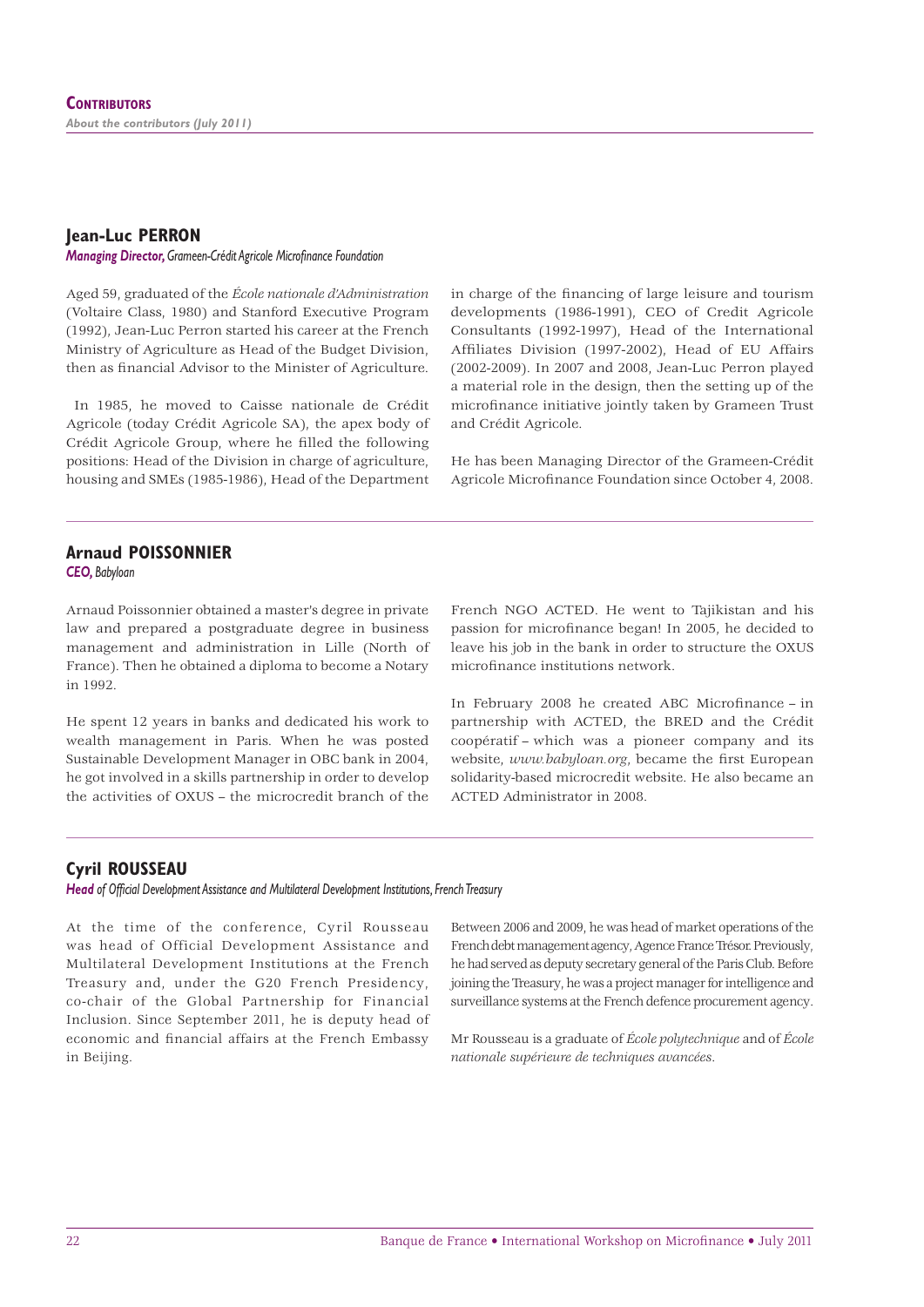#### **Stuart RUTHERFORD**

*CEO – Founder, Safesave*

Stuart Rutherford is a researcher, writer, practitioner and teacher of microfinance. Since 1974 he has been exploring how poor people manage their money.

In Bangladesh in 1996 he set up SafeSave (*www.safesave. org*), the world's first microfinance organisation aimed at helping poor people with basic money management (as opposed, say, to microenterprise development).

His best-known book is *The Poor and Their Money* (2000, revised 2009). In 2009 he co-authored

another book, *Portfolios of the Poor*, which reports on detailed household-level examinations of how poor people manage money in South Asia and South Africa.

He is a Senior Fellow at the Brooks World Poverty Institute at the University of Manchester, UK.

He was born in London but has lived most of his life abroad, including sixteen years in Bangladesh. He is currently based in Japan.

#### **Plutarchos SAKELLARIS**

*Vice-President, European Investment Bank*

Plutarchos Sakellaris is Vice-President of the European Investment Bank (EIB). His responsibilities include supervising operations in Denmark, Ireland, Greece, Cyprus, the African, Caribbean and Pacific countries and South Africa. He also supervises Risk Management, the Economics Department and the Bank's activity reflecting its energy policy.

Prior to joining the EIB, he held the position of Chairman of the Council of Economic Advisers at the Hellenic Ministry

of Economy and Finance and acted as Deputy to the Finance Minister at the Eurogroup and ECOFIN Councils. He has also served as Staff Economist at the Federal Reserve Board.

He has been Professor of economics at the Athens University of Economics, the University of Maryland and other Universities.

He completed his undergraduate studies at Brandeis University and his doctoral studies at Yale University.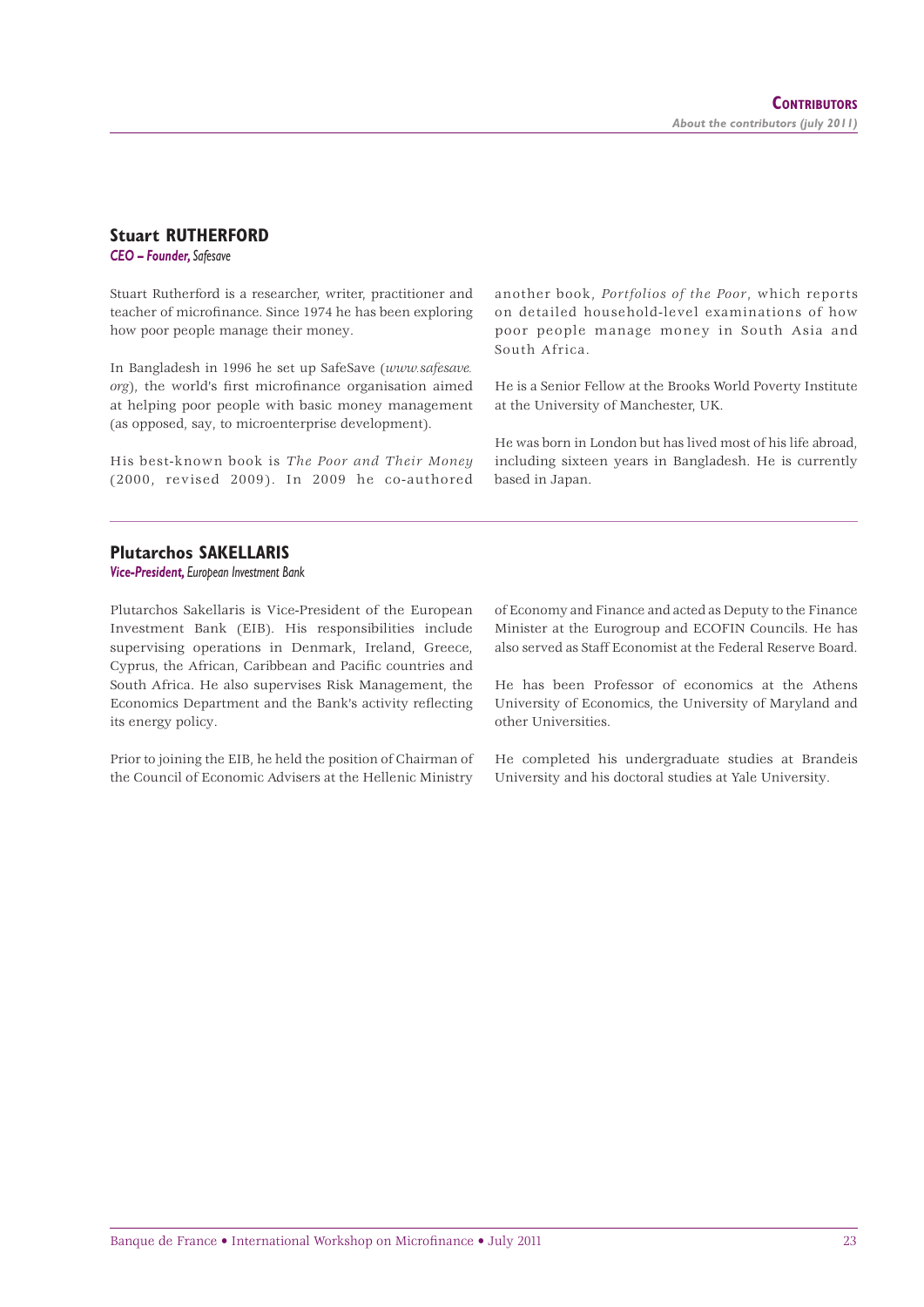### **Michael SCHLEIN**

*President and CEO, Accion International*

Michael Schlein is president and CEO of Accion International, a nonprofit microfinance organisation dedicated to a world in which all people have access to a full range of quality financial services to help improve their lives.

Under his leadership, Accion continues to expand the reach of microfinance into under-served regions of the world, championing double-bottom line microfinance institutions (MFIs), capacity-building, and active advocacy for client protection initiatives. He is leading the organisation in a sharply-focused strategy based on management services, investment and governance for MFIs, strengthened by industry thought-leadership led by Accion's Center for Financial Inclusion. Over time, Accion has helped building 62 MFIs in 31 countries on four continents. Those institutions are currently reaching millions of clients.

Prior to joining Accion in 2009, he served as President of International Franchise Management at Citigroup in New York, where he managed the bank's network of 100 chief country officers, responsible for performance, regulatory relations, governance and reputational risk in

their respective countries. Previously, he led Citi's Human Resources and Global Corporate Affairs departments.

In addition to banking and management experience, he has also brought to Accion a distinguished background in public service. He served as chief of staff at the United States Securities and Exchange Commission, as well as chief of staff for the New York City Deputy Mayor for Finance and Economic Development. He currently serves on the board of the nonprofit organisation Wildcat Service Corporation; is a corporate member of the Council on Foreign Relations; and serves on the Business Council of the Asia Society. He began his career in public finance at Smith Barney.

His involvement in the field of microfinance prior to Accion included leadership at the Citi Foundation, which boasts an extensive history of microfinance funding, and membership on Accion's Board and Executive Committee.

He holds a Bachelor's degree in economics and a Master's degree in political science from the Massachusetts Institute of Technology, where he graduated Phi Beta Kappa.

#### **Jean-Michel SEVERINO**

*CEO, Investisseurs et Partenaires*

Jean-Michel Severino is a French citizen born in Abidjan, Ivory Coast. He began his career working for the French Ministry of Finance and Economy before becoming an adviser of the Minister for Development in 1988. In 1990, he was in charge of the Development Ministry's macroeconomics department before taking the Director's seat for the Ministry's Development Programs in 1994. His career took an international turn in 1996 when he was appointed Director for Central Europe at the World Bank. From 1997 to 2000 he was the World Bank's Vice-President for Asia. In 2000 he returned to France for an appointment as the Inspector-General of Finance in the Ministry of Economy, Finance and Industry in Paris. In 2001, he was appointed Chief Executive Officer of the *Agence francaise de développement* (AFD), the French agency for development and cooperation. He left AFD in 2010 and has taken over an impact investment private

equity firm dedicated to african small and medium sized enterprises and microfinance institutions, *Investisseurs et Partenaires*. He also sits on the boards of Danone and France Telecom.

He has been associate professor in economics at CERDI (*université d'Auvergne*), and is a senior fellow of the German Marshall Fund and the FERDI. He is a member of the *Académie des technologies*.

He graduated from the *École supérieure de commerce de Paris* before entering the *École nationale d'administration*, from which he graduated in 1984. He also holds research degrees in economics from *université Paris I*. He has published widely books and articles on development economics, Official Development Assistance policy, global public goods, Asia and Africa.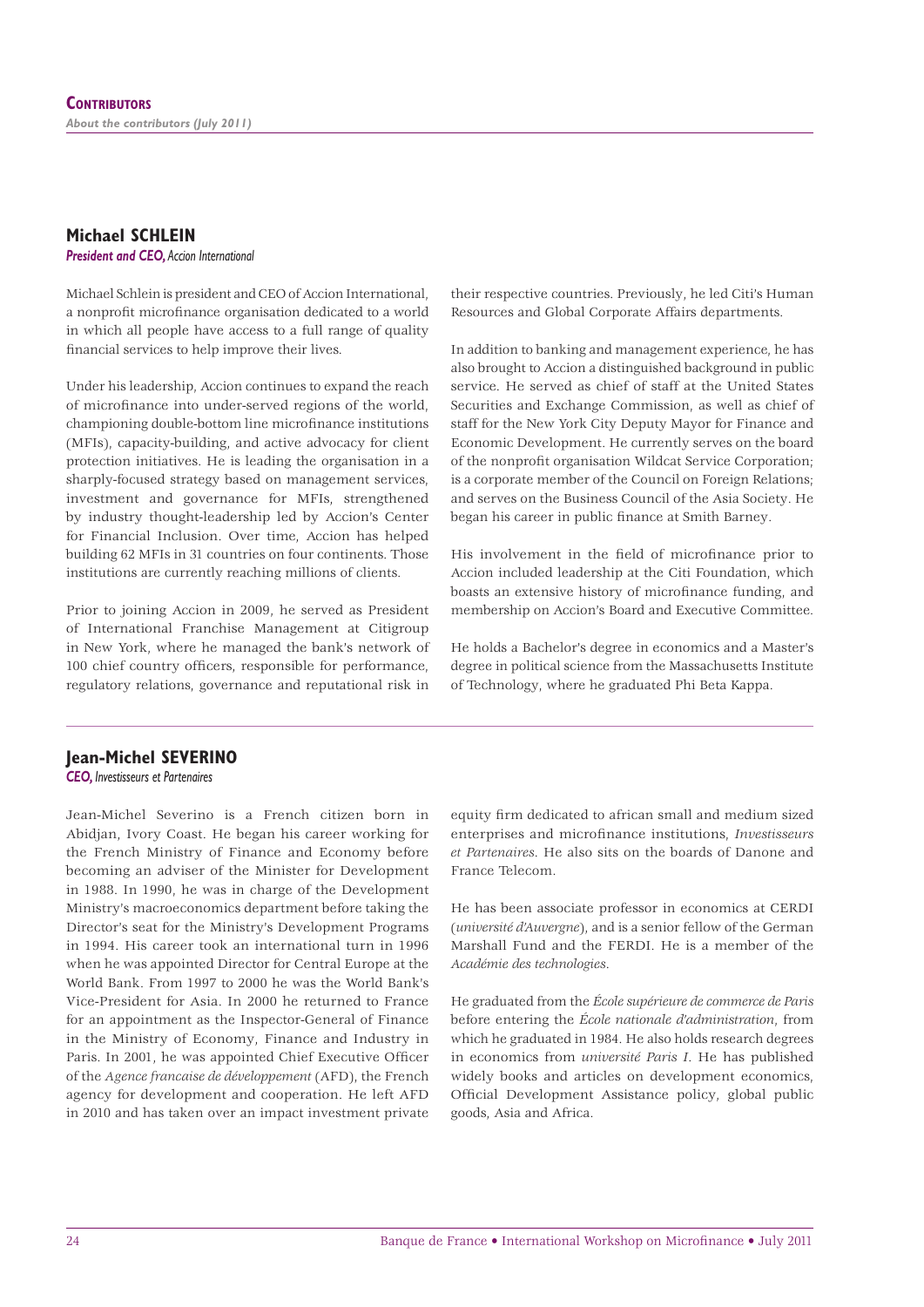#### **Keng Heng TAN**

*Secretariat, Basel Committee on Banking Supervision*

Keng Heng Tan was a Deputy Director in the Complex Institutions Supervision Department of the Monetary Authority of Singapore, where he lead a team responsible for the regulatory and prudential supervision of a local financial group on a consolidated basis across its banking, insurance and securities activities. He joined the Secretariat of the Basel Committee on Banking Supervision in August 2009. Besides the Basel Committee's microfinance paper published in August 2010, his main areas of work in the Secretariat have been the "Good practice principles on supervisory colleges" issued in October 2010 and the introduction of the leverage ratio under the December 2010 Basel III framework. He is currently involved, among other things, in the revision of the "Core Principles for Effective Banking Supervision".

He holds a Degree of Bachelor of Accountancy (Honours 1st) from the Nanyang Technological University in Singapore.

#### **Arnaud VENTURA**

*Co-founder and CEO, PlaNet Finance Group Founder and CEO, MicroCred*

Arnaud Ventura is co-founder and CEO of PlaNet Finance Group, an international organisation dedicated to the development of microfinance. He is also founder and CEO of MicroCred, an international holding company which creates and manages a network of banks and non-bank financial institutions dedicated to microfinance.

As a young Internet entrepreneur, he discussed the idea of an international organisation using information technology to develop microfinance back in 1997. He met with Jacques Attali who had developed the idea of a virtual bank using Internet to support microenterprise. They worked together to create PlaNet Finance, in Paris, in October 1998. They received initial support from three sponsors: Michel David Weill, Benjamin de Rothschild and Dexia Bank.

In the last twelve years, PlaNet Finance quickly developed to become one of the leading organisations developing microfinance worldwide and with 1,200 staff, active in close to 80 countries.

From its start as a non-profit organisation, PlaNet Finance matured in a group that includes an international non-profit organisation, a foundation and a number of social businesses.

Before co-founding PlaNet Finance, he worked for BNP Paribas in France and Argentina. Prior to that he participated in the creation of two leading Internet providers in France and in Thailand (Club-Internet & Internet Thaïland). He speaks French, English and Spanish.

#### **Chuck WATERFIELD**

**CEO & President, Microfinance Transparency** 

Chuck Waterfield has 25 years experience in microfinance, with a mixture of practical field experience (six years starting microfinance institutions in both Haiti and Bolivia) and experience leading network strategy development (serving as microenterprise director for both MEDA and for CARE International). He developed Microfin, the most popular financial planning software in the microfinance industry and teaches business planning courses around the world, with more than 3,000 microfinance professionals having been trained in his courses. His current work as an independent consultant includes clients across the industry. Currently on Faculty of Columbia University School of International and Public Affairs, he was formerly on the Faculty of the Boulder Microfinance Training Program for ten years and Southern New Hampshire University's Microenterprise Development Institute for eight years. In addition to Microfin, he has a broad range of products and publications including the SEEP FRAME Tool, the CARE Credit and Savings Sourcebook, and CGAP Handbook on Management Information Systems. In 2008, he founded Microfinance Transparency and works as the CEO and President.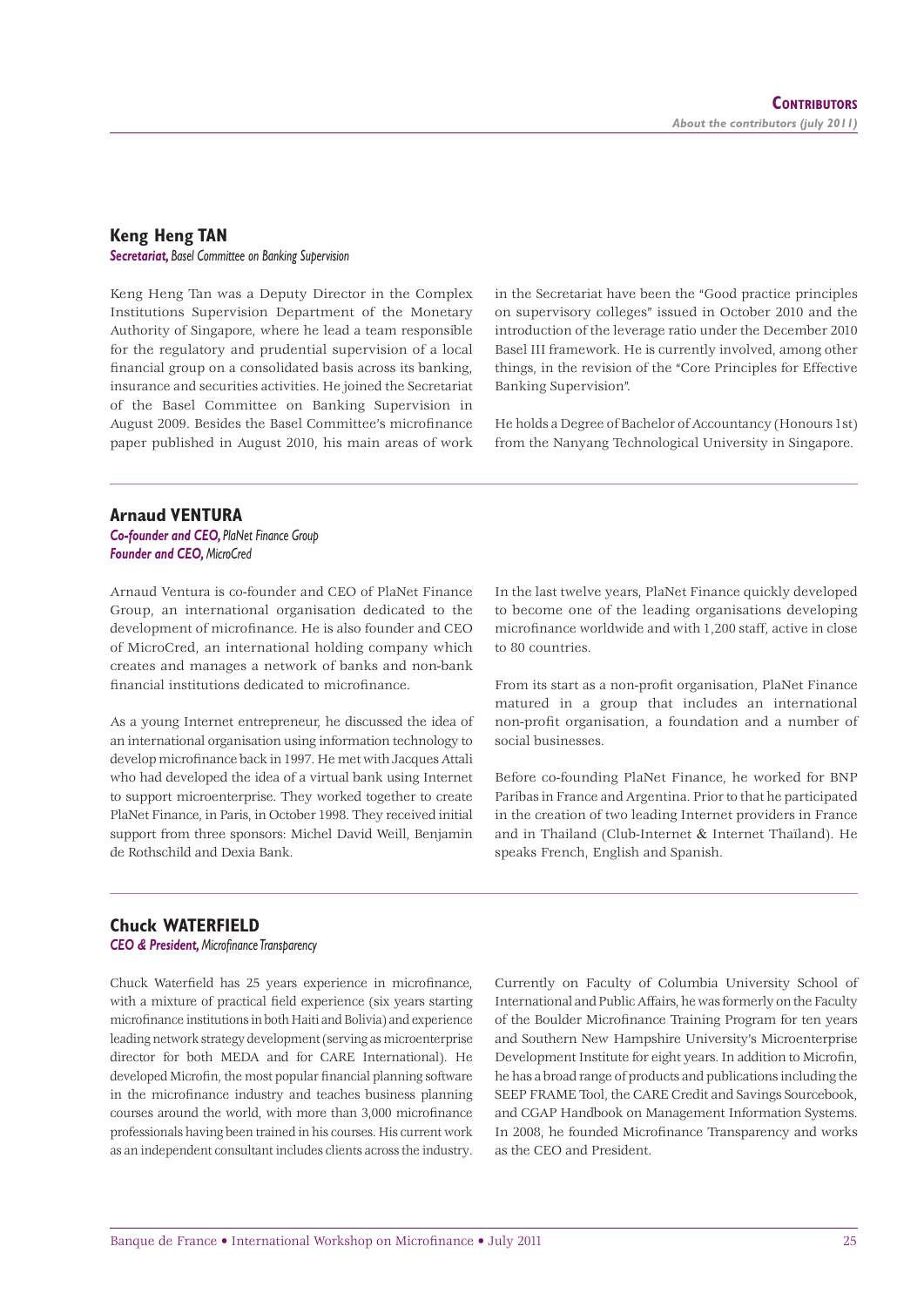#### **Muhammad YUNUS**

*Professor, Founder of the Grameen Bank*

Professor Muhammad Yunus, Peace Nobel Prize (2006), established the Grameen Bank in Bangladesh in 1983, fueled by the belief that credit is a fundamental human right. His objective was to help poor people escape from poverty by providing loans on terms suitable to them and by teaching them a few sound financial principles so they could help themselves.

From his personal loan of small amounts of money to destitute basketweavers in Bangladesh in the mid-70s, the Grameen Bank has advanced to the forefront of a burgeoning world movement towards eradicating poverty through microlending. Replicas of the Grameen Bank model operate in more than 100 countries worldwide.

Born in 1940 in the seaport city of Chittagong, he studied at Dhaka University in Bangladesh, then received a Fulbright scholarship to study economics at Vanderbilt University. He received his Ph.D. in economics from Vanderbilt in 1969 and the following year became an assistant Professor of economics at Middle Tennessee State University. Returning to Bangladesh, he headed the Economics Department at Chittagong University.

From 1993 to 1995, he was a member of the International Advisory Group for the Fourth World Conference on Women, a post to which he was appointed by the United Nations secretary general. He has served on the Global Commission of Women's Health, the Advisory Council for Sustainable Economic Development and the UN Expert Group on Women and Finance.

He is the recipient of numerous international awards for his ideas and endeavours, including the Mohamed Shabdeen Award for Science (1993), Sri Lanka; Humanitarian Award (1993), CARE, USA; World Food Prize (1994), World Food Prize Foundation, USA; lndependence Day Award (1987), Bangladesh's highest award; King Hussein Humanitarian Leadership Award (2000), King Hussien Foundation, Jordan; Volvo Environment Prize (2003), Volvo Environment Prize Foundation, Sweden; Nikkei Asia Prize for Regional Growth (2004), Nihon Keizai Shimbun, Japan; Franklin D. Roosevelt Freedom Award (2006), Roosevelt Institute of The Netherlands; and the Seoul Peace Prize (2006), Seoul Peace Prize Cultural Foundation, Seoul, Korea. He is a member of the board of the United Nations Foundation.

#### **Dov ZERAH**

#### *Managing Director, Agence française de développement*

Dov Zerah was born on July 31st, 1954 in Tunis (Tunisia). He is the CEO of the French Development Agency (*Agence française de développement*, AFD), since June 2nd, 2010.

He graduated from *Sciences Po Paris* and holds a Master in Economy from the University of *Panthéon-Sorbonne*, Paris. He is former student from the *École nationale d'administration*.

He began his career at the French Treasury where he spent thirteen years. He then became the permanent secretary of Michel Roussin, the Minister of Cooperation, in 1993. From July 1993 to November 1995, he was Deputy General Director of the Caisse française de développement (CFD), which would later become AFD. He became Corinne Lepage's permanent secretary within the Ministry of the

Environment, where he stayed from 1995 to 1997. He then headed the cabinet of Edith Cresson, the European Commissioner, from 1997 to 1999. From 1999 to 2002, he was the CEO of DAGRIS (*Développement des agro-industries du Sud*), the former French Company for the Development of Textile Fibers, as well as of the *Compagnie cotonnière* (COPACO). He then became the Mint-Master of the *département des Monnaies, Médailles et Antiques de la Bibliothèque nationale de France*, between 2002 and 2007, before holding the post of senior counselor at the French Court of Financial Auditors until his nomination as the General Director of AFD.

He is the author of five books on the French currency and financial system, and of around thirty articles dealing with subjects ranging from economics and the evolution of French society to Jewish thought and philosophy.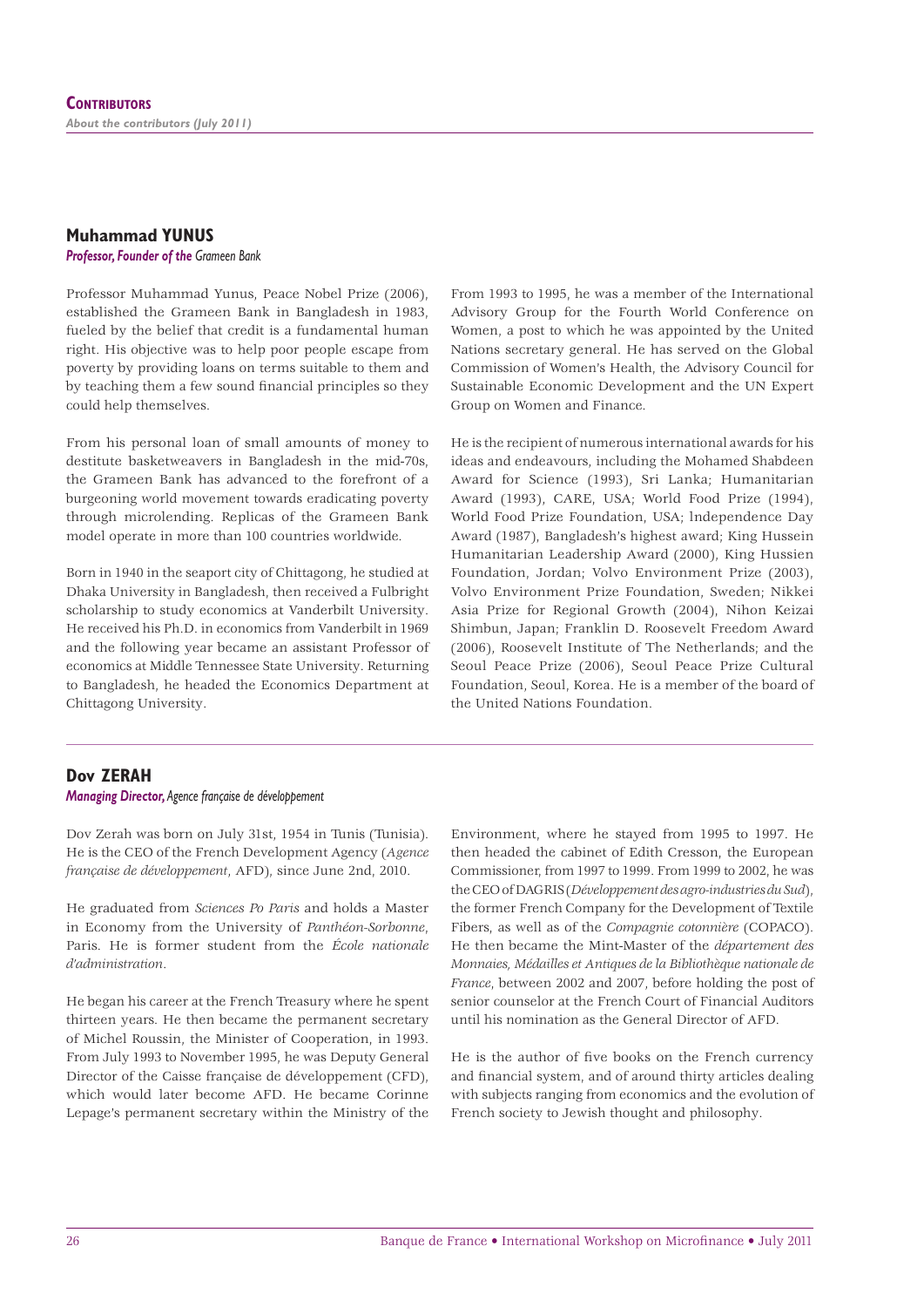

## **Summary of the international workshop on microfinance** organised by the Banque de France on 8 July 2011

*In association with the French Treasury and with the support of the Caisse des dépôts et consignations (CDC), the Banque de France organised a workshop on microfinance at the Palais du Luxembourg (home to the French Senate) on 8 July 2011. The event was organised as part of France's presidency of the G20 until November 2011.*

The only central bank in the European Union to possess an observatory dedicated to microfinance, the Banque de *France decided to entrust the Observatory with the organisation of this workshop. The objective was notably to extend and pursue the work already commenced by the GPFI – Global Partnership for Financial Inclusion – created by the G20 at the Seoul summit in December 2010.*

This reflection on financial inclusion and in particular on microfinance has more than just symbolic value for G20 *leaders, who also recognise a role for the poorest populations in endogenous economic development and for whom* an improvement of the social conditions in emerging countries is a priority. In a different context, microfinance is also *developing in Northern countries based, in some cases, on best practices in Southern countries. The day was structured around four round tables that were rich in debates animated by approximately forty guest speakers from all over the world and in the presence of Muhammad Yunus, Nobel peace prize laureate, and keynote speaker at the event.*

*The discussions were introduced by Jean Arthuis, President of the Senate Finance Commission , Christian Noyer, Governor of the Banque de France, Professor Yunus, Jacques Attali, President of PlaNet Finance and Ramon Fernandez, Director General of the French Treasury. The conclusion was delivered by Jean-Pierre Landau, Deputy Governor of the Banque de France.*

All the speakers emphasised the importance of microfinance as a tool for "socially sustainable economic development" and its singularity in the banking and financial sphere that protects it, to a certain extent, from generalised systemic risk.

*Nb*: This summary was written by Paul Loridant, General Secretary of the Microfinance Observatory, Béatrice Raoult-Texier, from the Directorate for the Supervision of Relations between *the General Public and the Financial Sector and Luc Jacolin, Julien Moulonguet, from the Economics and International Relations Directorate.*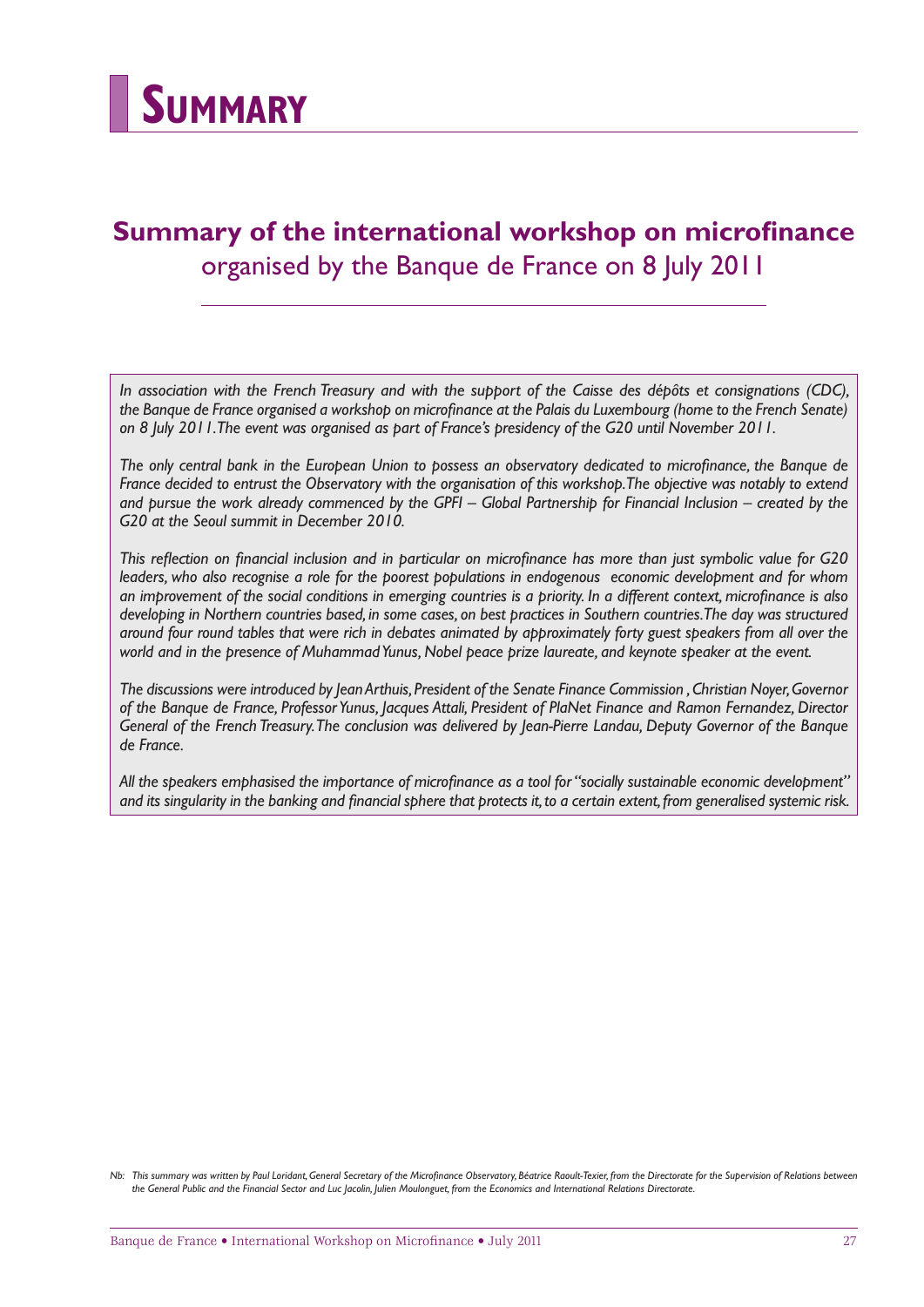## **1| To what extent can microfinance contribute to financial inclusion and poverty reduction?**

The different speakers of the first round table all stressed — to various extents — the social and economic utility of microfinance as well as its role in the financial inclusion of the most vulnerable populations and in promoting *entrepreneurship*. However, they also reminded us of the need for a degree of realism in the defining of the sector's targets since it is ultimately just one of the many poverty reduction instruments that can be implemented.

Thus, giving the poorest populations — who are excluded from the traditional banking system — access to basic financial services, and in particular to small loans intended to finance resource-generating projects under stable financial terms with the potential to create hope and a better future, constitutes a vital factor of economic integration and of social inclusion and cohesion.

The discussion on the utility of microfinance also highlighted the importance of broadening the tool to a diversified range of financial services (microloans, deposits, savings, insurance) in order to satisfy, under appropriate conditions, all the needs of the poorest populations (project financing, life-cycle needs, etc.).

Apart from the offer of financial credit, the speakers also emphasised the importance of the proximity of microfinance institutions to microloan beneficiaries the establishment of trust-based relationships, the search for a certain flexibility and the utility of loan-accompaniment arrangements.

The discussions focused on the conditions under which microfinance tools should be implemented and notably on the importance of integrating these arrangements into public policy aimed at fighting social and financial exclusion.

From this point of view, the implementation of policies intended to favour the access of poor populations to education in the broadest sense and to financial education in particular as well as to a broader range of public services (health, infrastructures necessary for every-day life, etc.…) appeared in the eyes of the speakers to be an essential way of alleviating the vulnerability of poor people to financial risks.

In the same vein, the discussion also pointed to the importance of creating conditions for the development of the offer of microfinance within an appropriate banking and financial environment capable of promoting the establishment of a sustainable growth model. Thus, the role of government support policies was stressed, not only in the form of direct financial support but also in improving the regulatory and financial environment and in the development of innovative products such as the simplified bank accounts set in place in Brazil.

Lastly the speakers highlighted the place for microfinance in Europe as part of policies to fight against social exclusion and poverty with the introduction of specific programs: Progress (microfinance), Jasmine (program to support microfinance institutions) and Jeremie (program to improve access to finance for small and medium enterprises (SMEs) and microenterprises).

The discussions were concluded by Professor Mohammad Yunus, Nobel Peace Prize Laureate, who stressed the importance of respecting the specificities of the microfinance sector (banking for the poor) compared to the traditional financial system and the special role played by microfinance in the financial and economic inclusion of women who form the bulk of the clientele of the microfinance institutions in Bangladesh.

## **2| How can advanced economies learn from the development of microfinance activities in developing countries?**

Introducing the discussions of the second round table on the lessons to be learnt from microfinance activities in the South, it should be remembered that while much remains to be done, the system has proved it capacity to function in these countries. After roughly thirty years of development, microfinance today impacts the lives of nearly 200 million borrowers and is characterised by a very low default rate.

This development, which has been accompanied by a very substantial broadening of the offer of financial products and services conceived and adapted for poor people (loans, deposits, savings, means of payment,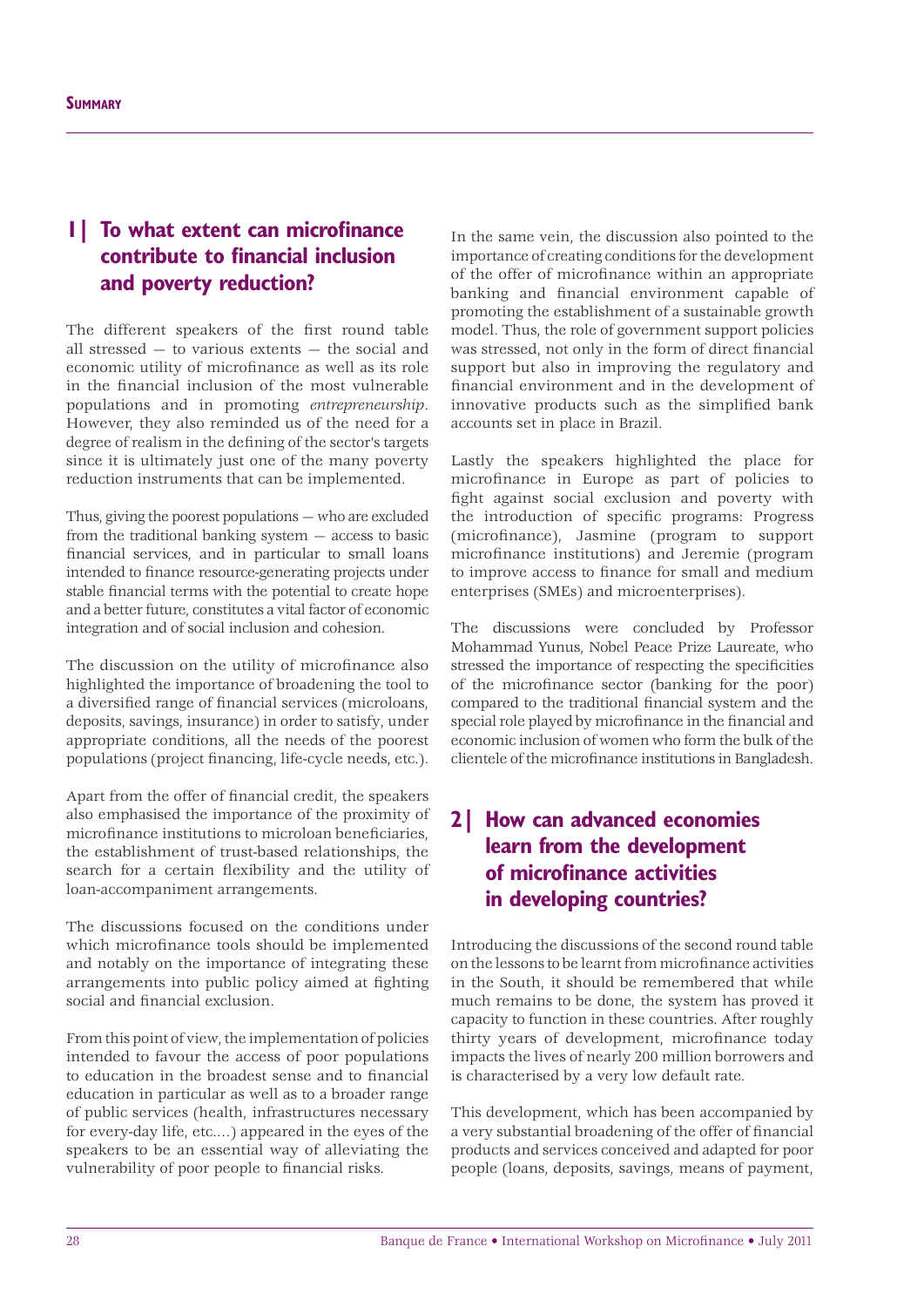insurance), illustrates the system's capacity to reconcile profitability with social objectives.

Microfinance in developed countries operates in an economic and financial environment that is very different from that which exists in emerging and developing countries. The lower levels of financial exclusion and of poverty and the relatively smaller informal sectors in developed economies typically prompt microfinance institutions to offer substantially different products and services (micro-lending, basic banking services).

It was therefore emphasised that the objective of experiencing-sharing should not be to simply replicate the experience of developing countries, but rather to adapt to the local economic and social conditions.

The spread of microfinance in developing countries has, nevertheless, undoubtedly been a major source of inspiration for developed countries, both at the conceptual level (the [re]discovery of the central role that financial inclusion can play in the economic integration of the most vulnerable populations and hence as a factor of social cohesion) and in terms of organisation and the adoption of specific types of financial products.

The discussion on experience-sharing showed that such exercises can be particularly effective in the domains of governance, consumer protection, technological innovation (mobile banking) and public support schemes, the objective being to facilitate the overall development of the sector in order to maximise the economies of scale.

## **3** The funding of microfinance: **using local resources, transfers of savings from the North to the South, international financing**

The first part of the discussion in the third round table focused on ways of insuring the sustainable development of microfinance institutions (MFIs) on the back of long-term resources. Although still marginal operators within the global financial system,

the MFIs represent a dynamic financial activity, whose aggregate balance sheet assets — negligible thirty years ago — represent a total outstandings of approximately 60 billion dollars today. Although public funds used to represent the bulk of microfinance institutions' resources (one sixth of total resources today), MFIs resources are increasingly derived from local savings (half of total resources today) and from private international institutions (banks or international investment funds). In addition there is the still very marginal but nevertheless highly dynamic segment of savings transfers from the North to the South, facilitated by the development of peer-to-peer international money transfer websites and migrant remittances to home countries.

According to certain speakers, the mobilisation of local resources seems a priority in order to limit the financial dependence of MFIs and ensure their financing at a reasonable cost, for example, by allowing MFIs to collect public savings in countries where it is prohibited or by the development of fund transfer activities. To stabilise their resources, MFIs have also decided to accompany the needs of their traditional microfinance clientele as the latter's projects develop (bottom up approach) by diversifying the financial products they offer (consumer loans, insurance products, etc.). Technological and financial innovations can also allow developing countries to benefit from technological shortcuts in the development of their financial systems and therefore from financial inclusion (mobile banking, transfers of migrant funds). <sup>1</sup> Peer-to-peer internet platforms that serve as intermediaries between individual investors and MFIs have experienced strong development. Although still very small, the collected resources are growing very rapidly and according to their promoters, should represent 5 to 10% of the microcredit loans by the year 2020, and at a very low cost since investor loans are by nature solidarity-based.

International investors, for their part, are playing an increasing role in financing MFIs. Apart from bilateral and multilateral public investors and NGOs, private investment funds are playing a fundamental role in the development of microfinance. The discussion on their investment strategies – which of course are different from one institution to the next – gave rise to the following questions: to what

A study currently being conducted into migrant remittance channels, focused on North African and Franc-zone countries and financed by the French Treasury, the French Development *agency (AFD) and the African Development Bank (BAfD) was also cited.*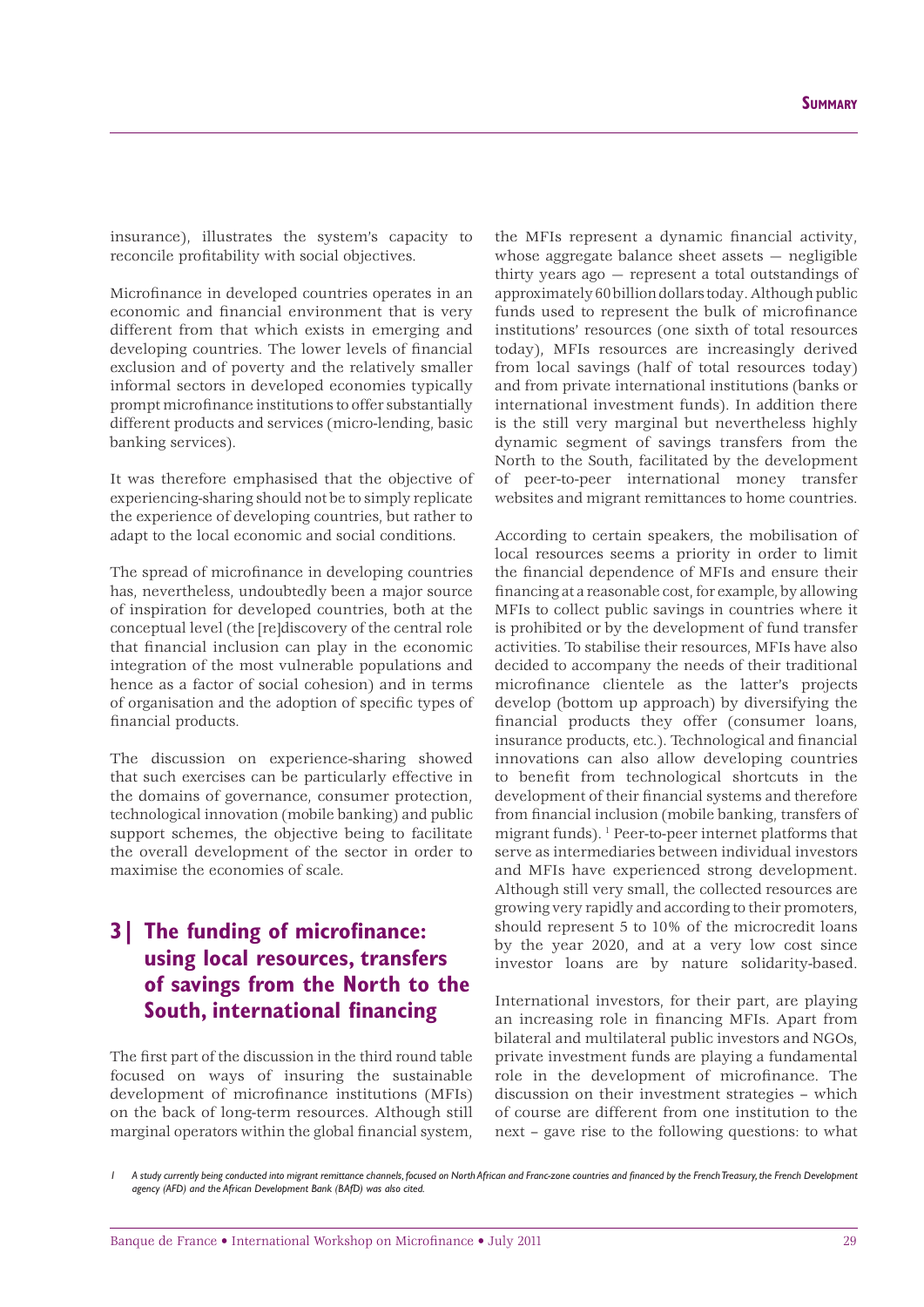extent do financial performance criteria undermine the social objectives of MFIs or, alternatively, do they in fact guarantee their sustainability? What risk exposure strategies do investment funds adopt and do these strategies foster an expansion in size of MFIs and the "professionalisation" of the sector (i.e. bank-type structures and operating methods)?

Lastly, the speakers underscored the complementary role played by public funding and NGO initiatives – notably in the riskiest sectors of microfinance – in the form of a broad range of financial support tools (guarantees, acquisitions of stakes, loans). These initiatives continue to provide significant leverage for their MFI beneficiaries.

At the end, the discussion on MFI financing focused on the question of the responsibilities of lenders, whether public or private: what requirements in terms of governance quality and social responsibility can investors reasonably and legitimately make? Investors – both public and private – can play an essential role in the diffusion of sound practices, for example, by ensuring high levels of transparency in their pricing, internal controls, accounting and risk management systems, or via the adoption of codes of good conduct aimed notably at ensuring better consumer protection. Lastly, public investors can play a specific role vis-à-vis national authorities in promoting better business environments, enhanced administrative capacities and better regulatory frameworks via the provision of technical assistance.

## **4** The regulation of microfinance

Observing the broad diversity of MFIs, of their resources and of the financial services they provide in different countries, the speakers in the fourth round table started by highlighting the difficulty of defining a set of universal regulations for microfinance. Regulations in this sector  $-$  when they  $exist$  — mostly reflect the existing characteristics of local banking and financial markets and particularly the degree of maturity of the microfinance market, its dynamism and, in certain cases, the appearance of saturation effects that can lead to borrower over-indebtedness. Some speakers also pointed out that the very success of microfinance has actually led to an increasing diversification of the sector and

to the associated governance and risk management difficulties encountered, prompting regulatory authorities to adopt regulations specifically designed to link certain MFIs to banking groups, to consolidate overly fragmented sectors or to restrict the debt collection practices of MFIs in certain situations of over-indebtedness.

The discussion also focused on the applicability of traditional banking sector regulations to the microfinance sector. According to some speakers, the sector's regulations need to be adapted to its development model, characterised by high unit transaction costs, which, in developing countries, should also be assessed in the light of the specific objective of promoting the financial inclusion of vulnerable populations. One important theme of the discussion concerned adequate access for MFIs to financial infrastructures, and notably to payment systems, whilst maintaining respect of the security rules governing payment and settlement systems.

According to certain speakers, the regulatory framework should be sufficiently flexible to encourage private initiative (via the creation of MFIs) and the broadening of their activity scopes as they grow. At the same time, the framework needs to be sufficiently strict to ensure the financial stability of the sector, adequate risk control and adequate protection for depositors and, more broadly, of consumers, thereby limiting the risk of crises.

These regulations should also go hand in hand with an effective supervision of MFIs. This supervision would of course have to be adapted to the different countries and different structures to be supervised (associations, cooperatives, banks with micro-lending activities, etc.). Central banks have a predominant role to play in the conduct and oversight of this supervision that should notably allow an improvement in the governance of the microfinance sector and in the transparency of the costs of its services that is sometimes inadequate given the level of financial education of the populations concerned. In some developing countries, a strengthening of the supervisory capacity will be essential if the objectives are to be met effectively.

In sum, the theme of microfinance regulation has substantially evolved over recent years mainly because its field of application has been grown much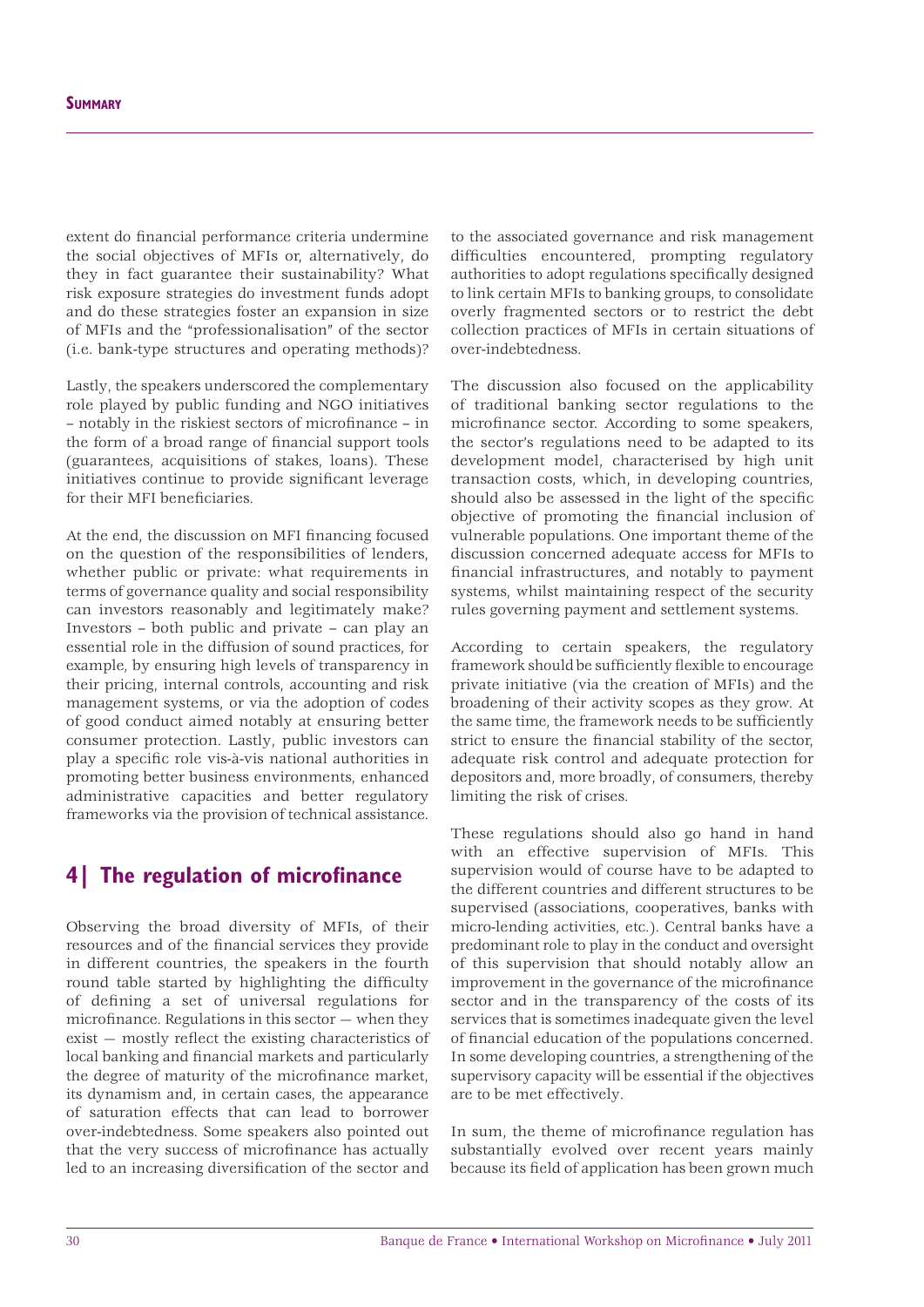broader from "microloans" to "microfinance" and then to "financial inclusion" which covers a whole range of financial products typically offered by MFIs. The regulatory questions that developing and emerging countries particularly need to resolve cover a broad range of areas including standard banking regulations, insurance products, means of payment, consumer protection and anti-money laundering as well as the governance and internal control of MFIs.

At the international level, the Global Partnership for Financial Inclusion (GPFI), created in December 2010 by the G20 in Seoul, intends notably to disseminate a set of harmonised regulatory principles, based on best practices, allowing the maintenance of financial stability

and the inclusion of the most vulnerable populations particularly in emerging and developing countries. The GPFI has established principles for financial inclusion aimed at facilitating the implementation of regulatory and strategic frameworks in the domain of technological and financial innovation. The GPFI notably works in coordination with international standardisation bodies such as the Basel Committee on Banking Supervision (BCBS) that published a report on microfinance regulations in August 2010, the Financial Action Task Force (FATF) and the Committee on Payment and Settlement Systems (CPSS) with the aim of promoting a better integration of the objectives of financial inclusion into these organisations' fundamental objectives of financial stability.

At the conclusion of the workshop, the speakers reiterated the importance of the microfinance sector for the social and financial *inclusion of the most vulnerable populations. They look forward to a time when the sector has access to appropriate and sustainable resources that guarantee the security of clients, borrowers and savers alike.*

*Three major challenges have been identified for the development of microfinance:* 

• **the financial stability challenge:** the financial security of the microfinance sector could be strengthened by an appropriate regulatory framework and supervision that would bolster the financial soundness of the institutions, promote the professionalisation *of the operators in the field and improve the quality of the information available to lending structures;* 

• *the resources challenge:* to grow, microfinance needs greater private sector financing, particularly from local resources. One option could be to develop financial support structures for experimental microfinance projects, for hedging exchange rate risk and for providing technological, financial and regulatory support for migrant remittances;

• *the social and financial inclusion challenge: the social aspect of microfinance being of primary importance, the sector should take the diversity of client needs more into consideration and make its primary objectives the reduction of poverty, the support of the most fragile regions and the development of entrepreneurial culture, whilst continuing to pursue social and fi nancial innovation.*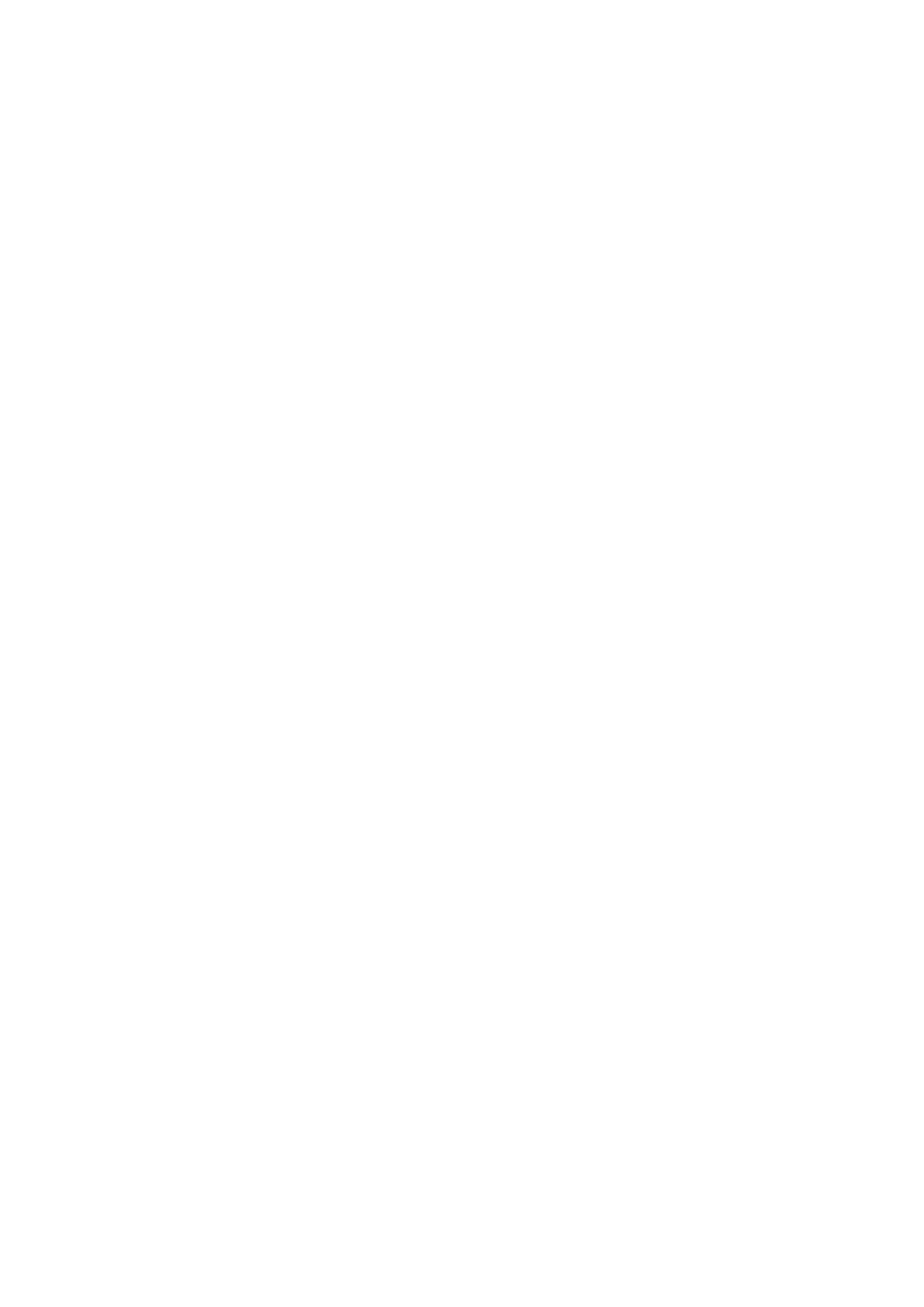# **OPENING ADDRESSES**

## **Jean ARTHUIS**

*Chairman The Senate's Finance Committee*

It is a great honour for the French Senate to welcome you today and I would like to express my pleasure as President of the Senate's Finance Committee in introducing this high-level international conference on microfinance. To be honest I know little of microfinance, but a financial system that functions without the need for rating agencies appears to me, in the first instance, as a splendid idea. A world that leaves little room for hedge funds, nor CDSs, nor structured products… a world that involves the personal judgments of the investor, yes ladies and gentlemen, I am very sympathetic to microfinance. I believe that holding the conference under the French Presidency of the G20 is a remarkable event. We remember that the G20 in Pittsburgh made a commitment to improve access of the poor to financial services based, in particular, on the example of microfinance. More recently, the G20 in Seoul has also addressed the issue of financial inclusion. However, this issue remained largely overshadowed by other news which was, indeed, perhaps more pressing.

Make no mistake, microfinance is not a micro issue. Today there are more than 10,000 microfinance institutions, 190 million clients and nearly 60 billion euros in outstanding microfinance loans. It was therefore essential that the G20 focus on this issue. And I am especially pleased that it should do so here and now in France. Microfinance is too often ignored, perhaps even frowned upon by the so-called Northern countries who consider that their financial system can provide for all the needs of both individuals and professionals. According to this mindset, microfinance should be reserved for so-called Southern country lacking a strong banking infrastructure. Yes, but look what has happened to our great system of which we had every reason to be so proud. And I believe that we in the North should at the least have the humility to look objectively microfinance model. For microfinance brings us back to the essence of finance, that is to say, an activity that collects savings to redirect to a productive activity, to the real economy. Our financial system, supposedly mature, appeared to have lost sight of this somewhat essential principle. In a world of external growth operations, mergers and acquisitions of banks and financial institutions, the emergence of systemic risks, the conversion of the state and taxpayers into systemic insurers in application of the famous anti-bankruptcy shield "too big to fail", I am indeed very much in favour of the emergence of microcredit, as you have no doubt already understood. Does it not represent a return to the fundamentals of life and of economics?

We know, moreover, that the art of finance is essentially the art of mastering time. In this respect, I believe a great merit of microfinance is to allow an entire category of the world's population that lives – or survives – from day to day to project into the future.

Receiving a microcredit implies the obligation – but also the opportunity – to look further ahead than tomorrow. It provides the opportunity to gradually escape from poverty and look forward to a future in which your children go to school and receive quality care. Not just looking forward to the future ... but to a better future.

So is this model transferable to the North? This is one of the questions you will address this morning. Without wishing to pre-empt the conclusions of your work, I hope your answer will be positive because in a country like ours, it is not so easy to convince your banker that you have sound business plan. We saw it during the crisis, it was the SMEs that suffered most from the credit crunch. And as regards start-up companies... the situation was hopeless. Yet we know that the spirit of enterprise – and e-commerce contains numerous examples proving this point – supports the growth of all countries, including developed countries. SMEs are a veritable reservoir of growth. Of course, microfinance is not underpinned by an exclusively financial (or should I say speculative) logic. It is also driven by a social logic, and as such, it agrees to take risks that our banking system refuses to accept whereas the latter is never afraid of creating and distributing complex structured products.

That is why microfinance as a support for entrepreneurial initiative must be supported and encouraged by governments.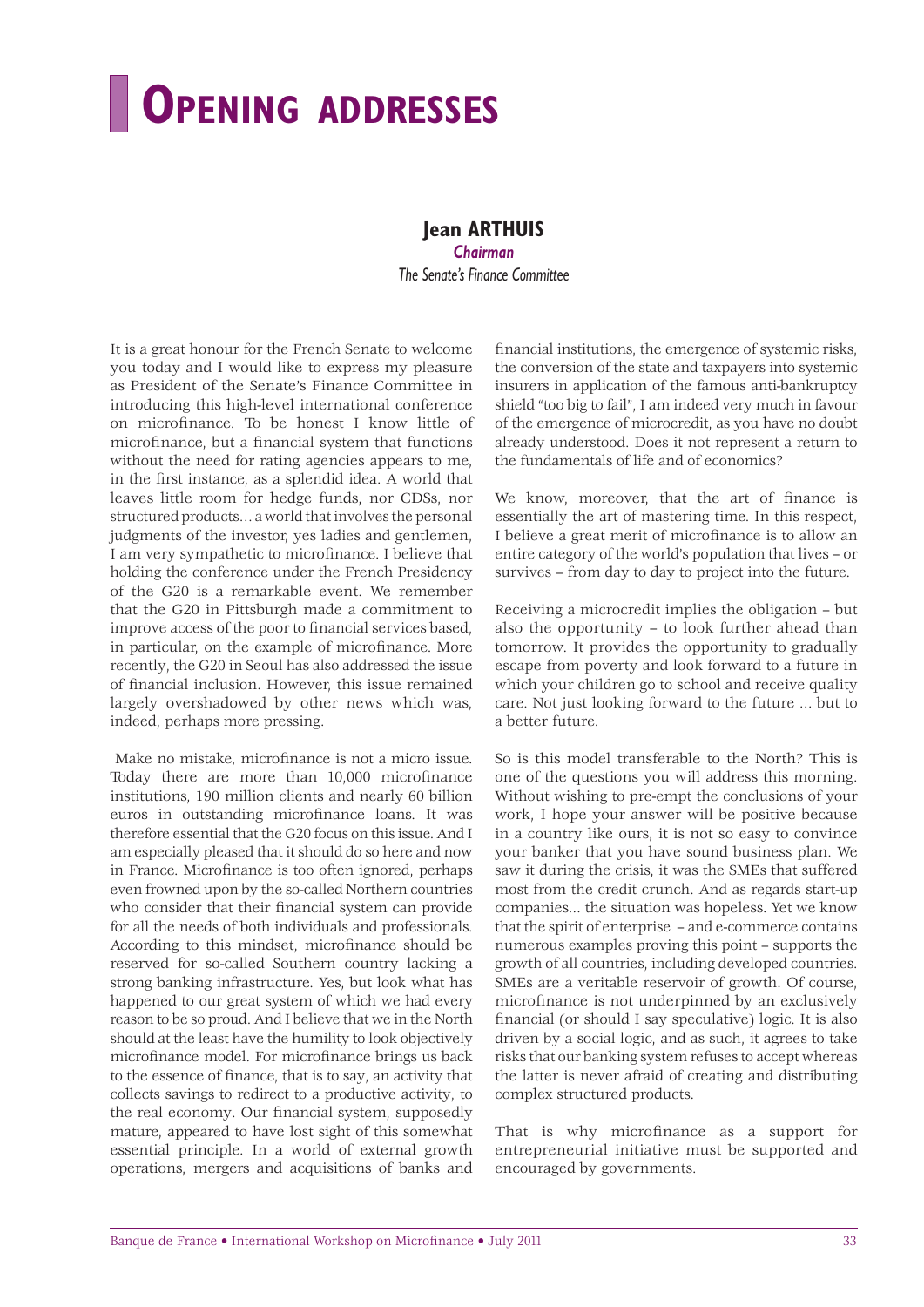I mentioned just a moment ago the notion of risk taking. In this respect, we must be aware that microfinance can also be systemic on its own scale, of course. The recent Indian micro-financial crisis reminds us of the need to regulate the microfinance sector notably by creating a new culture in which accountants and lawyers will play a key role. Overindebtedness, embezzlement and the insolvency of institutions are all menaces to the world of microfinance. We have too often suffered from deficient regulations in our own banking system to allow such dangers to mare the microfinance sector. Nevertheless, in saying this, I fully appreciate the distance between setting out the principle and its practical implementation in the field, especially as microfinance covers such a wide variety of forms.

Yes, the question is indeed both interesting and pertinent for everyone. Microfinance should not be confined to so-called Southern countries and the Northern countries should take an interest in both for their own good and out of solidarity.

The French Presidency is honoured to address this issue, which fits perfectly with the founding spirit of the G20: i.e. a forum for developed and emerging economies to discuss global problems which are therefore common problems. These are my thoughts, presented somewhat simplistically. However... as the program of the day already looks so vast and exciting I do not wish to overshoot my allotted time.

Before concluding, I would particularly like to thank Paul Loridant, one of our former colleagues in the Senate's Finance Committee, whose energy and commitment have made this conference possible today. Ladies and gentlemen, welcome once again to the Senate. Thank you and perhaps you will tell us: "if microfinance had been the only finance available, would we have escaped the crisis that caused so much damage in the summer of 2008".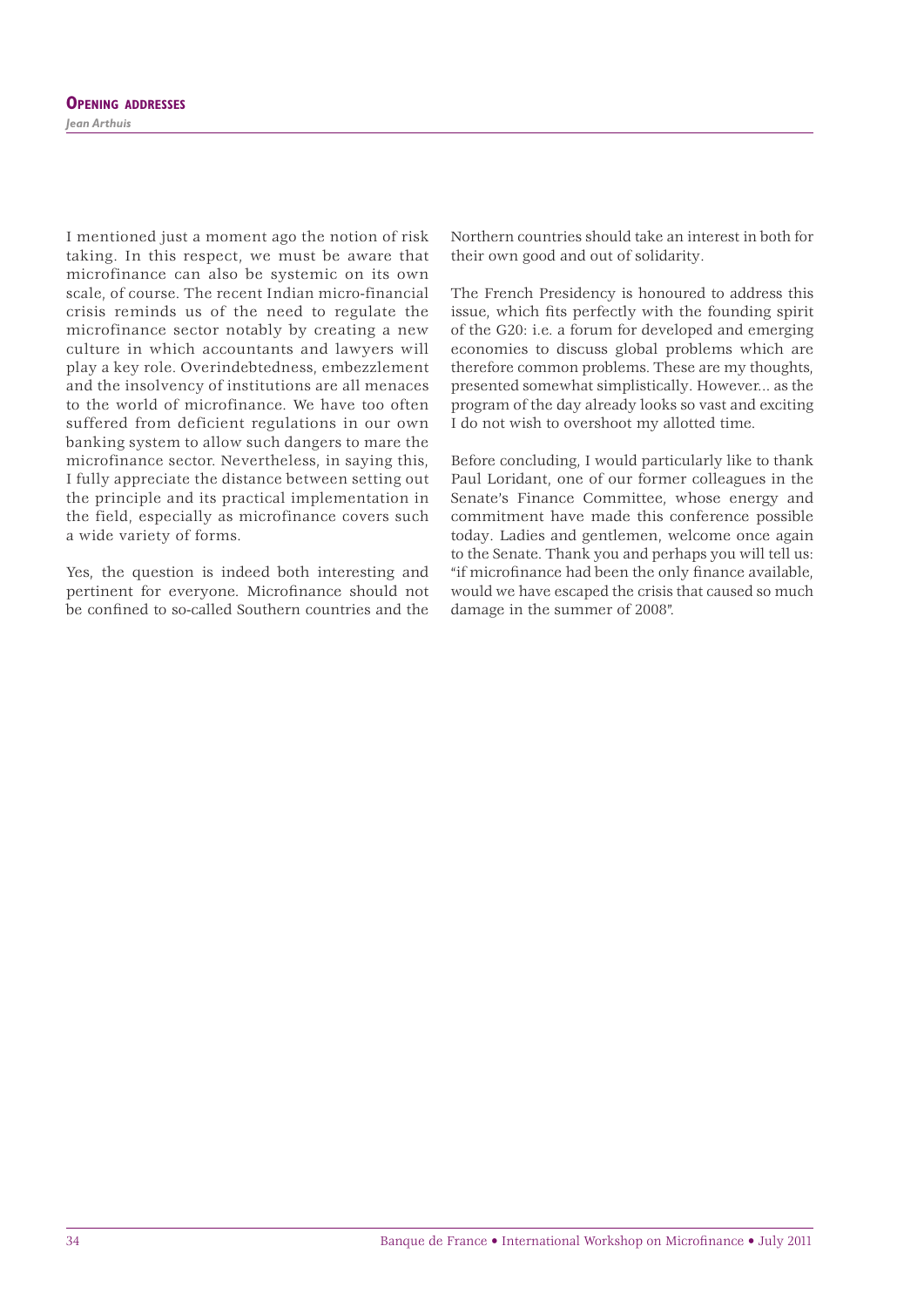#### **Christian NOYER** *Governor Banque de France*

I am very pleased – once again – to be invited by the Senate today and I would like to extend my warmest thanks to Jean Arthuis and President Gérard Larcher for having organised this international conference at the Palais du Luxembourg under the French Presidency of the G20. I would like to say a special welcome to Muhammad Yunus, founder of the concept of microcredit and Nobel Peace Prize laureate and say that we are honoured by the presence of all the distinguished participants. I am indeed grateful to you all for agreeing to participate in this working day of collective reflection on microfinance. A special word of thanks to the Caisse des dépôts et consignations which organised a day of preparation for this workshop in collaboration with the Banque de France.

To continue in the same vein as the introduction to today's work given by President Arthuis, I would like to share some convictions I have about the importance of the development of microfinance and the need for business and political leaders from all regions of the world to support its development as effectively as possible.

To my mind, microfinance has two fundamental advantages for a healthy and sustainable economy. It is both an instrument of social integration and an instrument of economic growth.

An instrument of social inclusion, firstly because it allows people who are, as Jean Arthuis said, excluded from traditional funding – particularly women – to pursue a professional project. Microfinance gives these people the confidence that traditional financial institutions denied them because of their too low income and gives them access to services that are essential for successful integration into the economy. Microcredit, of course, as well as micro-insurance, payment tools, information on savings and sometimes providing business support or even share capital.

Microfinance is also an instrument of economic growth. It is very real. We are talking about people who have ideas, who have the motivation and the capacity to undertake an activity, but cannot do it because they do not have financing of the investment needed to start and no-one gives it to them. In a way, the seed is sown, the soil is good, the sun is there, but it lacks water, and the tree does not grow. Microfinance can just release this potential for growth which is sometimes exponential.

I would like to make two additional observations. The first is that microfinance meets the needs expressed in developing economies and the first experiments, as we all know, were conducted in these countries, including the Grameen Bank of Mr Yunus, but also in developed economies where the situations of exclusion and inequality persist. It is therefore an economic issue common to all regions of the world and that is why I believe it has its very legitimate place in the G20.

The second point is that both of these social and economic qualities are united in a single financial instrument. And I emphasise this point; President Arthuis was extremely eloquent on the different facets of finance... finance that is useful to the economy and finance that it is less useful. We are just coming out of two years of crisis triggered by the excesses of financial innovation. We are thinking at this point about the future of finance. We urgently need to demonstrate that finance is not just a vehicle of instability and risk and that it is above all necessary for economic development. Where financial markets are not developed, activity does not develop either. Financial intermediation can open up numerous opportunities for growth and it extends the range of possibilities by providing leverage. It was an intermediation that did not work for these poor populations, despite the fact that the yields on microcredit are good and default rates are generally very low. Microfinance is exactly what is needed to remedy this market failure.

In effect, microfinance could become one of the jewels in post-crisis finance. A finance that is socially and economically useful, innovative and healthy. For these many reasons, I believe, business leaders and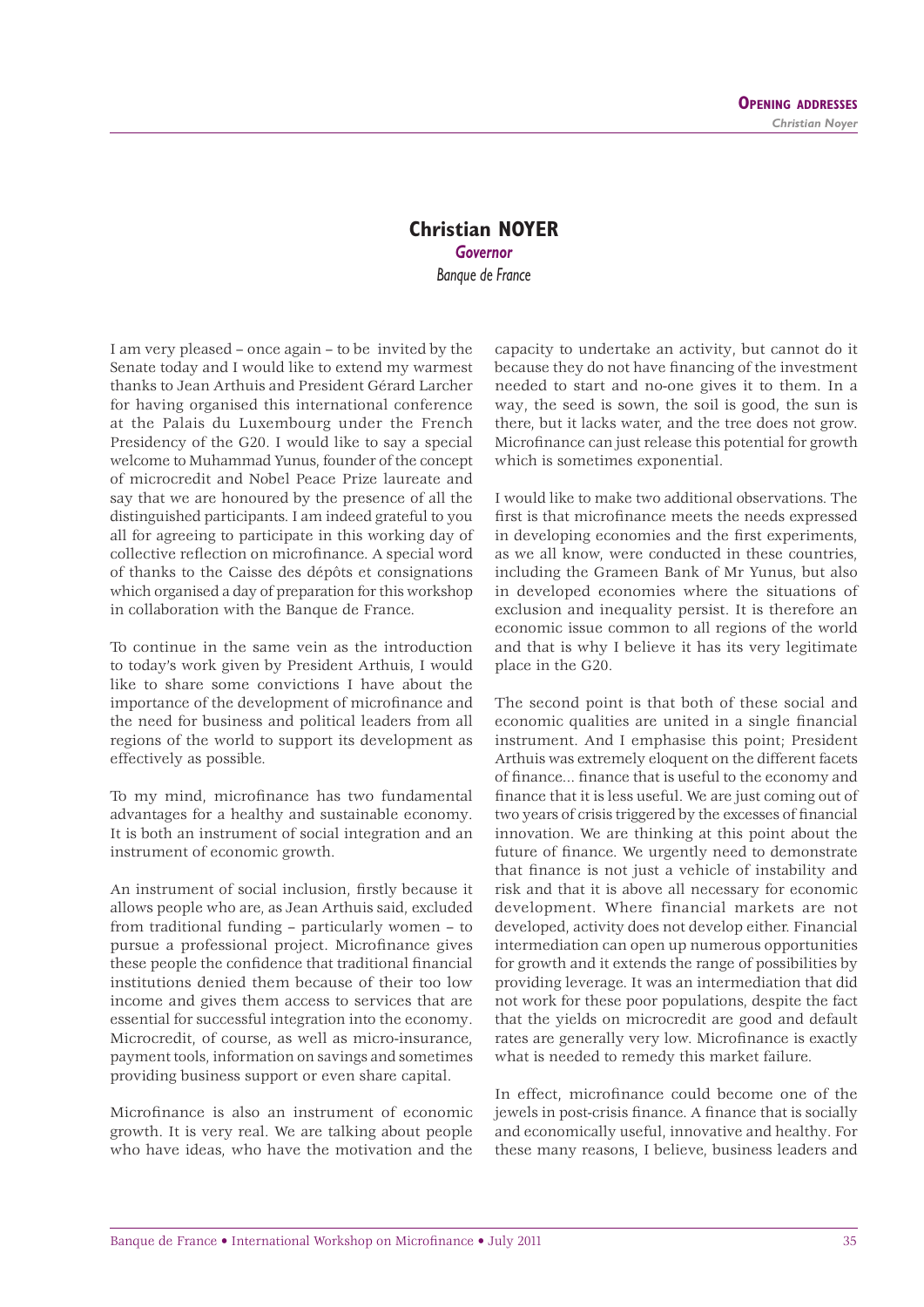politicians now have a responsibility to support its development, and this is really one of the aims of today's conference.

Another key objective, I believe, is to reflect on an architecture that would ensure sustainability in the long run of microfinance. As I said, the way I see it, microfinance is based on sound foundations: the amounts borrowed are low and the default rate is generally very low. It is therefore a lot less risky than many other financial activities; but it is a financial activity, and must, as such, be subject to some form of supervision.

In conclusion, I would like to reiterate that we see the potential of microfinance. This is an ambitious activity that deserves widespread support. We have a responsibility to ensure that its development proceeds in compliance with the two original objectives: financial inclusion and economic growth. This is absolutely essential.

I hope of course that the G20 Cannes will continue the efforts engaged in this direction at Seoul last December. Anyway, I am confident that your deliberations today will feed these initiatives and I wish all participants a very fruitful conference.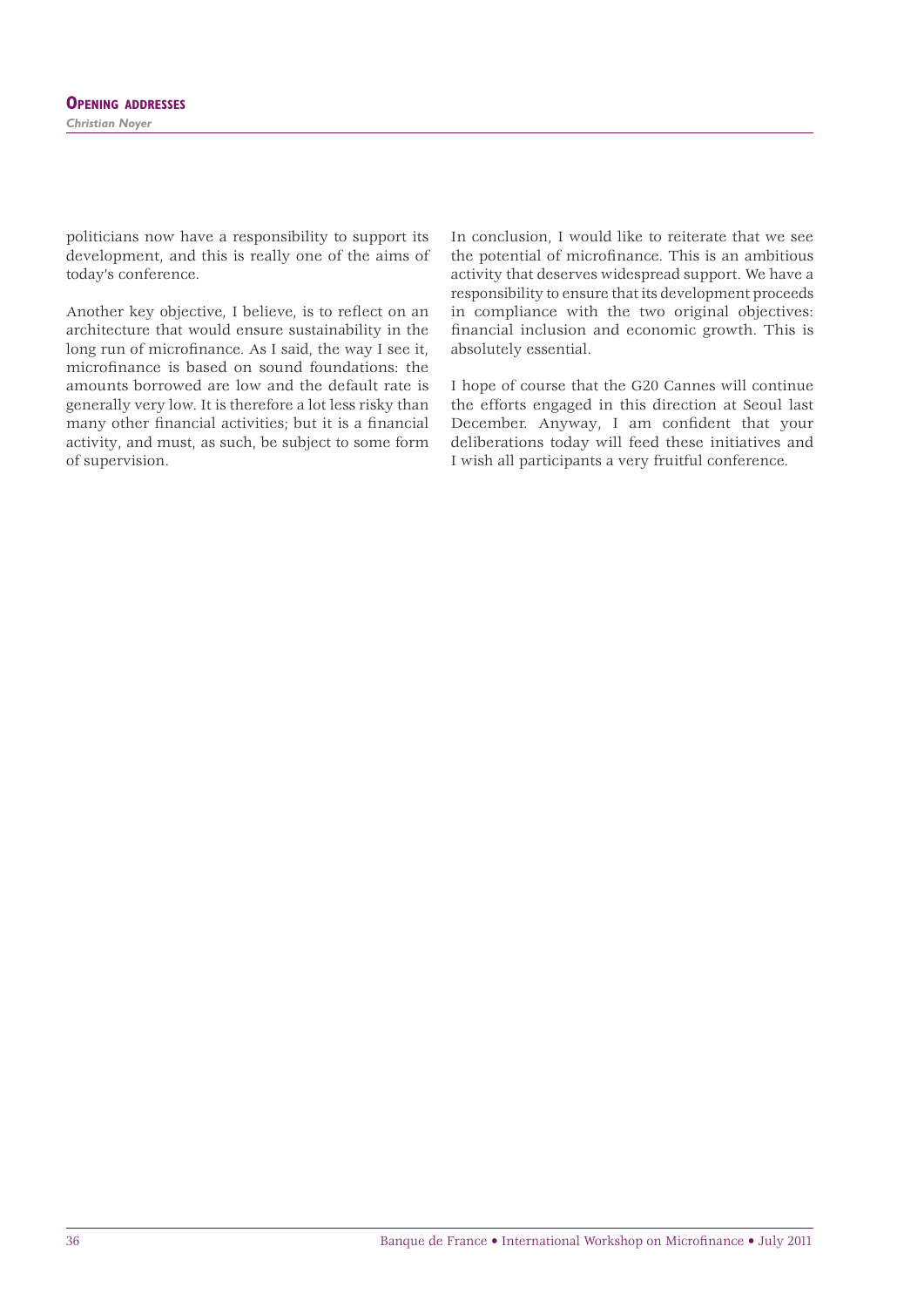### **Muhammad YUNUS** *Founder Grameen Bank*

Participating in the microcredit for a long time now, it's a thrilling experience for me to come here because when I mentioned that I would be attending a meeting in the Palais du Luxembourg, even the French people here looked at me with big eyes, so it must be something very important. I feel extremely privileged that I have been allowed to come here and say a few words about the work that we do.

There are several significant things that happened along the way of microcredit. One of the things I remember was that there was the creation of Consulting Group to Assist the Poor (CGAP). I think it was a significant event. The first microcredit summit in 1997 was also a significant event. We brought together many people there. The Nobel Peace Prize was a very significant event in 2006, gaining for the first time such positive exposure and recognition for the concept of microcredit.

I'm relating this because today is also a very significant moment, not only because we are in the Palais du Luxembourg in the Senate House of the French parliament. It's also G20 recognising the importance of microcredit. We don't seem to have done well with the political leaders. We have been battling with the banking community all this time, but somehow we've missed out on the political leadership adopting it, absorbing it and providing the leadership in this direction. So this is a very significant event, that the G20 would be paying attention to it and that is an exciting moment for us.

It took us 35 years to get here, but we celebrate that finally we are here and that attention can be drawn to this idea, that the financial system is tremendously flawed. One basic flaw is that it doesn't take into account a huge population of the world. Sometimes we say this is about two thirds of the world population, but to be more conservative, at least one half of the world population is excluded from the banking system. Not only is it excluded from the banking system, this happens to a portion of the population who deserve the banking system much more than anybody else because it's a question of their lives.

They are left to a kind of traditional financial system that is extremely heartless and torturous, which is loan sharking. It goes on everywhere in the world, but the banking system has never paid attention to it, always arguing that banking cannot be done with those people who are left out because they are not credit worthy. When I was pushed into the situation in a village in Bangladesh, out of desperation, I challenged it. Why do you say it cannot be done? Has anybody tried it? So I said to myself, why don't I try it? That was back in 1976. I tried it in one village and it did work. The most important part of that work was doing banking without collateral, kind of de-linking the entire idea of banking based on collateral. You are jumping into something where you have nothing to hang onto, but we found a way. It's the kind of resourceful relationship that we built among people who needed the money so that they can retain their clarity, real sustainability and so on.

We created a bank called Grameen Bank in 1983. The idea then spread around the world. Sometimes people think this is lending a small amount of money to poor people and that's what makes it microcredit. That's actually a very small part of microcredit. The real part of microcredit is much bigger than that. It's not only small loans to the poor people. When I say small for us, it was a loan of USD 10 or USD 20. Even today an initial loan in the Grameen Bank would be somewhere in the range of USD 35 to USD 40. The essential part of the bank is to reverse the entire banking system. The banking system is based on collateral. This idea is to just ignore the whole idea of a collateral-based banking system on the basis of trust. That is our first distinguishing feature.

The banking system goes to the rich and the microcredit goes to the poor. The banking system in most countries basically goes to the men; microcredit goes to the women exclusively most of the time. Today Grameen Bank has 8.3 million borrowers in Bangladesh and 97% of them are women.

Conventional banks need the credit history of the person. We have discouraged that. We said that we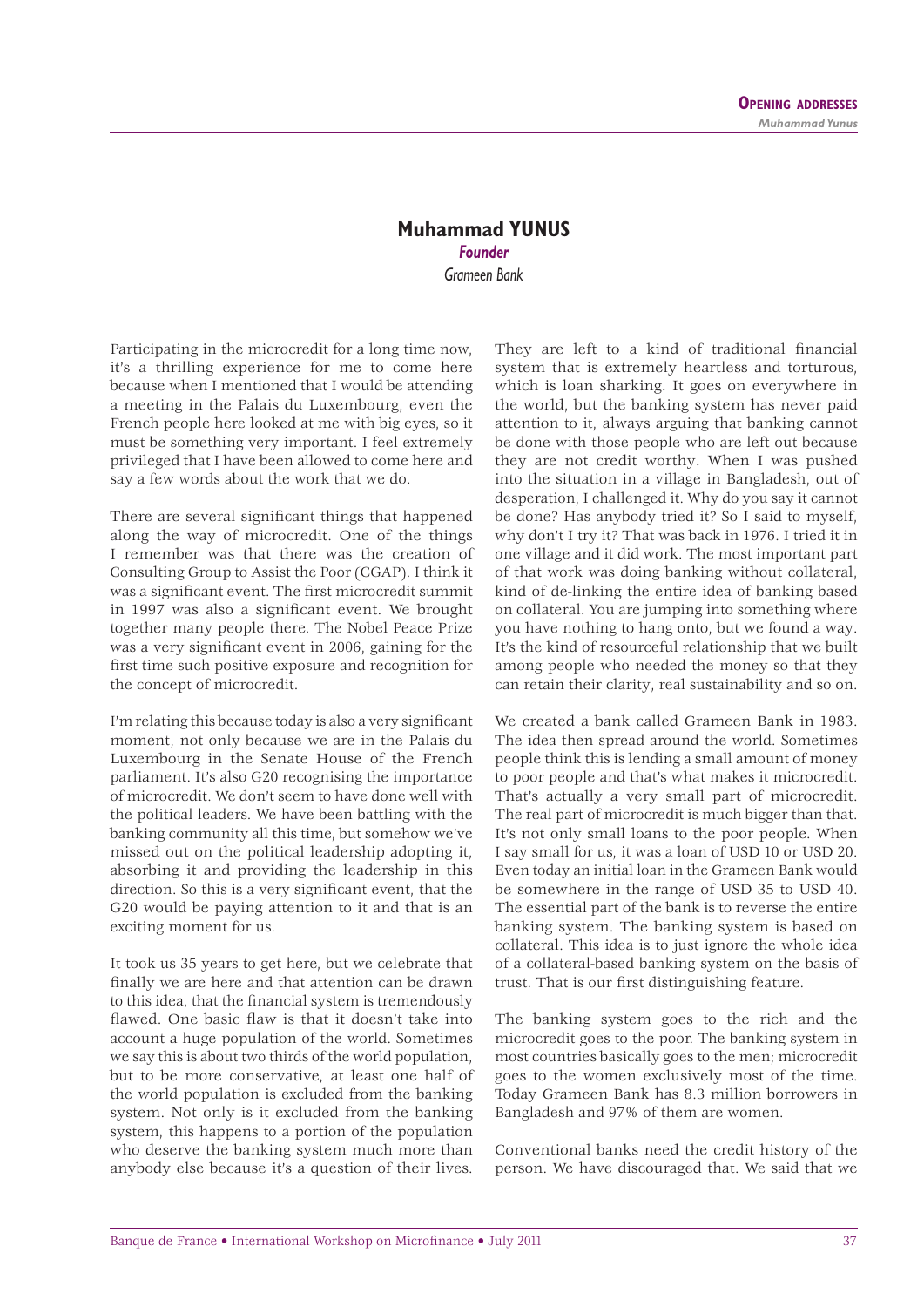are not interested in the past of the person, but we are interested in the future of the person. Let's move on with the future and not get stuck in the past of the person.

We made it income generating lending, rather than lending for consumer goods. We focused on the rural areas, whereas the conventional banks concentrate on the urban areas and the city centers. We made it a principle that people should not go to the bank; banks should go the people. Still today wherever you see microcredit, that is what has done. No matter how many variations you can find, it is always the bank going to the people, the people in the poorest places, and particularly women. So if you compare piece by piece, it's a kind of reversal of the system.

All this together makes up the microcredit. An amazing thing is that in all these 35 years of work globally, the payment rate is amazingly high. In 2008, we started a program in New York City called Grameen America. We wanted to focus on the poor people in New York City because we were challenged by others that it could not be done in a city like New York. We took that challenge, started it up and it did wonderfully. We repeated everything we do in the villages of Bangladesh in New York City. Everyone said we were crazy and that it couldn't work there. It worked and it's still working. It's a beautiful program.

The point I'm making is that in 2008 the financial crisis came. We began in January, but in the latter half of the year, the whole banking system was collapsing. I think somebody should now ask me the question: «Who is credit worthy?». In the beginning, the banks were explaining that poor people are not credit worthy and that's why it cannot be done. I wish some journalists would ask me who is credit worthy. On one side of the street the Grameen program is flourishing and payments are 100%. On the other side of the street, huge banking structures are collapsing. I would say that anyone could tell you who is credit worthy; it's the poorest who are credit worthy and they have upheld it. In the financial crisis some of you raised the question: What kind of financial system do we want? Do we want one which occasionally creates, and not just once, in a very repetitive way so much disaster for people? It's not the rich people who suffer. They suffer for a little while and then they go back up to their level when normalcy comes back. It was the poor who lost their jobs, who lost their livelihood. They are the ones who have suffered

the most. Why does this happen? We can't redesign the whole system? We're in a crisis period and this is the best time, the best opportunity to redesign the system, making it an inclusive system. We keep talking about the inclusive system, but somehow we don't pay attention to how to do it. Today the examples are here, how to incorporate it into the total system. Today after 35 years, microcredit is still a footmark, a separate, small chapter at the end of the book. It's not part of the financial system. Why shouldn't it be? Is there any argument left? These are the questions that we should be asking at the G20. Raising this topic raises hope. We have problems with our political leaders everywhere. Somehow they have not gotten involved in this issue to provide the leadership that is needed in terms of legislation and in terms of new structures to be recognised.

The impact of it is documented and if you look at the empowerment part of it, enormous empowerment is created among women. Women suffer the most in any society where such extreme poverty is concerned. Microcredit brings hope to them. They start handling money for themselves and they can see a future for themselves, using their own capacities that they didn't even know existed within them. Microcredit is a sort of can opener, allowing them to see that they have some power and they can surprise themselves that yes, they can handle money, they can handle USD 30, they can handle USD 50, they can handle USD 100. Step by step they discover themselves and the dignity that they gain from that. This is amazing. Microcredit has always demonstrated that it is sustainable. It's not a charity outfit. It's genuine banking, not artificial banking which builds castles in the air and then collapses.

While the conventional banking is moving away from the basic concept of banking and creating castles in the air, microcredit remains true to its mission, working with real people and changing their lives. It is not only sustainable in the sense that it covers its costs. It's also sustainable in the sense it generates its own money. It's not donor dependent and it's not charity dependent. Grameen Bank is a good example because all of its money comes from its own deposits. It doesn't take money from the government, it doesn't take money from anybody else and it makes profit. The profit goes back to the borrowers because they are the owners of the bank, so it's making a complete circle. This is another aspect, that if you can do that, why aren't you doing it enough?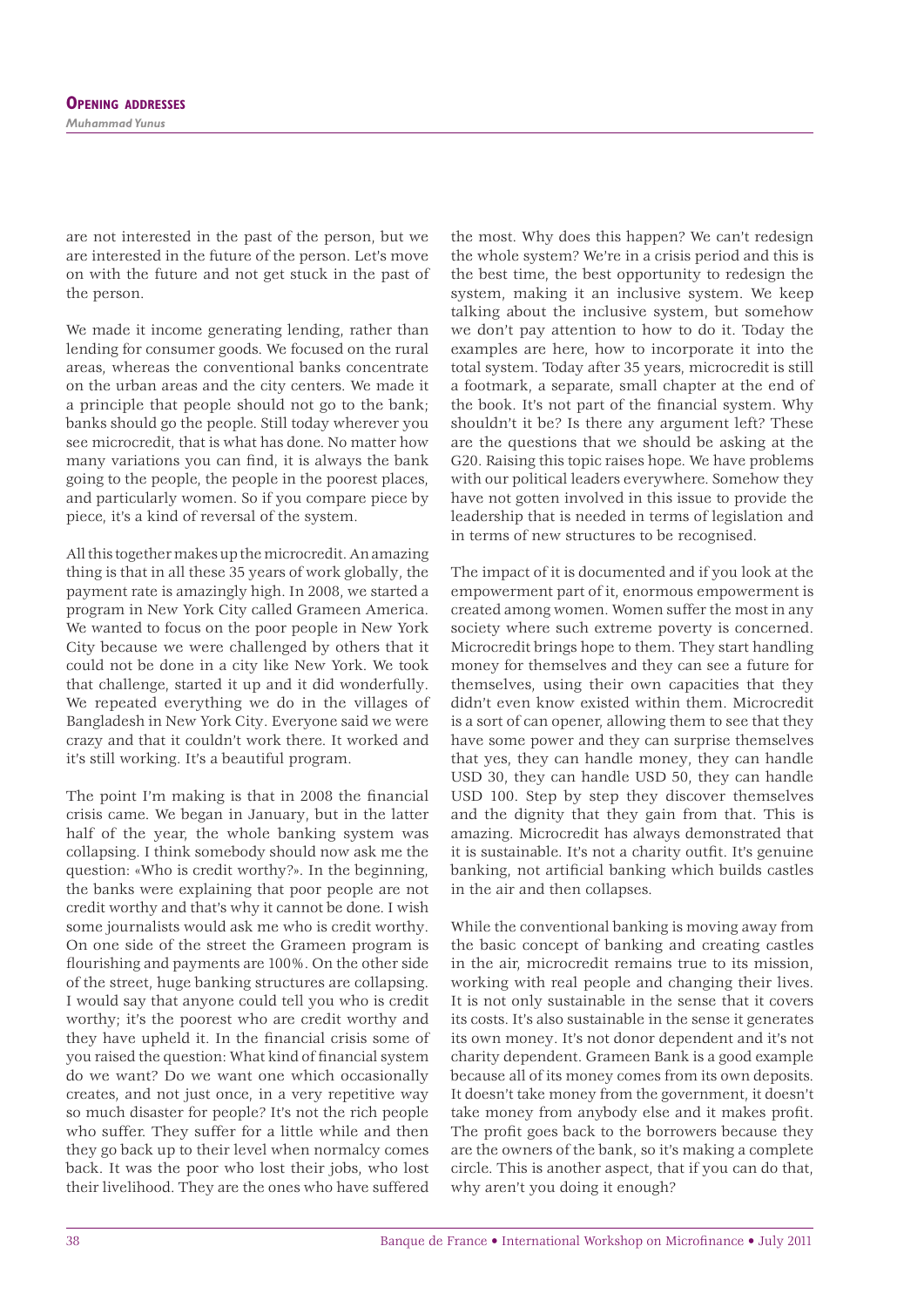As I mentioned, we are not having good luck with the political leaders. Grameen Bank is a good example of that. I am sure some of you are familiar with what is happening to Grameen Bank today. Our government is somehow misdirected. They are expressing themselves in a very negative way. One such negative way is that I have been removed from Grameen Bank.

Our ambition and our goal was to make Grameen Bank an institution owned totally by the borrowers of Grameen Bank. We came very close to it; 97% of the ownership of the bank is with the borrowers. That's why they are not simply borrowers; they are also the owners of the bank, and they sit on the board. But somehow this was not appreciated by the government. This is the only bank in the world that has received the Nobel Peace Prize, so it's not an ordinary bank. The government has their own ideas. They want to change the ownership to get it into the government's hands, which is not what I have envisioned and also not beneficial for the borrowers. This is because government-owned banks in Bangladesh don't seem to work efficiently. Converting Grameen Bank into a government bank will be the most disastrous thing to happen. Government is trying to change the laws of the bank so that they can make the ownership by the Government permanent. Grameen Bank is a large institution which is owned by poor people, who are women. The political leadership should be supporting it, encouraging it, taking it as a global example and feel proud about it. It is trying to do the opposite.

I mention this because this is not the only case, though very extreme in our case. You also have the demonstration of such conflict with the politicians in

Andhra Pradesh, where political leadership is clashing with the microcredit organisations. So how do we address this? How do we persuade the antagonistic political leaders to look at it from a different perspective? Luckily, Andhra Pradesh problem is a localised problem; it is not happening in any other state of India.

I'm very grateful to the people of France who have been expressing their support for the Grameen Bank and the owners of the Grameen Bank, the borrowers. President Sarkozy has written to the government of Bangladesh, supporting the Grameen Bank and the borrowers' cause. The parliament in France has made their feelings known to the government of Bangladesh also, so I'm very grateful to all of you in France for your support, especially to my friend, Maria Nowak, who is leading the Friends of Grameen, an organisation based in France, acting globally, to stand up for the support of microcredit and the Grameen Bank in Bangladesh.

I bring this up as an example of how things can go wrong in such a messy way even when things are going so well. How can we reconcile this? This is also an issue that we have to address. Again, I'm expressing my thanks and gratefulness to all of you for inviting me here today. It's also significant for me to be addressing the meeting of G20 sponsorship on microcredit in the Senate building here today, while the government situation in Bangladesh is so different. That also gives a kind of contrast to the situation we are looking at. Let's see how can we reconcile all this and create an environment where microcredit is not a separate issue, that it becomes a central issue and it becomes the most important issue of the financial services.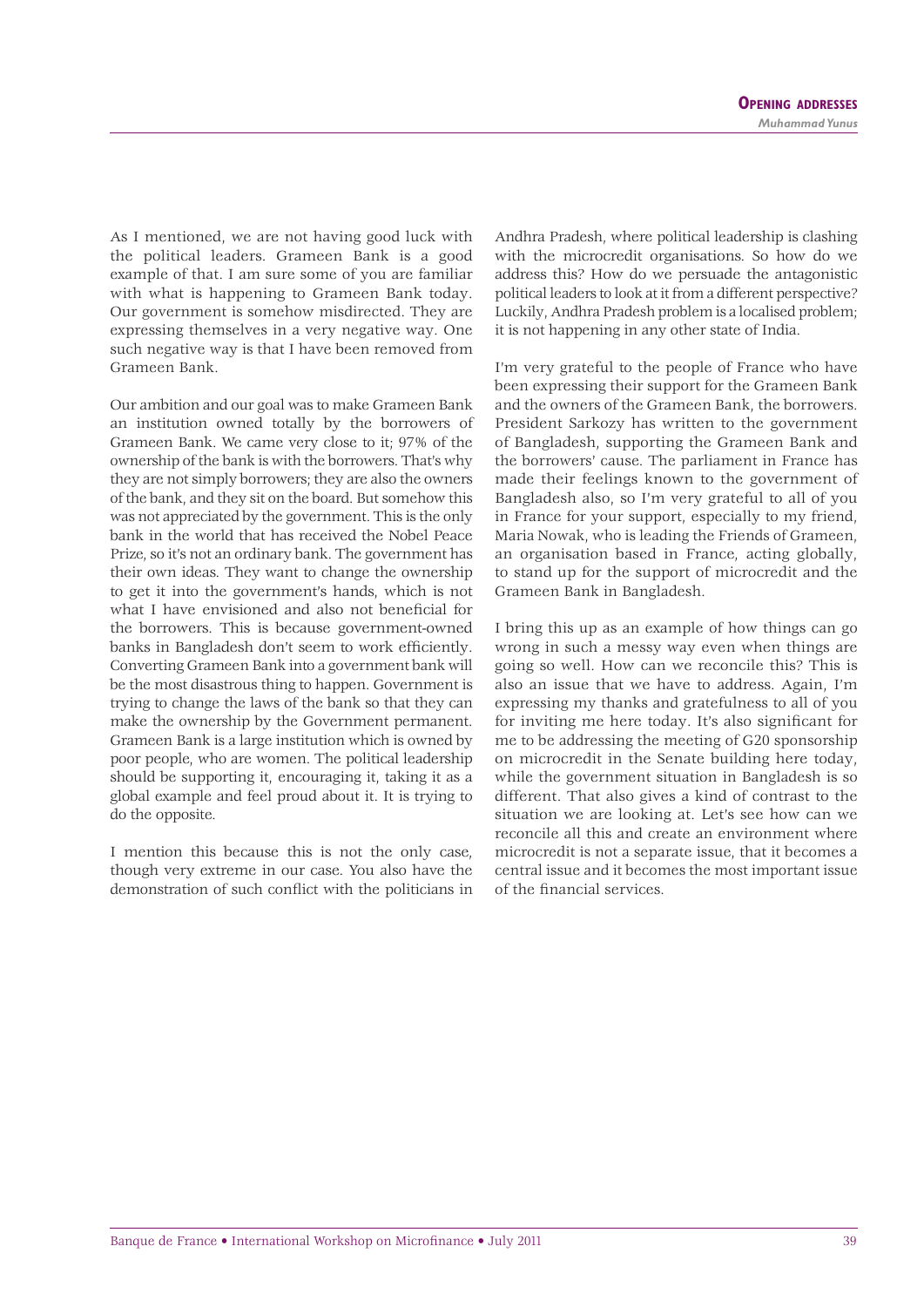#### **Jacques ATTALI** *President Groupe PlaNet Finance*

It is a great pleasure to be here with you today. To see that after so many years, microfinance is now being recognised. So much has been said and well-said to boot, and I have no doubt we will hear a lot more interesting contributions. For my part, I would like to take this opportunity to focus on a couple of several areas in the few minutes that I have. I recognise so many friends in this room with whom we work at PlaNet Finance in the 80 countries where we operate, and I am sure I have nothing special to teach them. I would just like recall a few small points.

First, microfinance is not just about credit; it has many other dimensions and, in fact, it remains extraordinarily weak. One billion people have bank accounts around the world. 5 to 6 billion do not have a bank account. Nearly one billion people are directly or indirectly affected by the microfinance, either because they have an account, or because their family has one. Outstanding microfinance represents around 1 per thousand of global banking assets, which is a ridiculously small amount, and between 3% and 5% (being generous) of total assistance provided by the Northern countries. It remains a marginal activity and is still considered marginal despite the fact that it is obviously absolutely fundamental as the previous speakers correctly indicated, both for the development of employment in the North, as for the development of employment in the South. I wish to emphasise four points very quickly, giving just one minute to each.

First, we often talk about sustainable development and indeed the term has become common parlance. I think we should introduce the concept of "socially sustainable development" because a development can be environmentally sustainable, but if it is not socially sustainable, it is not sustainable at all. Both because politically it can lead to disaster, and also because the evidence shows that without strong demand, there is no strong growth. Without healthy demand, there cannot be healthy growth. Microfinance is therefore a dimension of socially sustainable development that includes a great many other dimensions: education, health, governance, democracy, etc.

The second dimension – and I would like to stress this point particularly – because some ecologists argue that socially sustainable development is contrary to ecologically sustainable development, and that growth is, of itself, bad since it leads people into the market economy and into the increased production and consumption of raw materials. But I reject this argument: the two objectives need to be followed simultaneously; they are not contradictory and at PlaNet Finance and elsewhere we work in many dimensions to show that the objectives of ecologically and sociologically sustainable development are not contradictory.

The second factor I believe is very important is that we are entering a world in which the key will be the inclusion of everybody in modern society. Financial inclusion, of which microfinance is one of the fundamental dimensions, is clearly a major evolution. Access to credit is one of the dimensions, but it is part of a much broader concept in which there is, simultaneously, the importance for the market of inclusion – looking at the vast numbers of poor people – for many other reasons than finance. The Salon du Bourget was a tremendous success for the airline companies mainly because low-cost airlines have bought more planes than ever. The poor represent a huge market for the future. They are a market for themselves, they are a market for their own activities, and they are a market for the global economy. They are the heart of a potential crisis resolution, which in my opinion is far from being just around the corner. But inclusion is not only financial, there is also political inclusion. We should think of inclusion in democracy. Inclusion in democracy is both major and fundamental; there can be no inclusion of socially sustainable development without the inclusion of all humanity in the democratic process. Where microfinance is a very important link is that it is a tool not only of traditional financial inclusion, but also of democratic construction. Firstly, because it is part of community life; secondly because it helps people not to depend on charity, brings them out of unemployment and, in all countries that are now in transition towards democracy, if microfinance is to grow very quickly, the great democratic hopes that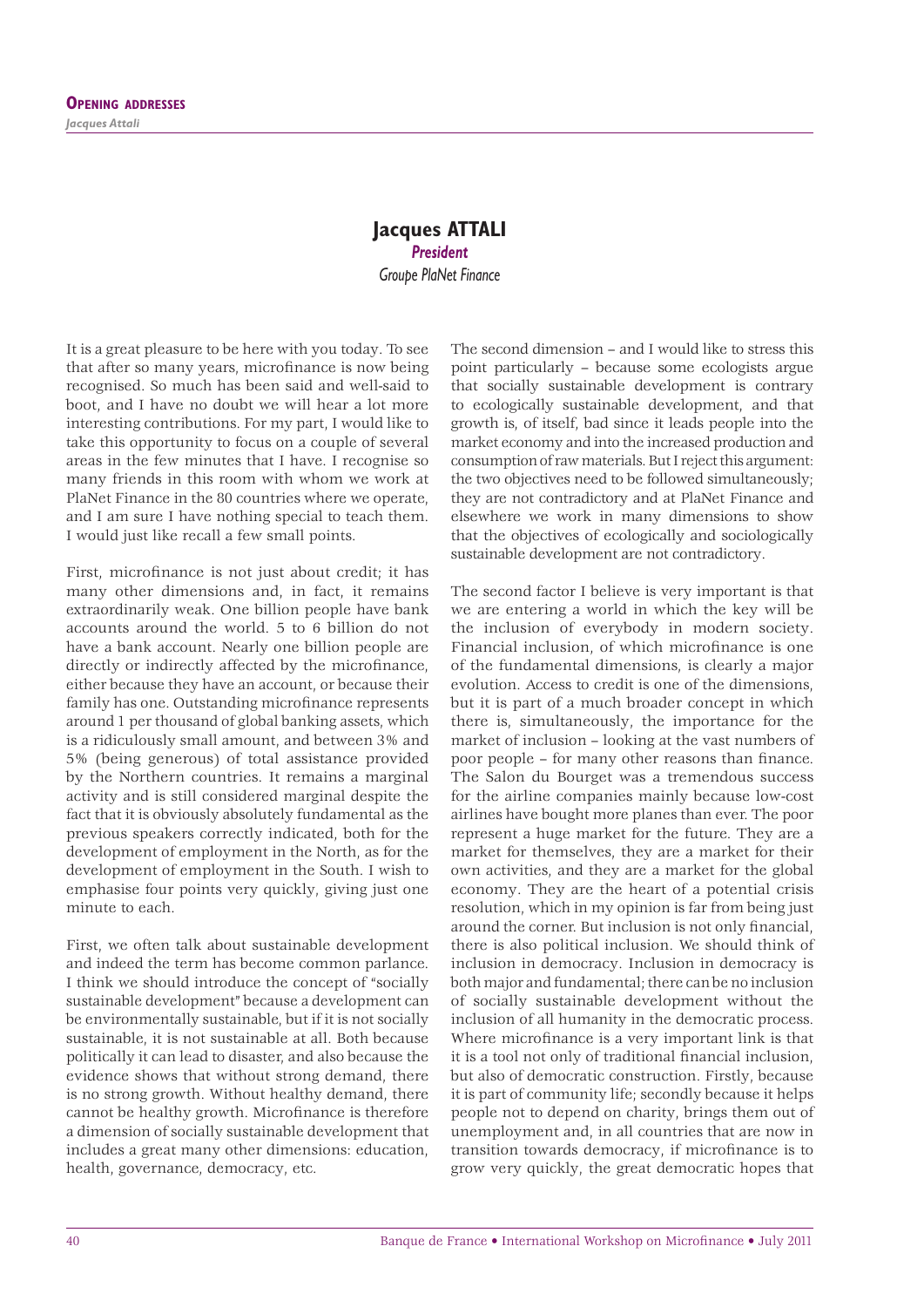were raised will collapse. I am thinking of Tunisia, Egypt, Ivory Coast... I am thinking of a large number of countries in which we work and where we see the extraordinary job creating efficiency of microfinance. In France I see our activities of all kinds – ours and those of all other players in French microfinance prove that in France, as in all countries, job creation through the support of micro-entrepreneurs is a key factor in development.

The third dimension I believe is very important to stress is that within the microfinance sphere, but also elsewhere, we are seeing the emergence of something often called the "third sector" without really knowing what to call it. These are cooperatives, NGOs – social enterprises – Muhammad Yunus himself has developed a specific concept of "social business". This is one of the possible dimensions. These are companies that must behave like businesses, that is to say efficiently and professionally, but which are not expected to distribute excess profits, or in some cases, any profits at all, if their shareholders are donors. This is what I call "patient capitalism". Basically, we are in a world where the poor are patient and the rich impatient... when in fact it should be the opposite. We are seeing the emergence of a new form of economy whose avant-garde is microfinance and within which new entities gradually appear. NGOs are a very interesting example; but they are not the only organisations that are producing brilliant top level management professionals – and many are in this room – who do not make their remuneration or the accumulation of wealth the only engines of their lives. In the South and in the North we are seeing extraordinary initiatives of this kind, and I believe just

as capitalism emerged as a kind of harmless parasite inside the feudal world in the 12th century (which it gradually superceded), I think the social economy sector, in all its forms – cooperatives, NGOs, social enterprises, etc. – is now, not necessarily destroying capitalism, but I would say sort of giving it meaning, providing a complementary alternative and forcing mankind to collaborate.

As a last observation, I would say that it is very important for developed countries to take this seriously. G7 after G7, G8 after G8, G20 after G20, and at least since Gleneagles, we find *communiqués* that say a few lines about the importance of microfinance, I salute Dov Zerah and the great work of the AFD, the Caisse des dépôts et consignations which makes a superb contribution to this field, and many others in this room. However despite the efforts, I think the international community has not quite realised the importance of socially sustainable development, of inclusion and of the relationship between democracy and microfinance. I think it is something very concrete, which is measured very simply in financial resources, in gestures of generosity, in support for the professionalisation of microfinance institutions and in aid for their development. Consider the enormity of the new professions that are emerging in the areas of micro-insurance, mobile-banking, regulation... vast projects in which the experience of Southern countries can be useful for the North, and in which the financial resources of the Northern countries can be less vested in the simple budget support for white elephants. These resources could help speed up a process whose effectiveness is now widely recognised.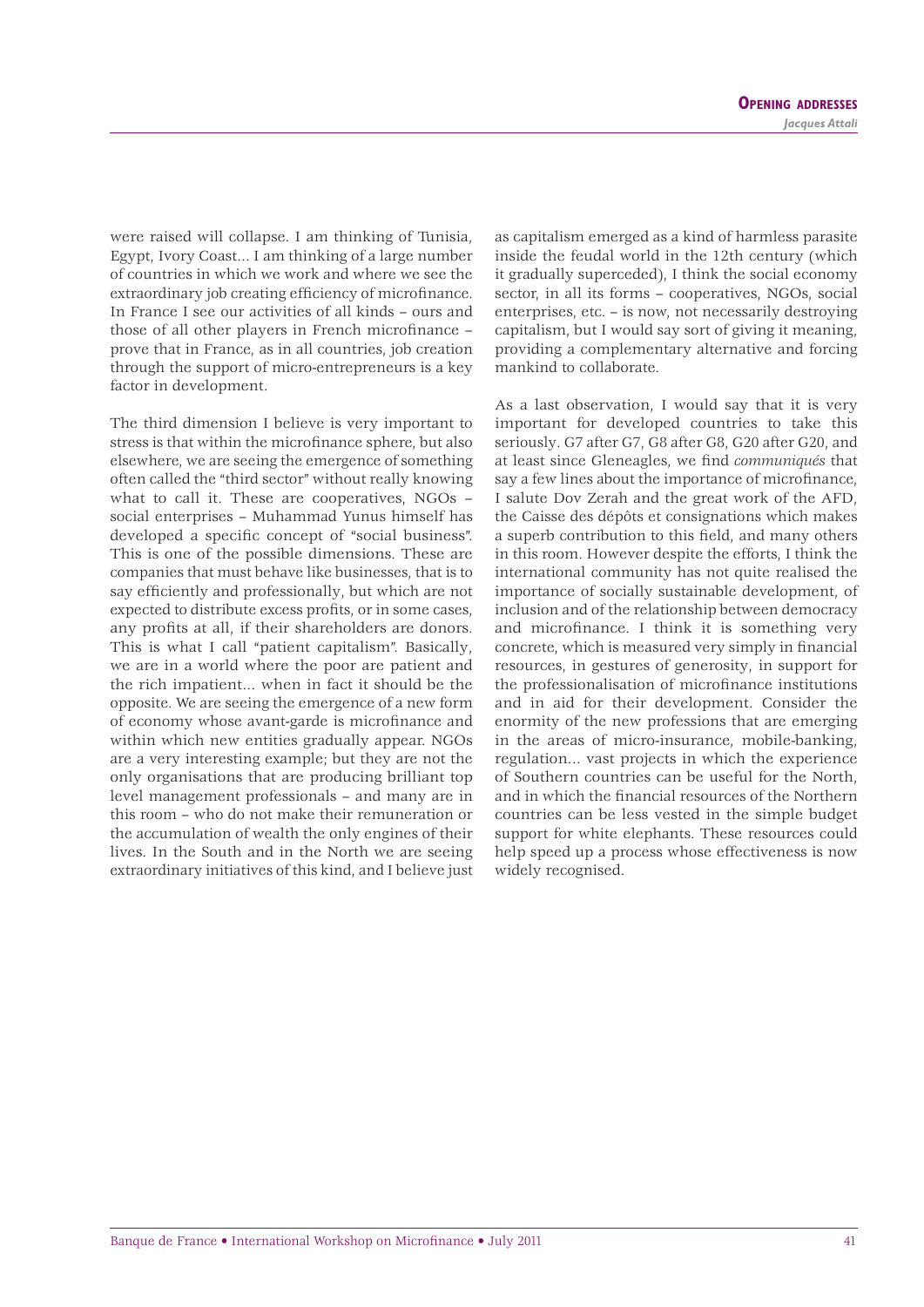### **Ramon FERNANDEZ** *Director General of the Treasury Ministry of the Economy, Finance and Industry*

Christine Lagarde would have liked to be with you today. She attached great importance to the issue of microfinance, but, as you know, she has sailed to other shores and I am certain that she will hold high the torch of financial inclusion and microfinance at the International Monetary Fund. So her absence is nevertheless good news, the subject will also be on the agenda at the IMF in Washington.

François Baroin has been unable to attend this workshop due to prior commitments and has asked me to represent him. I therefore have the honour and pleasure of addressing you on the issue of microfinance in the context of the French presidency of the G20.

So why are we gathered here today for this workshop "labeled G20" and co-organised by the Banque de France and the Caisse des depôts et consignations, whom I would like to thank for this initiative. This is certainly not the first workshop on the subject with an international impact, but it seems to me that it distinguishes itself by the quality of the speakers who have marked the already rich history of microfinance and who were here this morning. And also by the diversity of the audience which comes from all over the world. This workshop is also, and especially, based on the assumption, still not sufficiently widespread, that in the area of microfinance Northern countries have more to learn from the South than the reverse. And it is also a great opportunity for all, policy makers, administrators, central bank governors, company or bank managers, to reaffirm the major role of microfinance in the fight against poverty and vulnerability, as in the financial AND social inclusion – and I insist on the "and" – of the poorest. Obviously, microfinance is not the answer to all problems, it is not the alpha and omega of crisis exit policies, but when the distribution mechanisms of microcredit and all financial services available to the poorest have seized up or become distorted – I am thinking for example of savings, insurance or remittances from migrants – a country's development can be hampered. Human despair may then lead to personal and family tragedies and it is precisely to avoid such tragedies,

to get millions of people out of poverty, to speed up development, that the G20 should take head on the issue of development and securing of microfinance.

This is why France has focused on microfinance and financial inclusion in the framework of its presidency of the G20, as a continuation of the work that has been carried out for several years. Fighting for financial inclusion involves taking into account the challenges of microfinance and the solutions it provides. As you all know, financial inclusion comprises, in addition to microfinance, all of the means for getting access to finance, from banking services for individuals to access to credit for SMEs. Of course, these are closely linked and inseparable issues. To be convinced of this, one only needs to look at today's agenda. The discussions this morning have already highlighted the global nature of our questions and all the recommendations from the microfinance sector constitute a step forward for financial inclusion in general. We will verify this again this afternoon in particular when we discuss regulatory issues in more detail. In Seoul last November, the G20 decided to put these critical issues at the centre of its priorities. It is quite a challenge: approximately 2.5 billion adults worldwide do not have access to banking services and close to 70% of SMEs in emerging countries do not have access to credit. However, financial inclusion is a powerful weapon for fighting poverty and inequality. Through its effect on employment and income, it is essential to ensuring strong and sustainable development as promoted by the Seoul Development Consensus for Shared Growth.

Microfinance also contributes to the development of social protection, it reduces the vulnerability of fragile groups of society to the vagaries of life, it allows them to project themselves into the future by funding their projects and provides them with a basic social coverage, especially against health risks. It therefore fits in perfectly with our common objective of developing a social protection floor in order to achieve the Millennium Development Goals and reduce global imbalances.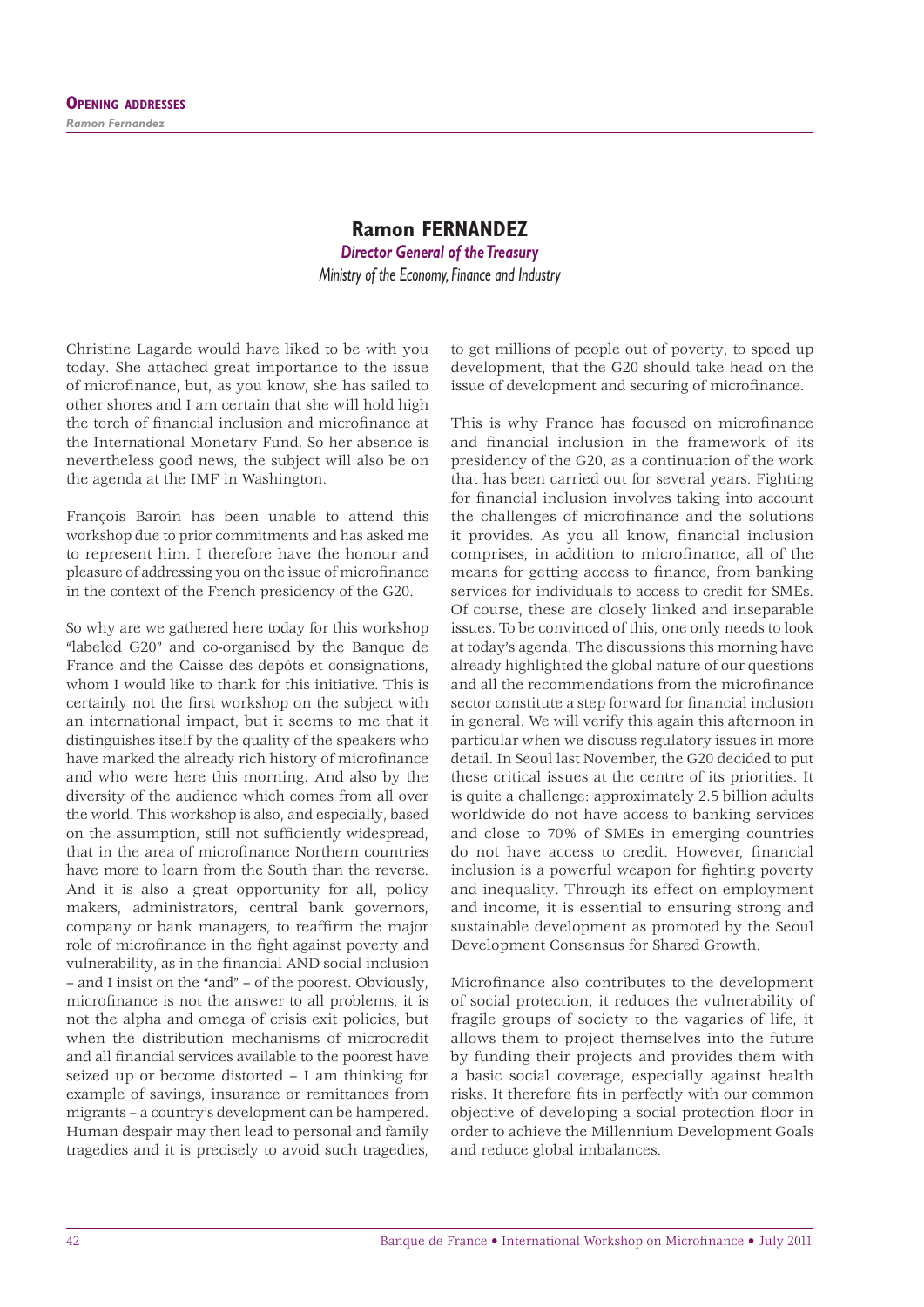Finally, it should contribute to the stability of the financial system. Its impact in this area should not be underestimated, as the bankruptcy of microfinance institutions in some countries have unfortunately shown over the past two years. Governments must therefore be particularly vigilant and implement detailed and demanding regulatory and supervisory policies and have recourse to new information technologies for optimising the functioning of this sector. This is an important topic that you will address in all its dimensions, legal, technological and financial, in workshop No. 4 on the regulation of microfi nance.

We therefore have a large responsibility in this regard, that the G20 should fully assume, and I should like to acknowledge the outstanding results of the Korean Presidency of the G20 in 2010. Under its leadership, the G20 adopted in Seoul nine principles for an innovative financial inclusion. An exhaustive and detailed list of experiences and best practices for developing SME access to financing has been drawn up. And the launch of an SME Finance Challenge has helped to select 14 projects proposing innovative models for channeling more private capital into SMEs

Completing this process, a global partnership for financial inclusion, the GPFI, was launched at the end of 2010 to pool the resources and experiences of the G20 countries, developing countries, central banks, multilateral institutions, industry associations and expert networks. The first forum of the partnership scheduled for early October in Mexico – which, as you know, will chair the G20 in 2011 – will be another opportunity to make headway on this subject in connection with the action on migrant transfers within the G20 group working on development.

Indeed, the social and financial inclusion of the poorest also requires a more effective mobilisation of migrant savings for development purposes. Cutting the cost of these remittances must remain a priority, according to the objective that was set at the G8 summit in L'Aquila in 2009 of reducing the overall average cost of these remittances by 10 to 5% in 5 years. Reducing these costs is a necessity. We should also go further by giving all stakeholders the regulatory, technical and financial tools for optimising financial flows and their allocation in particular through microfinance institutions. France is particularly active on this issue. Workshop No. 3 on the financing of microfinance will be an opportunity to talk about it.

These goals are ambitious. I want to show that they are within our reach provided we take a series of measures. First, governments should be more involved in the regulation of microfinance. Several avenues may be explored here to increase the stability and financial security of the microfinance sector: strengthening the mechanisms whereby microfinance institutions receive authorisation and are supervised by central banks or at the very least by the ministries of Finance, subjecting microfinance to more stringent solvency standards to improve the balance sheet structure of the institutions concerned and strengthening the quality of operators by compelling them to comply with clear and transparent internal procedures and by supporting the spread of their assessment based on universally shared criteria.

We should also encourage the development of balanced partnerships between the public and the private sector. Microfinance should incite to modesty and humility, both on the part of public and private players. Grants from public investors cannot support alone the necessary growth of microfinance and cover the needs of the majority of those excluded from the banking sector. These public subsidies are nevertheless essential and can be used to launch innovative projects or products, to support the start-up of new microfinance institutions or strengthen the capacity of existing operators, to increase the presence of institutions in rural areas when market mechanisms are deficient. The leverage of these public investments on private resources can be significant, especially if the microfinance institutions involved are well integrated into the local economic and financial fabric and have access to refinancing from banks.

However, our efforts will not be fully successful unless we add to them a small dose of imagination to offer an ever wider and more efficient range of services for the benefit of the poorest. This is where microfinance is also linked to financial inclusion: it is a question of taking advantage of the real-time service opportunities opened up by e-banking and mobile banking to offer a wide range of financial and social products that meet the needs of the poorest. There is considerable scope for developing a range of specific services that would even cover the needs of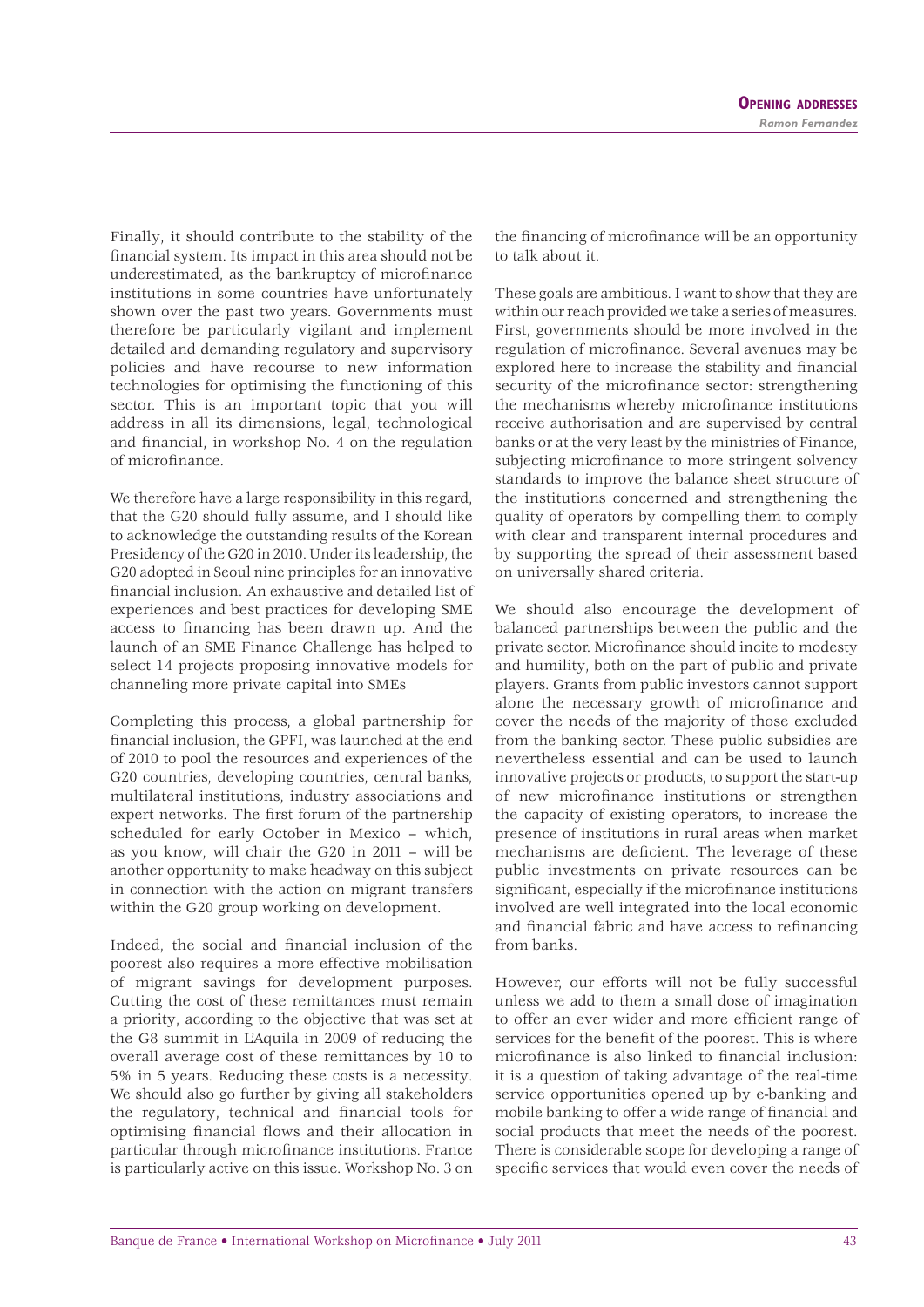daily life such as childcare, support for mobility, for example, and creativity in this area should be given the free reign, in accordance with the standards of financial security.

I come to my conclusion. The needs of the fight against poverty and financial exclusion are huge but I think that today's workshop may mark a new stage in three respects: It promotes the convergence of views between stakeholders in the North and South; this is obviously essential. It sheds new light on key issues for

development, especially in the fight against poverty, and this is a positive message that we must convey. Finally, it emphasises the need to take advantage of existing tools and experiences, in particular those in the South. This is essential, we do not capitalise enough on past experiences to support what works. The time has come for governments, in particular for members of the G20, to offer greater and more appropriate support to microfinance projects and institutions in the face of the development challenges throughout the world. Together we must, we can, meet this challenge.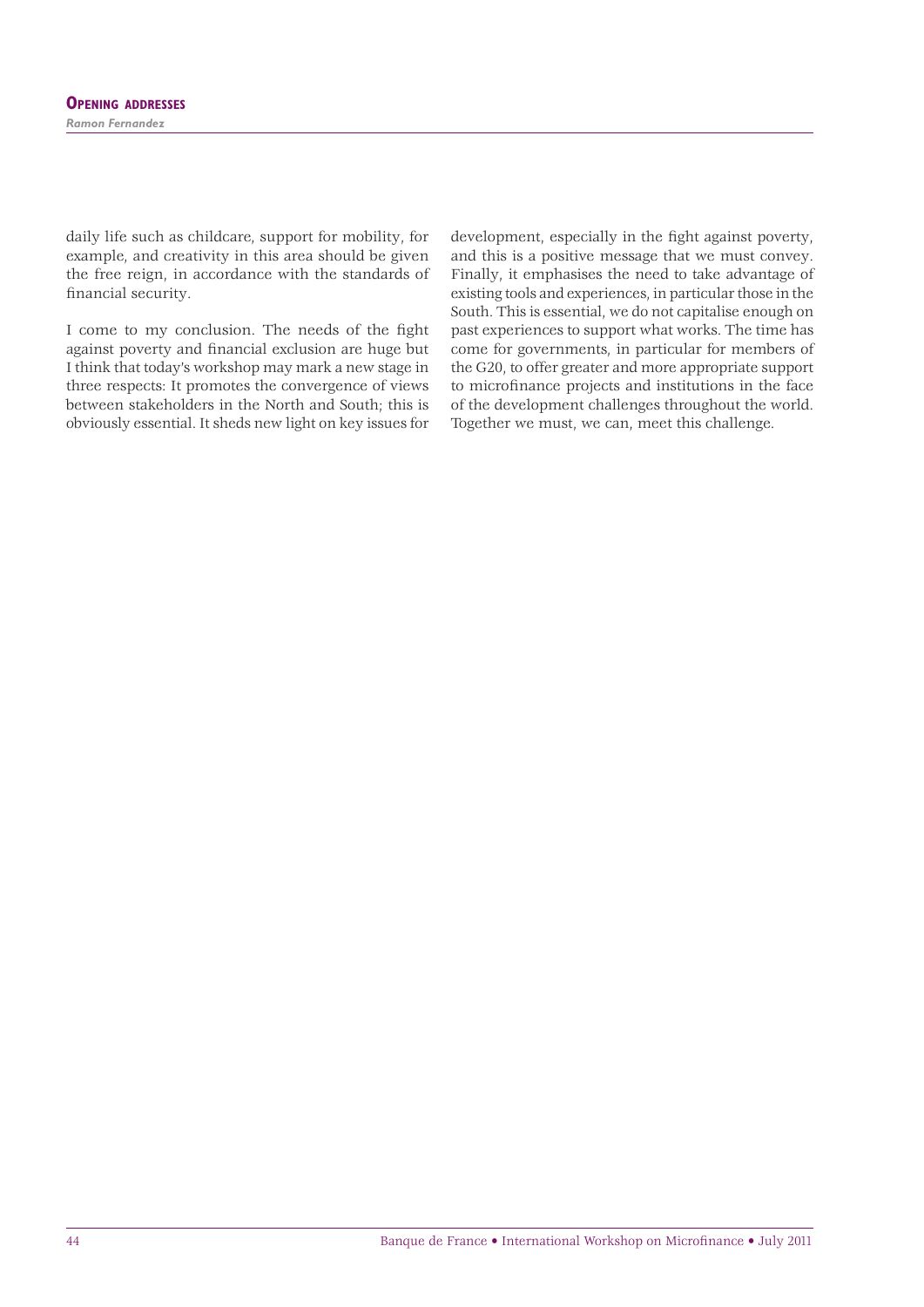

# **TO WHAT EXTEND CAN MICROFINANCE CONTRIBUTE TO FINANCIAL INCLUSION AND POVERTY REDUCTION?**

| Chairperson:  | Maria NOWAK,<br>CEO, Founder, Adie                                                                                             | 47 |
|---------------|--------------------------------------------------------------------------------------------------------------------------------|----|
| Speakers:     | Stuart RUTHERFORD,<br>CEO, Founder, Safesave                                                                                   | 48 |
|               | Essma BEN HAMIDA,<br>Co-founder, Executive Director, Enda inter-arabe                                                          | 49 |
|               | Channy IN,<br>President & CEO, Acleda Bank                                                                                     | 51 |
|               | Luiz AWAZU PEREIRA DA SILVA,<br>Deputy-Governor, Banco Central do Brazil                                                       | 52 |
|               | Rafael JABBA,<br>Principal Investment Officer, African Development Bank                                                        | 54 |
|               | Fernando JIMÉNEZ-ONTIVEROS,<br>Deputy Manager, Multilateral Investment Fund, Inter-American Development Bank                   | 56 |
|               | Mahmoud MOHIELDIN,<br>Managing Director, World Bank                                                                            | 57 |
|               | Dov ZERAH,<br>Managing Director, Agence française de développement                                                             | 59 |
|               | Magali BRABANT,<br>Investment Director, Territorial and Network Development Directorate,<br>Caisse des dépôts et consignations | 61 |
|               | Pervenche BERES,<br>Member, European Parliament                                                                                | 63 |
| Key observor: | Muhammad YUNUS,<br>Founder, Grameen Bank                                                                                       | 65 |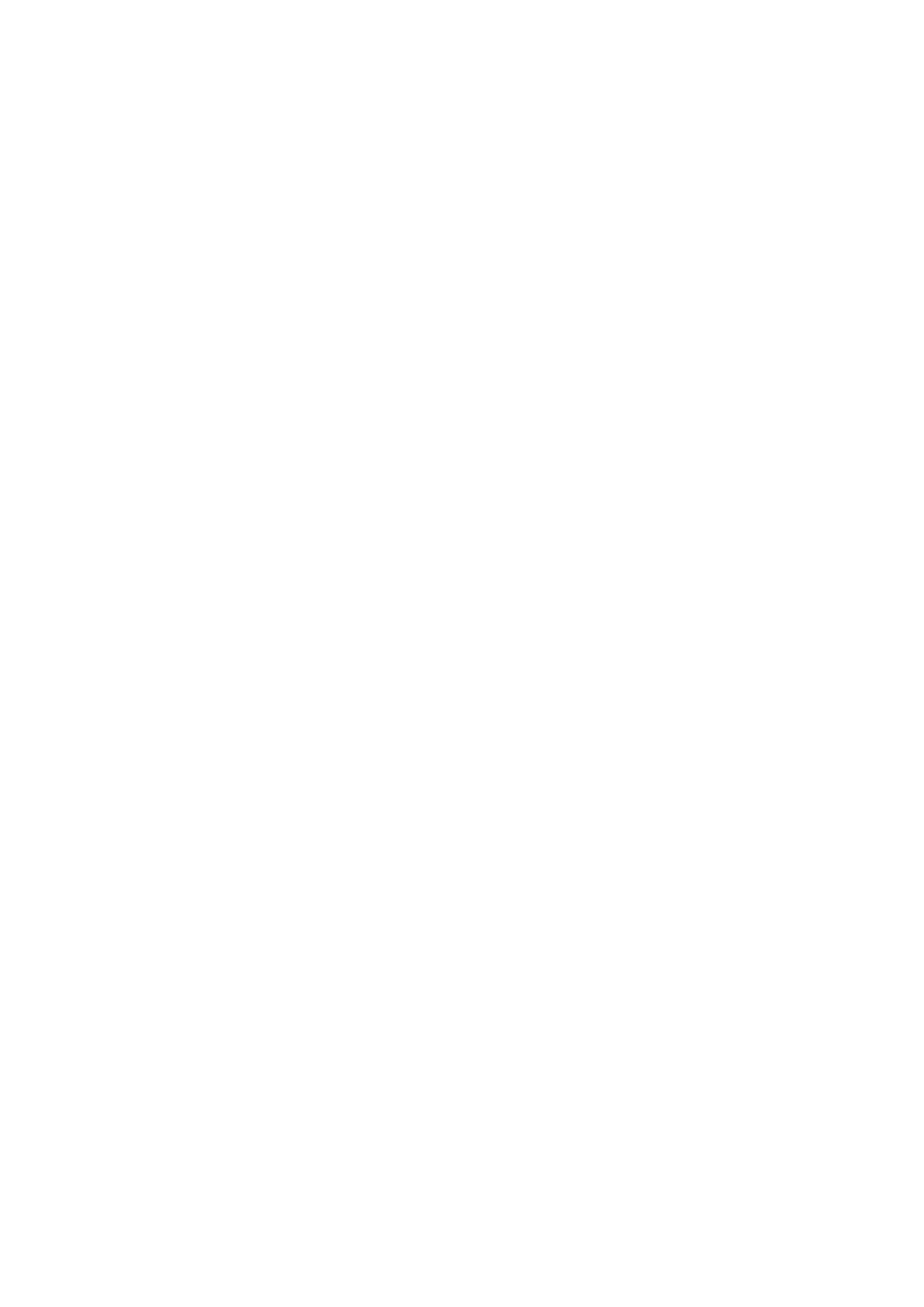#### **Maria NOWAK** *CEO, Founder Adie*

I'm not sure we will manage to really get to the bottom of the messages, because time is limited.<br>I'll just say a few words of introduction. I was always amazed that people who would never question 'm not sure we will manage to really get to the bottom of the messages, because time is limited. I'll just say a few words of introduction. I was the role of financial services in developed economies often question the usefulness of these services for the poor, as if the poor were fundamentally different from other people, as if they were allowed only two types of treatment, the gallows or pity, to borrow the title of Bronislaw Geremek's book (The Gallows or Pity) on the history of Poverty in the Middle Ages.

This dual processing continues to exist.

On the one hand, policies supporting agriculture that block the development of local production, food aid that helps to destroy it, obstacles to the free movement of labor while capital moves freely in an economy that is said to be global. On the other hand, emergency aid, the millennium targets, commendable public and private efforts to meet basic needs, access to water, energy, to eradicate endemic diseases, to develop education.

I believe that in the range of instruments in the fight against poverty – none of which can by themselves solve the problem  $-$  the first quality of microfinance is not to miraculously eradicate poverty; – but contributing to its eradication is already not bad – but to treat the poor as economic actors in their own right, helping them to better control their destiny.

To introduce our discussions, let me make three patent observations.

The first is that credit is as old as the world, it was already practiced in Babylon 3400 years before Christ and if it has existed for so long, one may logically assume that it is useful. We can also obsereve empirically that the poorer you are the more you need to save and borrow to cope with the vagaries of life.

Second, credit is a double-sided instrument: it creates wealth but is also a debt. So microcredit should be carefully managed to avoid generating a social drift that leads from over-indebted clients to the bankruptcy of microfinance institutions, to the emergence of financial malpractices which benefit some but crush the mass of borrowers instead of improving their situation, or communication drift where the idea is much stronger than the reality on the ground.

Lastly, if at the macroeconomic level credit is one of the main levers of public policy, it is clear that it can also be at the microeconomic level. Credit is on the borderline between private asset and public asset. Private asset, because it is linked to capital via bank regulation and this capital belongs to shareholders. Public asset, because credit is a factor of production whose externalities are particularly significant. Like other public assets, microcredit is subject to market failure and its positive externalities go far beyond the direct borrower by contributing to growth, employment and social cohesion, as indeed the Governor of the Banque de France was saying earlier. In fact, it can generate positive externalities that go far beyond the borders of the countries where it is practiced by limiting migrations, by promoting trade rather than conflict.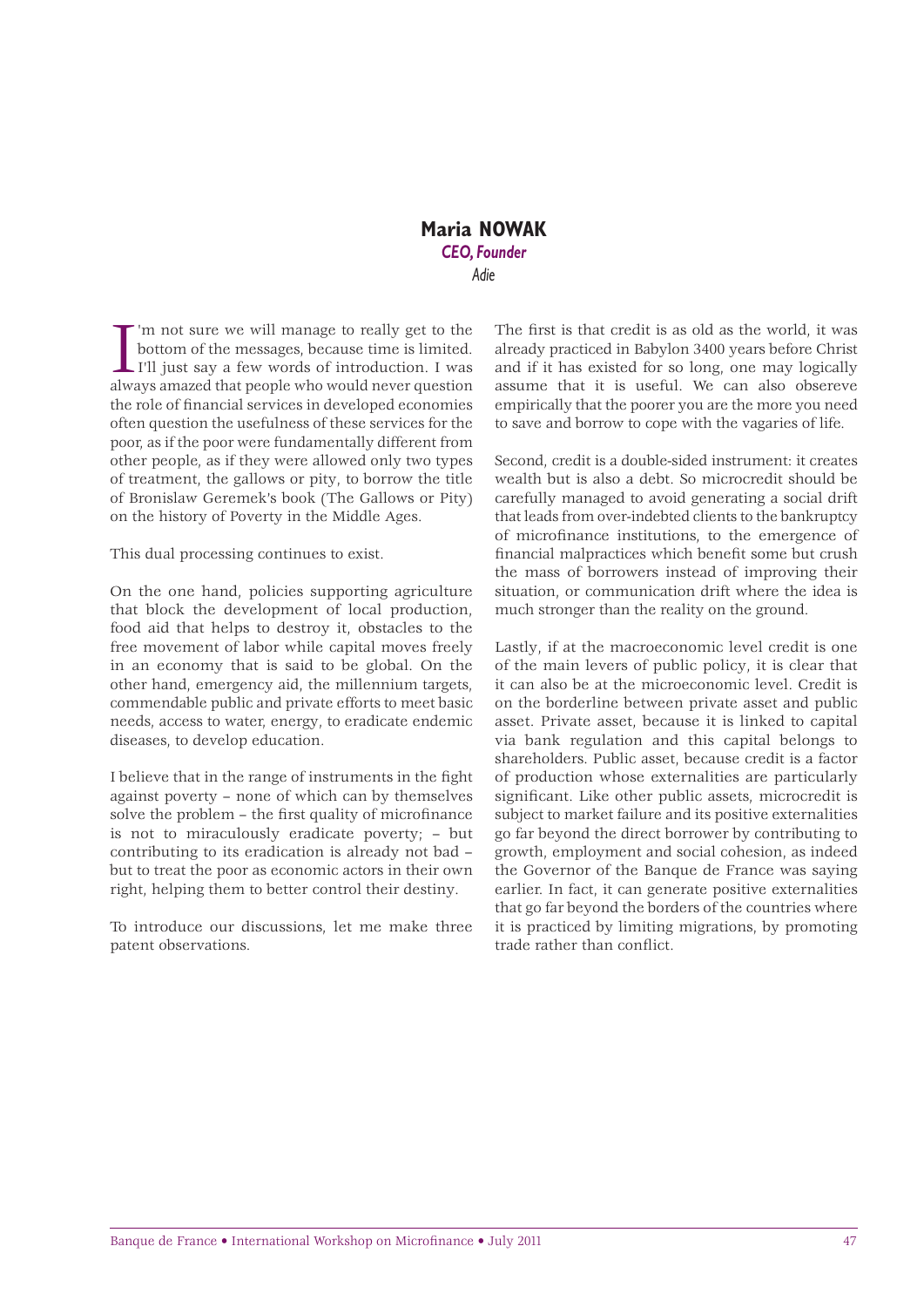## **Stuart RUTHERFORD** *CEO, Founder Safesave*

I've been talking to poor people in their homes around the world in many, many different countries for about 35 years now and I've learnt many things from them, obviously. One of the most important things is that I found that poor people everywhere, more or less irrespective of the economic development of their countries, seek better tools for basic money management. Let me give you an example.

I was showing some guests around a slum in Dhaka, Bangladesh, and we met an obviously very poor woman. My guests were surprised to hear that she belonged to several private savings clubs and two microfinance organisations. When she told them that she was a beggar, they were astonished. "Why", they asked, "does someone like you need so many financial services?" She said, "Well, don't I have a daughter that needs to get married? Don't I need to buy a new sari for the next Eid festival? Don't I have to plan for when I'm too old to work?".

I think her answer showed why poor people everywhere urgently need and urgently seek ways to manage money. If you're living on 2 dollars a day, your income is not only small, it's likely to be irregular and unreliable as well. Your 2 dollars unfortunately don't arrive like clockwork everyday because 2 dollars a day are just an average. That has lots of consequences. It deprives you of the automatic mechanisms like deductions from salary that help richer people to save or to repay loans. Lacking these, the poor need to be especially active money managers. Just managing money to survive day to day is hard. To make sure there's food on the table everyday and not just on the days when income arrives, you must set money aside to be sure to eat tomorrow and to repay that small loan that you took from your neighbor to eat last week. This is consumption smoothing, but don't dismiss it as trivial because it can have serious consequences if it's not well done. When your child has an eye infection in a dusty slum, it matters a lot whether you can find a dollar or two to buy the antibiotic to put her eye right. Failure to find that small sum now can lead to her going blind later.

Managing bigger sums is obviously even harder. The poor and not just the rich have to find money for childbirth and education, marriage and home building, for fans, refrigerators and mobile phones, land, livestock or businesses. They have to deal with emergencies,

which hit them more often than the rich. That usually means finding large sums of money quickly. If you're poor, arranging your financial affairs well, having safe places to save and sure sources of credit helps you with the lifecycle needs that can distinguish successful lives from unsuccessful ones, and can make the difference between being wiped out by an emergency and recovering from it. No wonder poor people take money management seriously. The research that we did in poor people's money behaviour in Bangladesh, India and South Africa found that poor households commonly have many financial tools on the go. In a year, many of them push more money through these instruments than their total annual incomes. The poor's need for basic money management tools is more pressing than that of the rich, not in spite of their being poor, but precisely because they are poor.

Despite microfinance's wonderful advances, the poor still do most of this money management at home or through local informal tools, like saving clubs, moneylenders and borrowing and lending amongst family and neighbors. Such tools are essential and some of them are sophisticated, but they're not good enough. Informal finance has major weaknesses. It's unreliable, savings clubs break down, moneylenders don't always lend when you need it and your husband steals the cash from your piggybank. Informal finance is not good at dealing with large sums over long periods of time. It's too risky to pile too much money for too long into a local savings club. Even the greediest moneylender won't risk a large sum with you for a long time. So it's hard to save up or borrow for those big ticket items using informal tools and informal finance can't insure you against the risks that you're bound to encounter in life.

By offering reliability and the chance to save up or borrow in large sums over the long term, formal financial services can transform the financial lives of the poor. To sum up, there are basic money management needs that are universal to the poor: short term consumption smoothing, assembling large sums of money for major life cycle expenditures and ensuring that you can get hold of cash to deal with crises. Serving those needs reliably would constitute true financial inclusion. It would bring stability to the financial lives of the poor and it would lay the foundation for more ambitious goals, such as poverty eradication.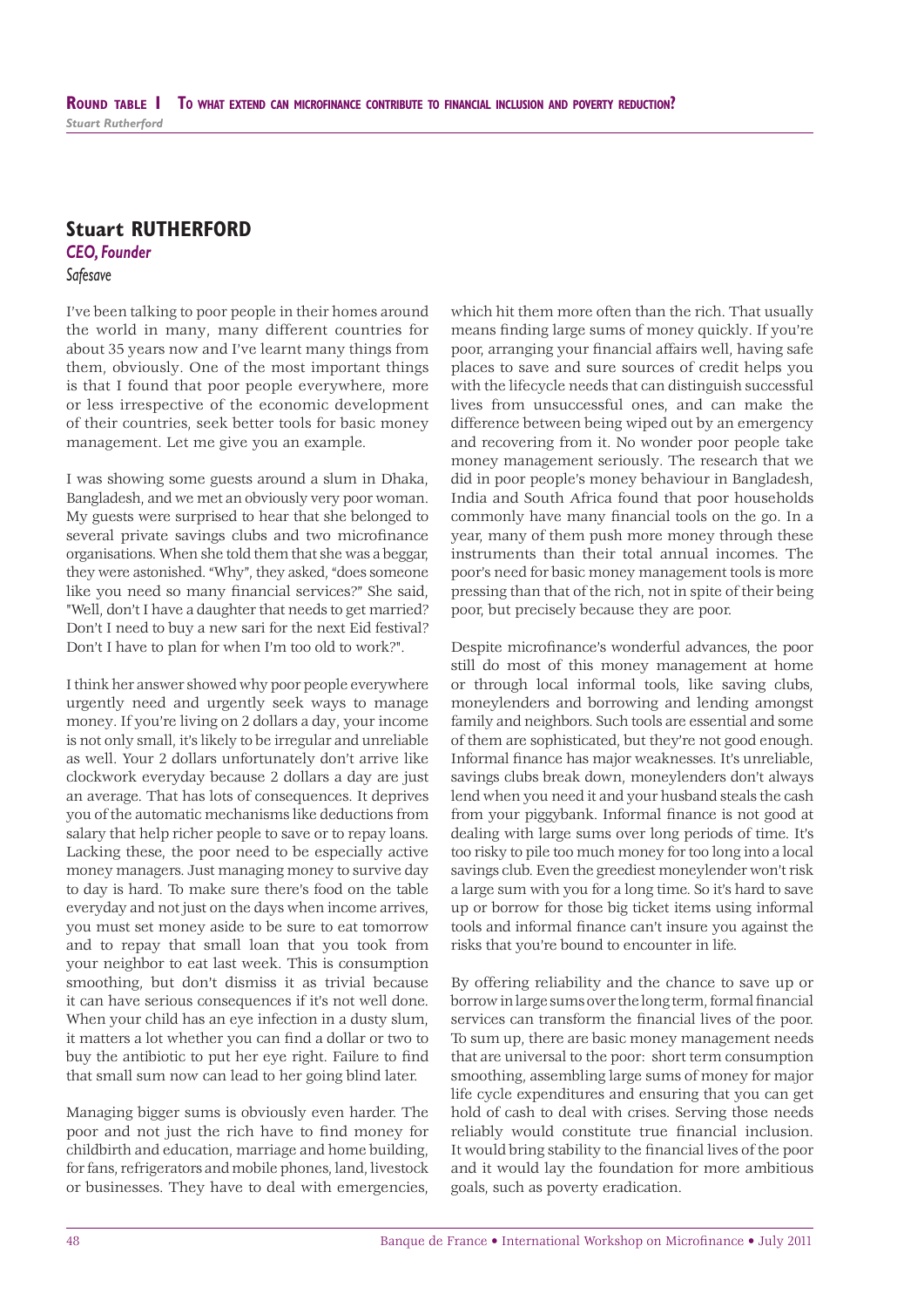# **Essma BEN HAMIDA**

#### *Co-founder, Executive Director Enda inter-arabe*

Let me begin with a scene that I experienced in the 90's upon my return from abroad after twelve years of absence as a journalist who had long been writing about development and poverty. It happened in front of the Sous-Préfecture in the largest poor district of Tunisia, Ettadhamen. It was before the month of Ramadan and they were distributing food baskets for the holy month ahead. About fifty people got their baskets before the gates closed and the other people and families remained behind the gates. There were people crying, people begging and shouting, "Are we going to get a basket?" It was just small basket with a little oil and pasta ... . Returning from abroad where I thought my country was advanced, modern and developed, I was moved, stunned and I was struck by the lack of dignity in this charitable approach to poverty. That scene was probably a trigger for what I did then, on my return to the Grameen Bank, and for everything I saw when I was a journalist and working in the microfinance field.

 And that's how Enda actually started a microcredit program in the largest poor neighborhood, where we decided to focus the priority on women.

I just want to digress here since the theme of our main topic essentially asks the question "can microfinance eradicate poverty?". I think we have invested too much hope in microfinance. We were given a responsibility that is much larger than our resources and ultimately, of course, when things do not work, microfinance becomes the scapegoat "you see... microfinance cannot solve the problems of poverty".

We need to remember that microfinance is just one tool among many others. Governments cannot ignore the poor under the pretext that microfinance is now there as a quick fix solution. I coud tell you hundreds of examples where we have donated more than 800,000 seventeen-year loans to poor families. For these families, when a child is sick the mother, who usually has no access to social security, must sell some (or all) of their meager belongings just to be able to care for the child. Once there is an urgent problem in a family, there is no cushion, no savings: this vulnerability is devastating because there is no choice but to sell the property, when it exists! Poverty is complex and if, alongside the micro-loans, there are no basic services: education of children, basic health care, infrastructure, the quick fix does not function.

Unfortunately, for all these years, even microfinance has been affected by a profit mentality... how much will microfinance generate? And even in the impact studies, we always measured the economic aspect … what was the impact on family income. What I want to say is that there are more important aspects than the purely economic; what I observed during these 16 years of experience is something more important: dignity... dignity that microfinance can give to the poor and especially women who no longer have to reach out for charity. It is the emancipation of women — their "empowerment" which Professor Yunus talked about — that is very important. It is not only about women of course, but I insist on women in a society like an Arab-Muslim society like ours in Tunisia. The entry of women into the economic sphere is of vital importance! In the '90s, when I started in that neighbourhood, I didn't see any women outside, I didn't see any women working outside the home. With microfinance, today you have a female entrepreneurial explosion and I think that alongside this explosion, there is also an explosion of "empowerment", there are happier women: even if they are not rich, they are proud. I would also say that this "empowerment" is something that will help prevent religious extremism: one should not forget that. Today, after the revolution in Tunisia, the extremists are back with their discourse of women returning home, with polygamy, and I think that these years of microfinance in Tunisia have had the effect that women clients today, even veiled, say to you "we will not return to the 'home'... we will remain active... we want to keep our freedom and our freedom especially to manage money" and that wherever we are in Tunisia.

The other aspect is the resilience to crisis. Indeed, what Professor Yunus also said, we observed after 14 January, after the revolution in Tunisia. The effects of the revolution have hit the poor hard. Fortunately, they have managed to pick themselves up from this crisis. We are seeing it now: even with great difficulty, the poor are picking up and microcredit allows them to keep a source of income even if it means changing jobs. I pass rapidly over the effects of this revolution,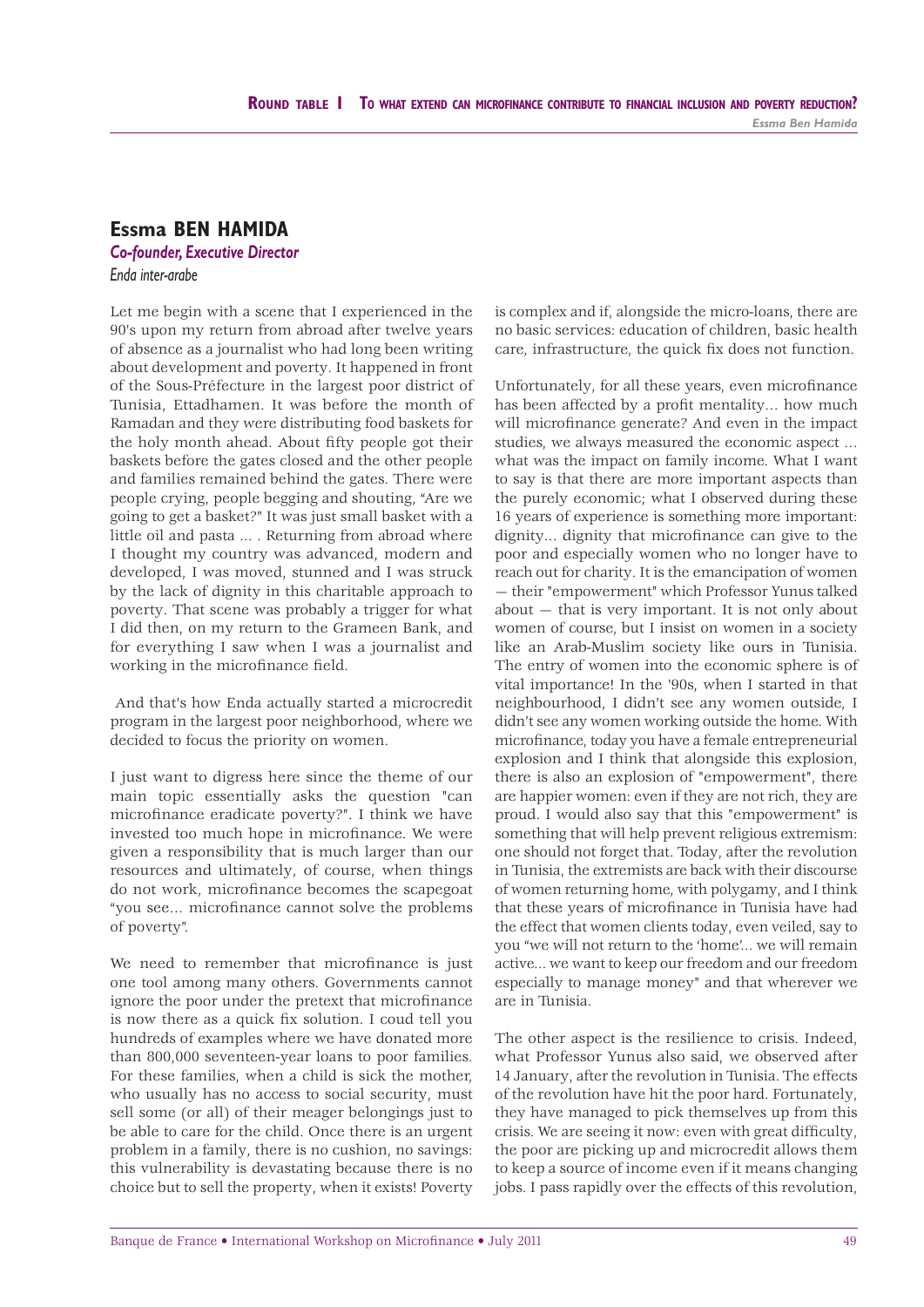closed markets following the war with Libya, the impact on agriculture etc. About 30% of our clients are very affected by this crisis. Despite this, we do not despair, people are keeping hope and continue to fight. Some have had their loans rescheduled, others have been refinanced, more money has been awarded to those in need and they have demonstrated their ability to get back in business despite the crisis.

Unfortunately, we also observed that after the crisis, without the microfinance, without saving (because microsaving is prohibited in Tunisia by the Central Bank), there is extreme vulnerability. The microentrepreneurs themselves realised that had they had savings, things would have been better for them. The same goes for microinsurance. In times of crisis, we feel the importance of microinsurance. Lastly, I would like to mention the support services. Microcredit, money alone, cannot change the lives of the poor. Support in terms of training, information and discussion neworks, marketing … are all essential for people to get out of poverty. Finally, I feel it is appropriate to caution investors: microfinance does not exist to make the rich richer; microfinance is there to help or support the poor to become a little richer. So, ladies and gentlemen, do not be greedy… you cannot consider yourself 'social' investors unless you accept a yield well below the general return on financial markets.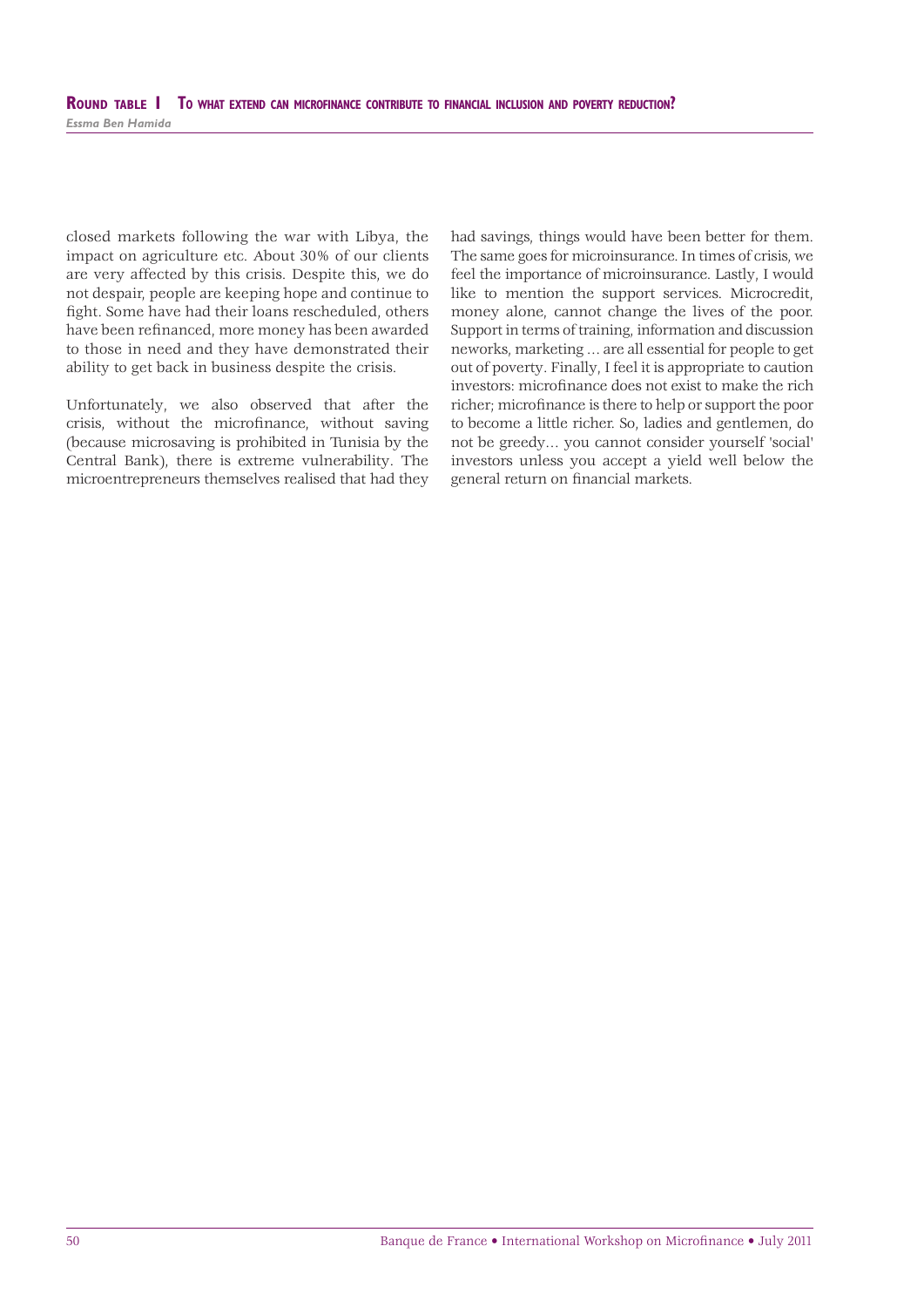#### **Channy IN** *President & CEO Acleda Bank*

I have noted for the past ten years, especially since 1999 when the National Bank of Cambodia started to improve the regulations on banking and finance, that the number of microfinance institution banks and specialty banks have increased drastically. In 2000 we had only eleven commercial banks, three specialised banks and three licensed microfinance institutions. Five years later, the number of financial institutions has increased drastically from 17 to 35 in terms of institutions, but it rose to 361 in terms of branches and offices

In our case it's a little bit different. I note that if the microbusiness entrepreneur does not have a branch and office close by, it doesn't matter how interesting our institution is, they won't go to us. They will still go to the private moneylenders. This is why my focus is on the branch and office network. I have noted that the relationship is very strong between the number of branches and offices of microfinance institutions and the access to finance. The more there are branch and office networks of financial institutions, the more it opens doors to access finance for them.

Currently, the number of branches increased to 1,034 branches and offices throughout the country. Also, the new regulations allow licensed microfinance institutions to expand nationwide. Microfinance is the response to the needs of the customers, the low income people. After the regulations ten years ago, microfinance has become more professional. They work professionally and technically they are like a commercial bank. They are different than banks because they are external workers. They work right in the community and they are close to the customers. The microfinance institution (MFI) governing structure is the structure that understands the needs of the microfinance borrower and the management and staff of licensed microfinance institutions are groomed to do the job.

The MFI strategic location is that they are right in the community, they are close to the customer. Mostly

they tend to work in the low income population area. A MFI has its financial product and services tailor made to the needs of the customer. This is one of the main reasons they open more access to them. They speak the same language of the low income people. They don't come with technical terms that the borrower cannot understand.

I see that the MFI is not just for the inclusive finance. They are delivering services across the whole spectrum, from micro, small to medium enterprise, but they also bridge all sections of the community in both rural and urban areas. This is particularly important to less developed countries, where the microfinance services is the most needed, as the majority of the population are living in the countryside.

In our experience, our deposit by the end of last year was at 1 billion dollar. In the capital city in terms of loan disbursement is only 67% collect, but it's 70% in the countryside. You can see that they need one another. With a large branch and office network, microfinance has mobilised the financial resources from where it is placed to where it's needed the most. From my eighteen years experience with microfinance and with the banks, I can say that microfinance is a means for accessing finance. I can see that the more access there is to finance, the more income and employment is generated. More income and employment generation means more economic development, which acts as a powerful tool for poverty alleviation. So far I haven't seen anyone claiming that microfinance is the cure for poverty, but it is a means to help entrepreneurship development to those low income people. If we work with them to help them to develop their microbusiness, it means they become the entrepreneur and they are less dependent on charity. Of course we work with them to give them more independence and to build their self-esteem. Above all, it contributes to the development of a grass roots economy, which benefits the community at large.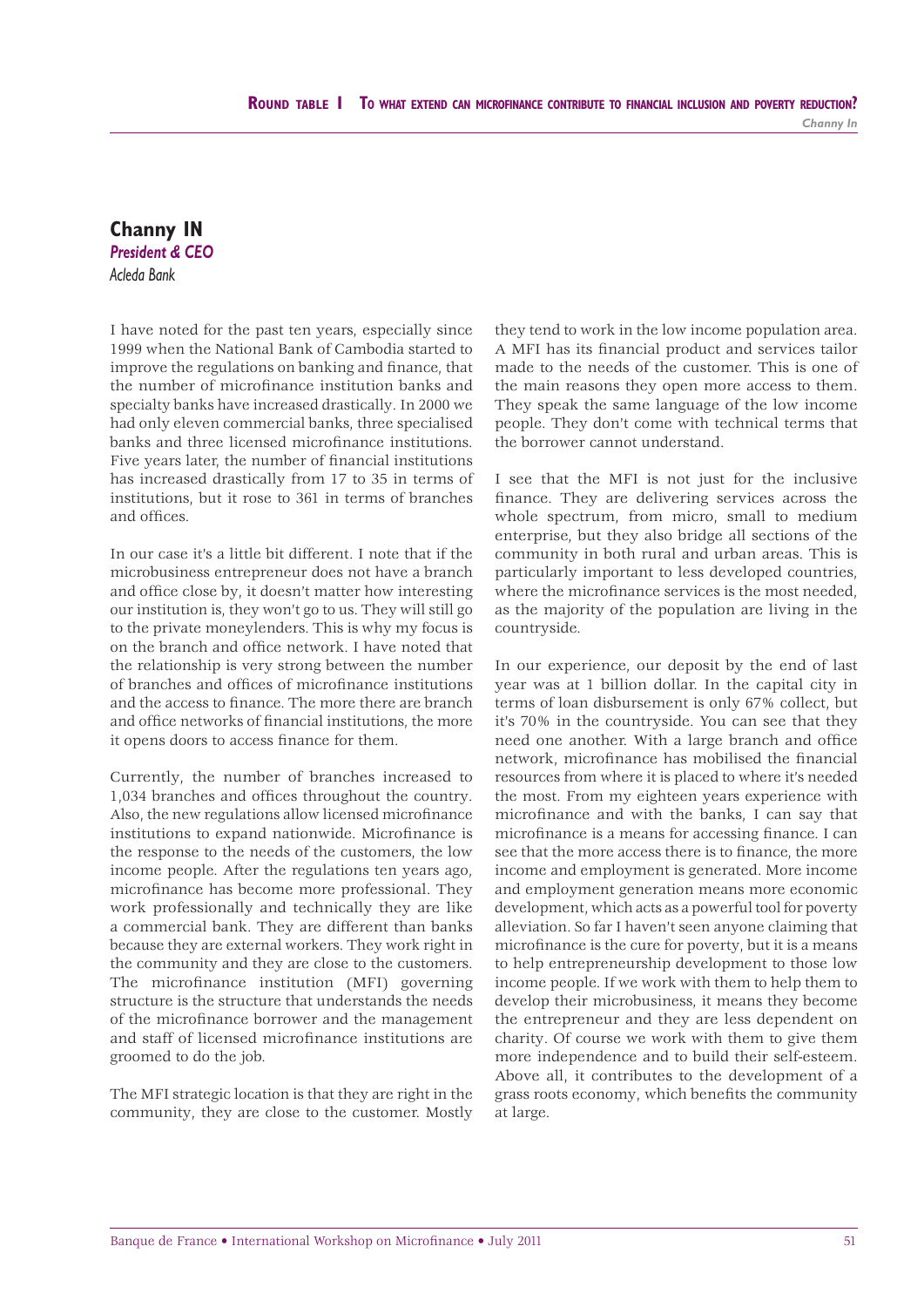## **Luiz AWAZU PEREIRA DA SILVA**

*Deputy-Governor Banco Central do Brazil*

I was listening to the very wise words of Professor Yunus previously very carefully and it reminded me of two messages that I heard recently. One was from my own President, Dilma Rousseff. Strengthening microfinance, strengthening financial inclusion is one of her priorities. She expresses this very strongly to us in the government. The second line that I was reminded of was a message that President Lula used to tell us repeatedly. In fact, it was a very strong message associated with you, Professor Yunus, that the best collateral of a poor man is his reputation. Actually, President Lula grasped intuitively very extensive literature that economists grapple with in terms of asymmetric information, the value of collateral, pooling of risk and a number of things that lead to Nobel Peace Prizes. Intuitively it was a very important message to explain why it is that non-performing loans are so low, given the value that poor people attach to their collateral, which is their reputation, in microfinance.

I would like to continue by saying that obviously the development of microfinance and financial inclusion are top priorities for Brazil's development strategy. We have had good experience in Brazil that proves that it can be an extremely effective tool for developing an offer of credit with excellent trickle-down. It has allowed us to reach an extremely broad universe of micro entrepreneurs with a lot of projects that produce many positive externalities and which therefore have an impact on the poorest communities. This was achieved in Brazil once a number of important prior conditions were met. First of all we had to stabilise the economy. Price stability is very important, control of inflation and of course also the financial stability of the overall system with financial institutions that are sound, well capitalised, and are beginning to pay attention to microcredit operations. Without financial stability and without price stability, it is very difficult to develop sustainable financial inclusion and microfinance. We have also developed a model of growth with social inclusion — as Jacques Attali was saying — with rising employment and real income and well-structured social programs, that is to say, sustainable from a budgetary point of view, continuous, and focused in terms of their effectiveness such as

the programs we have around the Bolsa Familia. So obviously macro-, price and financial stability are necessary conditions, but they are not sufficient for the development of social inclusion and are not sufficient for the development of a microcredit offer. Our experience shows that four or five things can help the growth of this offer, hence the development of microfinance and of financial inclusion.

First, we proposed and we now have a stable source of funding and guarantees; we have a legal obligation to allocate a portion of our savings deposits: 2% of the savings system as a whole goes towards the provision of microfinance loans at low rates under penalty of a sterilisation of unallocated resources in favour of the Central Bank. Secondly, we have better information for lenders which helps eliminate asymmetries of information. At the bank, in particular, we have created a central credit register on borrower credit quality.

We also have better information about the borrower (the microentrepreneur), alongside our efforts to enhance financial literacy, simplify procedures, and reduce and homogenise bank charges. Fourth, we have made legal improvements with the creation of loans secured by direct debit from the employer, and we have created simplified bank accounts for small depositors. Lastly, and this is a very interesting element of the Brazilian model we have enhanced the trickle-down effect by developing a network of nonbanking correspondent counters as well as banking correspondents which are authorised to provide decentralised financial services, invoice payments, reception of loan requests, and so on. which has been developed over the last five to six years to cover the entire country.

So what are the results? I believe that the combination of macroeconomic stability, controled inflation, increased redistributive economic growth and and better trickle-down via the development of a network of correspondent banks has given us good results. We have virtually universal access to financial services by the general population. We have coverage of almost 100% of our municipalities in Brazil, in particular through the network effect of these correspondent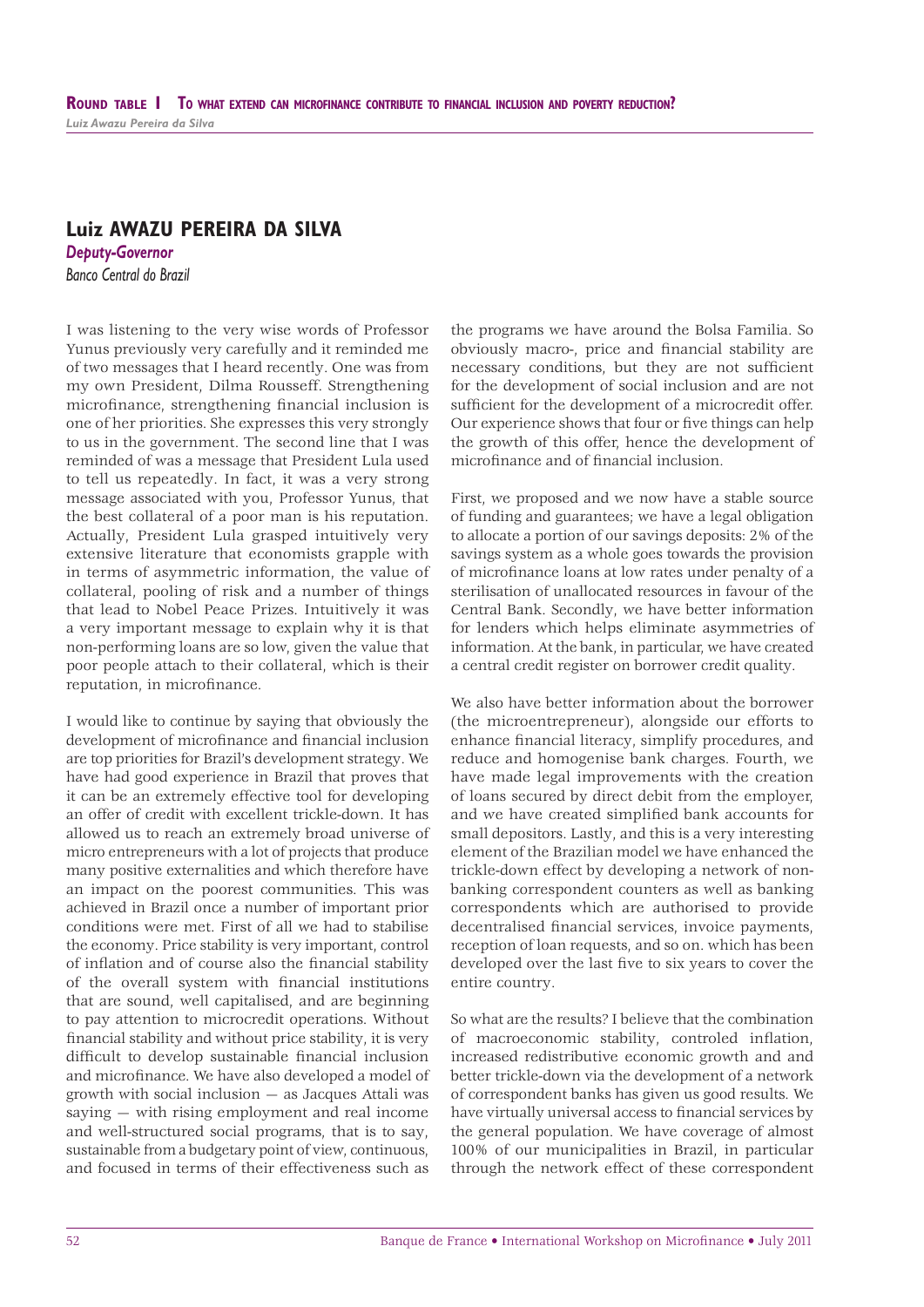banks. You know that Brazil is an enormous country; we have 5,566 municipalities. Today these correspondent banks cover all of these municipalities. The number of bank accounts, for example, has increased from 55 million in 2002 to approximately 90 million. Over the same period, the number of correspondent banking outlets rose from roughly 78,000 to almost 160,000 across Brazil. We have also developed computerisation, ATM (at the money) coverage, territorial coverage with bank branches and positions of access to financial services across the country. Computerised banking for example in Brazil particularly helps people who are beneficiaries of our Bolsa Familia programme, our program of conditional transfer budget that now affects nearly 13 million households in Brazil. Of course all this is done in an environment of growth of bank credit. Five or six years ago we were at 25% of GDP, which was relatively low for an economy with Brazil's level of development. Today we are at nearly 50% of GDP.

The growth of microfinance is a special and very strong element of this strategy. For small depositors and microentrepreneurs, the country's total microfinance outstandings amount to approximately 3 billion reals posting growth of nearly 200% in 5 years. And the social indicators in Brazil... I think the figures are well publicised… a model of sustainable and responsible growth with social inclusion, financial inclusion, gives us indicators that are good at the social level. Our extreme poverty fell from 15% to just over 5% and as you may know, our indicator of inequality,

our Gini coefficient, fell from about 0.6, one of the highest in emerging countries to approximately 0.5.

So there is, I think, and the Brazilian experience shows, a strong correlation between the development of microfinance, an increase of access to financial services and an improvement in social indicators, when it occurs in a context of the macroeconomic stability. We have nearly 25 million people who have been lifted out of poverty in recent years and nearly 35 million Brazilians have attained the status of middle class. Today we are not remaining satisfied with these good results, we believe it is necessary to ensure the sustainability of our growth model with redistributive social inclusion. Obviously this fits in with the very good prospects for our economy. The context in which we live today, the global economy, is a complex environment, we know that there are upward pressures on commodity prices. These pressures have an influence on inflation in emerging countries, which we obviously need to control. We also know that the international context of the postcrisis is a situation where there is a large quantity of very liquid capital flows into emerging countries and which also put pressure on the credit market and indirectly on inflation. We strive to limit the risk elements of the post-crisis while preserving our model of sustainable growth with social inclusion, so we are very happy to express and exchange our experience with other participants. We do this in the framework of the G20 and it is a great pleasure to do it here at the French Senate.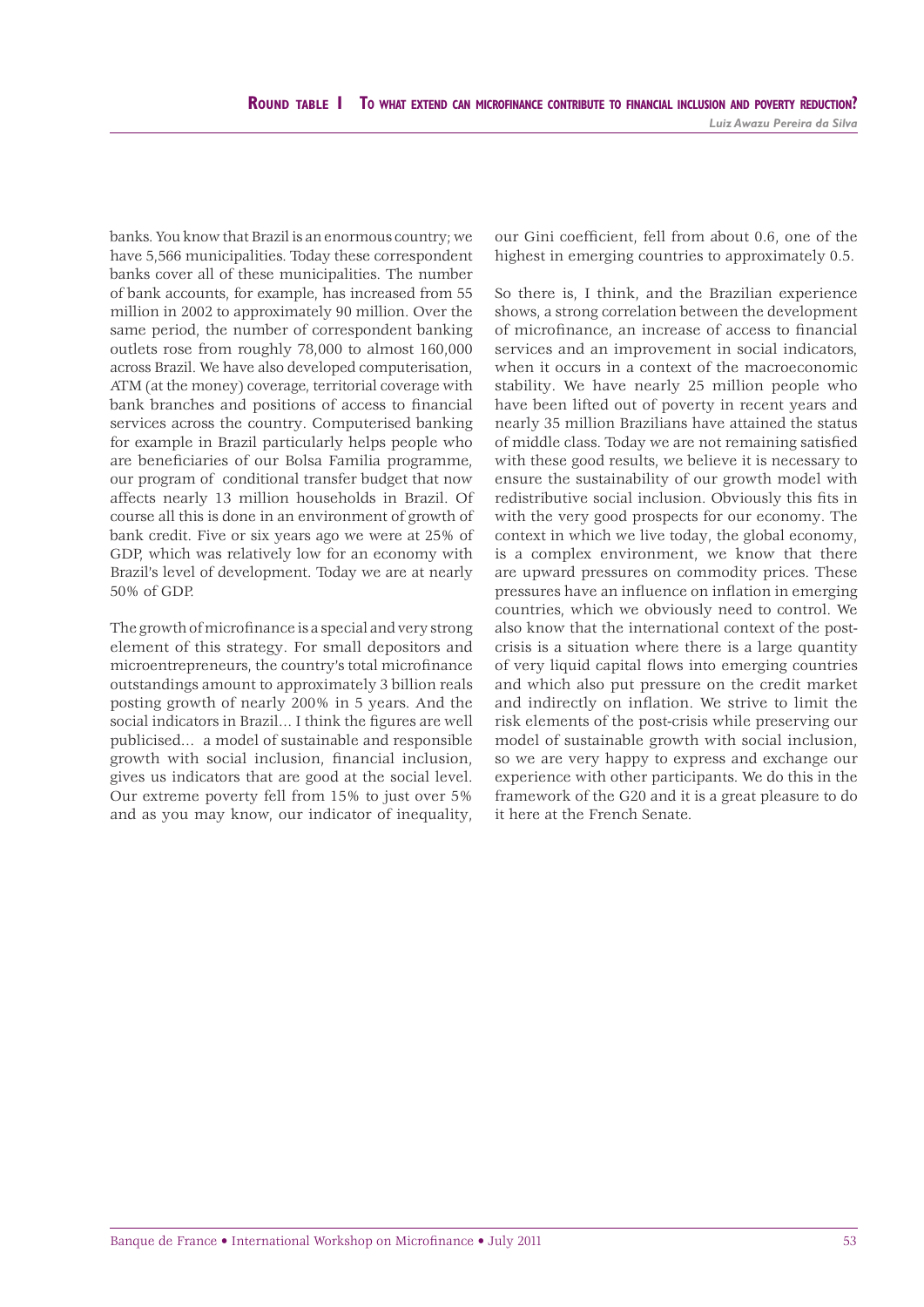## **Rafael JABBA Principal Investment Officer** *African Development Bank*

The African Development Bank fully supports inclusive financial services. We recognise that these types of programs are extremely positive for the poor. Let me give you a couple examples of what we're doing.

We recently launched a remittances program with funding from the government of France, as well as with International Fund for Agricultural Development (IFAD). This is a program that will be used to leverage disparate resources and also attempt to lower the cost of remittance transfers. In a period of approximately six weeks, we had over 800 institutions register, 700 applied and approximately 52 million dollars in grant requests came in, so there is a strong demand for remittances services and this was just focusing solely on West Africa.

We also set up a program that was related to financial inclusion, but from the perspective of insurance. The European Food Safety Autority (EFSA) authority, located in Egypt and which regulates the insurance market, approached the African Development Bank and asked us if we would support this type of initiative through the access of insurance initiatives. We went to Egypt and we took a look at what the needs were and they clearly showed, as EFSA has indicated, that approximately all low income Egyptians did not have access to any type of insurance services. Our only question at the time was if we do provide insurance services and it does cover health, does this mean that the insurance recipients will be going to the same clinics and getting the same level of healthcare that they're currently getting now?

I think as you set up any type of inclusive financial service, you need to take a look at the issues that surround it as well. Client protection principles are key in any type of inclusive financial service. We need to ensure that when credit is given, clients know the cost of their credit. When we take a look at the issue of saving deposits, these are benefits to the microfinance institutions (MFIs) because they provide a source of short term capital. It's very important for them, it's very important for the MFIs, but we also have to make sure that the clients are not over indebted. This is an issue that needs to be taken seriously.

Some of our entrepreneurs don't have the basic financial skills and even though they want a loan, we need to provide support for these individuals as well. We have non-financial service training programs, which is important, and we need to integrate them into our credit programs as well.

When it comes to the question of whether or not microfinance has the ability to eradicate poverty, this isn't a question that we ever answer at the African Development Bank. We know for sure that microfinance does mitigate poverty. When we sit down at our tables we ask ourselves: "Should we provide resources for small and medium industries (SMI) financing? Should we provide resources for microfinance? Should we take a look and provide resources for roads and bridges that will bring goods in markets to ports, or should we focus on clean technology?" There are numerous demands for us at the African Development Bank and what we try to do is make sure that we include microfinance and microfinance related activities in all our interventions.

Sometimes though you have to be flexible, and let me tell you a story. Approximately fifteen years ago, I was setting up a program in Jordan. I had the opportunity to work in the rural areas, but for the rural areas in Jordan it meant the desert. It was a challenge in the sense that we were able to set up a program, but there was one group of people that I couldn't figure out what to do with, and these were Bedouin women. I know that Dr Yunus will be upset about what I'm going to tell him we actually had to do. This woman came to me and she said, "I want to start a group." I asked her where she worked and she said she was a shepherd. I said, "Well, we're going to come out and meet your group. Where are you going to be?" She said, "I know where I am now, but only God will know in the future because it depends on where the grass grows." I had no idea how I was going to set up a group lending mechanism for a client that's roaming through the desert and I had no idea what I could do with her. I happened to go downtown that day and I saw that some of the women were taking the jewelry off their wrists and they were giving it to the gold dealers. What they did was they were selling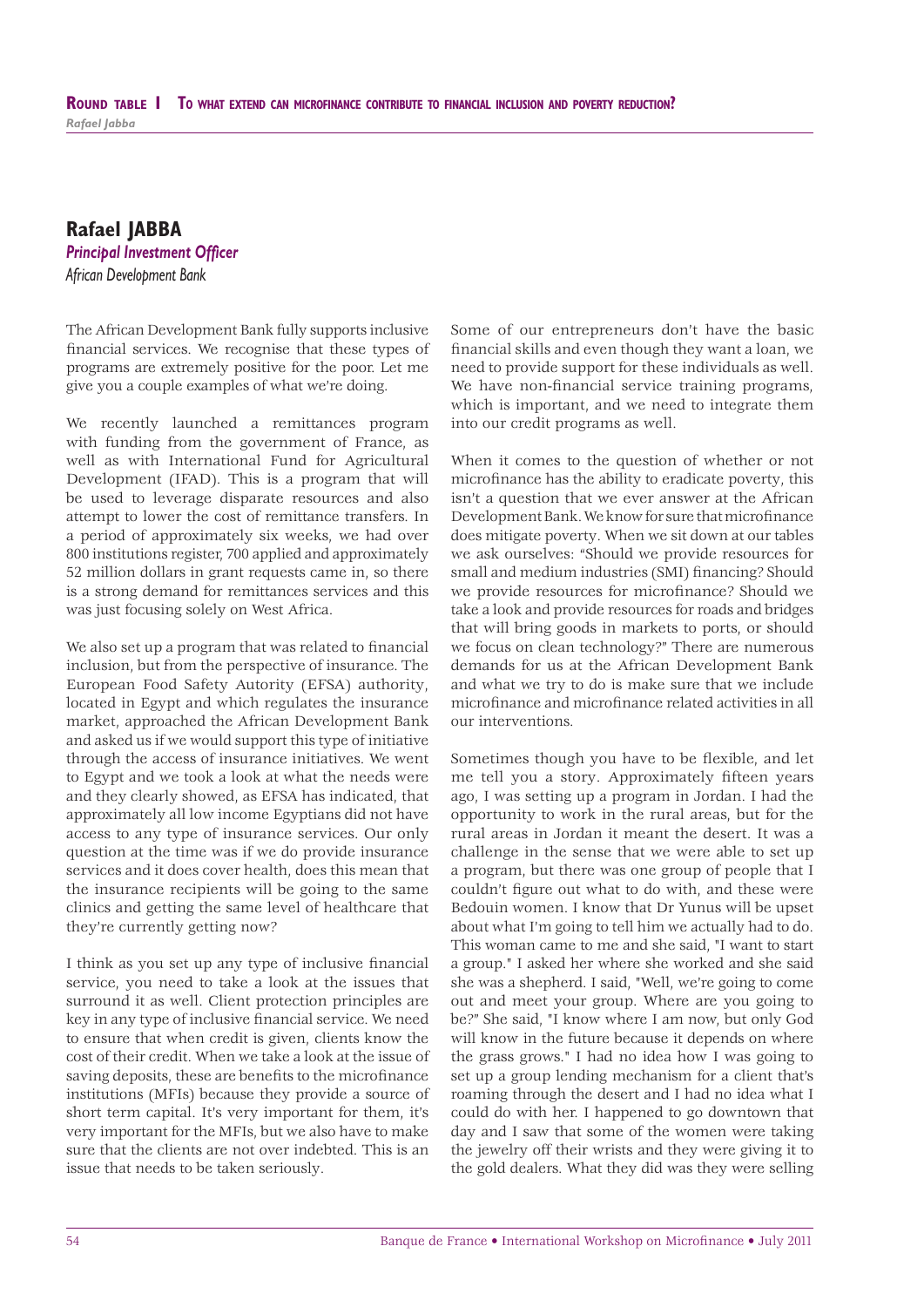their gold at the value of the gold with no intrinsic value being taken into consideration. That following day we got back in touch with this woman and she said, "If I give you my gold, will you give me a loan?"I said that I would be glad to put her gold in a safety deposit box and when she repaid her loan, she could get her gold back, which is what we did.

I can tell you that we had over several thousand women come to us because they were able to protect their family heirlooms. If they had taken it to the gold

dealer, they would never have seen it again as it would have been melted down. We had 100% repayment on our loans and these women were very pleased that they had their rights.

So I think that we need to be flexible in any of our activities, we need to be creative and we know that financial services help the poor. Sometimes we need to be a little bit different in our approach, but let's just keep that in mind as we move forward and try to help people get over the line of poverty.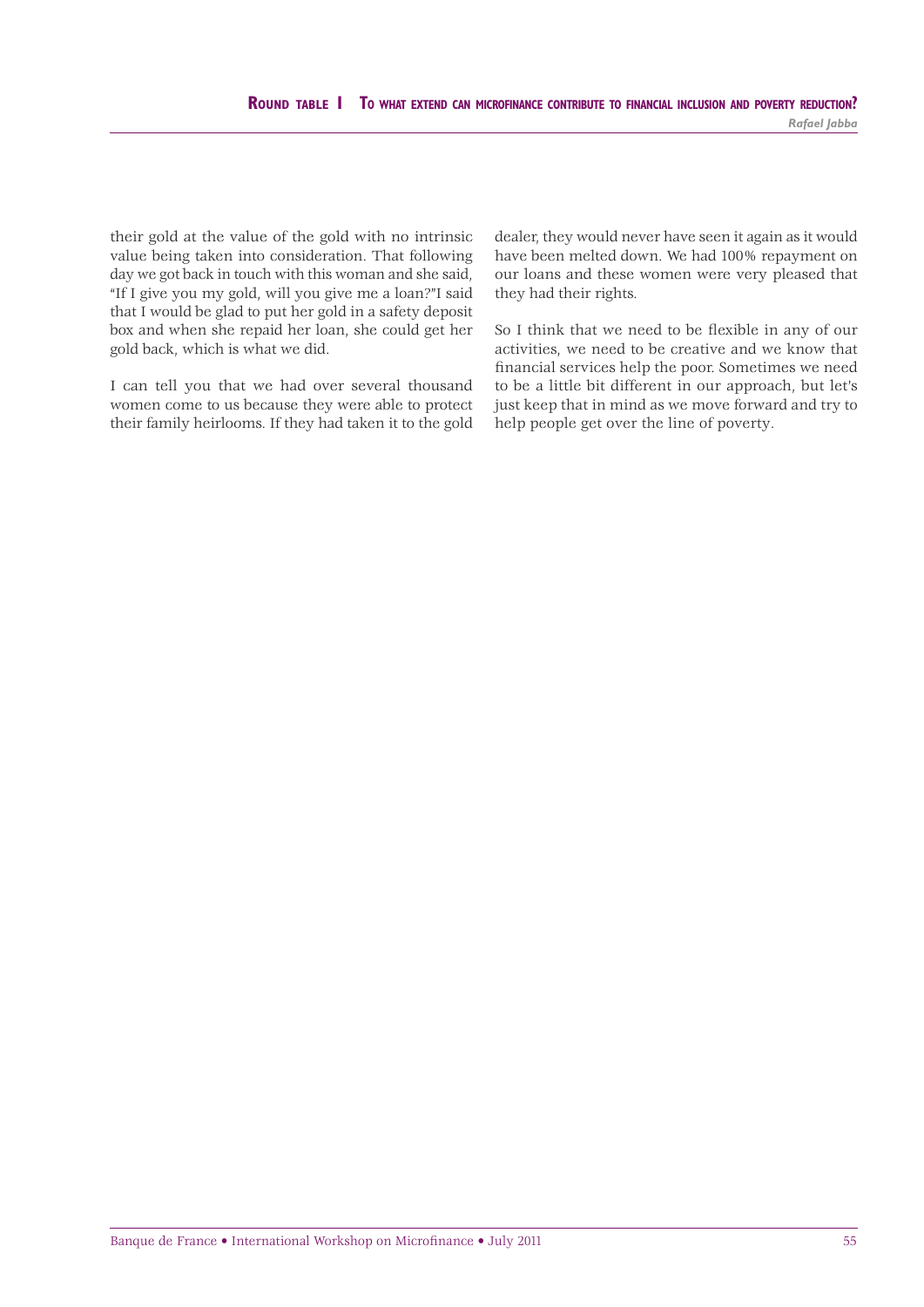# **Fernando JIMÉNEZ-ONTIVEROS**

*Deputy Manager Multilateral Investment Fund, Inter-American Development Bank*

I would like to stress first that we know that microcredit and microfinance are going through a trying moment. There's like a soul searching movement. There is criticism and I think we should kind of step back a little and congratulate ourselves. What Grameen has done, what we've been able to do in order to build a sustainable microfinance industry in the last thirty years I think is amazing, frankly. Of course we can't be too complacent because as it has been said, there are still 1.7 billion people that don't have access to microfinance. I think what we have been doing at the multilateral investment fund is critically important, promoting and helping more than 200 microfinance institutions to become fully regulated. I would also tell a little story which is linked to remittances in this case.

It's the story of an Ecuadorian going to Spain ten years ago. Of course he had to go to a moneylender in order to even pay for the plane ticket. The minute he got to Spain, we were able to put into place an agreement between Banco Solidario, a very small microbank at that time, and La Caixa from Catalonia so that he was able to open an account in a microfinance institution. He was able to rescue this loan so that instead of paying 100%, he had to pay 20%.

Going beyond this, it's what Essma said about empowering people. This is a way of empowering the transnational family so that they can make more informed choices about present and future consumption, because really savings are future consumption. As Stuart Rutherford eloquently said, it's critically important for these poor households because it's very expensive to be poor and of course the income stream is random, so they actually have to be extremely careful with their cash flow management. By having financial inclusion in this account, it also allowed this migrant to actually allocate and assign money for certain purposes, such as for education and health. Financial inclusion has a whole array of externalities that are very difficult to capture. The truth is that testing the impact of microcredit on poverty is still surprisingly difficult and attribution is complicated, but we all agree that perhaps it's not the right way to look at it. Actually,

the poor vote with their feet. When they go and meet the loan officer there's fidelity and repayment not only because of peer pressure and reputation, but also because they want to keep access to this stable fi nancial mechanism.

I'm going to quote my good friend, Tilman Ehrbeck from Consultative Group to Assist the Poor (CGAP). I hope I'm not stealing his lines for his talk later today. Other than this, it's obvious and it's been stressed that not only financial inclusion is important for households. It's also a strong correlation, as the Vice-Governor of the Bank of Brazil said, between financial inclusion and growth as a whole and it allows for public policies to be implemented in a much more cost efficient way. In the case of Bolsa Familia, it's impressive how the transaction cost was dramatically reduced. I think what we need to do now is to move to the next frontier. The next frontier has the promise of technology. Technology should help us dramatically reduce the costs of reaching out to these ladies who are in the desert through mobile phones. I think microinsurance is certainly one of the next frontiers. I think it will be extremely important in the next decade and it will help asset accumulation for microentrepreneurs. I think clearly there hasn't been an over indebtedness, but we have to move more into consumer protection because there's this risk that a high growth of microfinance might eventually lead to over indebtedness. So we must concentrate on transparency, consumer protection and social returns. We have focused a lot on having a sustainable industry and microfinance. I think we have to do a better job of seeing how the final beneficiary is moving ahead.

Of course the beauty of this is that it needs a partnership between governments to deal with the regulatory aspects. We have a product called the Microscope that actually measures the environment for microfinance. It started in Latin America and it's the general index for fifty-five countries, which caught the attention of the regulators. It's important that the civil society is present. Commercial banks and multilaterals still have a role to play in order to really bring legitimacy and in order to test and have demonstration effects.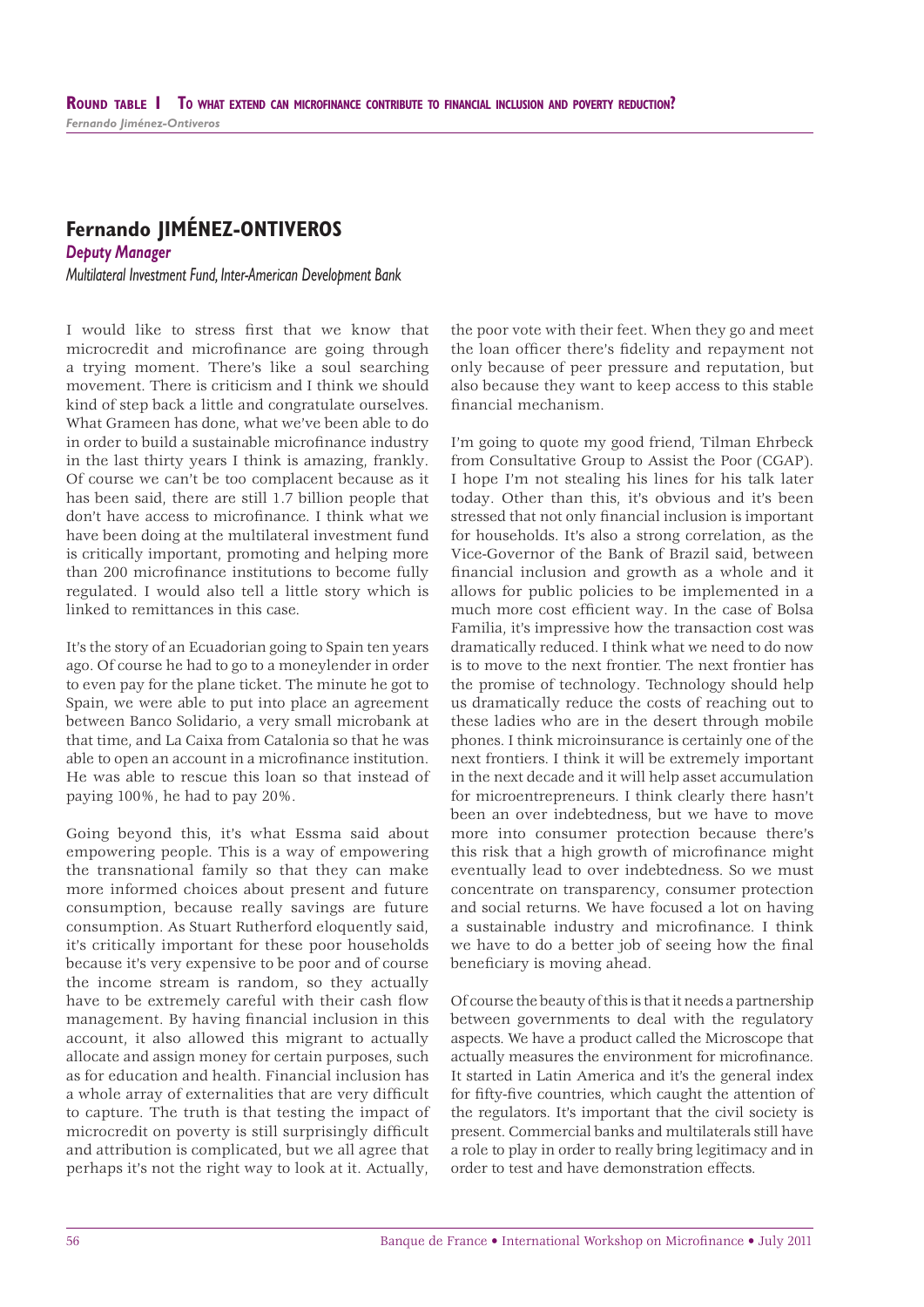#### **Mahmoud MOHIELDIN**

*Managing Director World Bank*

We have done a great deal of work on microfinance and our empirical studies are showing that microfinance helps financial inclusion, and financial inclusion and financial development do really provide good support for sustainable growth and sustainable development. We've been seeing as well that there have been improvements in equity in different countries that had done well in the work related to work finance.

Our work doesn't stop at just getting some ideas from the field. We have been putting money in also. The World Bank has been putting 2.7 billion dollars from 2004 until 2009 in microfinance. Our private sector of the International Finance Corporation (IFC) is putting around 1.7 billion dollars and of that, about 15% of it is the contributions of main players in the field. Those who are cooperating with us with the IFC are contributing around 11 billion dollars with 8.5 million dollars microloans associated with them. It's not just the money. We are very happy to be involved with the Consultative Group to Assist the Poor (CGAP) in the technical assistance. The CGAP is going to be presenting the cases of sharing knowledge and the technical support. The World Bank is providing ideas as well. One of the main things that we are trying to do is whenever we have a useful experience that works in some countries, we try to convey the good news and the good experience to others such as the use of telephones and the mobile systems in Kenya through M-pesa. I'm very pleased to have the CEO of M-pesa as a fellow colleague and now he's working with his colleagues in Indonesia. Luiz mentioned the great work in harnessing the networks and the connections that Brazil managed to have during the years as ways of connecting people to the financial sector within a very small period of time. Again, having these kinds of non-financial points of engagement is a good way to enhance branchless banking and we're working with that as well.

I'd like to share with you some challenges and pillars of work. First, we shouldn't really be stopping at one good experiment and assume that it will work forever. As mentioned by our colleagues, in some areas you really need to go beyond what worked well in some countries and to understand better

the cultural impediments and to be more flexible and pragmatic.

In some cases we have been celebrating group lending through peer monitoring schemes, but in some other cases like in the Philippines, for instance, when the group lending moved into the individuals, we have found better cases of dealing with microfinance and with higher returns. So the issue of flexibility is very much important.

The other thing is that even with a very small change, like the extended grace period for repayment, it can have an impact on repayment and the profitability of the business, even if it was only a two or three-month period. Getting into new lines of business, not just credit like insurance is basically how to encourage innovation. I'll be sharing some experiences from India on that subject.

Also associated with that is increasing entry into the system in order to have a more contestable and more competitive market. We have banks that are involved and we have some new entities that are still to be defined in the provisions of the service. They have to be encouraged to work within competition policy and within contestable arrangement to lower the impediments to get them to enter the market. This is the second issue.

The third is basically on the investment in the financial infrastructure and, to a great extent, to make this kind of infrastructure available for all, not to demand major investments in matters that are only going to benefit people if they are abiding with the rules of economies of scale.

The fourth is support of regulation. I'm very much pleased with the introductory remarks today about the importance of regulations. This kind of regulation needs to be prudent and understanding the markets in a way that is not too complicated.

The fifth issue is about consumer protection when dealing with people who might be valuable, more valuable than others. All that we expect in the consumer protection schemes when it comes to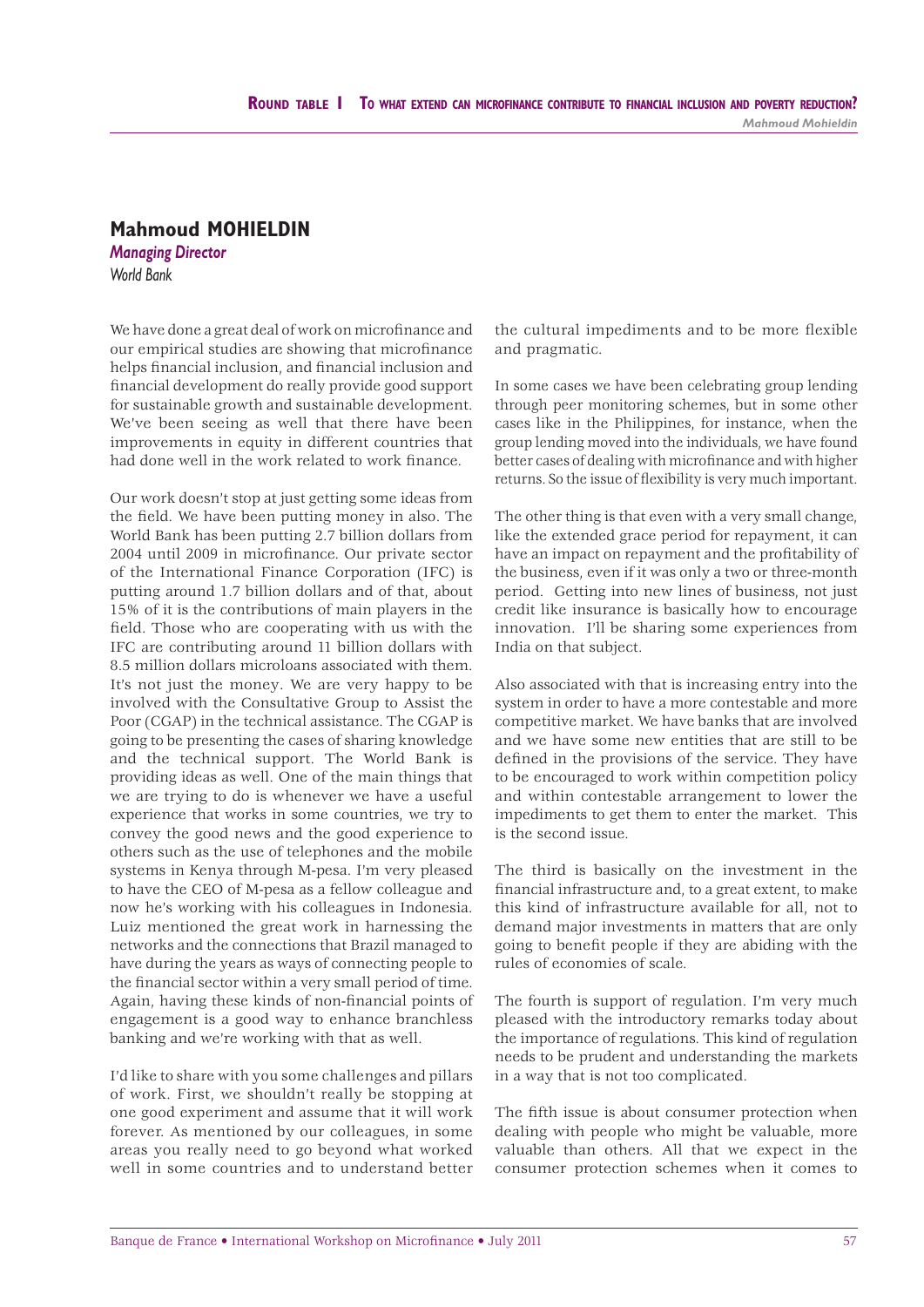financial services in advanced economies or with high income groups has to be available for the benefit of the low income groups as well.

Number six is related to literacy. The financial literacy programs could be useful for financial inclusion on microfinance. As mentioned by Professor Shiller, however, when he was explaining what went wrong before the subprime mortgage crisis, he blamed it on the absence of financial literacy. He was talking about the United States of America, which is very much familiar with financial institutions. I think, with all humility, this kind of work is needed as well in many developing countries.

The seventh issue is basically matters related to gender. Because of flexibility and pragmatism, as it was mentioned by Professor Yunus, we have been seeing that microfinance helps deal with the special needs, requirements and the cultural constraints that women are facing in society, but we need to do more work in this field as well.

The eighth issue is basically the cultural constraints. In many countries, even in France and in Europe, you will find that many people, and not just the poor but the rich as well, do not have accounts. They are not interested in joining the financial sector because of cultural constraint or because of some religious beliefs. They may have the money to save, they certainly have the need for getting credit or insurance, but because of the complications of cultural constraints and the lack of flexibility, they do not have accounts. Microfinance can really be helpful here in understanding the cultural needs for different groups in developing countries as well as developed countries.

 There's a great deal of concern for political economy. While we were seeing great developments in microfinance, with repayment much better than the averages in the formal financial sector and with very minimal default cases, suddenly and without warning we had a collapse in the system. We have seen that in Andhra Pradesh in India and we have seen that in a couple of cases in North Africa, this kind of a political economic constraint and the poles during election don't pay. Not paying means basically a sudden collapse in the system because of absence of consumer protection or lack of financial literary. As we have seen in India, if you are not really providing a formal financial sector to the poor, they are going to be getting informal financial services. In some cases this will be five times, ten times and sometimes twenty times more than the formal financial sector. Even when you bring the poor into the system, the charge could still be more than double, sometimes three or four times the average in the formal financial sector. Some people might consider that they are being abused or they might be charged too much, so there is a real need to give them better understanding of why they are charged for fees or rates of interest.

There are many positive examples here that we can share, but I'd just like to leave you with the following. First, there has been a great deal of development since the start of the business of financial inclusion to be limited to credit. Now we are seeing it extended to different areas of business, such as microinsurance in the case of Africa, to financial leasing or even for providing some support to housing demands and getting into some sophisticated lines of business that are not even offered in conventional financial services, like insurance for weather developments, as is the case in some African countries and India.

There is a great deal of work that is expected from us. We are very happy to be involved in different areas. not only just by giving money, but also in sharing knowledge. The knowledge in the bank is not desk research. It's basically good ideas that are being developed in different countries, like in Bangladesh, like in Kenya, like in Brazil, and trying to avail that through our knowledge network.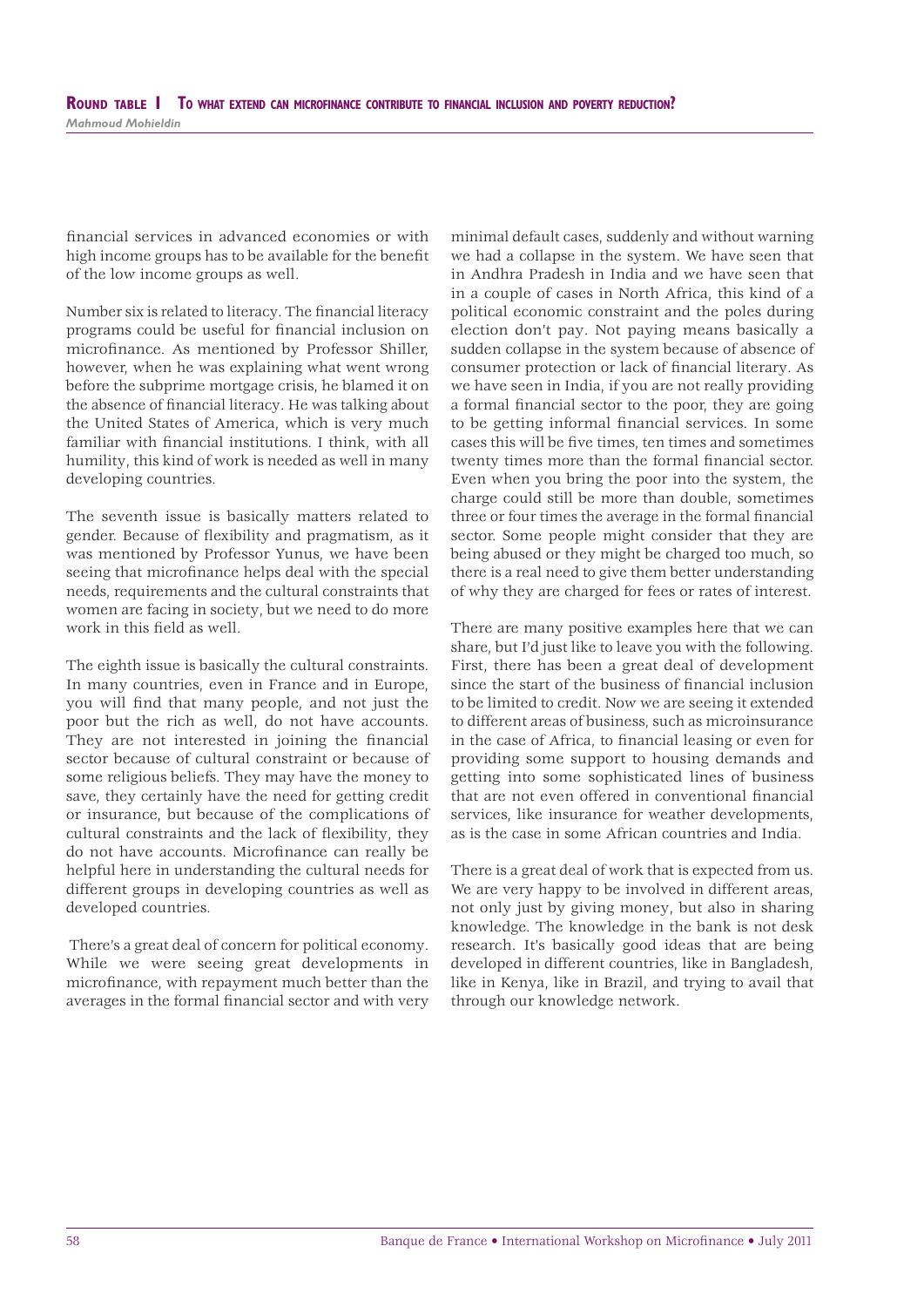#### **Dov ZERAH** *Managing Director Agence française de développement*

As many of you know, the *Agence française de développement* (AFD) today has more than 23 years experience of providing financial support for microfinance projects. This support was initiated by Maria Nowak who I welcome here. She also introduced me personally to microfinance 23 years ago when I was a young office manager at the Treasury Department in charge of the Franc zone in sub-Saharan Africa and what is called the "control", i.e. the supervision of the AFD. I would like to take this opportunity to personally thank Maria Nowak.

Fortunately, we do not meet this challenge alone, but alongside partners in the field such as ADIE (*Association pour le droit à l'initiative économique*), PlaNet Finance, Enda Inter-Arab and think tanks like Epargne Sans Frontière. Over the last 5 years, the AFD's total commitment has amounted to 310 million euros. This strong and multifaceted continuing involvement, through loans, shareholder equity, guarantees and technical assistance prompts me to share two observations with you as well as two questions and two possible courses of action for the future.

The first observation is that the proven effectiveness of microfinance in reducing the vulnerability of the poor does not mean this mode of intervention provides a comprehensive insurance policy against poverty. A powerful tool for addressing inequalities, microfinance only seems to thrive optimally when three conditions are satisfied. Firstly, it must first be socially ethical, as stated notably in the *Appel de Paris pour une microfinance responsable* (Paris Appeal for Responsible Microfinance) last May. It must be accompanied by pertinent public policies in the areas of Social Security and the provision of health and education infrastructures. Lastly, it must have a specific place in the regulatory framework for banking activities. Microfinance should not be left outside the regulatory framework for banking activities, but rather integrated into with specific ratios and conditions.

My second observation is that microfinance makes a major contribution to the progressive financial inclusion of the people to whom it is addressed, and this reality has greatly assisted by crucial innovations in the offer of diversified financial products ranging from variable sum micro-loans to various types of insurance, not to mention the opening of remunerated deposit and savings accounts. And lenders have also contributed by providing portfolio guarantees to the institutions in order to reach even more needy clients.

This progress  $-$  responding to real needs  $-$  has been verified by the statistics. In West Africa in 2010, including Nigeria, 1.8 million loans were issued of which only 127,000 by the conventional banking system. The others loans come from associations, cooperatives or limited microfinance companies. While the penetration of microfinance is still very inadequate in most rural areas, there is a risk of actual or potential indebtedness existing in the peri-urban areas, or in sub-Saharan cities such as, for example, the capitals of Democratic Republic of Congo, Mozambique and Ghana. The peri-urban areas have been over-targeted by too many *micro-financiers* because their economic contexts are considered more dynamic. As for us, it is essential to develop in rural areas, particularly in sub-Saharan Africa to support the vital development of agriculture. Agricultural development should ensure food security, but also help stop the advancing desert and slow down the rural exodus. We are facing the challenge of generating a more controlled type growth in terms of quantitative targets, with greater risk management professionalism and increasing reliance on qualitative benchmarks... hence my two questions.

Different actors, investors, governments, public and private lenders, should aim for a more case-by-case definition of the success and risk factors associated with the operations they develop. Reality shows that the cultural, historical and family factors require extensive preliminary analysis and tailored action integrating an ethical and differentiated offer. Lastly, microfinance, which is very small as a % of GDP, but nevertheless important from a social point of view, should be monitored much more closely, both in regard to the effectiveness of the internal management tools used to manage operations, but also in terms of the external controls that remain to be organised in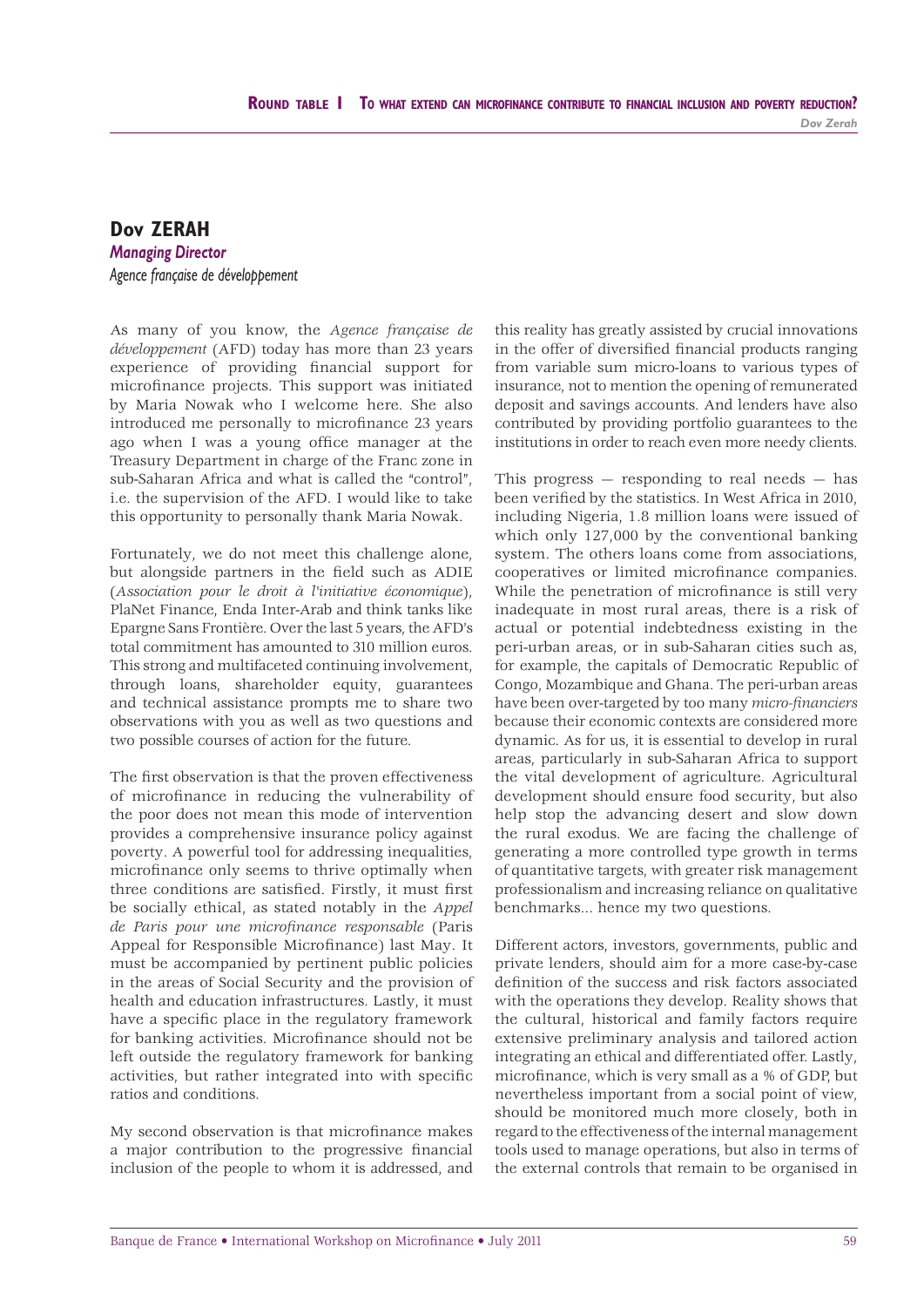most countries. A movement in this direction has already started in several countries, but uncertainties remain that must be eliminated. That is why it seems essential for me that microfinance should not be excluded from the field of banking regulations, or from the banking system: microfinance should  $-$  if I may dare say  $so - be$  a legitimate segment of the banking world, but with recognised particularities.

Finally, I would like to suggest two areas of action that deserve greater attention and development. The first is to promote common and robust prudential rules and the development of clear ethical principles such as those contained in the Paris appeal. The gradual development of an international base of principles and rules to facilitate the development of microfinance with fair competition between the best operators, seems essential for the protection of clients and their savings, and, I agree with what was Mohieldin said, particularly about the need to protect consumers and their interests. The second would be to partially redistribute private funds from successful experiences and public funds to support the development of microfinance for the penetration of rural areas, where necessary developing new financial products and support for an increased use of new technologies.

In conclusion, I would say we need to strengthen microfinance in the areas around the globe that are poorly served, particularly in sub-Saharan Africa where the demographic future is a challenge for global solidarity. We should remember that there are 850 million people living in in sub-Saharan Africa today and in 40 years there will be 1.8 billion people, an increase of one billion people.

Part of the value created in recent years by microfinance institutions should be used to finance, along with public incentives, new investment in disadvantaged areas. Lastly, public/private support for the rules of good ethical practices is a priority partnership. The AFD, like many other financial institutions here today, is not just a *financier*, not just a simple donor, not only a lender. It is more than that: a true partner in microfinance with all that that implies in terms of commitment.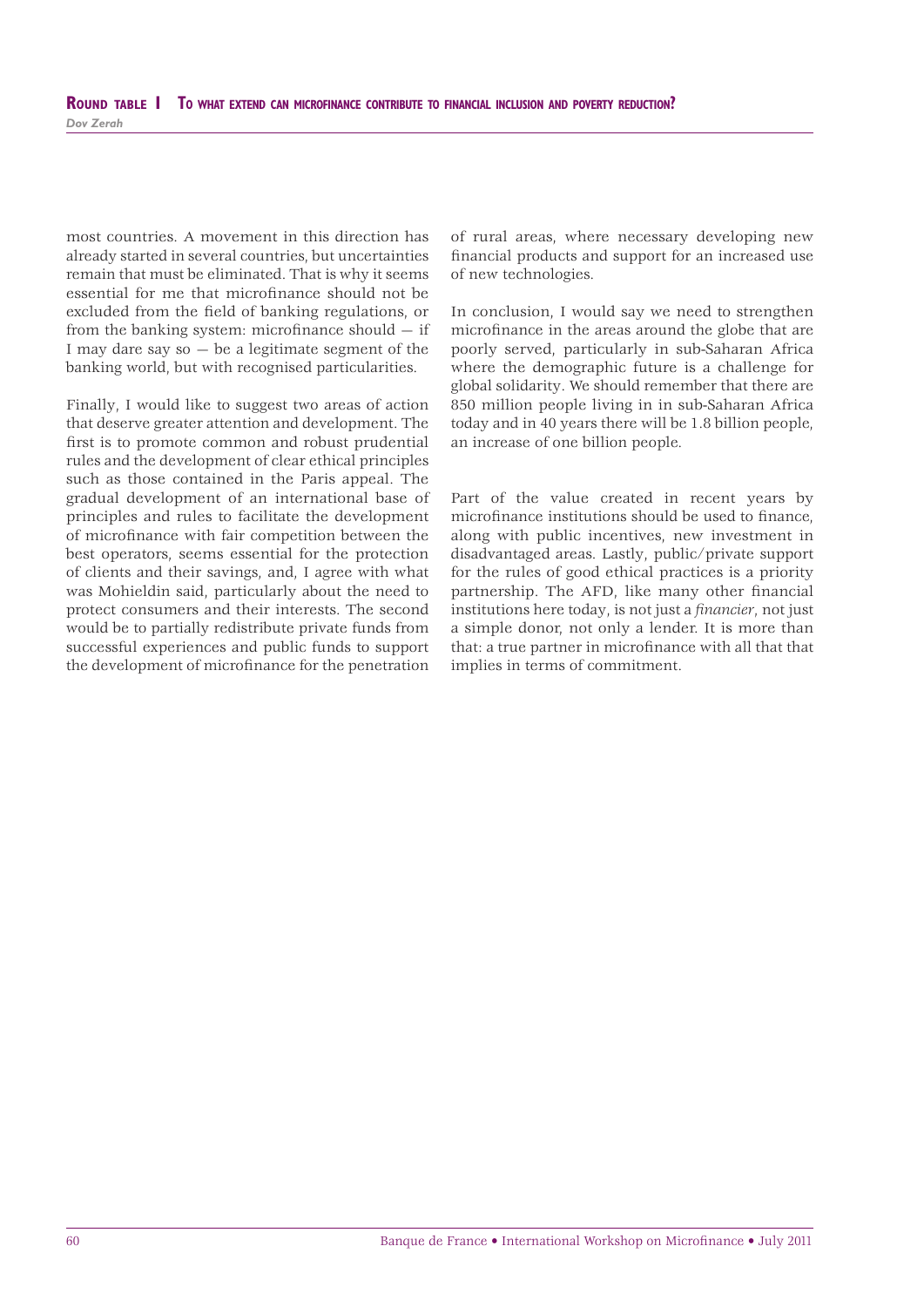#### **Magali BRABANT**

*Investment Director*

*Territorial and network development directorate, Caisse des dépôts et consignations*

I am very happy to be here today to say a few words about the French example where, although microfinance is not massive, it nevertheless represents a significant share of business startup assistance. Microfinance developed in France about twenty years ago, first with professional micro-loans and instruments comparable to unsecured loans associated with bank loans, and then more recently in the area of personal microcredit, which is not business start-up financing, but rather the financing of assets that allow the return to paid employment such as the acquisition of a vehicle or the improvement of living conditions and hence the improvement of household living standards. The major particularity of the French microfinance segment — and one of its strengths in my opinion — is that the loans are granted along with specific support for their beneficiaries, which allows them to move from the idea stage to the concrete project stage, and the beneficiaries are then given veritable management support for the companies they have created. This takes the form of a kind of financial education that they may not have had and which improves the chances of success of the funded projects.

I guess that in the room this morning there are not so many questions; however we should accept that microfinance is still the subject of a certain amount of skepticism. Without wishing to bore you with figures or take too long, I would like to give you some reference points that show how these tools are devices that have a remarkable social and economic utility. In France, as elsewhere, the default rates that we see on the various microfinance schemes are very low; in France as elsewhere, the populations concerned are those the furthest away from employment, the least qualified, the least educated and who find themselves in long-term insecure situations. With this support, the created companies have a physical durability, that is to say, continue to exist three years after their creation, which is remarkable figure: It is even higher than the average longevity of start-ups in France (only 65% of all French start-ups still exist three years after creation) compared with close to 80% for companies that benefit from microcredit. Another figure, concerning employment this time: thanks to statistics produced by Adie (Association pour le droit à l'initiative économique),

whose activities I welcome, we know that 80% of micro-credit beneficiaries are still, two years after receiving their micro-loans, in employment, having been "long-term" unemployed beforehand.

On another level, CDC (*Caisse des dépôts et consignations*) co-sponsored a survey to assess, if not the happiness of the individuals concerned, at least their opinion of their daily lives. 75% of the people who received these facilities said they had noticed a significant improvement in their economic and social situations. Beyond these figures, the beneficiaries of micro-loans often say "we were given credit and not just a financial credit, and we were also trusted." You meet people who have recovered their hope and their dignity and this is priceless.

Beyond the social utility, it has a real sense in economic and financial terms. In France, unlike some developing countries, microcredit is not self-sufficient and needs public support to function. But if we reason in purely financial terms, what we observe is that the costs incurred by the public to support the microfinance schemes are much lower than the costs of "national solidarity" to fund basic welfare, unemployment benefits, etc. Thus, even in cynically financial terms, these facilities are perfectly logical. It is, of course, not a panacea against poverty; but it is nevertheless, considering all these elements, a promising sector that relies primarily on associative initiatives, supported by the government. The state in France has regulated the sector by establishing a microfinance institution status, by setting up guarantee schemes, by trying to encourage solidarity savings and by giving plenty of publicity to its future investment programme, reflecting its faith in this sector. CDC humbly finances the development of this promising sector by making patient and rational investments (let me assure you), but also by agreeing to subsidise the sector – something it normally doesn't do – taking into account exactly the socio-economic externalities that I mentioned earlier.

So support of any kind from these public institutions is important, and, in my opinion there is not enough. We are seeing the development of "solidarity savings"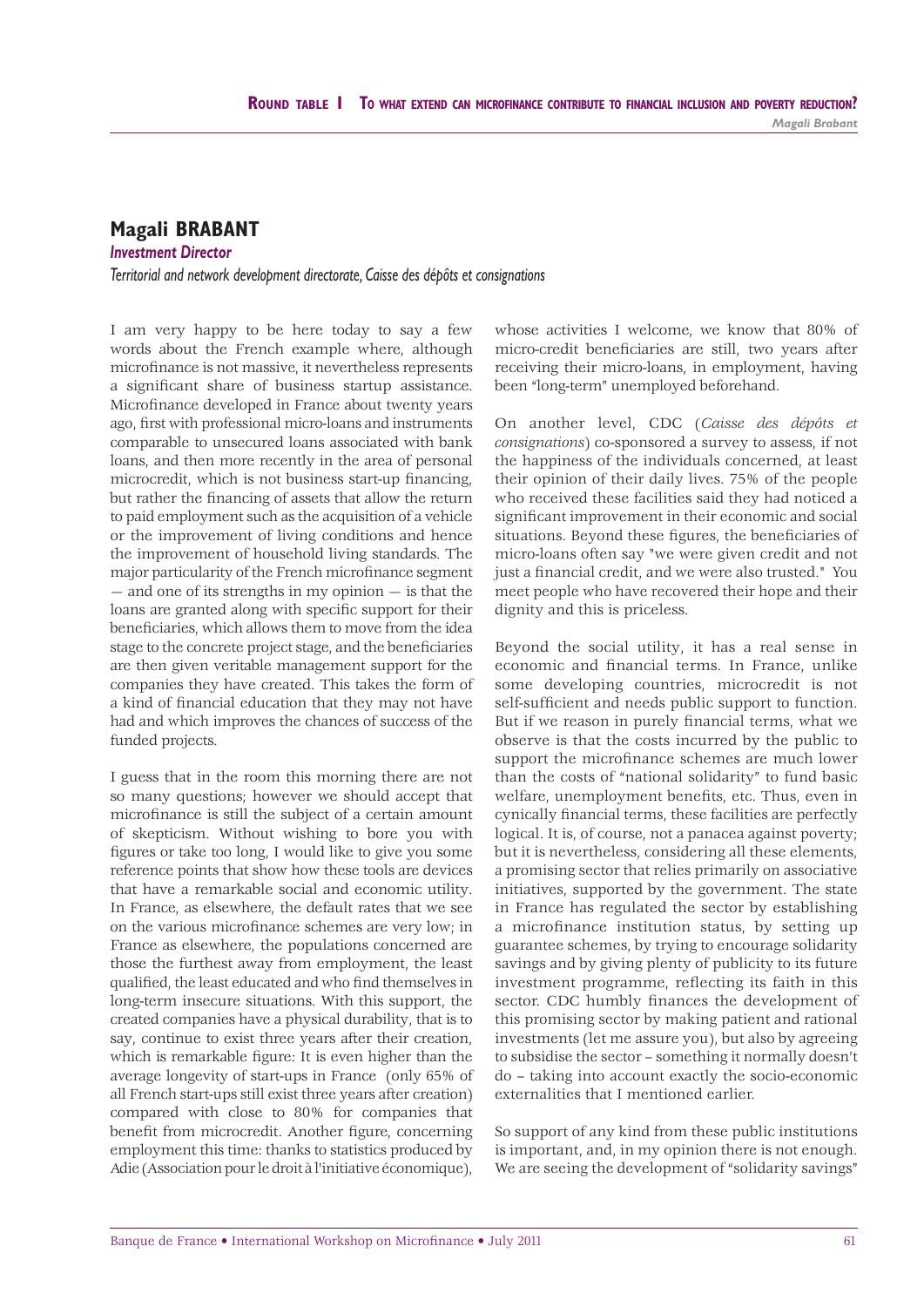that will, I hope, irrigate the sector and complement public funding. We are also seeing that banks are increasingly mobilised in these areas of activity. In France, banks have traditionally got involved in this sector as part of their corporate social responsibility programmes. Now they are adding the micro finance sector to their corporate purpose. I have no doubt that they will continue to do so, and, in any case, I am very optimistic about their increasing involvement in the sector.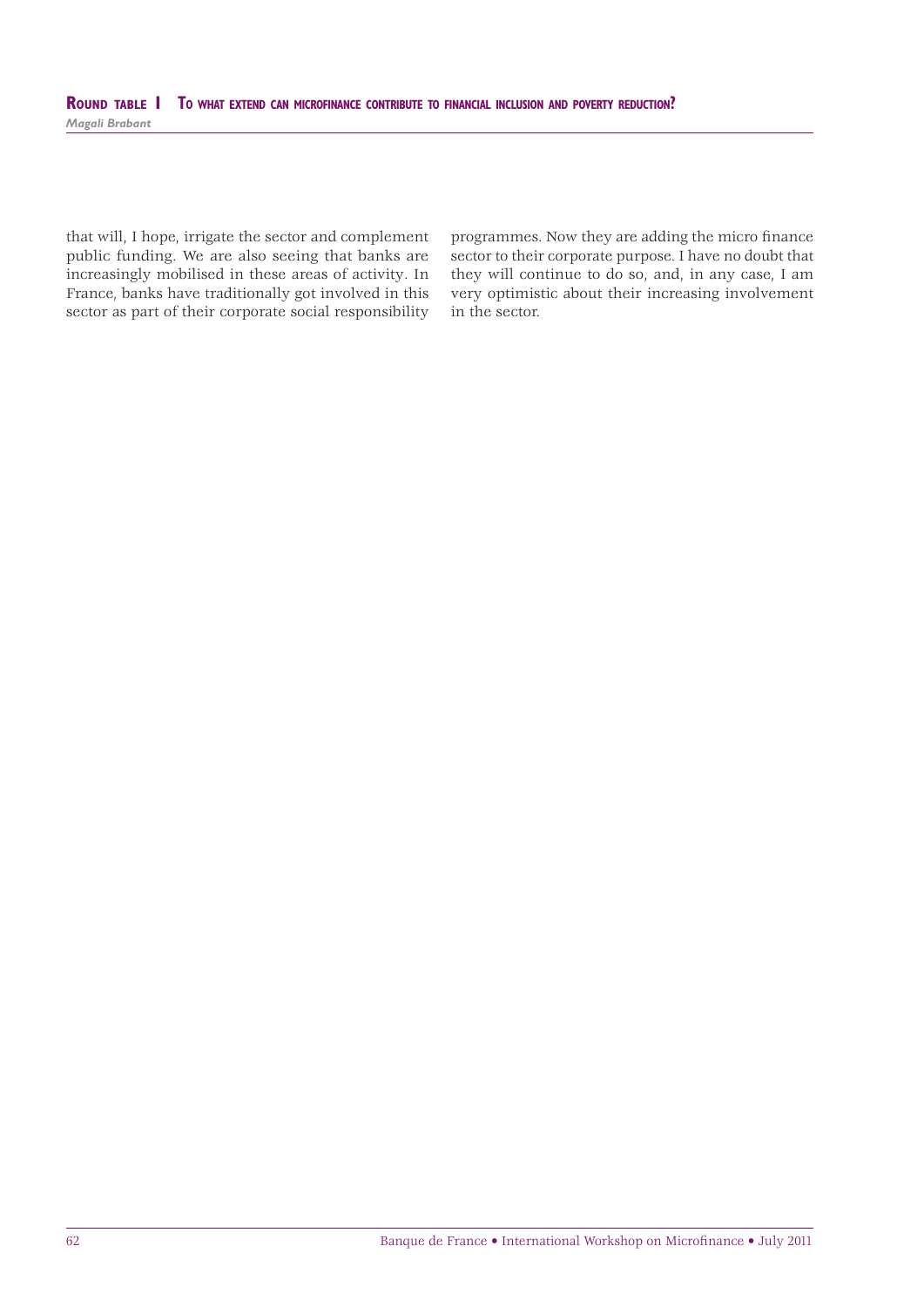#### **Pervenche BERÈS** *Member European Parliament*

Allow me to make two observations by way of introduction... many have said it around this round table... Microcredit is not a charity and I believe it is very important to repeat this, because those who do not know the world of microcredit often think it only concerns the poor or that it is a sort of charity. The problem with this idea is that it fails to include all the objectives that microcredit is trying to achieve in terms of the leverage effect, social inclusion and economic development, i.e. the much broader concept of microfinance.

My second introductory point: Here today no-one will use the term "financial industry". Everyone will speak of "financial service" or "banking service", and there is a perfectly logical reason for this: microfinance is a service and not an industry. I think we, advocates of microfinance, should ban the term "financial industry" because behind that term there is the perversity of the world of finance, which considers itself to be a generator of added value, like an industry and, in so doing, forgets that its purpose is to be a service. Achieving greater acceptance of this concept in the financial services value chain would. I believe, be a very positive step forward.

Basically, in Europe, we have a highly developed banking system, sometimes too developed. We have said it. We have seen it. We are even suffering from it. Ant yet not all European citizens have access either to banking services, or to credit, so there is something that is not working here.

I have to say, and I apologize to the director who is present in the room, but Commissioner Barnier had tabled in his "Act for a single market" a proposal that we had hailed as an innovative, important and pioneering in this package of legislation. It was the idea of a universal banking service, basically, the idea of a right of access to an account. Following two impact studies and, it would appear, relatively strong lobbying from banking associations, the initiative was withdrawn at the request of the President of the European Commission. I regret this because what remains is a mere recommendation with regard to access, right to an account, the cost of the account and

of payment cards not eligible for an overdraft facility. This is considerably less than what we had hoped for. Yet 30 million EU citizens are excluded from access to a basic account and 27 million unemployed persons are victims of the credit contraction. All this argues strongly in favour of microcredit in Europe albeit for different reasons than those in developing countries (where it is the absence or weakness of the banking system that leads to the development of microcredit). In the developed countries it is more the shortcomings or failures of the banking system that produce this need, but ultimately, the need is the same.

At the European level, we have initiated — as you said Maria — a number of absolutely crucial actions to promote a European plea for microcredit; On 8 April 2010 the granting of 100 million euros for a "European Progress microfinance facility", which is starting to collect useful results, including coverage of the whole country that is absolutely essential. This is combined with other tools that are sometimes better known, developed by the European Investment Bank, around the Jasmine programme, which strengthen the capacities of non-bank microcredit entities, and the Jeremie programme, which aims to improve access to growth finance for SMEs and therefore for microenterprises also.

To conclude: Firstly, I should say that some Member States challenge this European dimension, this commitment at a European level in support of microfinance, because they believe that these issues are subject to the subsidiarity rule exactly as they consider the fight against social exclusion or poverty to be a national rather than supra-national question. We believe that this is not compatible with the basic treaties of the European Union since Article 9 of the Lisbon Treaty says that the European Union, in all its actions, must measure the contribution of its actions to the fight against social exclusion. There is therefore a strong basis for a European dimension in this field.

Lastly, since I understand that European regulations will not be directly addressed until your fourth panel, allow me to say a word about the G20's preconclusions that I examined very carefully, suggesting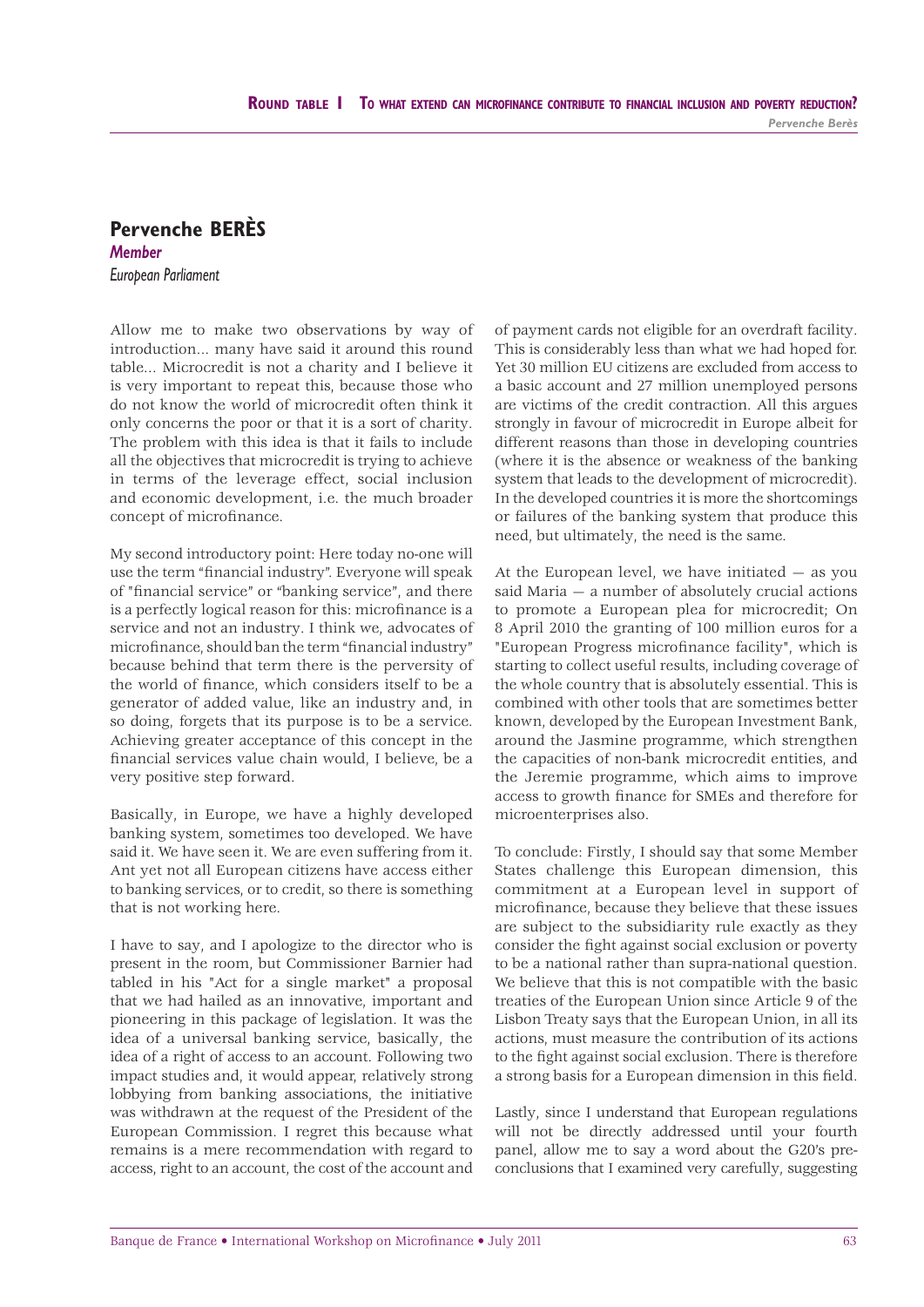two complementary dimensions. Firstly, we cannot talk about the regulation of microfinance without looking at what is happening at the Basel Committee level. I think one useful message that this workshop could send would be to suggest that the Basel Committee should give a little less space, authority and exposure to the work of credit rating agencies and take more account of the role, impact and financing conditions of microfinance.

The second thing is about the seventeenth proposal, concerning monitoring tools. What is needed in terms of microfinance throughout the value chain is also needed in exactly the same way at the macro level. This is the question of the traceability of financial flows. We must therefore strengthen the bridge between monitoring tools in the sector and the macroeconomic supervision of financial movements.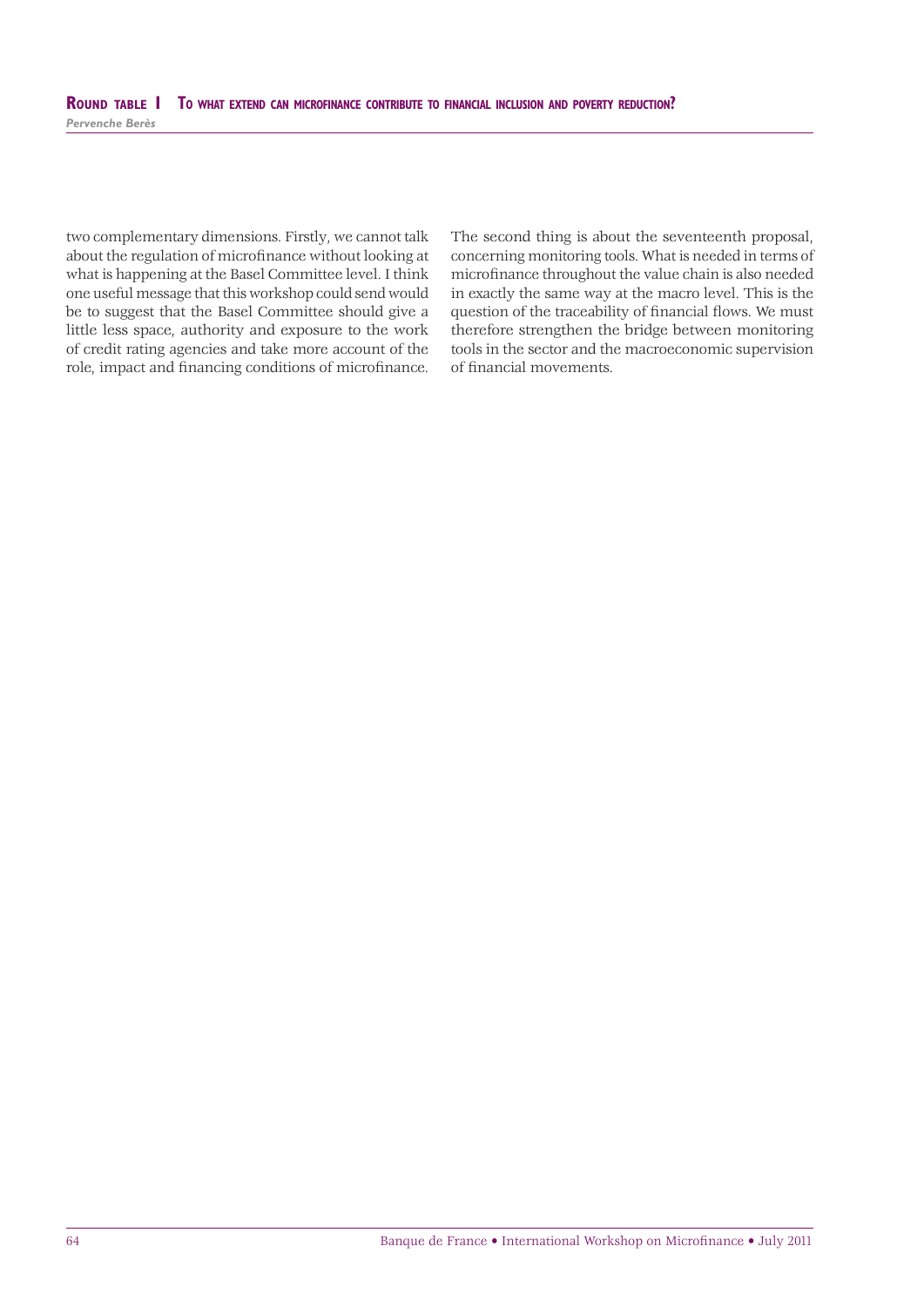## **Muhammad YUNUS** *Founder*

*Grameen Bank*

It's a wonderful experience sharing here what's going on. Since this is again towards the G20 meeting, what will we be looking forward to so that the decision makers find something concrete? There's no debate that it's needed. From whichever way you look at it, you cannot say this huge number of people should be kept outside of financial services. Nobody would agree with that, so we have to extend it. What is needed with all these experiences we have had that have gathered us here?

One, I strongly feel that we take it as serious banking. It's not just somebody donating some money. It's not like that. This is serious banking. In banking you have to have some framework. It should be a legislative action, first of all. Today we have a banking law in every single country and when you say banking law, the law is actually a banking law for the rich. It's not a banking law for the poor and that's the distinction. You cannot create a bank for the poor by taking the structure of the banking for the rich. That has been demonstrated again and again. Everybody is saying we're requesting the banks to extend their services, but they cannot because the law doesn't allow them any convenient way. They can do some minor things with you, but not as a serious business proposition. We have to get out by creating that legislation. This is the number one priority. After all these years of experience, we cannot just walk away with them saying, "Do more and we'll give you some more money and don't make noise for us". That's not a solution. A solution is a fundament change in the whole system because the legislation is needed.

The reason Grameen Bank worked is because Grameen Bank has a separate law. It's not created under a conventional banking law in Bangladesh or anywhere else. So we created a separate law at the beginning and that's why it can function. What does it do? It doesn't need money from outside because it can take deposits. Most of the programs that you will be seeing for microcredit are taking money from the banks, the donors or from someone else and lending money to the poor. That is not a sustainable system. It has to be its own complete system. We take deposits and lend money to the people, poor people in this case, and that has to be in the law so that deposit

taking becomes an integral part of the law. Grameen Bank for example lends out over 1.5 billion dollars a year and all this money comes from within the system. We don't take money from the government, we don't take money from the donors and we don't take money from anybody. We just take deposits and lend money to the poor people and that gives us strength. We always have plenty of money; that's not a problem for us. We have endless sources of money because you can spend as much you want and there's plenty of money in the system. People give you deposits and you take the money, just like any other bank. Our borrowers in this specific case are poor, particularly poor women.

The second important thing is when you take deposits, you also take savings. Here many of you have mentioned that savings is not allowed; that's not a true bank either. We take the deposits from everybody, but we also encourage the borrowers to save. Each one has a savings account, sometimes more than one savings account, with different products, and that is a source of money too. Clearly, savings is also a big power. Today when we give 1.5 billion dollars a year, not only do we take it from the deposits of the people, but more than half the money comes from the borrowers' own deposits. It's a large amount of money because every week you are putting some money into your account and it grows big over time, so you feel confident. We have many branches, more than 500 branches in Grameen Bank, where the amount of savings by the borrowers is much larger than the loan they have taken. In that case, the bank is the borrower, not the borrowers. The borrowers actually lend to the bank. For at least half of our branches, at least 75% and above of the loans that they have taken is the amount of savings in the bank. So we transformed the whole system completely.

So my first suggestion is: let's look at the legislative action. My second suggestion is when you allow a bank to function, you need a regulatory authority. A bank cannot function without a regulatory authority. I have always advocated that the regulatory authority should be separate from the regulatory authority of the banks for the rich because these are two different games. It's like a football game. A football game in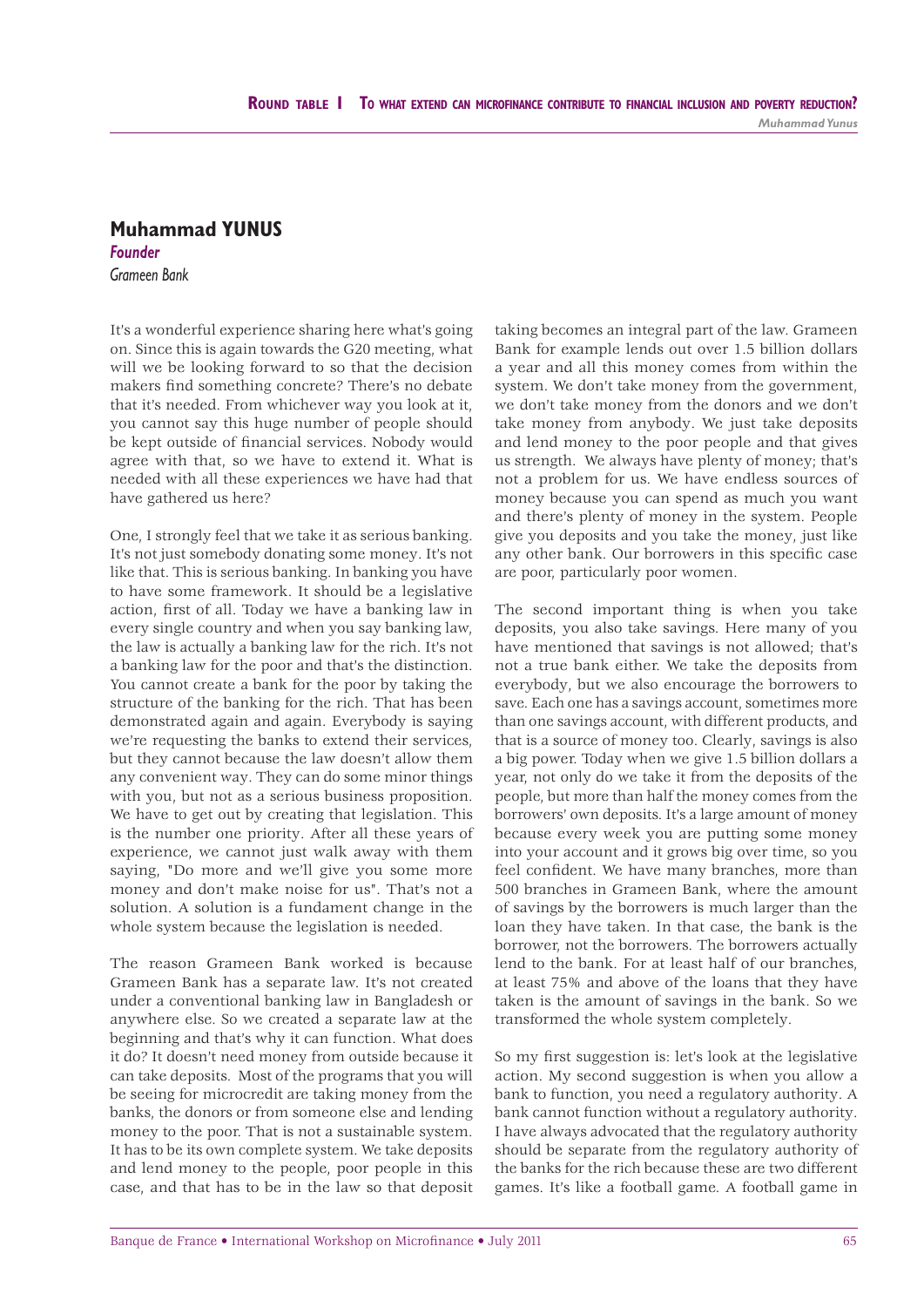the United States is not the same football game in Europe, although they're both called football. We need separate coaches to train each player, separate rules and completely different. We need that regulatory authority and luckily in Bangladesh we've created an independent microcredit regulatory authority, separate from the other regulatory authorities.

These are the two points that I wanted to mention so that we can move forward.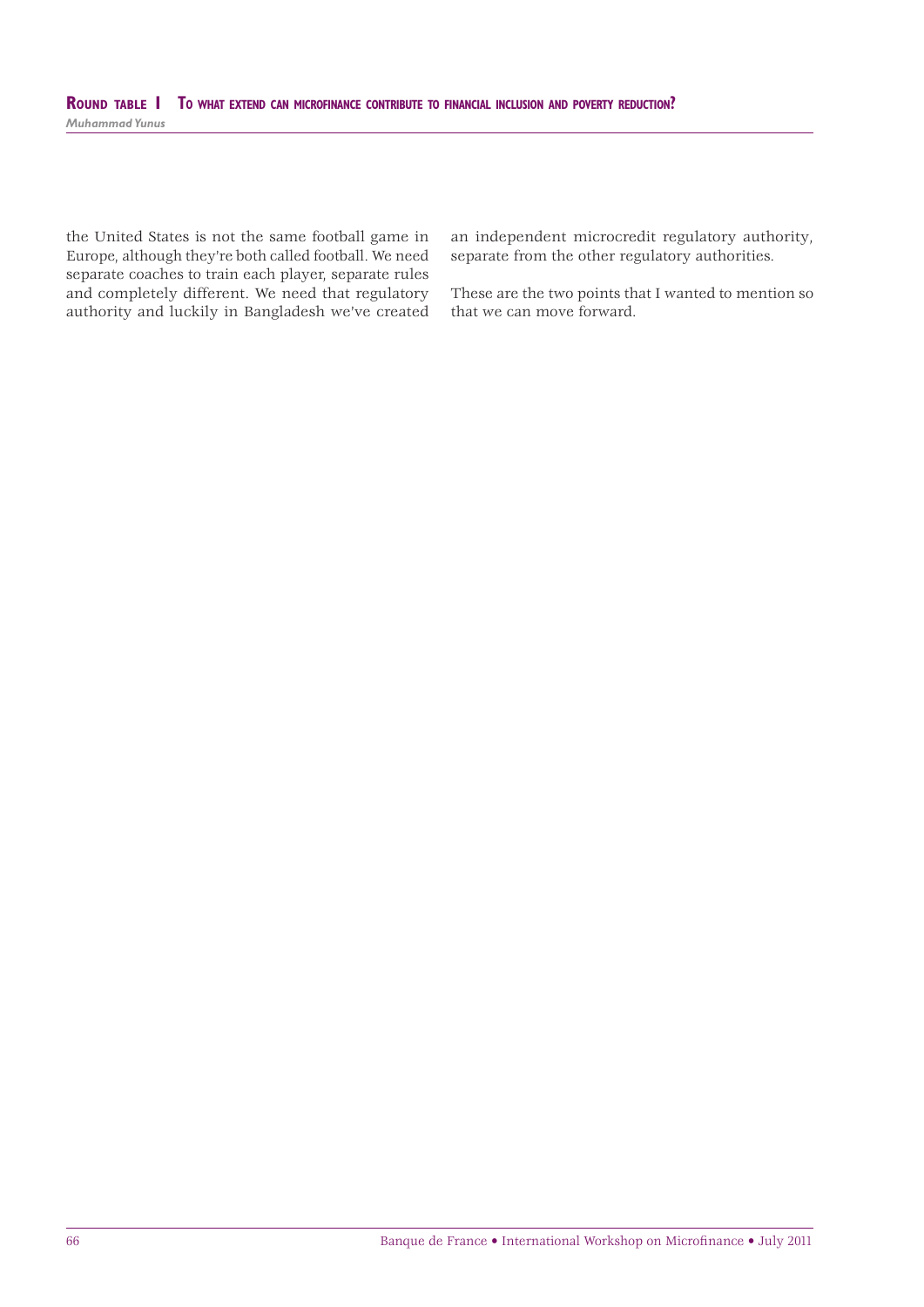

# **HOW CAN ADVANCED ECONOMIES LEARN FROM THE DEVELOPMENT OF MICROFINANCE ACTIVITIES IN DEVELOPING COUNTRIES?**

| Chairperson:                   | Arnaud VENTURA,<br>Co-founder, Vice-President, Groupe PlaNet Finance                                                  | 69 |
|--------------------------------|-----------------------------------------------------------------------------------------------------------------------|----|
| Speakers:                      | Chris DE NOOSE,<br>Managing Director, World Savings Bank Institute                                                    | 71 |
|                                | Alfred HANNIG,<br>Executive Director, Alliance for Financial Inclusion                                                | 73 |
|                                | Michael SCHLEIN,<br>CEO, Accion                                                                                       | 75 |
|                                | Robert CHRISTEN,<br>Director, Financial Services for the Poor Initiative,<br><b>Bill and Melinda Gates Foundation</b> | 78 |
|                                | Jean-Luc PERRON,<br>Managing Director, Grameen-Crédit Agricole Microfinance Foundation                                | 80 |
|                                | José Francisco de CONRADO,<br>Chairman, MicroBank - La Caixa                                                          | 82 |
|                                | Bold MAGVAN,<br>CEO, XacBank                                                                                          | 84 |
| <b>Questions &amp; Answers</b> |                                                                                                                       | 86 |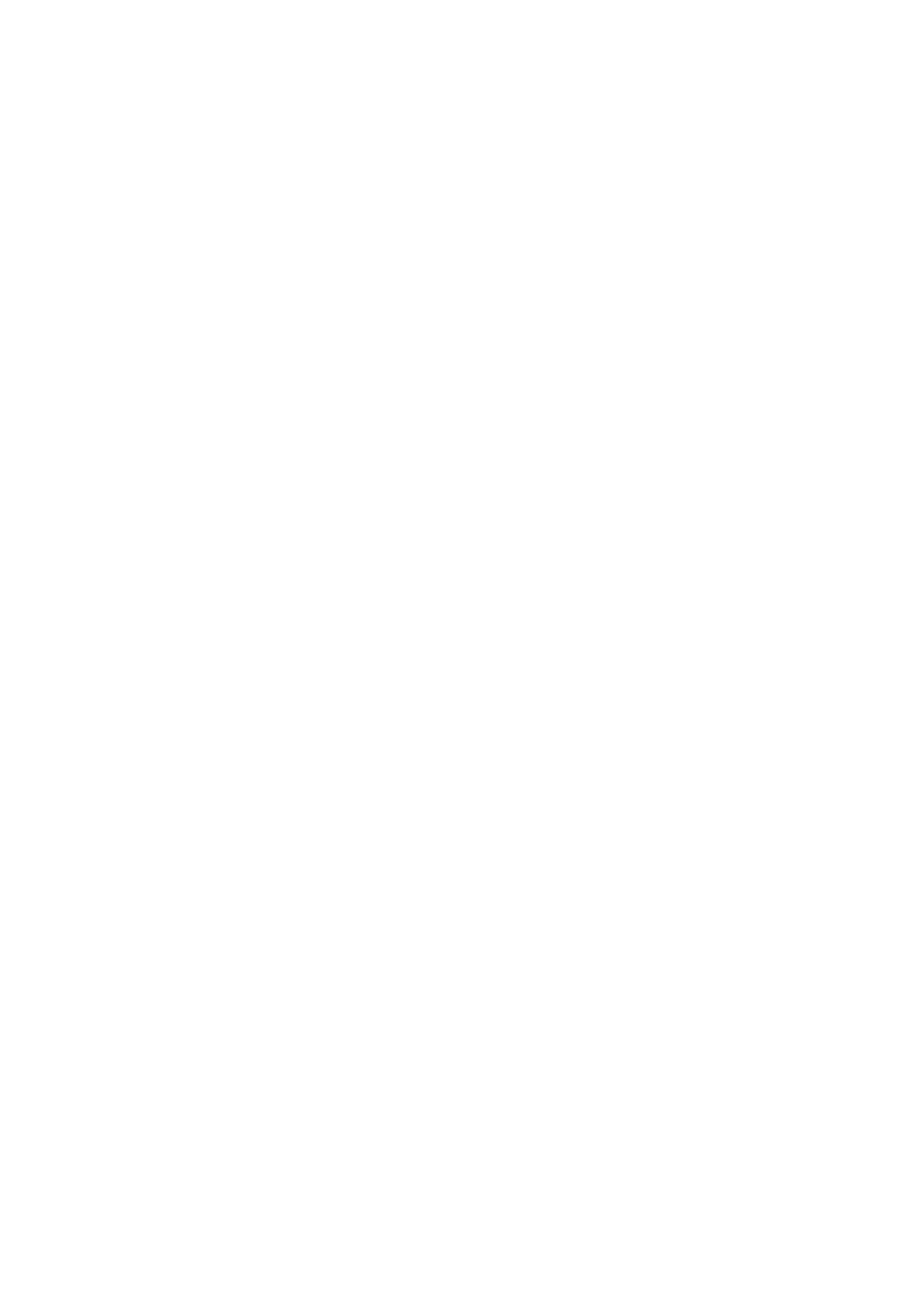#### **Arnaud VENTURA** *Co-founder, Vice-President Groupe PlaNet Finance*

e are mainly going to talk about what the Northern countries can learn from microfinance practices in Southern countries. I hope that each one of my colleagues will come up with a few lessons so that the organisers may flesh out the final declaration and the proposals for the G20.

For my part, I would like to make two or three preliminary remarks. We have talked a lot this morning about the success of microfinance, you all remember the figures. Today, according to the summit on microcredit, close to 200 million people have access to microfinance. I remember, about 15 years ago, when we were starting to think about and set up PlaNet Finance, we would be talking of 5 to 7 million people. We have therefore gone from 5 to 200 million; that is an enormous success. We should not forget that, at the same time, in another sector that has a huge impact on people's lives and especially the poor, access to information and communication, mobile phone operators have recorded a massive increase in the number of equipped persons, from 200 million 15 years ago to 5.5 billion today. Although 200 million people have access to microfinance and there are certainly several billion people waiting to get help, we still have far to go. So, although we should congratulate ourselves for the success of these past few years, we should put things back into their context and be aware of the enormous work that remains to be accomplished and I think this is certainly why the G20 must take an interest in the subject.

I would like to make two remarks regarding the lessons that the Northern countries can learn from what has happened in the South in recent years. The first point I would like to make, and this is highlighted by the figures that I have just mentioned, is that if the number of people who have access to microfinance has increased from 7 to 20 million, it is because clients pay back what they owe, 98% of them do. Secondly, it is also because clients need to have access to a wide range of financial services. This morning we talked about microcredit, at the end of the session we started talking about savings, we briefly talked about insurance, we hardly touched upon means of payment, but a poor client has more or less the same needs as you and I. We need financial services in the broad sense of the term and financial institutions and microfinance institutions (MFIs) who offer these services must diversify them.

I believe that the first lesson that Northern countries, but also companies and banks, may draw from the experience of Southern countries is that the poor must not be forgotten because they constitute a market. They constitute a viable market if products and services are designed for and suited to them. Considering them as a market will give them opportunities to develop. Be it by offering them financial services, which will help them develop their company or guard against shocks through insurance or savings, but also other services such as mobile phone services. The day telecom operators started taking an interest in the poor and offering pre-paid services to enable people to make phone calls, the number of mobile phones sold boomed. The day car vendors start producing cars that cost between EUR 1,000 and EUR 2,000 rather than EUR 5,000 to EUR 10,000, car sales will also explode. The day drugs become affordable, either generic drugs or affordable brand drugs, the health market will explode. Northern countries should therefore consider the poor as a market and not only as a potential charity opportunity. This is the first lesson to be drawn, and considering the poor as a market means developing products suited and specific to this market.

Another point I would like to insist on is that, for me, microfinance is nothing more than responsible finance. This is what Jacques Attali this morning referred to as a socially sustainable economy. Real microfinance is being able to deal in finance in a responsible manner, i.e. being able to do two things: be profitable, because the first responsibility of a company is to be profitable, because if one isn't profitable one dies, and a client will only expect one thing from the institution it deals with, that it be there the next day because he keeps his savings with this institution, so if it disappears his savings disappear also, and also because if he needs credit, he will need it on a regular basis. The second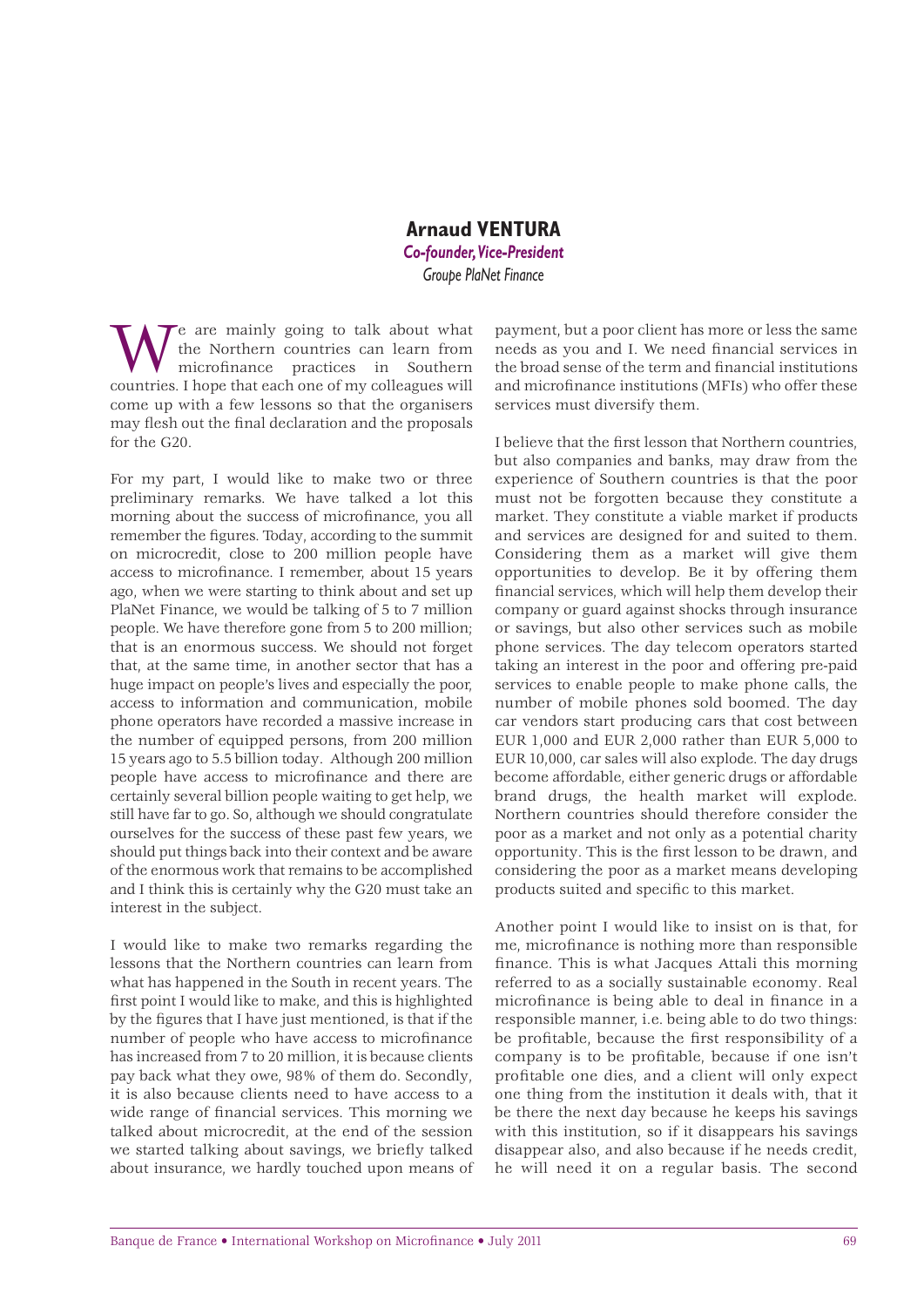#### **ROUND TABLE 2 HOW CAN ADVANCED ECONOMIES LEARN FROM THE DEVELOPMENT OF MICROFINANCE ACTIVITIES IN DEVELOPING COUNTRIES?**

*Arnaud Ventura*

responsibility of a MFI is to reach social objectives, to support the development of its clients. I believe that microfinance is one of the sectors where a company can be both profitable and socially responsible, where it can display a high performance in both areas. Americans call that the "double bottom line", which consists in setting both social and financial objectives. This is an important lesson for Northern countries, the fact that it is possible to manage companies in an effective manner, both financially and socially. I strongly believe that microfinance is the forerunner of a new type of company, a company where social responsibility is no longer a simple excuse for writing a report or doing a bit of communication. This morning, Maria Nowak was talking of the fact that social responsibility can too often be brandished in communication campaigns, but it is at the heart of the company, its DNA, because if it is not responsible, it will simply disappear because it is not competitive, because clients will prefer working with a company that serves them well, that is responsible towards them rather than a company that will pull them into overindebtedness. If companies in Northern countries could model themselves on such companies, we would avoid such disasters as the subprime crisis. If financial institutions in Northern countries could act in a more responsible manner – this morning some talked of "ethical" – we would avoid many crises.

I strongly believe that this is the company of the future; it interests not only clients but also investors, one can see that by looking at MFIs. As someone said this morning, microfinance has considerably developed over the past ten years, in particular because social investors were motivated to invest in socially sustainable companies, but also because the pressure exerted by the public – all of the people in this room, but also outside this room – means that companies will have less and less options and that their only option will be to take their responsibilities vis-à-vis an economy or a society where everything is transparent and where everyone knows about everything. I believe that microfinance at this level is the forerunner of what companies and institutions in the North could become, and I think it would have a positive impact, not only on the development of microfinance in the South, but also more generally on our economies.

These are two lessons that Northern countries could draw from microfinance and, actually, I suggest that the G20 take concrete measures in this direction.

After this brief introduction, I would like to invite my different colleagues to give us their views on microfinance and on the way in which Northern countries may draw lessons from what is happening in the South.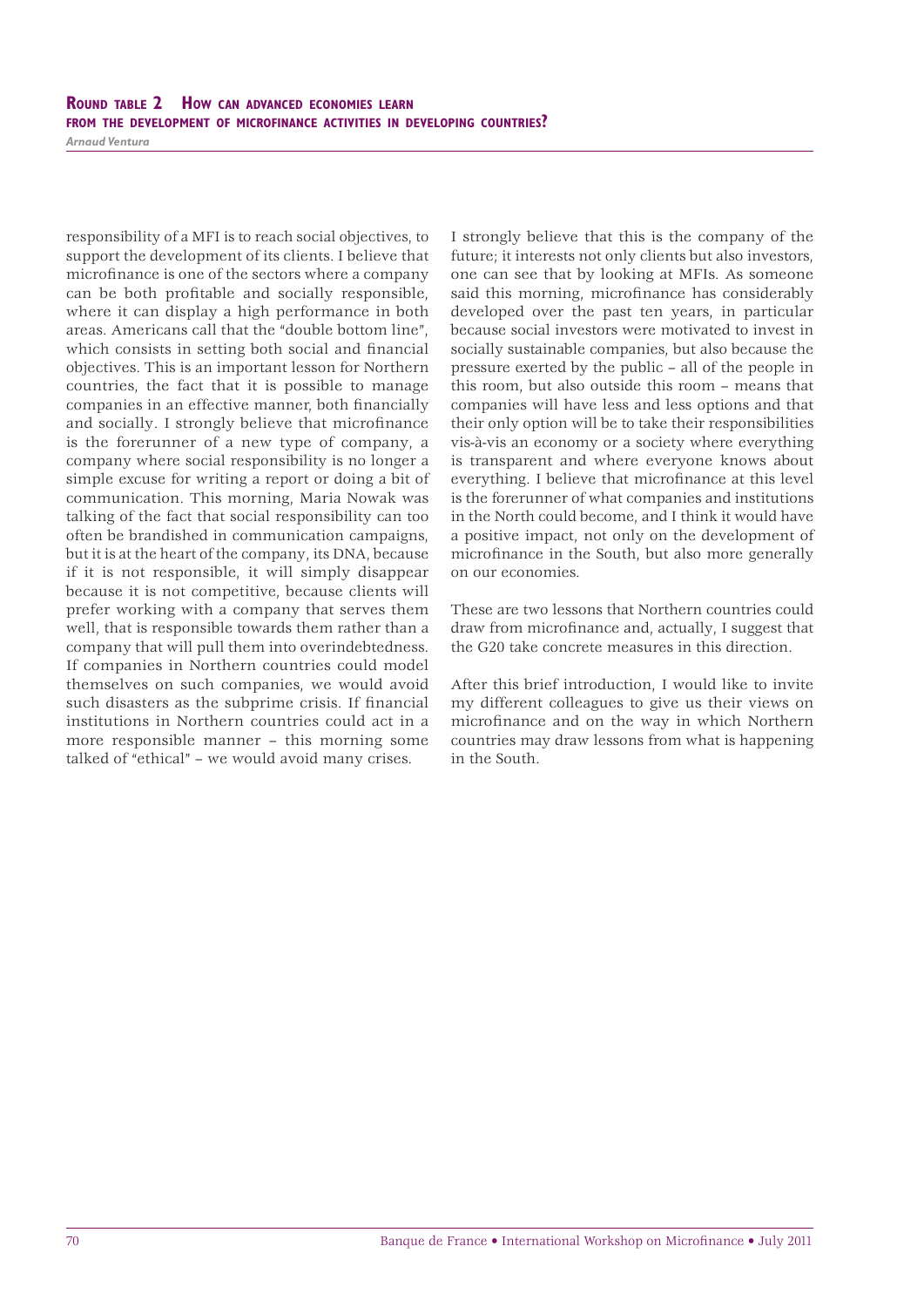#### *Arnaud VENTURA*

*We will start with Chris De Noose, who heads the Word Savings Banks Institute, an organisation that represents savings and socially committed retail banks and associations.*

#### **Chris DE NOOSE**

#### *Managing Director World Savings Bank Institute (WSBI)*

Let me first make a preliminary comment because I heard Professor Yunus, who is a very wise man, telling us that you need a bank for the poor and a bank for the rich. Well, my answer to that is never say "bank" to a savings bank. How can you describe a savings bank? I always describe it not in a legalistic way, but by the three Rs. Savings banks are focusing on retail banking, which means providing financial services to families and to small and medium sized entreprises (SMEs), to small businesses. The second R is regional. We are not only a savings bank in the city. We have large networks and this also allows us to go to remote areas and to provide financial services in the most decentralised areas. The third R is responsible, so we try to have a double bottom line approach as far as Basel and the Fourth Capital Requirements Directive (CRD4) in Europe allows us.

The first savings bank was created in Scotland in 1776 by a priest. His motivation was that he wanted to provide a financial service to poor miners. He saw them at the end of the week when they received their salary and they'd go to the cafe to have a whisky. He had the idea to create a kind of cooperative, a savings bank in order to mobilise small savings from part of their salaries. Already you see there that poverty stops where savings starts, which has been mentioned already. What's the parallel between a MFI currently delivering microfinance and this first savings bank, also delivering financial services to poor people?

This being said, I think I should get into the subject because I only have five minutes left now and the question was what can the North learn from the South? First of all, I will give you four points that describe to some extent the different contexts between the North and the South, and then I will give you four other points that I think we can really learn as lessons.

The differences I see are in four points. My first point is that in developing countries, microfinance developed to serve financial needs of informal economic players. When I have to transpose microfinance to an economy which is based on formal structures, on formal administration, there is a risk that we lose efficiency and flexibility. Flexibility is one of the basic points for microfinance. My conclusion is that this shouldn't discourage us from introducing microfinance in developed countries, but nevertheless we have to take into account this element.

My second point, and it has already been mentioned by previous speakers, is that there is a clear separation and delineation between microfinance support services and public social security. In the North, microfinance should not replace public social security such as health, welfare, medical care, etc. In the South, microfinance should not prevent the authorities from developing social security.

My third point of the differentiated approach that we have taken into account is the group lending approach. There was positive pressure from the groups in developing countries on the individual behaviour of the credit takers. Unfortunately, I would say that in the North, you cannot speak anymore about a group approach. It's more individualistic.

Finally, my fourth point for the differentiating elements is according to the figures of the Consultative Group to Assist the Poor (CGAP) in the South, less than 16% of the population has access to financial services, where in developed countries it is more than 95%. When I speak about developed countries, it's France, Belgium, Slovenia, etc. This means that financial institutions and certain savings banks, and I have mentioned their market approach, have a role to play to give access to microfinance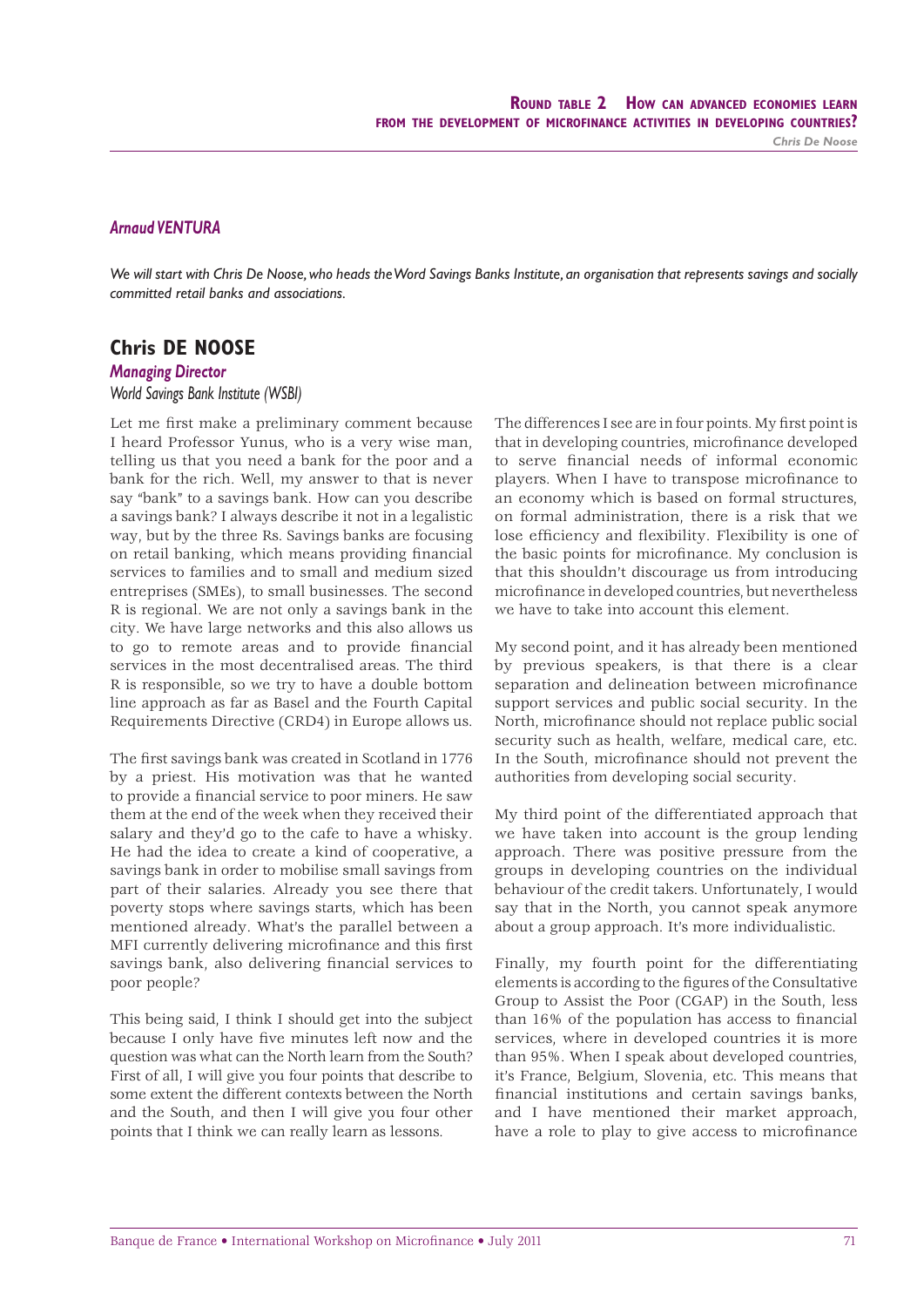### **ROUND TABLE 2 HOW CAN ADVANCED ECONOMIES LEARN FROM THE DEVELOPMENT OF MICROFINANCE ACTIVITIES IN DEVELOPING COUNTRIES?**

*Chris De Noose*

services, and certainly already do. I can only give you some examples. We have Microbank in Spain. We have our colleague from Microbank here today, so I won't develop on that. We have France, of course, with the Parcours Confiance, which is a partnership between the Caisses d'épargne, NGOs and experts in the fields of health, welfare, housing, employment, small and medium enterprises management etc,. It needs accompaniment for health, to find a job, to work to elaborate a business plan, so it's a kind of partnership. Another example is *Die Zweite Sparkasse* in Austria, which is very similar to the French example. It's an institution created apart from the *Erste Bank*, which is a big bank in Austria. *Die Zweite*  Sparkasse is delivering microfinance and seeks to re-integrate excluded people in society and to bring clients to the conventional banking system again.

So what are the four main areas where we can usefully learn? First of all, this is the "client first" approach. We need the relation of proximity, and trust is very important. This should also remain at the heart of the microfinance model. Growth of the institution should be subordinated to this trust and to this proximity. This means also that an integral part is consumer policy, so the basis for that is efficiency, transparency and timely information. Also, of course, the central party is overindebtedness, but there I want to say as well that the client has the responsibility of providing the right information and the financial institution has the responsibility to follow up on the credit work assessment. It's in the interest of both parties.

My second point is that the social impact should remain a priority of the MFI. Some said they were already seeing some signs that some MFIs have moved away from their double bottom line objective of being socially driven and financially sustainable, often as a result of the involvement of players seeking short-term profits and the pressure of efficiency and financial sustainability over serving poor people. This should not be the case. There should be commonly agreed tools to recognise and value market players who truly play by the rules through a kind of social reporting and maybe there could also be a label.

My third point is that microfinance is a financial business, so it requires sound risk management policy. There is a need for risk control, we need training of agents and we need an elaborate accounting system. Governance is also a very important issue, but I cannot develop on that further. As far as the customer is concerned, there is also a big need there for financial education.

My fourth and last point is do not overdo microfinance. Microfinance is a tool, not an end in itself. It's a tool to bring people out of poverty. I think we all have a common objective, which is to alleviate poverty. To alleviate poverty, we need sustainable development; for sustainable development, we need a sustainable economy; for a sustainable economy, we need sustainable financial institutions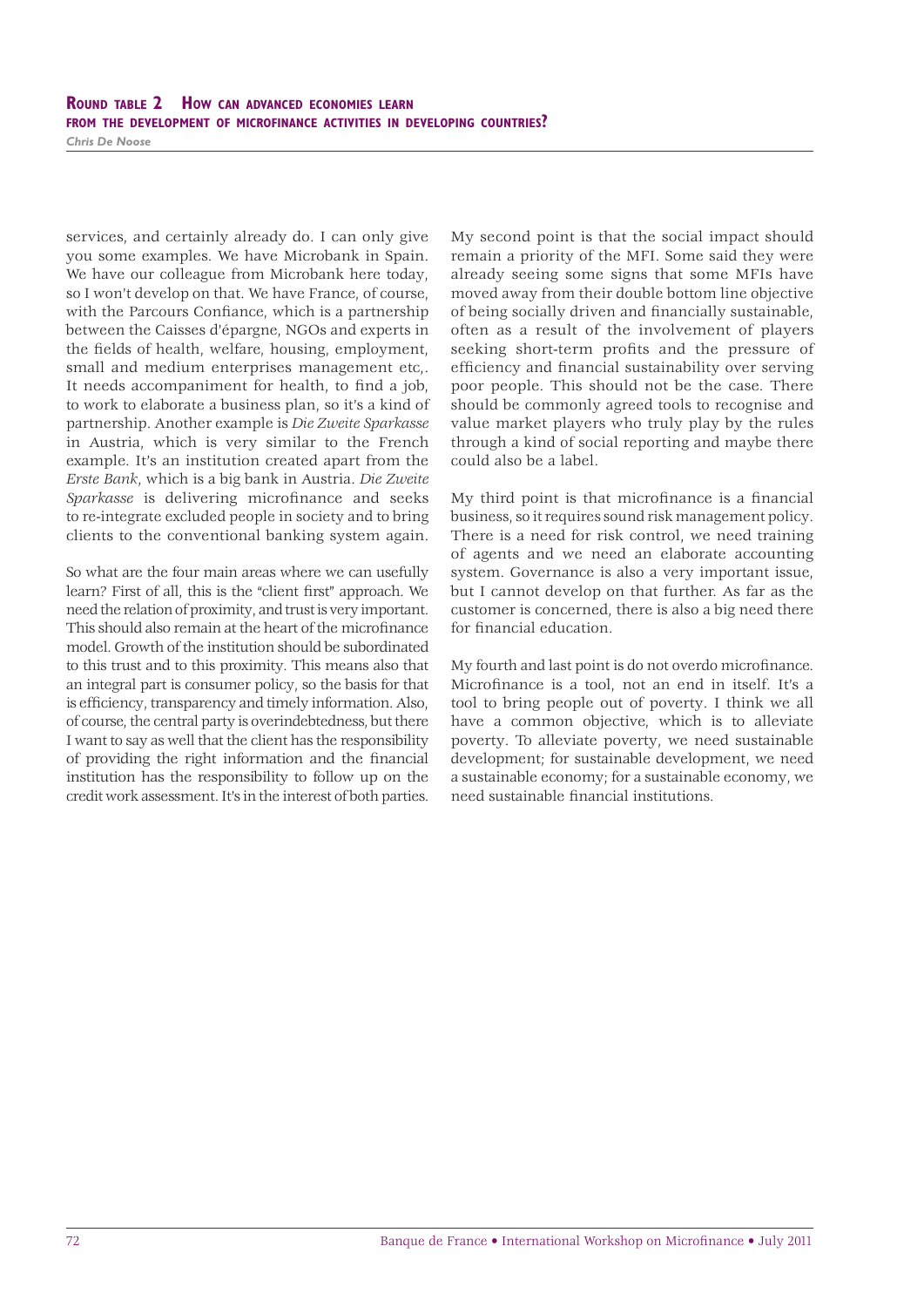*Alfred Hannig*

#### *Arnaud VENTURA*

*Now we are asking Alfred Hannig to take the floor. Alfred is the boss of the AFI, the Alliance for Financial Inclusion, an organisation* that promotes financial inclusion globally. I would ask Alfred to give us his view on the lessons that can be learned in microfinance *emerging countries.*

## **Alfred HANNIG**

#### *Executive Director*

#### *Alliance for Financial Inclusion (AFI)*

I think the title of this workshop and especially for this panel on how advanced economies can learn from developing countries is interesting for us. We don't want to be prescriptive here, so maybe let me just offer you a couple of lessons that we have collected from our network. Our network now comprises 76 policy-making and regulatory bodies from developing countries. What we found as a key learning is that countries cannot just adopt each other's solutions wholesale, but rather cherry pick what might work in the local context and adopt the right policies to bring it to life. That means adaptation and inspiration, rather than one to one replications seems to be the key. Therefore, it's actually up to you as to what you think you can use, we will definitely not tell you what the silver bullet solution might be.

Though the developed and developing country contexts are radically different when it comes to the extent of financial inclusion and the binding constraints, we feel that there is still a benefit from learning about the approach of other policy makers to this challenge as they innovate new solutions that could benefit developed country consumers and financial systems.

I have four trends to share with you from the dialogues and the activities of the AFI network of policy makers and regulators to bring an answer to the question of this very panel. So the first trend we see is really a journey in developing countries, a journey from microcredit to microfinance, to financial inclusion. I think this is a very important trend because it comes with a quite comprehensive approach. In fact, in developing countries the field of financial access has evolved from simply microcredit to financial inclusion in a way that has broadened the concept beyond credit to include a wide arrange of products such as payments and, of course, savings, insurance and others to be offered to a diverse group, and this is important, by regulated or licensed financial service providers through innovative new channels, all within the overall financial sector framework.

The broadening of the concept also reflects that policy makers and regulators have felt a need to be involved and to safeguard the financial system. At the same time, barriers such as low levels of financial literacy, the absence of appropriate consumer protection mechanisms and of course the lack of formal identification systems have increasingly been addressed under the notion of financial inclusion. So the first trend is a broadening of the overall notion.

The second trend is leadership. Here I allow myself to disagree respectfully with Professor Yunus on only a small point. We have perceived an increasing realisation among policy makers and regulators in developing countries that financial inclusion is critical for poverty alleviation, balanced economic growth and economic stability. In fact the success of the AFI network with such enormous growth of membership of policymaking bodies, speaks for itself and actually portrays the enormous interest of policymakers in this area.

What we have seen is that the most successful countries have a very clear vision of the challenges and the opportunities posed by their financial system of what they want it to achieve in the future. Here I would like to refer to the countries that are, among others, represented here today, countries like Brazil. We heard the story of Brazil this morning. We have Indonesia here, we have Kenya, we have the Philippines and they all will speak to you on the fourth panel. I think there we can clearly see that strong leadership is the foundation of the development of a national vision and strategy for financial inclusion.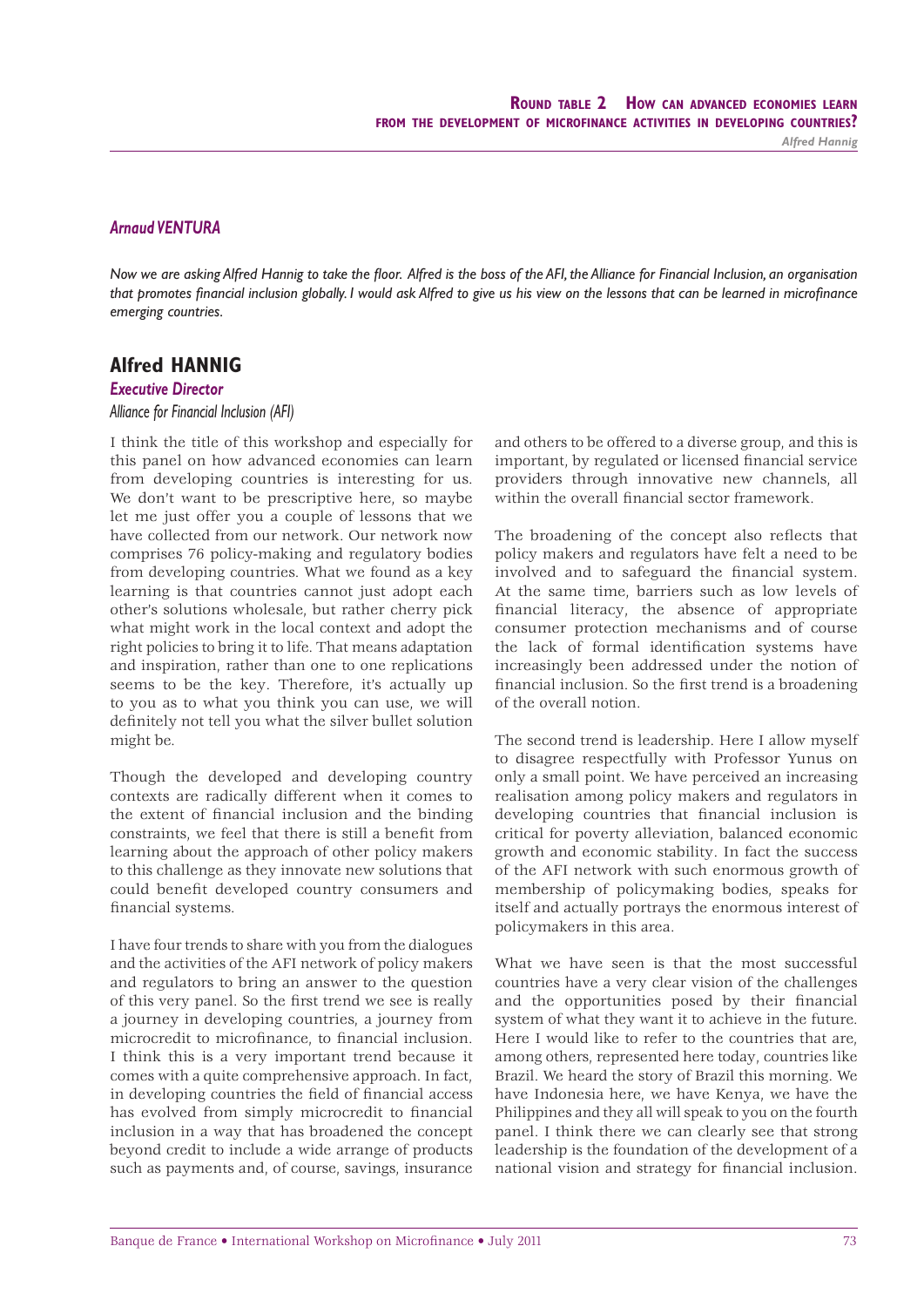Although a regulator's main concern is usually the safety and soundness of a financial system, those who have made the most progress, in fact, have been willing to explore new routes or to use new tools to enhance traditional financial activities

The third trend I can see is regulators' care for sound and safe microfinance. Despite a severe microfinance crisis in countries such as India, Bosnia and Morocco, most developing country policymakers and regulators have successfully made major strides to regulate and supervise traditional microfinance activities in a safe and sound manner. I don't want to anticipate what Deputy Governor Espenilla from the Central Bank of the Philippines is going to say, but I think the Philippines have really shown us how to forge a path in microfinance with a clear choice: to allow the market to operate and grow, but ensure that microfinance organisations adhere to sound practices, good governance, prudent risk management, outstanding business ethics and continual protection. Although peculiar situations may require corresponding unique interventions, good judgment dictates that the central bank keep the microfinance industry vibrant, sustainable and socially relevant, but also safe and sound. I think this is an interesting notion and perhaps we can hear more about this in the afternoon.

The fourth trend you all heard about is innovation. In innovation we refer to information and communication technology, as well as infrastructure innovations. Those show great potential to reduce transaction costs and expand and diversify financial services for the non-rich. Just to give you an example, in the BCEAO countries, the countries of the West African Monetary Union, in eight countries only 10.4% of the population has access to formal financial services, while virtually every village in the region has access to mobile phone connectivity. I think that's a great potential and I want to explain what this potential really means. This opens up new options for non-bank players, such as mobile network operators and banking agents to play a significant role in the provision of financial services via mobile telephones or other devices. Some countries represented here today have shown us the way this can work in a safe and sound manner. We will hear more about this on panel four.

The challenge is to achieve meaningful scale on a global level and regulators have the difficult task of trying to find the appropriate balance between supporting growth and enhancing innovation while at the same time remaining prudent and focused on effective risk-based supervision. This is a challenge, but we feel the policy makers have recognised that peer learning and exchange is a powerful way to familiarise themselves with the potential risks of these innovations and many, in fact, show interest in learning from others.

This is basically what I wanted to share with you. The last word is on the principles of the G20 that I think now are going to be disseminated. Most of the principles, in fact, capture the learning from the developing countries, as you know, and I'm happy to share more on this with you later.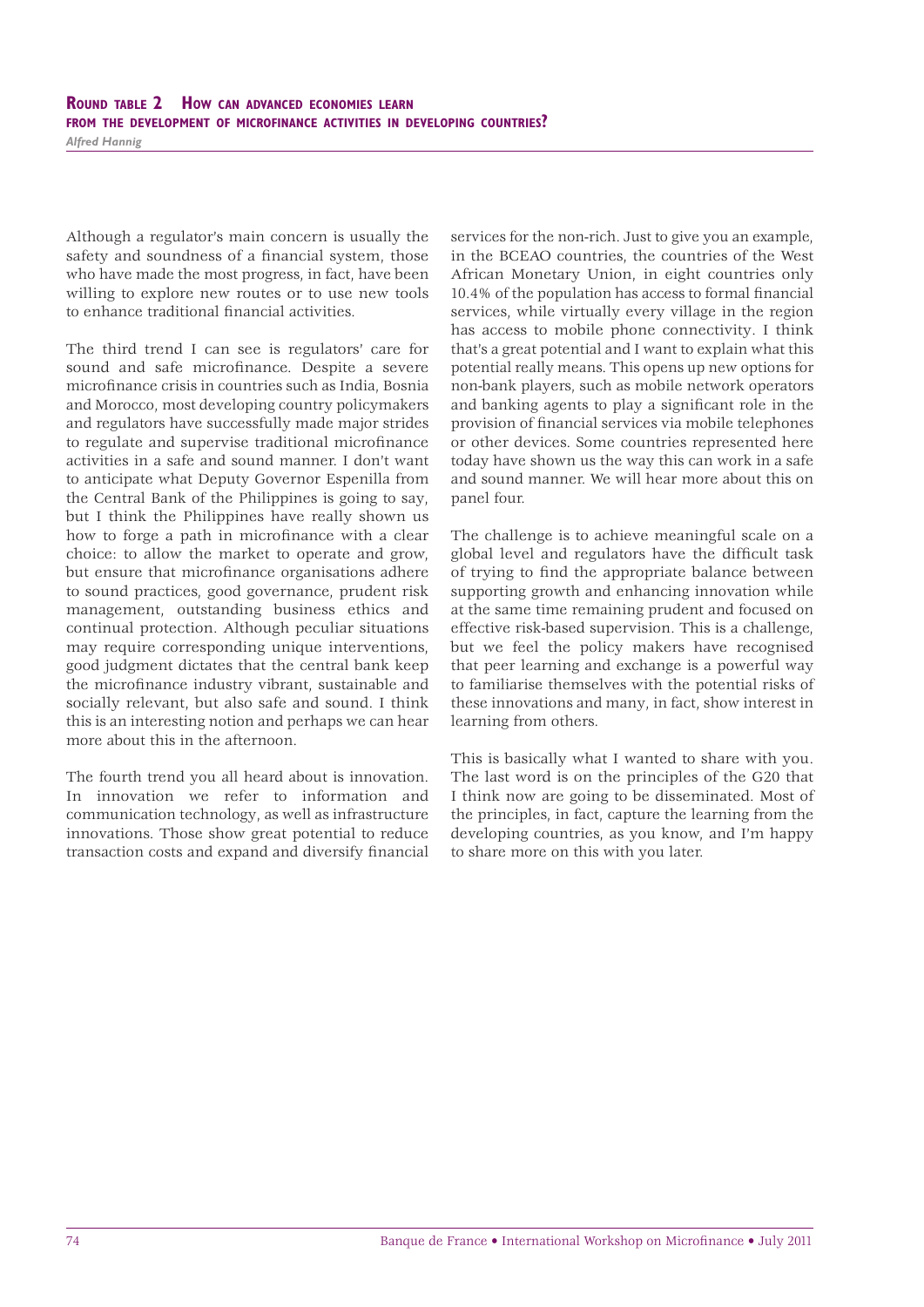*Michael Schlein*

#### *Arnaud VENTURA*

We'll now be listening to Michael Schlein. Michael is the CEO of Accion, one of the leading microfinance network players, with a long history of building microfinance institutions worldwide.

*In addition, Accion has operations not only in emerging countries, but also in the United States, and it will be very interesting to hear what you've learned from emerging countries to apply your lessons in developed countries.*

## **Michael SCHLEIN**

#### *CEO*

#### *Accion*

For those who may not know us, Accion celebrates its fiftieth anniversary this year. Our roots lie in Latin American microfinance, but today we also work throughout Africa, India, China – and the United States. Over the years, we've helped build 62 MFIs in 31 countries, on four continents, and today those institutions serve millions of clients. Our work in the United States spans 20 years, and in that time we've become the largest microlending network in the nation.

Prior to joining Accion, I spent more than a decade at Citigroup – where I managed the network of Citi's chief country officers on the ground in a hundred countries. I also spent several years as a regulator helping to manage the US Securities and Exchange Commission. I would like to share some observations about what banking in the developed world may learn from microfinance in the developing world. Before that, I want to set the context and discuss the five key challenges that face microfinance today.

First, we have much more work to do. In a short amount of time, we have grown significantly, and today the industry reaches 150 million clients worldwide. This is impressive, but we have much more work to do if we are to reach the estimated two billion working poor who could benefit from financial services.

Second, we need to expand beyond the single product of credit. If we are to build a truly financial inclusive world, we need to expand our product offerings to include savings, insurance, payments, and more.

Third, we need to develop and harness new technologies and drive down costs in order to reach more people and better serve remote communities. Today, the industry remains highly labor-intensive.

Fourth, there remain vast, underserved markets throughout the world, where it is still too difficult, or too expensive, to reach needy clients. We need to keep pushing further.

Last, the industry has grown significantly, but is still very young in many respects and we need to face our growing pains directly. We need to mature as an industry and develop higher standards.

Many of the challenges I've just mentioned are true for most industries – growth, product diversification, reducing costs, expanding markets. But the issue of industry standards is of particular importance, especially because our clients are those struggling at the bottom of the pyramid.

As you know, there has been a lot of soul-searching in the microfinance industry, triggered by the Andhra Pradesh crisis last fall. But I think it goes much deeper. Over the last few years, a series of questions have been raised about industry practices and the efficacy of our work.

Four concerns are raised repeatedly. Overindebtedness, bad collection practices, high interest rates and fees, and fundamental questions about the impact of our work. These issues are compounded further by the entrance of new players who may have different, less mission-driven motives from those of the original, pioneer non-governmental organisations (NGOs).

If these are generally the right concerns, then the appropriate responses lie in strong consumer protection, meaningful transparency, and the development of an industry standard to measure social impact.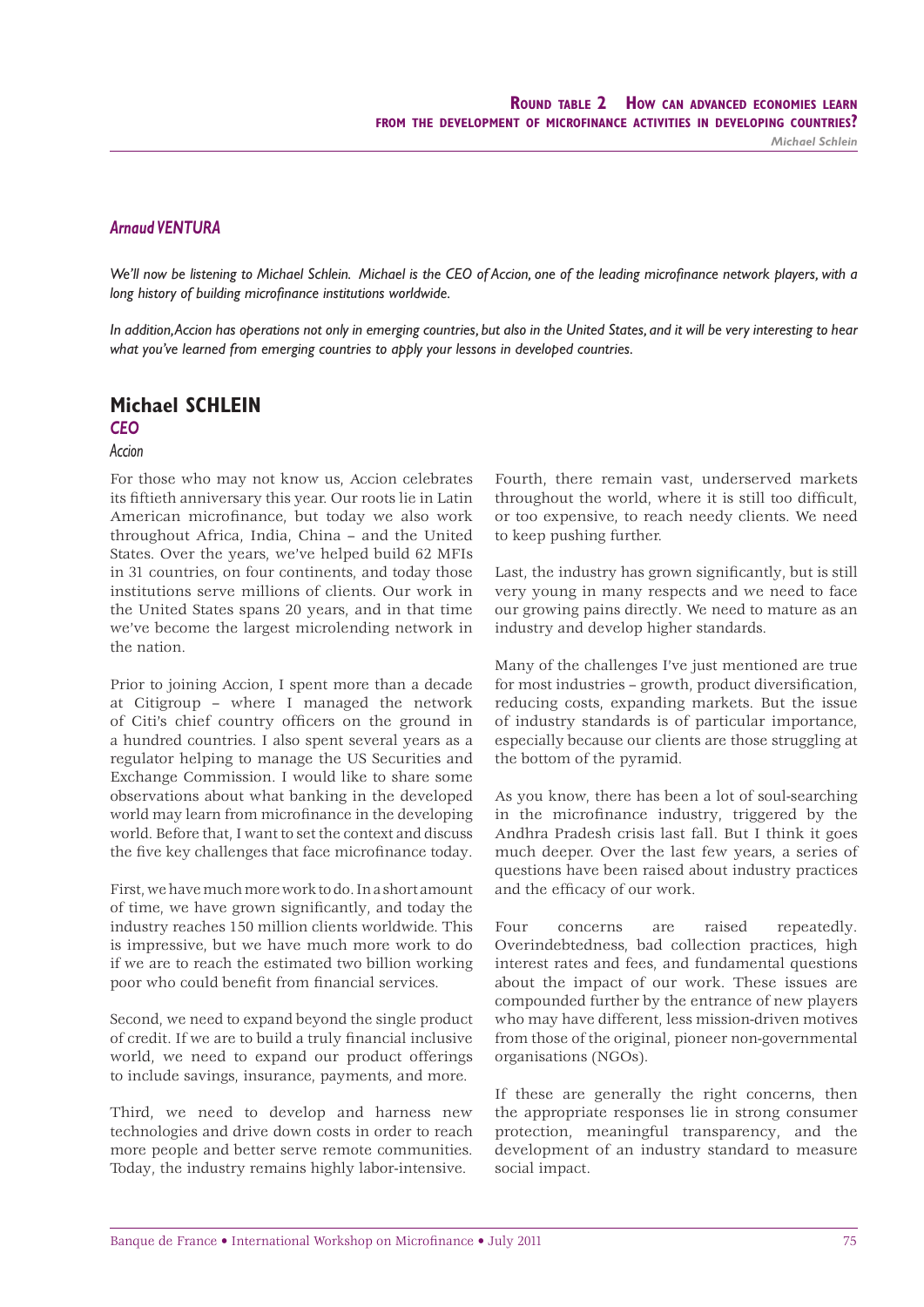## **ROUND TABLE 2 HOW CAN ADVANCED ECONOMIES LEARN FROM THE DEVELOPMENT OF MICROFINANCE ACTIVITIES IN DEVELOPING COUNTRIES?**

*Michael Schlein*

Over the last several months, a group of a dozen Chief executive officers (CEOs) from various global MFIs networks has been working together to fashion an agenda that leverages the terrific work of three key industry initiatives. This group of CEOs is trying to lead by example and raise the standards of their own networks. In so doing, we may provide some critical mass and coordination to what until now have been disparate efforts.

First, strong consumer protection. The Smart Campaign, led by the Center for Financial Inclusion at Accion, under Beth Rhyne's leadership, is creating the first-ever industry-wide consumer protection effort. Built upon seven principles of client protection, the Campaign has already been endorsed by 2,000 networks, MFIs and individuals representing more than 130 countries. This industry-wide initiative is unprecedented.

Second, we need greater transparency. Microfinance Transparency, under Chuck Waterfield's direction, has had a great impact in a short amount of time. It is currently active in 29 countries. Over time, this transparency will put pressure on all players to compete and reduce rates. And their data allows investors, regulators and, eventually, clients to see at a glance who is pricing products competitively.

Third, we need an industry standard to measure social performance. Coordinated by Laura Foose, the Social Performance Task Force holds the prospect of giving us common tools to measure our impact. It took decades to develop tools like ROE (return on equity), ROA (return on assets) and ROI (return on investment), which we all use today to measure financial impact. We need to be patient, yet persistent, as we develop equally powerful tools to measure social impact.

It's still early days, but I hope you will pay attention to these developments and join us.

Against this backdrop, let me now share some observations on the similarities and differences between banking in the developed and developing world – and some lessons we can learn from one another.

First, all financial products and services - developed or developing – are very powerful tools. They can create enormous opportunity – but they also can do much damage. A loan can set an entrepreneur on

a very positive course – or drown the same person in debt – and often, it is hard to tell which outcome is likely until after the fact. Because of this nature, those who sell these products have a special duty to know their customers and to design and sell products that are suitable to their needs. That's even more important when your clients are at the bottom of the pyramid.

Here, microfinance wins hands down. Microfinance loan officers often meet with their clients weekly. In some markets in Africa, savings collectors see their clients daily! Our staff gets to know their clients very well.

One of the causes of the global subprime financial crisis was the disconnection between mortgage originators and borrowers. Banks were ever more clever in creating synthetic collateralised debt obligations to shed the risks associated with their loans. As of today, MFIs do not have any way to get rid of their risk. That is a strong incentive to make sound loans in the first place. In this sense, developed world banking can learn from microfinance and would benefit from a closer relationship to their clients and an obligation to hold some portion of the loans they originate.

Second, even the best products must be used wisely, so financial education is critical. The very same products may succeed or fail depending on the financial literacy of the client. Here, I think one of the main differences between the developed and the developing world is the original mission. So much of the microfinance industry has common roots as non-profit NGOs - and therefore they are anchored by mission-driven work. In the developed world, on the other hand, financial education is often tied to protecting companies from liability. In microfinance, financial education is far more sincere and mission-related – and more effective.

A third area for discussion is the broad brush – and this reflects the immature nature of the industry. Regardless of where or how we practice microfinance, we are painted by the same broad brush. If we work in microfinance, we have to defend the whole industry – in ways that Goldman Sachs does not have to defend JP Morgan. Over time, this will change and different brands will distinguish themselves – but for now, we are all in the same boat. Here I give the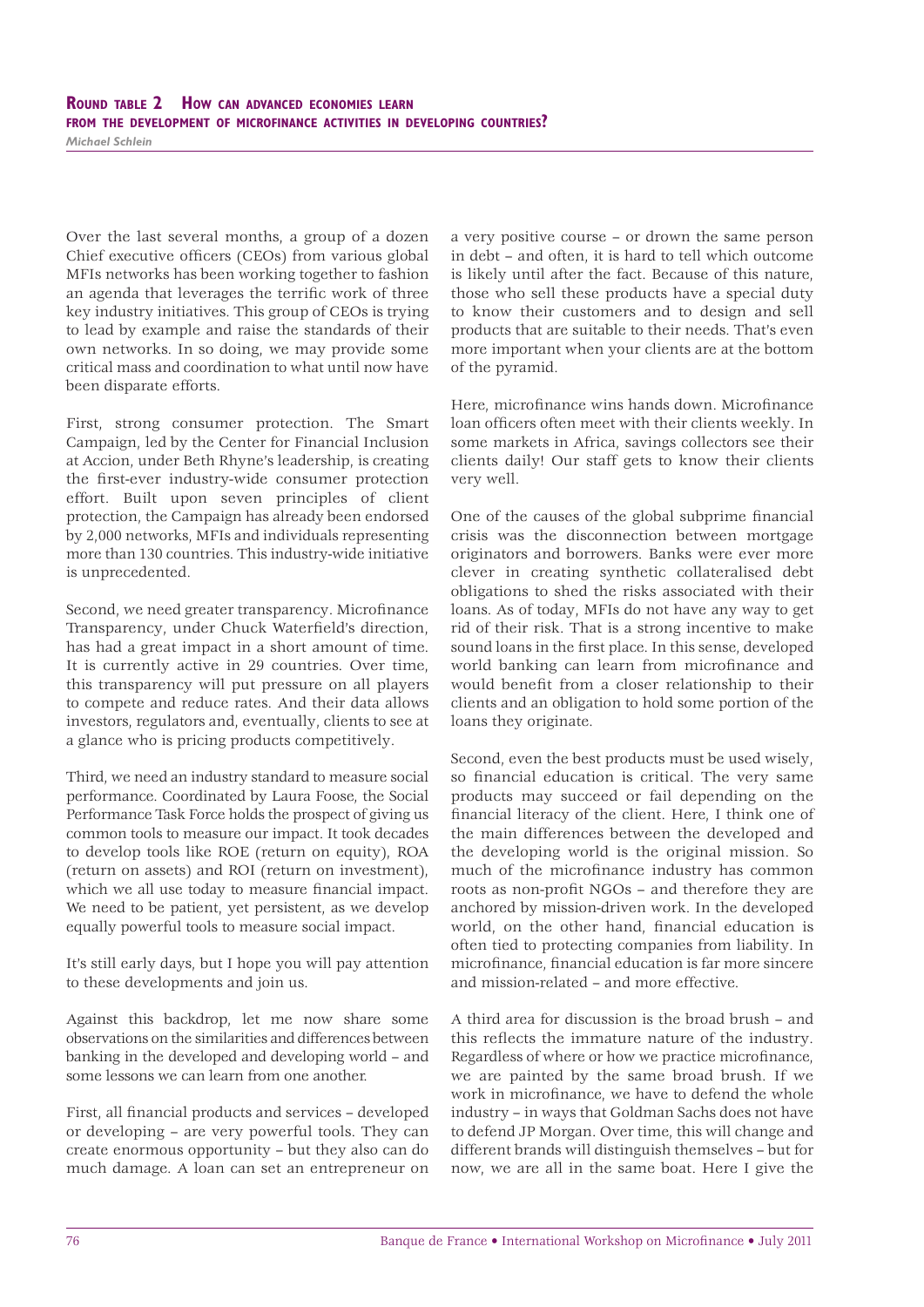*Michael Schlein*

edge to the developed world. The banking industry strikes a healthy and sophisticated balance between competing and collaborating where prudent. Too often, the microfinance world remains fragmented by differences in methodology and ideology – at the expense of broader collaboration for the greater good. I think this is beginning to change.

Another similarity is the shape of the industry. Banking in the developed world has thousands of small banks and a handful of global giants. Microfinance is similar in that there are an estimated 10,000 MFIs worldwide, but 85 percent of all clients are served by fewer than 100 MFIs. It is that small number that has truly reached scale and sustainability. Just like the big differences between a small neighborhood bank and JP Morgan, there are great differences between a small NGO and Grameen Bank. The big MFIs, like the big banks in the developed world, have special obligations to lead and set standards.

We also need to compare the clients we aim to serve. Microfinance serves people living in poverty – society's most vulnerable. Lacking a social safety net, they often remain one event away from destitution, deprivation or starvation.

Developed world banking generally caters to the affluent, and that leads to many differences. It is far easier to lend to the rich than to lend to the poor and it is far easier to lend against collateral. Perhaps, most important, is to recognise the value of financial services to our clients. For a person in poverty, access to financial services is almost like your access to medical care in its importance. It is vital. In the developed world, we can afford to be indifferent.

One similarity between the developed and developing world is the hidden subsidies implicit in each. Though we like to describe much of microfinance as largely commercially sustainable, the truth is that most MFIs require significant subsidies - philanthropy especially in the early years. And, besides credit, most other products are not yet commercially viable. For the most part, banking in the developed world is, of course, commercially sustainable and profitable

– but there are deep subsidies nonetheless: deposit insurance, preferred access to low-cost funds from central banks and, of late, enormous bailouts in times of crisis. With these subsidies come certain responsibilities that other industries do not have.

Another observation reflects the young nature of the microfinance industry. Most MFIs lack deep benches of talent – particularly in risk management and governance. When you are operating in Manaus or Inner Mongolia – as we do – we struggle to find talent, much less experienced talent. That is not a challenge for banking in the developed world, which seems to have an endless supply of aspiring bankers.

Last, and it is appropriate here at the gathering of the G20, the microfinance industry lacks a well-developed group of international regulators. The industry has no international bodies, like the G20, or Basel, to oversee the industry from on high. And even at the national level, regulation remains highly uneven, with many regulators new to microfinance, or occasionally prone to political pressure. This will evolve over time and today's gathering is an important step. In the meantime, microfinance needs strong self-regulation. We need to establish and live up to our own high standards. And this is more important for microfinance than it is for the developed world, where regulation has evolved considerably. I am optimistic that some of these self-regulatory efforts are already making, and will continue to make, a real difference.

Financial systems in the developed world can learn a lot from this. In developed-world banking, I do not see meaningful, industry-led self-regulation. I think it would be very powerful if a group of banks aspired to set high standards. Today, it's far more likely that the banks will work together to thwart new consumer protection regulation rather than strengthen it.

So let me stop there. These are just a few observations on the similarities and differences between banking in the developed world and microfinance in the developing world – and some of the lessons we can learn from one another. I look forward to discussing these observations in the discussion to follow.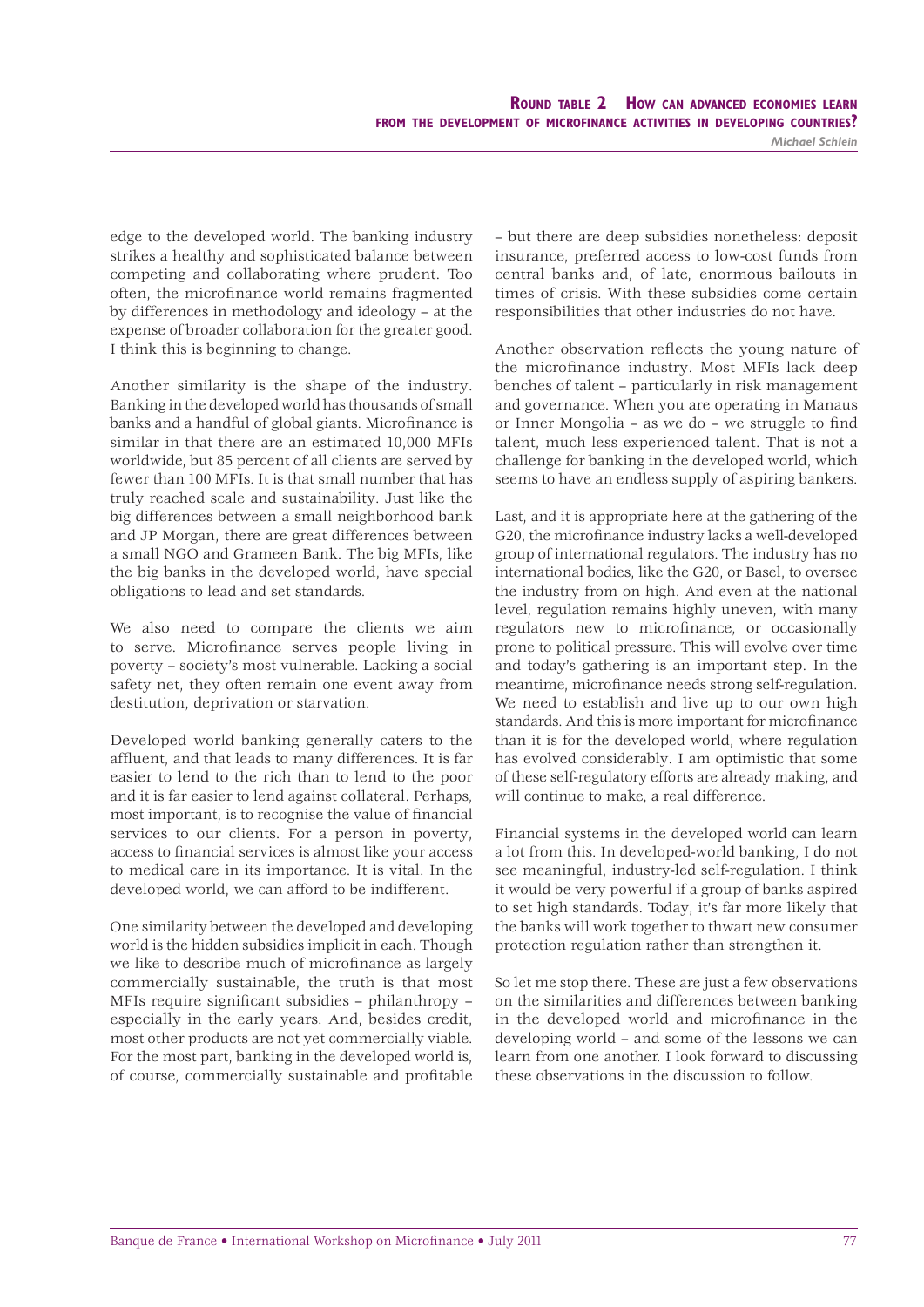*Robert Christen*

#### *Arnaud VENTURA*

*Now I will ask Bob Christen from the Bill and Melinda Gates Foundation to give us his views. Bob has been involved in microfinance* for many, many years and he knows it not only through the Bill Gates Foundation, which is involved in many ways in microfinance, *but also through the Boulder and other initiatives. I'm very eager to hear his views on this topic.*

## **Robert CHRISTEN**

#### *Director*

#### *Financial Services for the Poor Initiative, Bill and Melinda Gates Foundation*

One of our program officers was in Kenya not too long ago and by now everyone has heard of M-Pesa, the mobile money operation there. He was talking to a young man named Nelson who was in M-Pesa dropping off the equivalent of about 1 dollar in Kenyan schillings. In the conversation it was revealed that this young man had been coming in every day to drop off 1 dollar. He works on a bus selling small things and he has a goal. His goal is to get a mechanic's education. Apparently, if he saves for 236 days in a row, he can pay the tuition to be trained as a mechanic. Because M-Pesa allows him to make that deposit, he may actually accomplish this goal. I don't know very many of the organisations here in the room that could take on a 1 dollar deposit every single day and not just go screaming out the back door at what a horrendous cost that would imply, yet it would be really important to help Nelson achieve that goal. It seems that's why a lot of us are in this room.

The panel is about what we can learn in the North from the South in this whole microfinance bit. I'm going to make four points. I think we were obviously on this panel not trained by McKenzie, who teaches the world how to do it in three, but in any case we've all figured out four. I've got my four points too. They are somewhat provocative and somewhat personal. As Arnaud Ventura was saying, we have certainly gained an awful lot of experience at the Gates Foundation. My next comment, however, comes from personal observation.

I wonder if the key contribution of Professor Yunus and many of the pioneers of the microcredit world looked back upon in another 20 or 30 years, won't be microcredit at all. I think microcredit probably will be a transitory product. I think the fundamental contribution may be to provide dignity and a sense that the poor can be economic actors and are the principal economic actors in lifting themselves out of poverty, and that there are ways in which we can be

helpful, but the fundamental dynamic is one where the poor work hard every day and struggle up and are beaten down by circumstances and finance and it may actually be one of those tools that helps them not get beat down so far. I think that may be the lasting contribution of microcredit. That's a personal observation, not a Foundation observation.

Second, I think the work of Stuart Rutherford and the work of many people that Stuart, Darrel Collins and others have brought to light in the portfolios for the poor, going back to Fritz Bauman 30 or 40 years ago, have been observations that the poor use a large variety of financial services that are fundamental to achieving their life goals in the same way we use finance to get our kids through college, pay for health, provide for old age and do all the things that are important to us. The poor do want the very same things we want and they use finance to achieve it.

I think that we need to be reminded of that in the rich world because what it leads you to is a far more robust understanding of the opportunity to be helpful in the lives of the poor by formalising their informal options. I think the number that struck me most out of the book, and I've been challenged to find which page it's on, so maybe Stuart can help me, is from 60% up to 100% of people's total income is pulled or pushed through financial arrangements of one sort or another. That's just striking, stunning– but maybe if we think about many of our colleagues, but not us, right, because we're so responsible, it might be true for us too, right – that at the end of a month our paycheck goes largely to pay a series of financial arrangements that we've made against our life goals. That's fundamental. It really helps you understand the opportunity of what we're talking about.

Helping Nelson is a pretty expensive proposition, right? We may have for the time an opportunity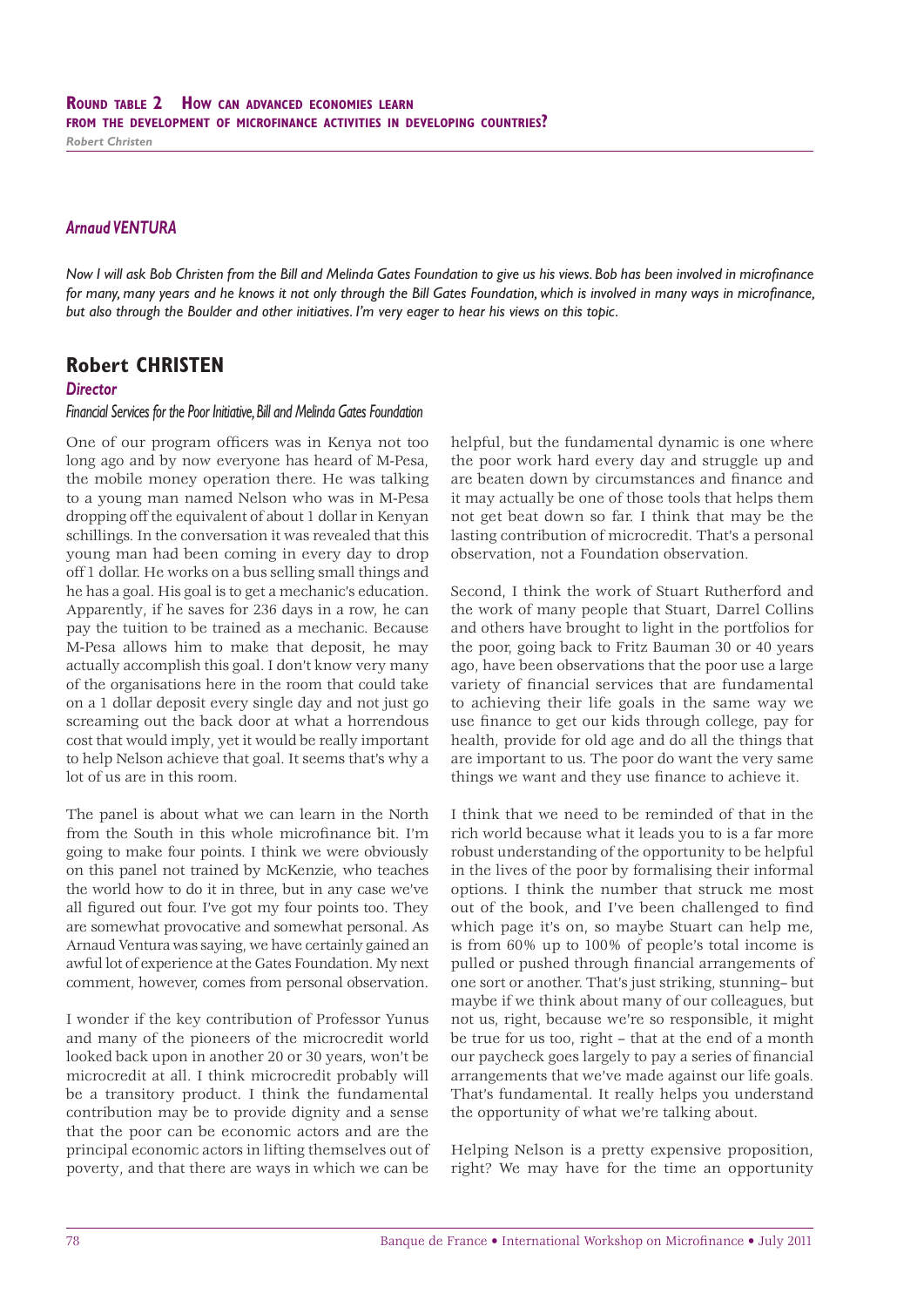to solve or address and dramatically change the opportunity to provide financial services at a less expensive cost. The M-Pesa experience in the South and the agent banking in Brazil and the work in the Philippines you'll hear more about and many other countries, Pakistan among others, to allow banks to move financial services and their transactions outside of core banking and infrastructure may be the most important revolution in solving the problem that we've always known: proximity. In the North we figured out that proximity drives financial service access. We've known that for a long time. But the interesting solution of doing it through agents is one that's coming out of the South and is one that I think we might pay heed to back up North again, getting financial services more available in poorer communities around the world through alternative infrastructure.

I think the fourth thing that we're learning in the South is really a new role for government. The future of financial access, it seems to me, will be driven by an ecosystem composed of client-facing institutions, whether they're deposit mobilised, microcredit or microinsurance organisations, the national transactional systems in the middle of the sort that M-Pesa represents or any of the other experiences around the globe, and then some sort of organisation of capital markets. I think Tilman Ehrbeck has been the guy who's been saying this best lately. That's sort of a complex ecosystem, one that's very different from the sort of notion of a single service provider that does it all and goes to the capital markets to raise funds.

If all these players are going to work together to provide financial services, governments have to have a different role. They need to put in place appropriate KYC (know your customer) requirements for accounts that will allow accounts to be regulated appropriately to the kind of risks that they truly represent. Governments need to outsource or allow banks to outsource cash management to non banking agents. The governments need to put at the disposition of financial inclusion the infrastructure it owns or controls, like post offices and other retail presence it might have in villages and in poor urban slums. It needs to support those kinds of systems by channeling large government flows. This is the sort of thinking that would be really critical for the G20 as it goes forward, to figure out how governments can play a new role that is quite distinct from version 1.0 where governments thought they needed to provide financial services directly to the poor, to version 2.0 where they are the core builders of the sort of financial infrastructure and ecosystem that allows a far richer range of organisations to work together to ensure that access is provided because it solves the most fundamental problem of proximity, quality of service and ease of access.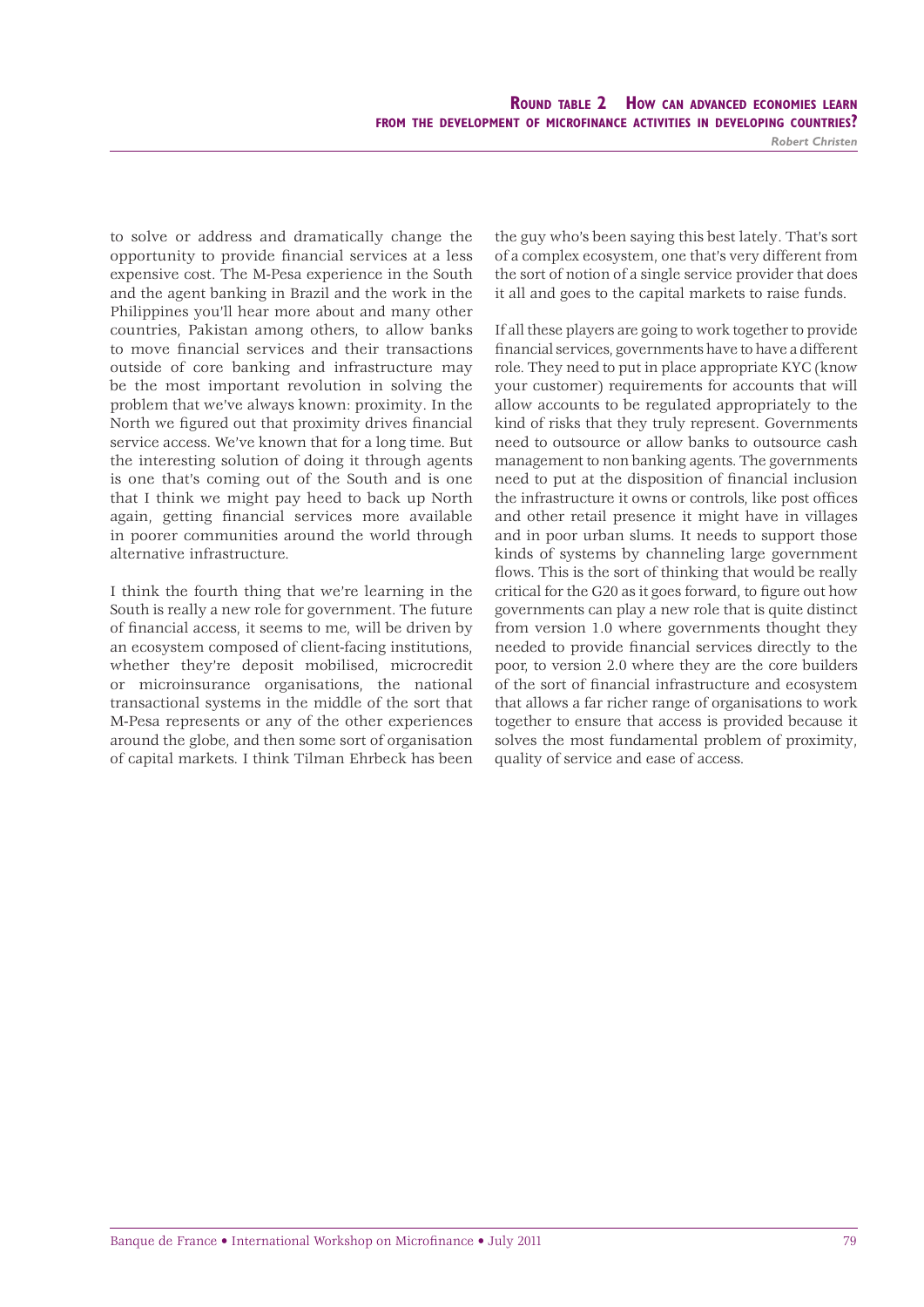*Jean-Luc Perron*

#### *Arnaud VENTURA*

*We will now ask Jean-Luc Perron, who is one of the founders and now Delegate General of Grameen-Crédit Agricole, to give us his view on what lessons a major French bank – which is involved through this foundation in microfi nance in emerging countries – thinks should be drawn by developed countries.*

# **Jean-Luc PERRON**

#### *Delegate General*

#### *Grameen-Crédit Agricole Microfi nance Foundation*

First of all, I would like to thank the Banque de France for this very welcome initiative. The starting point of the partnership between Crédit Agricole and Professor Yunus is a breakfast organised four years ago by Governor Noyer of the Banque de France for Paris financial market participants, during which I had the privilege of telling Professor Yunus about the Crédit Agricole and our projects. One year later, we set up together the foundation Grameen-Crédit Agricole. What I told him at the time – and this is still true today – is that microfinance and microcredit are, in a way, part of the genetic code of the Crédit Agricole, since we were born at the end of the 19th century – like many other cooperative banks, such as Raiffeisen banks – out of a local cooperative movement made up of local farm credit institutions aimed at loosening the hold of usurers over small farmers in France. That was in the 19th century. Cooperative banks were the European answer to this situation, which was keeping the majority of the population, in particular, rural communities, out of the system. It is therefore not surprising that today the Crédit Agricole is very involved in microfinance, in developing countries, but also in France.

In developing countries, through the Grameen-Crédit Agricole foundation, a non-profit making foundation but with a financial activity, we extend loans, issue guarantees, and invest in microfinance institutions or social businesses, by relaying the ideas of Professor Yunus on these issues. After three years in operation, we have partners in 17 countries, 27 microfinance institutions, three social businesses for close to EUR 25 million. The Crédit Agricole indeed took a strong initiative by giving EUR 50 million to the foundation in 2008. This is money definitely allocated to the foundation to fulfill its mandate. But the Crédit Agricole is also involved in France. This no doubt explains my presence today, to talk about South-North transfers. We have a highly decentralised system of cooperative

banks, with specific arrangements to accompany young entrepreneurs and very small businesses that do not necessarily meet all of the usual bank criteria. We have set up specific arrangements, such as springboard and trampoline loans. We have also signed agreements with major French organisations that encourage microcredit, either vis-à-vis highly vulnerable populations or *vis-à-vis* social categories such as youths in the suburbs or young entrepreneurs who do not have easy access to financing. I have in mind France Active, France Initiative and Adie. Lastly, we have set up a specific arrangement, *Passerelle*, entirely based on solidarity to help persons in difficulty, those who have experienced unforeseen events and are suffering from financial or social exclusion. Over 33,000 persons in France have benefited from this arrangement since its creation.

A lot has been said – and I will not discuss it any further – about microfinance in the South, I would simply like to reinsist on the fact that microfinance is far from having reached its potential. Two examples: there are less than 3 million clients for microfinance in Ethiopia, which has a population of 80 million. There are 730,000 clients for microfinance in Madagascar, which counts 20 million inhabitants. It is true, it is more than the banking system in these countries, but we still have a long way to go because there is no alternative in these countries to microfinance if we intend to provide these populations with a minimum of financial services as developed by the Grameen Bank. The good news is that after 30 years of development, microcredit and microfinance have spread to over 80 countries and concern roughly 200 million borrowers. But the other good news is that if one looks at the MIX Market database, two thirds of institutions that report to the MIX Market have overstepped the 100% threshold of operational self-sufficiency and financial balance. We want institutions that are sustainable through time and that are capable of developing unaided without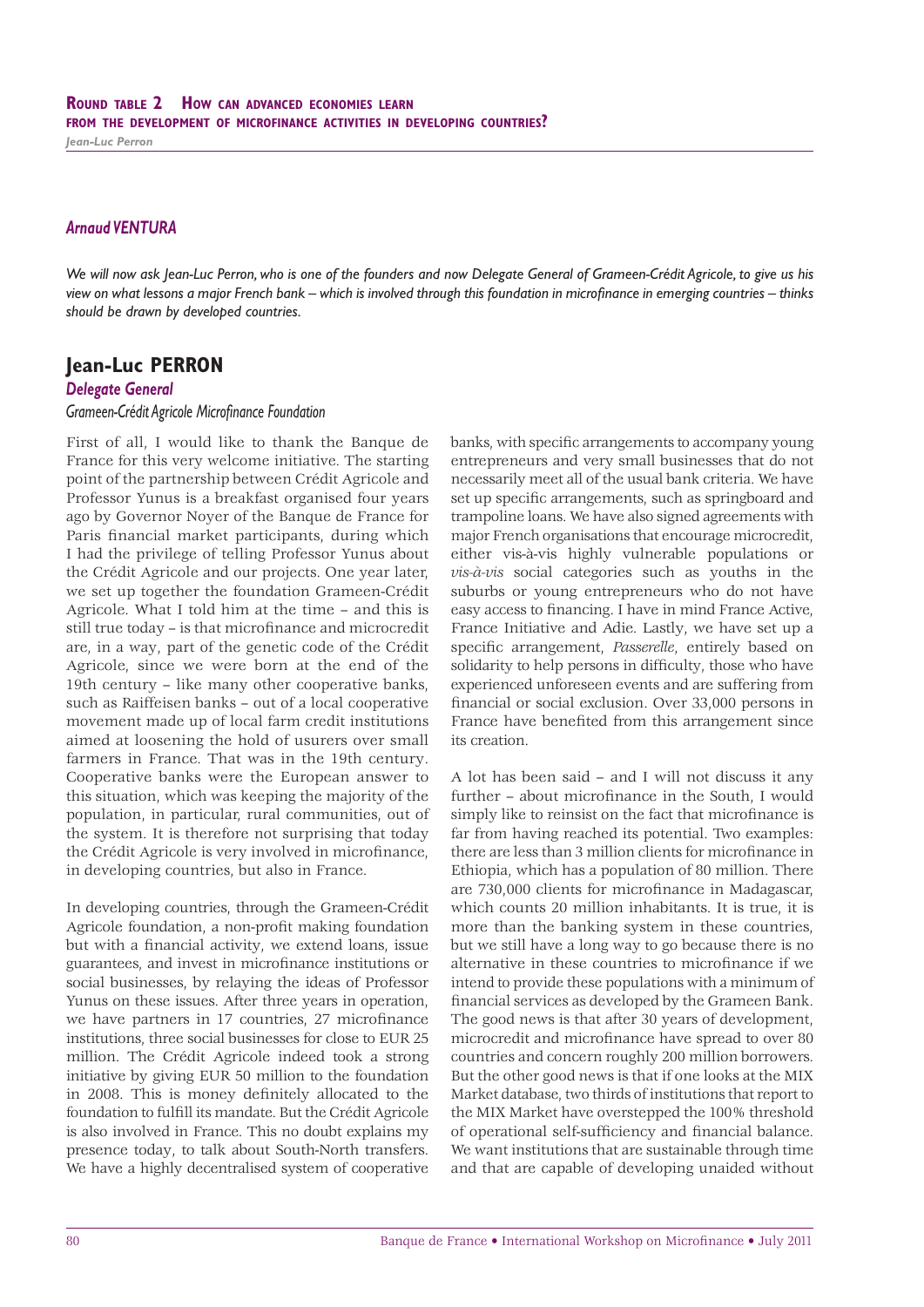**ROUND TABLE 2 HOW CAN ADVANCED ECONOMIES LEARN FROM THE DEVELOPMENT OF MICROFINANCE ACTIVITIES IN DEVELOPING COUNTRIES?**

*Jean-Luc Perron*

any subsidies or grants, even if it is always very useful in the beginning. Starting from this situation, some institutions have developed very rapidly and sometimes too rapidly. I would like to point out that SKS in India recorded a 165% annual growth rate of its portfolio during 5 years and, beyond the controversy concerning the flotation of SKS, I believe there is a real problem because the relationship of proximity, of trust, that is established with borrowers is at the heart of the microfinance model. Is it compatible with unbridled development and a staff turnover of over 75% each year? We thus need to find the right rhythm in order to, on the one hand, meet clients' needs, avoid situations of excessive debt, prevent aggressive competition between MFIs and, on the other, ensure a sound development by diversifying and consolidating microfinance institutions. Faced with this situation generated by the well-known abuses, reported and sometimes amplified and distorted by the media, the main players on the Paris financial market, both banks (Crédit Coopératif, BNP, Crédit Agricole) and NGOs (PlaNet, ACTED, etc.), felt the need to draw up a text – which was mentioned by Dov Zerah this morning – the Appel de Paris pour une microfinance responsable. I unfortunately do not have the time to comment on this text, but I can provide a copy of it to those who are interested. This is not about recreating things that already exist. Many initiatives have indeed been mentioned, in particular by the CEO of Accion: initiatives for self-regulation, for promoting the principles of consumer protection, a label of excellence promoted by the summit on microcredit. On the contrary, this is all about completing these initiatives with regulations at the most appropriate

level to end up with a common base of principles and rules for a responsible and transparent microfinance serving development. I believe that the vast majority of players will adhere to these principles and rules.

Last point. Microfinance still has many needs to satisfy. I will mention three priorities and I will summarise them in three words: Africa, Agriculture, Insurance. Special mention for agriculture: the G20 agriculture met recently and adopted conclusions that are a real breakthrough. I take this opportunity to greet Luc Guyau, President of the Food and Agriculture Organisation (FAO), who is here with us today. I think remarkable efforts have been made towards achieving greater awareness. I have only one regret, not a criticism but a regret, the word microfinance does not appear in the ministerial statement. This is a pity because all the text is focused on the necessary development of small-sized farm agriculture to meet the world food challenges, in particular in Africa. How do we take up this challenge if there is no credit, no index-based farm insurance and no savings services?

I would simply like to end by saying that we are also fully engaged in discussions at the European level. We have taken part in meetings with the European Commission in the framework of Paris Europlace. The last one was two days ago. Despite what has been said this morning, Michel Barnier is intent on mentioning social business, solidarity, the social economy in general and social entrepreneurship in the Single Market Act. We are, of course, at the disposal of the Commission, whose representatives at this meeting we would like to thank.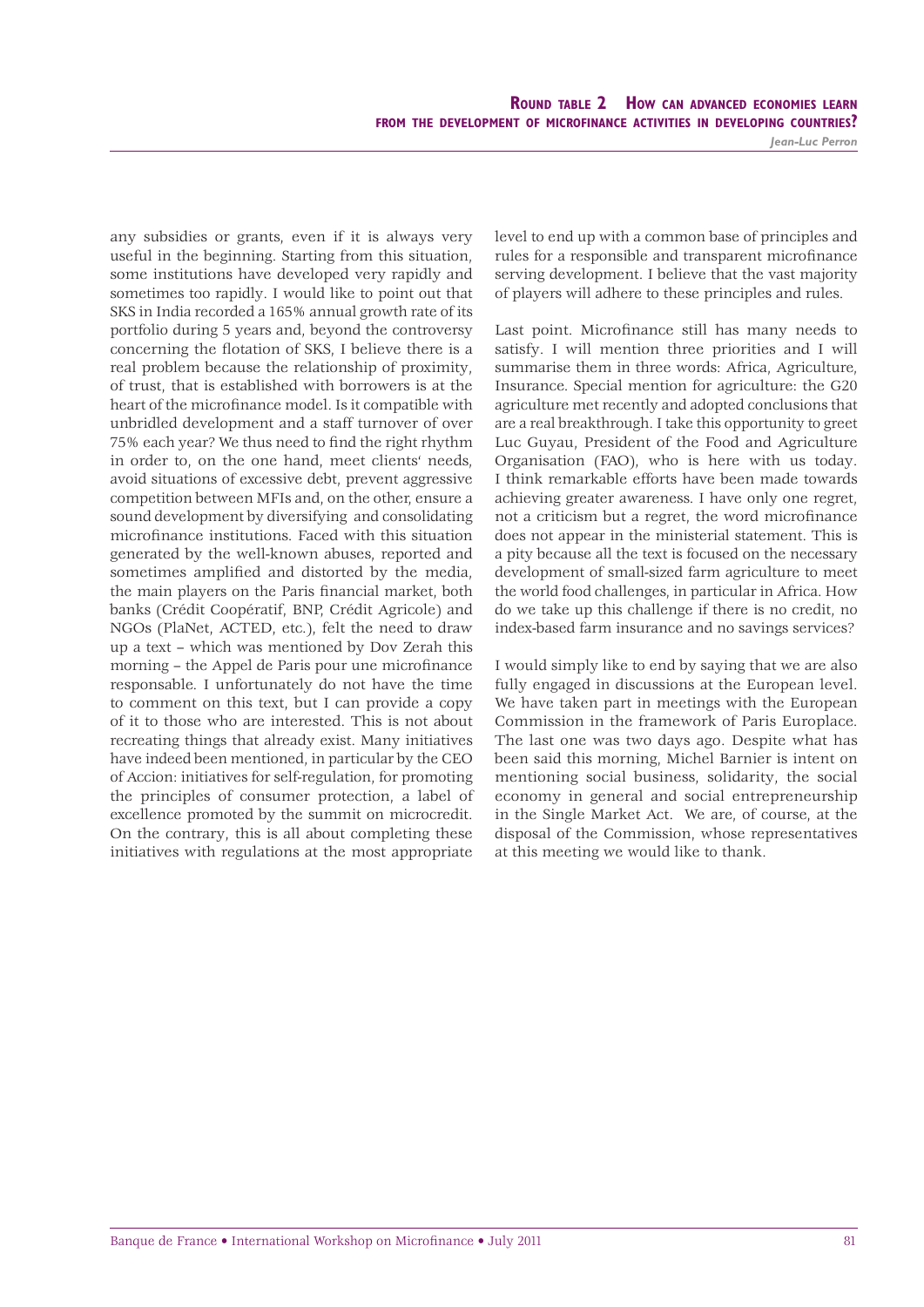#### *Arnaud VENTURA*

*I will now ask José Francisco de Conrado to tell us about his experience at MicroBank, a major microfinance player in Europe – albeit little known in France – with a portfolio of over EUR 100 million in this area.*

## **José Francisco de CONRADO**

#### *Chairman*

#### *MicroBank – La Caixa*

I am honoured to participate in this workshop and to have the opportunity of explaining to you our experience as a Spanish bank specialized in microfinance. The activity of MicroBank consists in serving a segment of the population with limited resources: Persons who have difficulties accessing the financial system, financially excluded entrepreneurs and households. Microcredit originates in developing countries and stems from the idea of helping families in extreme poverty. It is especially intended for women with no resources and aims at creating new jobs in income-generating activities. They are always small loans, of between USD 600 and USD 1,000. The interest rate is generally above the market rate.

What factors are common to developing countries? In the social environment poverty is severe. With regard to the cultural environment, it is the lack of education and professional specialisation. And the cooperative culture that facilitates collective credit. As regards the economic environment, self-employment is the main gateway to the labour market. There are few or no barriers to entry for setting up an activity. The determination and hard work of the entrepreneur are sufficient in most cases. Regarding the financial environment, the population has very little access to banking services. Interest rates are not legally capped. Interest rates can be applied without compromising the ability of repayment. And finally access to microcredit makes a difference between having or not having an opportunity in the future

What is the experience of developing countries? There is a very high degree of risk, but there is in general a co-responsibility between borrowers. Profitability is significant. High interest rates mean that projects are sustainable and the values of the activity consist in promoting financial inclusion and the dignity of individuals.

As regards microfinance in developed countries, the original idea of microcredit began to be applied in developed countries along the same model as that which was originally used in developing countries. But after having been applied for a while, the result turned out to be different to what was expected, both in terms of the provision of social values and in the sustainability of initiatives. What factors are common to developed countries? With regard to the social environment, poverty is different in nature. It is a relative poverty which can lead to a lack of opportunity. There is a higher level of assistance and economic benefits, i.e. there is a state of social welfare. As regards the cultural environment, emigration has a strong impact. In the economic environment, there are barriers to entry for new businesses. Regarding the financial environment, there is a legal or market ceiling for the type of interest applied. The return on investment is low and the cost of managing high. Ability to pay depends on the success of the company so the risk is greater.

What is the experience of developed countries? Operations are of a larger amount. The repayment periods are longer. Risks of non-payment are high. Interest ceilings give a small margin. Operational costs are very high. Microcredit allows access to unsecured credit. There is normally a support service provided by the collaborating entities. Because of the difficulties to cover operational costs and the inability to cover the cost of risk, the sustainability of microfi nance projects is not guaranteed.

What is the target audience in developed countries? Micro entrepreneurs, micro enterprises, self-employed, people at risk who are financially excluded. The objective is to encourage the creation and expansion of self employment projects, small businesses, micro enterprises capable of generating income and jobs. Loan amounts can reach up to EUR 25,000.

To conclude, it can be said that in developed countries, microcredit has two objectives, an economic objective and a social objective. Microenterprises are the backbone of the European economy. There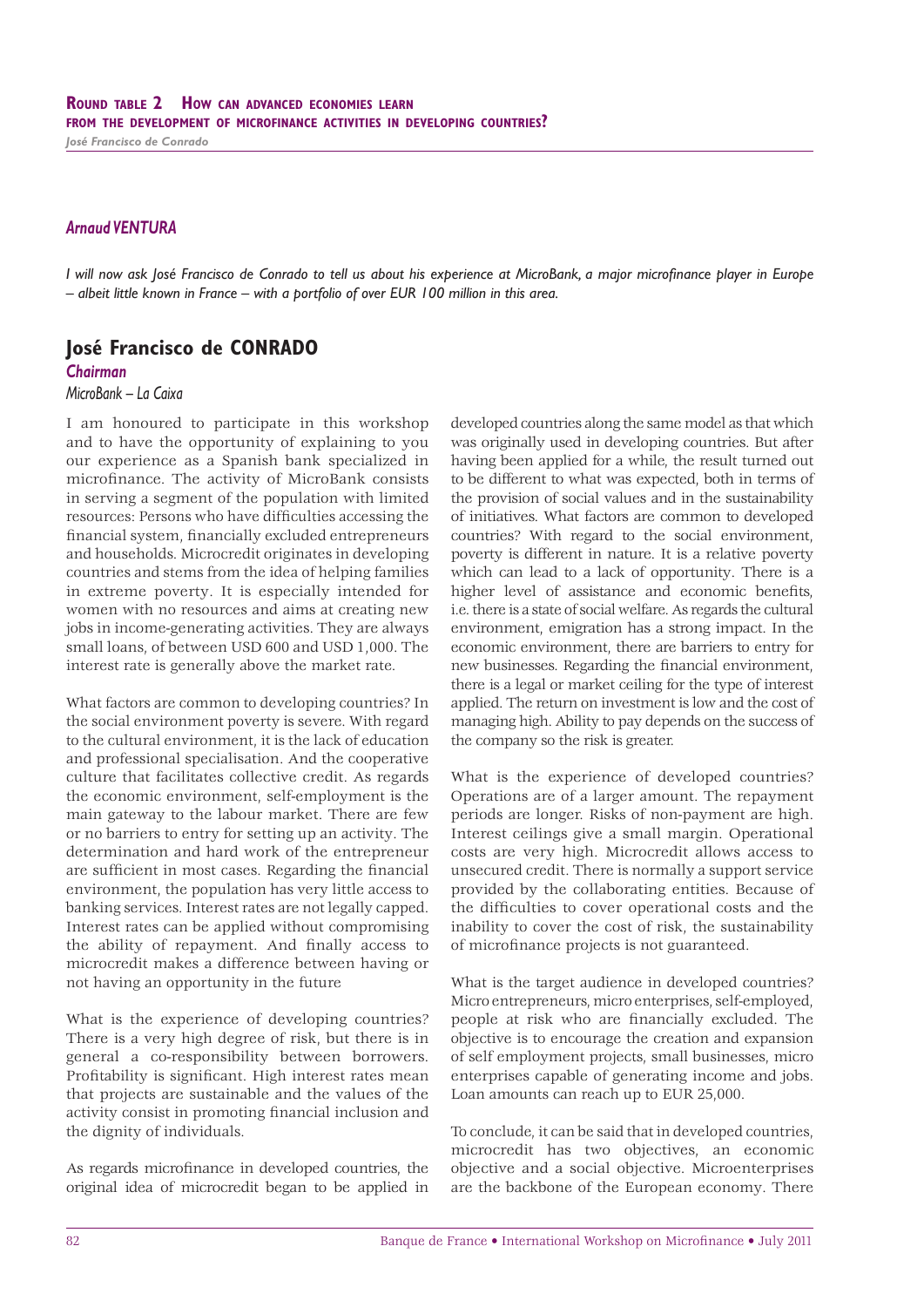*José Francisco de Conrado*

are 21 million small businesses, i.e. companies that have between zero and ten employees. They are a key factor for social, economic and regional growth.

I would now like to say a word about MicroBank. MicroBank was set up to consolidate the microcredit activities of La Caixa, whose watchwords are: specialisation, rigor and sustainability. MicroBank is recorded in the bank register of the Bank of Spain, and consequently subject to banking regulations. It started its activities in January 2008, with La Caixa contributing a capital of EUR 90 million. La Caixa will facilitate the financing necessary to cover the needs arising from the growth of the bank. MicroBank is a bank whose business is financial, we offer microcredit to businesses and families. As a bank with a

social purpose, it encourages productive activity, job creation, personal and family development. In sustainable business, we have provided over 110,000 loans for EUR 500 million and we have a default rate of 1.55%.

Our experience in a few conclusions. The first is that sustainability is an obligation and is not a choice. Carrying out a highly specialised activity, such as microfinance, improves efficiency. A vast network of agencies – in our case 5,400 agencies – and cooperation with European institutions is the key to our rapid development. And finally the provision of microcredit should be based on the viability of projects. It is necessary to apply models based on rigorous banking.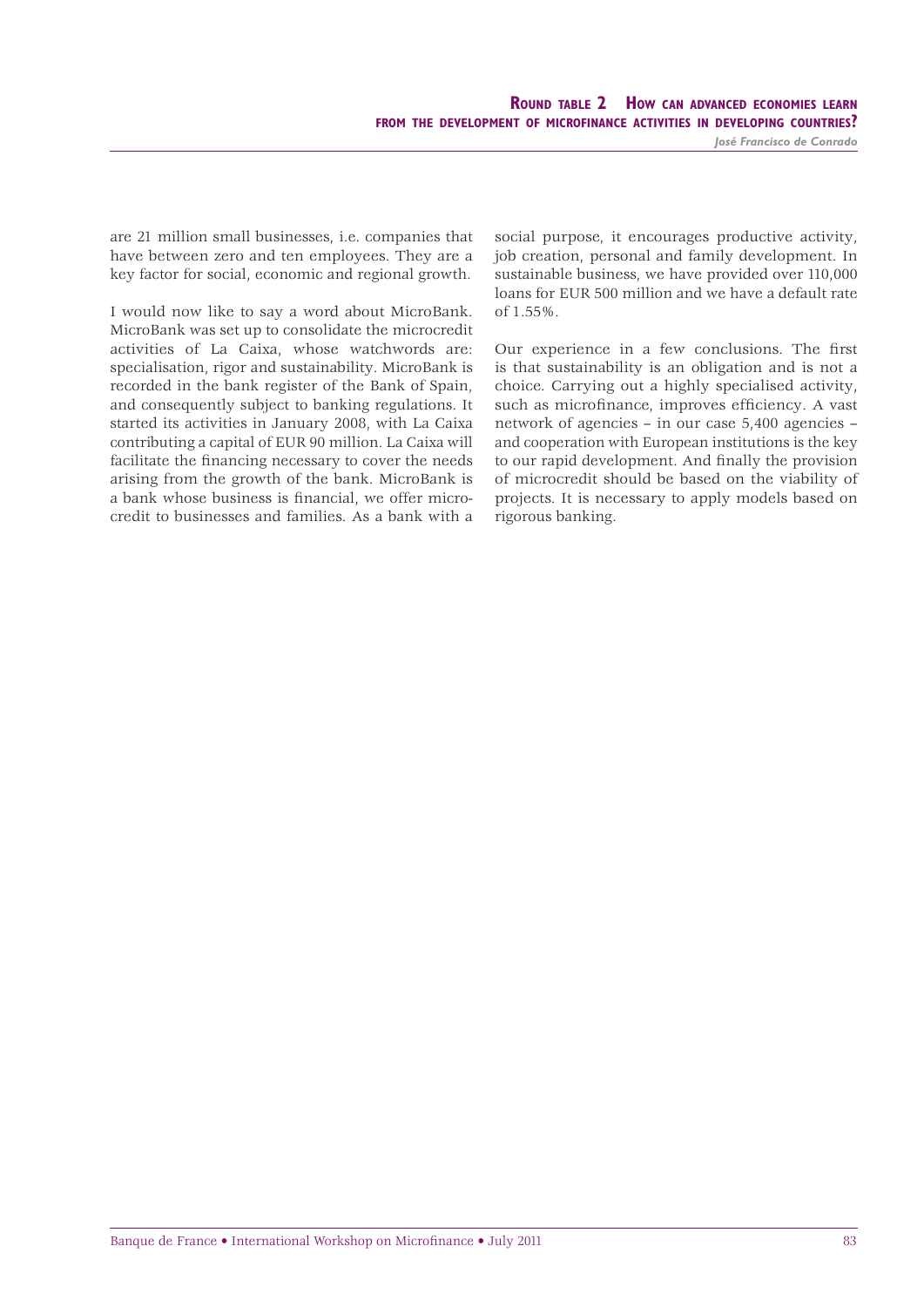#### *Arnaud VENTURA*

*Our last speaker, Bold Magvan, will give us his views coming from Mongolia. Xac Bank is one of the leading microfinance institutions in Mongolia, if not the leading. It started as an NGO more than 15 years ago and has become now one of the leading banks in*  the country. It will be very interesting to get his views as a local player in the field and what lessons can be learned in our countries *and what they do in Mongolia.*

# **Bold MAGVAN**

## *CEO*

### *XacBank*

I'm proud to represent XacBank, which is one of the 100 top global MFIs in the world, the Bank which is the leading not only in Mongolia. It was possible, thanks to the wonderful idea of microfinance, which has been spreading out all over the world in the last few years. I like this quote from a member of the European Parliament in panel one. She said that microfinance is not charity. That means that policy makers are convinced of microfinance and they deeply understand the nature of microfinance, so there's no need to talk about it more. There was a lot of discussion about inclusion. Inclusion is extremely important, but I must frustrate you. Inclusion is only the start. Inclusion is just the tip of the iceberg because Mongolia has solved the problem of access to finance due to its small population, 2.8 million people, and over banking. When we compare Mongolia with the world, we are second to Bangladesh in terms of penetration and yet the two countries are leading in poverty level. Although we have solved the problem of access to finance versus Bangladesh, we are still at the same poverty level. That means the solution of providing microcredit and microsavings to a population is not enough to solve the problem of poverty. This brings us to the issue of expectations. We should manage our expectations, what we are expecting from microfinance.

We know lots of investors, scholars, and scientists have had a debate about the impact of microfinance. A lot of times it's measured in numbers, in terms of income level for population per capita, but underneath the tip of the iceberg there is a huge amount of area which cannot be measured by numbers. We should take into account these qualitative factors, the qualitative impact of microfinance in the society. What I mean is that we are providing financial education lessons for young girls, including children who are excluded from schools. We are covering 10,000 young girls

and boys now and it's not measured anywhere by rating agencies. We are providing eco-friendly laws, helping to reduce air pollution and climate change by combining microfinance products and services with eco-friendly products, and that is not measured by any rating or other professional agencies. These are only two examples. We need to go deeper, qualitatively, not only quantitatively, and we need to conclude the first phase, which is inclusion. Inclusion is only the first phase. Although everyone has accounts, including children in Mongolia, we have an overindebtedness problem, but nevertheless poverty is not reduced. We need to conclude this first phase of inclusion by adding up more, like completing the system with more non-financial services which will complement financial services. What I mean by non-financial services is education, training for microentrepreneurs and empowerment because poverty is reproduced constantly. It's not solved one time, but it's reproduced constantly by existing wrong policies. So we have to deal with it and this is why we need continuous non-financial services.

We need to conclude this first phase of inclusion by completing it with these services, which means the work starts now. After we have everyone included into the financial sector, now we need to train these people, train young girls and boys from schools and those unemployed people who don't have knowledge about entrepreneurship.

Basically, poor people are those who are excluded from information. As you know, most of the chambers of commerce and associations who have broad networks serve only large companies, but the microentrepreneurs don't have such structure, which would help them on a continuous basis to advise them, to provide the necessary information and knowledge. So we need to work on these structures.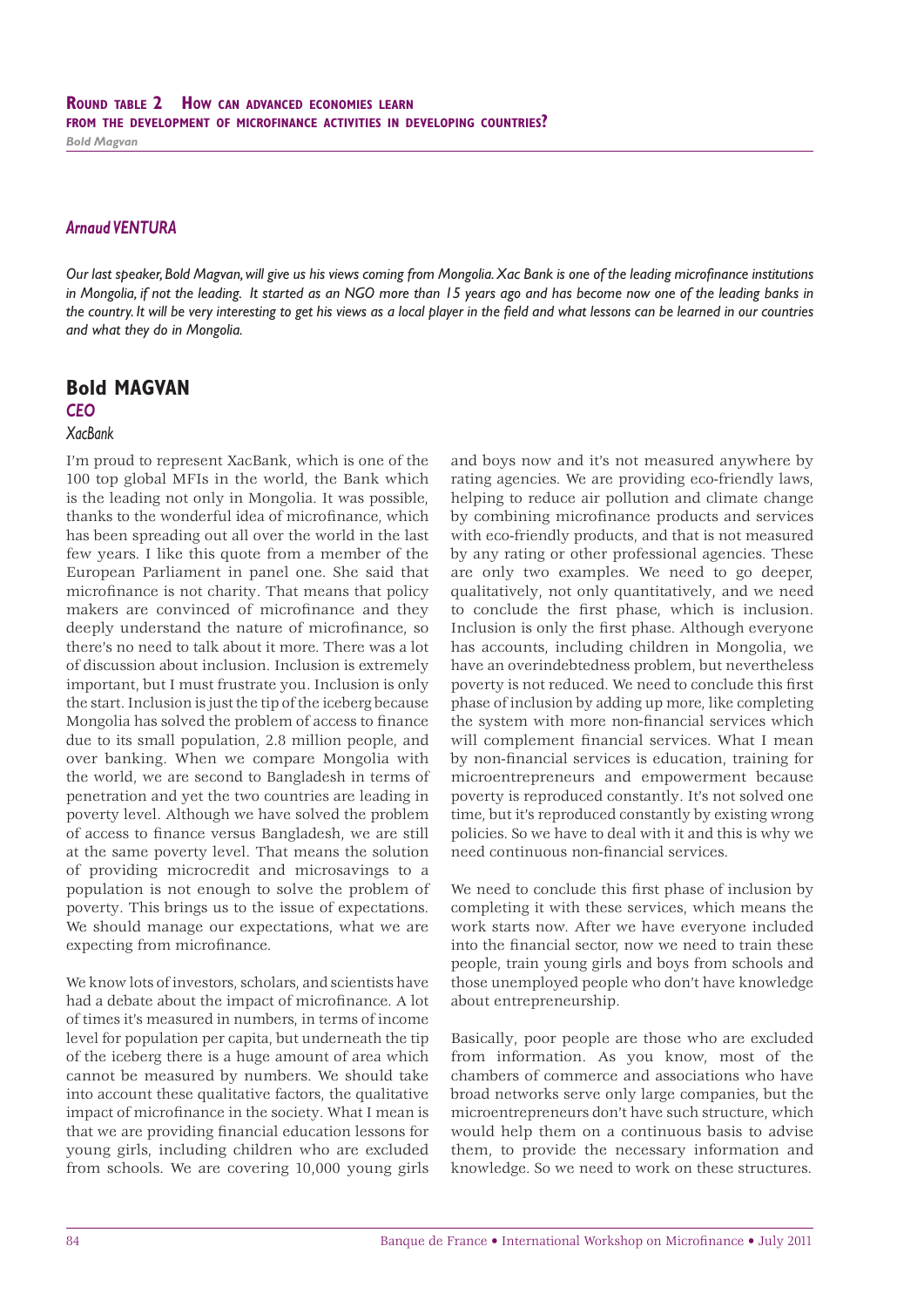*Bold Magvan*

As for lessons for developed countries, I would just briefly mention the main points. Developed countries need to support and advice in their countries from the very beginning, primarily to cover upfront costs to design products and services for the poor. Next is a blue ocean strategy and many of us have already mentioned this. Innovation is extremely important. Innovation drives microfinance because MFIs are working in those hard to reach areas where no one from the main stream banks is working. We have natural genes to produce new products and services, and that's why we have mobile phone banking services, that's why we have eco-friendly loans, that's why we have financial education for girls and savings for girls, starting from 14 years old in Mongolia.

Another important strategy is the vision and mission of MFIs, including developed countries. Once you have the right vision and mission which embraces not only social and financial purposes, but also environmental concerns, I mean a triple bottom line mission, then we will be on the right track and it's possible to achieve by microfinance institutions.

I already mentioned expectations and that is very important. Again, penetration is not enough. We need to do more. We need to have this conclusion, besides inclusion. Supervision, as was mentioned, is extremely important. We need to play according to the rules, but not to over regulate. I know some rating agencies are requiring from MFIs enormous amounts of standard data reporting, which cannot be completed even by mainstream large banks. So some are expecting MFIs to be like Jesus-Christ, Mohamed or Buddha, which is not possible even for larger capacity banks. We need to have a balanced approach.

Last, I would like to finish my short speech with a quote from one of our customers. He said, "I don't have relatives and I don't have anyone to rely on, but XacBank staff are like my brothers and sisters now." This is what microfinance is about.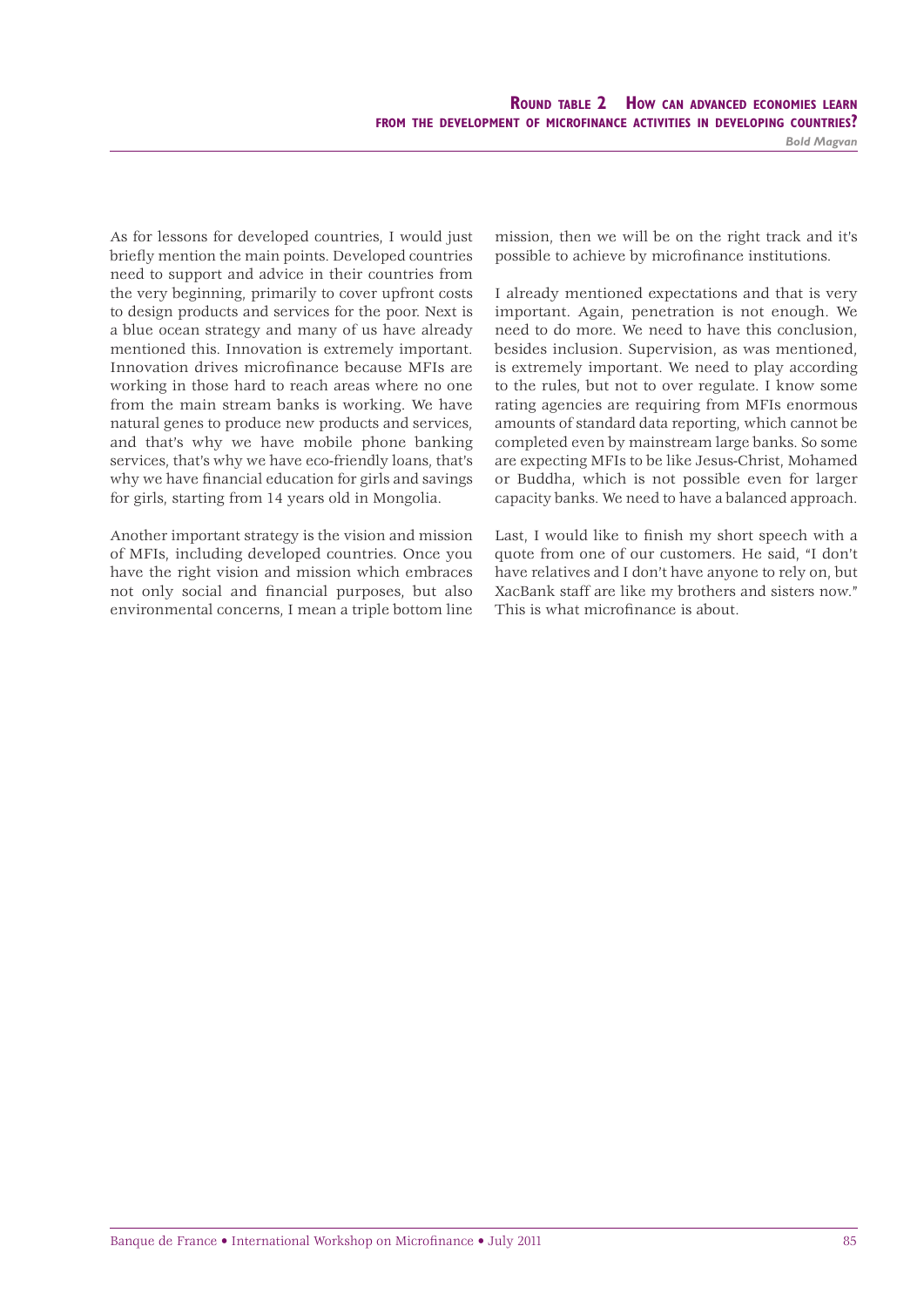# **QUESTIONS & ANSWERS**

#### *Guy Rosa, BNP Paribas*

We have heard stories told by members of the panel that all *make sense. Given that the title of this panel is "What can we learn from the South" – for once, it is not the rich who are dealing out their knowledge but are instead asking to learn – I would just like to ask you one question. If you were locked up with the G20, for the length of the meeting, what would you ask them if you had the assurance that at least one question would get answered?*

#### *Bold Magvan*

I don't know the answer, but I can say the South is reminding the West what they have done 500 years ago and forgot about it. Because we are working with basics now, so we are reminding what was forgotten.

The second thing, we are not only reminding of old things, but we are bringing 21st Century innovations and solutions to work with real people.

#### *Robert Christen*

I think the spirit of innovation is pretty profound in the South right now, particularly with respect to business models, and I would ask the G20 ministers what they can do to help the global standard setting bodies and other global institutions to recognise these new business models that are really going to be formed of partnerships among retail outlets, banks and payment systems. What they can do to facilitate the development of those sorts of systems into the future, which I think probably is what's going to be required to get proximity to where the poor women work. Does it seem like we're going to have the ability to build banking infrastructure out, like we maybe did in the more advanced countries, soon enough to help people get financial services?

#### *Arnaud Ventura*

First, for the past 20 years, much has been expected of microfi nance and everyone thinks it is the solution to combating poverty and solving the problem of poverty. As Bold Magvan has just mentioned, it is just the beginning. The beginning is to have 3 billion people who have access to financial services and, with that, they might over time come out of poverty. But it is necessary to first set the record straight and I think it is important that Heads of State, government, and the G20 have a clear idea of what is and what is not microfinance.

Second, I indeed believe that States and governments have a major role to play both in terms of regulation and by facilitating access to innovative models to develop microfinance.

#### *Michael Schlein*

In speaking to the G20, I spent several years as a regulator and I'd say the nature of regulators is not particularly innovative. They generally like to just approve things that they've already seen before. So to push regulators to being innovative in this area, I think we have to point them to various specific models. One of the earlier speakers from the Inter-American Development Bank and Multilatéral Invesment Fund spoke about the Microscope, which I think is an enormously valuable tool to look across the world at the best regulation and so I would use that to say those are the best practices and I would point the G20 in that direction.

Secondly, the theme of self-regulation, I think there is a lot that's coming out of the industry. I'd encourage the G20 to look at that and support that.

#### *Jean-Luc Perron*

Just some short comments. First of all, I believe that the objective of Northern countries is not to maintain MFIs in the South in a state of dependence. So if we finance them, it is like a channel for funding, but the objective is clearly to develop domestic markets, to facilitate microfinance institutions' access to bank liquidity, either by collecting savings, or by signing agreements with local banks.

Second, in terms of regulation, there is certainly a distinction to be made between MFIs that are refinanced on external resources or their capital and those that collect savings from the public, because we know that the reputational risk, the systemic risk, is not the same.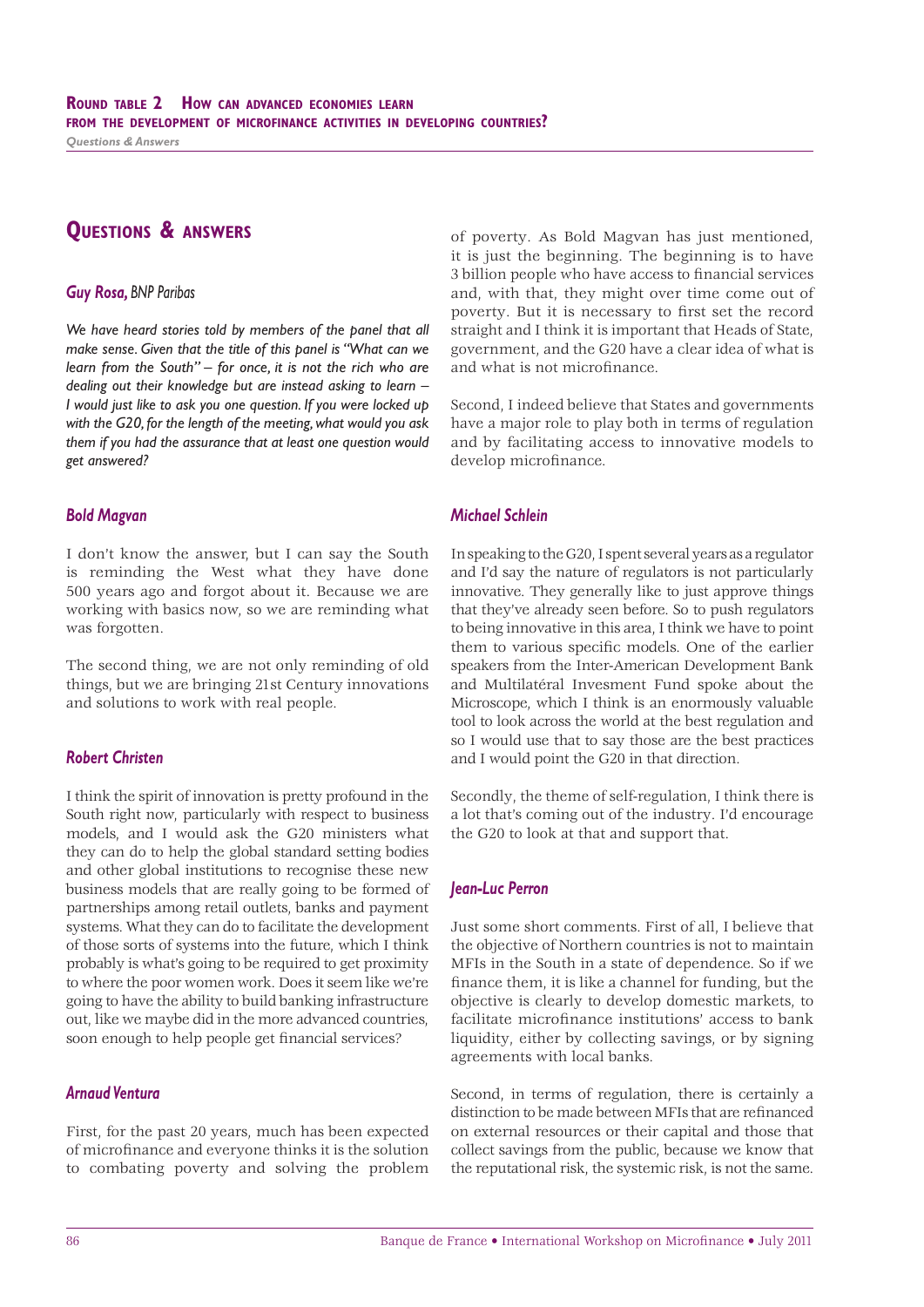Third, when we talk of rules, of commitment, I do not think we should just tell the IMF, or microfinance institutions, do this, do that, apply such and such a principle, it is also important that investment funds, financial intermediaries, international organisations apply a certain number of rules to themselves. I would just like to mention one to which we are very attached, that is to finance MFIs only so far as they are not exposed to exchange rate risk.

#### *Chris De Noose*

Perhaps a last word on the question raised by the representative of BNP Paribas earlier on. I think that especially in developed countries, there are more and more people who are excluded, not only from finance - I already gave you a few figures earlier on – but also, and above all, socially excluded. I think that microfinance is a tool that could help them. I am not only addressing governments, but especially the European Commission, because in Europe we are in favour of regulations possibly drawn up as a joint effort. Personally I do not believe much in self-regulation, I place much more hope in co-regulation. Regulators and users working together. As regards self-regulation, we have just carried out an exercise with the European Commission in this area and I must say that the experiences are not very positive.

#### *Alfred Hannig*

Yes, I just wanted to come back to Michael Schlein's remark on the potential role of the G20 to push regulators to perhaps become more risk taking and innovative. Just let me share our experience that we have currently in the G20 and I think some of the co-chairs are even here.

I think the reality at present is slightly different. Our perception is that in fact the G20 is eagerly looking for concrete experiences of countries that have shown they've experimented with a risk-based approach that really takes into account the risks of the business, which would in fact allow for a proportionate regulatory approach. There are some examples, I think, that are quite helpful and I think now the reality is that these examples come from especially the non-G20 countries and maybe the role of the G20 could be to leverage this with the political muscle behind and actually promote a more widespread adoption of these approaches.

I wouldn't say the initial push now needs to come from the G20 because I think the initial push actually comes from the developing countries. So maybe my world is a bit different than yours, but I just wanted to share this.

#### *José Francisco de Conrado*

To answer Alfred Hannig, I believe that microfinance can be a solution to poverty both in developed and developing countries. But I think we need to talk less, act more, risk capital and be more rigorous.

#### *George Flores, European Commission*

*Thank you, Mr. De Noose, for calling on the European Commission to act. I'd like to ask the panel the following question.*

*Right now the Eurobean Commission is designing financial instruments to address the infrastructure building of microfinance.* What would be, in your opinion, the most appropriate financial instrument to be deployed in microfinance? Would it be, for *example, to capitalise the MFIs' equity? Would it be funding to extend loans? Would it be giving partial guarantees on credit portfolios? Would it be the most appropriate tool for the European Union countries, the 27 member states?*

#### *Bold Magvan*

As you mentioned, capital is vital in developing countries. There is an overall capital shortage in developing countries and that's why MFIs cannot be registered according to internal regulations in certain countries. So that will help MFIs to register.

Secondly, as you have mentioned, the guaranty is extremely important for new MFIs that want to have access to international funding.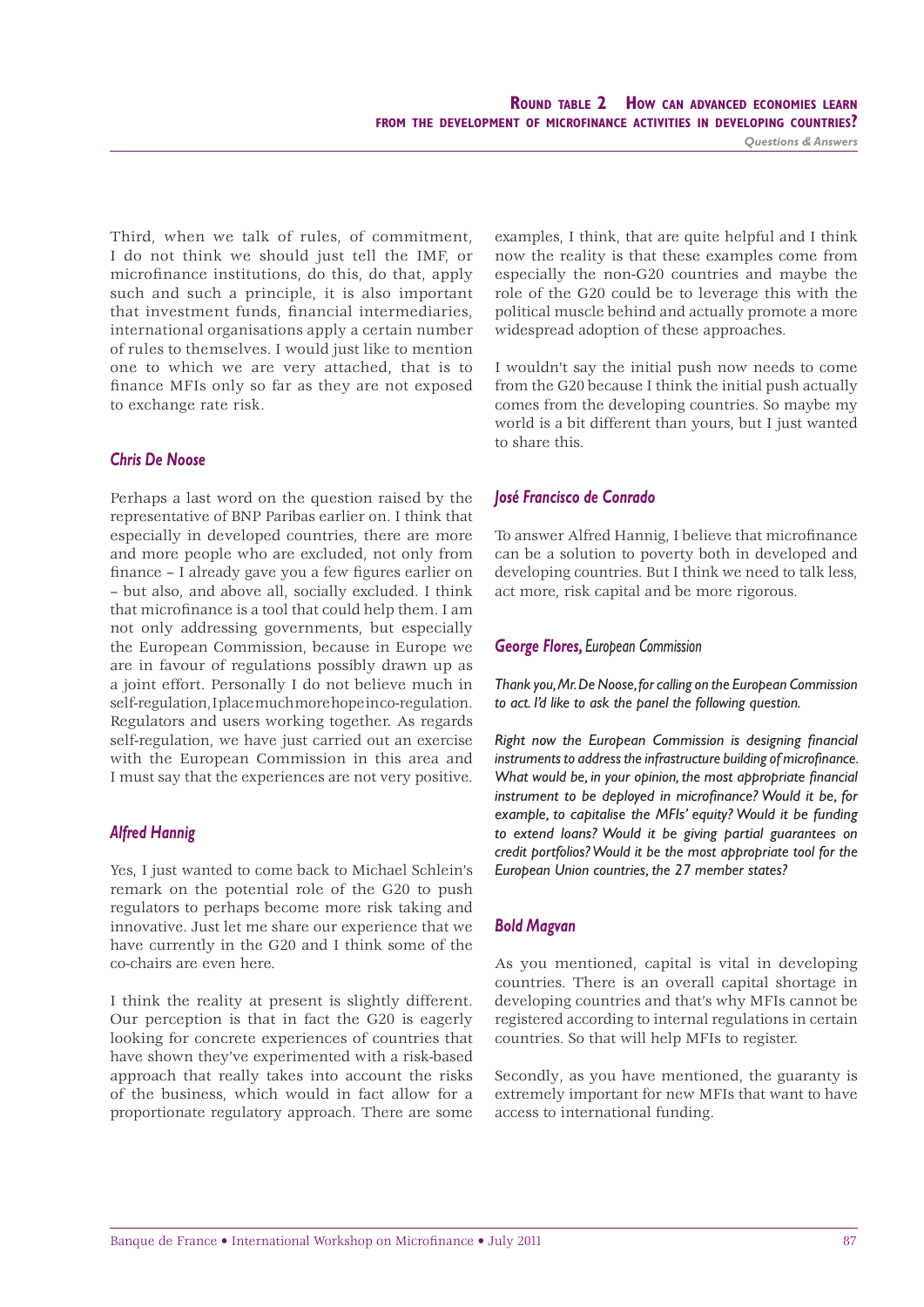#### *Chris De Noose*

*It's a complicated question. I would return the question: what would you like to regulate, the product or the institution?*

#### *George Flores*

But we don't want to regulate. As I said, we are designing financial instruments that are market based, no regulation, no grants and we would like to know which is the most appropriate for the European 27 member states and the microfinance environment. We don't want to regulate. We want to apply tomorrow morning financial instruments and I think, and I don't speak on behalf of the Commission, we are willing to put a lot of funds into this.

#### *Arnaud Ventura*

My view with my little knowledge of microfinance in Europe is that the most appropriate at this stage is financing, so lines of credit and loans to support the development of existing microfinance operations and partial guarantee tools to guaranty existing MFIs. In many European countries banks are pushed towards financing microfinance, but obviously with guarantees it would facilitate the development of microfinance. Apart from a few countries, MFIs in Europe are currently non-profit companies, so you cannot invest in equity. If you take France, Adie is an association and you have no way to invest in the equity of Adie. In only a few countries like MicroBank in Spain you have for-profit companies. In most European countries I know that microfinance is operated through a non-profit scheme, so it's very difficult to invest equity.

#### *Jean-Luc Perron*

I think the Commission can play a very important role in loosening the constraints that sometimes

exist to enable individual savings, in particular retail or institutional savings, to be channeled in clear and transparent conditions, i.e. with the assurance that they will go to responsible microfinance, into institutions to whom these resources will be useful. So we talked about investment funds to examine how an appropriate legal structure could be set up, and God knows there are many people who are willing to lend money even without interest and not only to give it or invest it, provided they have the guarantee that it will be diverted to worthy causes. And microfinance is of course a worthy cause. The Commission therefore has a very important role to play, which could also benefit microcredit institutions in Europe.

I would simply like to add that, although Europe is a union of 27 countries, in reality there are three very different business models.

There is the microfinance business model in the Southern countries, which has proven to be sustainable, to be capable of developing independently and even evolve into a banking model.

There is the model of microcredit organisations in the more developed countries, where the weight of support, counseling, and rehabilitation is such that the objective cannot be that agencies become quasibanks; banks exist and when a client of the Adie manages to get back on track, it becomes a client for the banking system, it is no longer a client for the Adie, so we are not in the same context as in developing countries.

And then there is an intermediate situation, that of Central and Eastern European countries, Bulgaria, and Romania. In these cases, guarantee or equity instruments would enable these microcredit institutions, which fill a historical gap in the banking system, to evolve into quasi-banks or proper banks as history has shown. So the answer in terms of regulation cannot be unique and I think the Commission should really stick to the analysis of economic models specific to each country.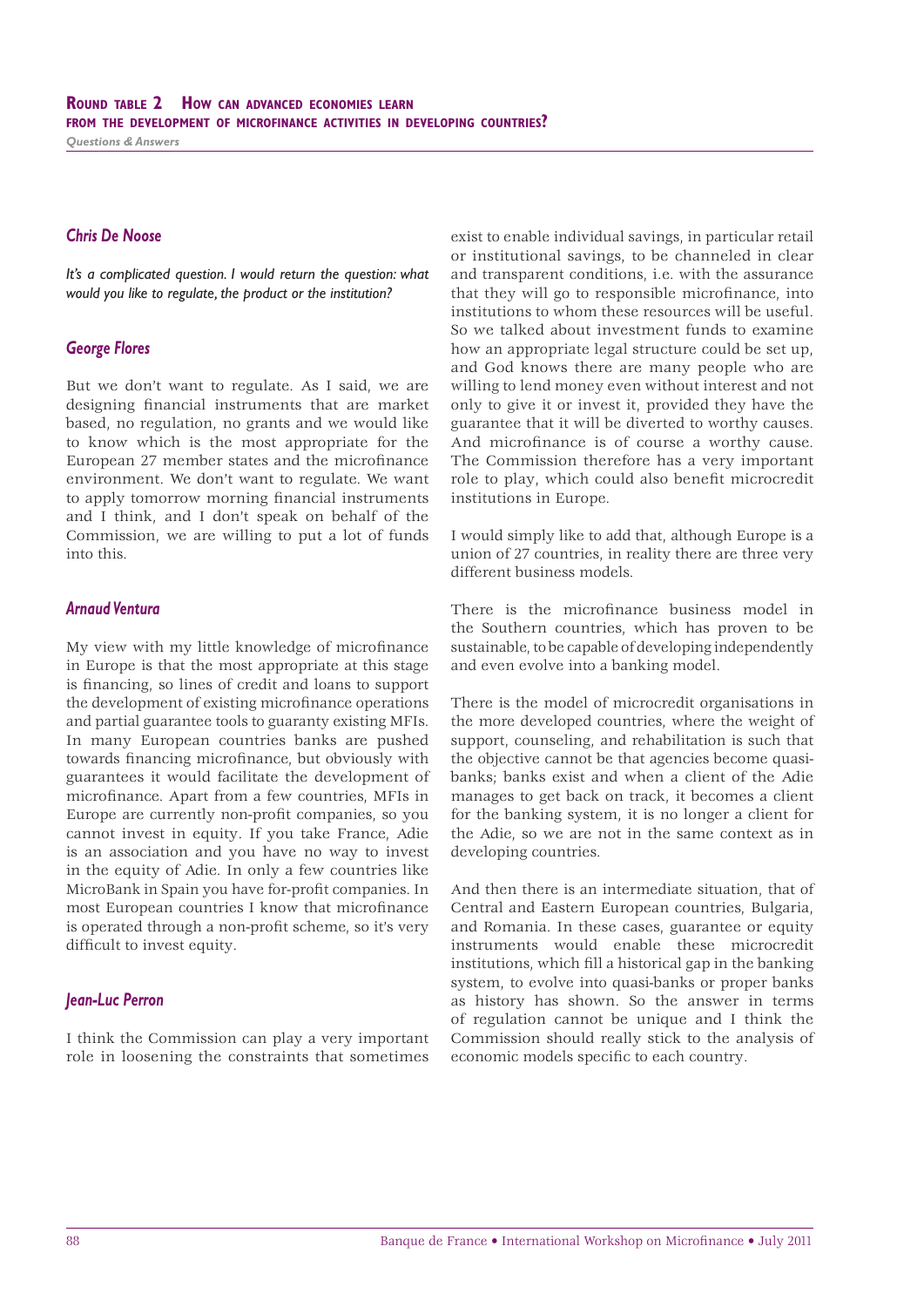

# **THE FUNDING OF MICROFINANCE: USING LOCAL RESOURCES, TRANSFERS OF SAVINGS FROM THE NORTH TO THE SOUTH, INTERNATIONAL FINANCING**

| Chairperson: | Tilman EHRBECK,<br>CEO, Consulting Group to Assist the Poor                                                              | 91  |
|--------------|--------------------------------------------------------------------------------------------------------------------------|-----|
| Speakers:    | Daniel LEBEGUE,<br>CEO, Épargne sans frontière                                                                           | 92  |
|              | Arnaud POISSONNIER,<br>CEO, Babyloan                                                                                     | 94  |
|              | Plutarchos SAKELLARIS,<br>Vice-President, European Investment Bank                                                       | 96  |
|              | Marc BICHLER,<br>Chairman, European Microfinance Platform                                                                | 98  |
|              | Sébastien DUQUET,<br>Managing Director, PlaNIS responsAbility                                                            | 100 |
|              | Cyril ROUSSEAU,<br>Head of Official Development Assistance<br>and Multilateral Development Institutions, French Treasury | 103 |

## Questions/answers 105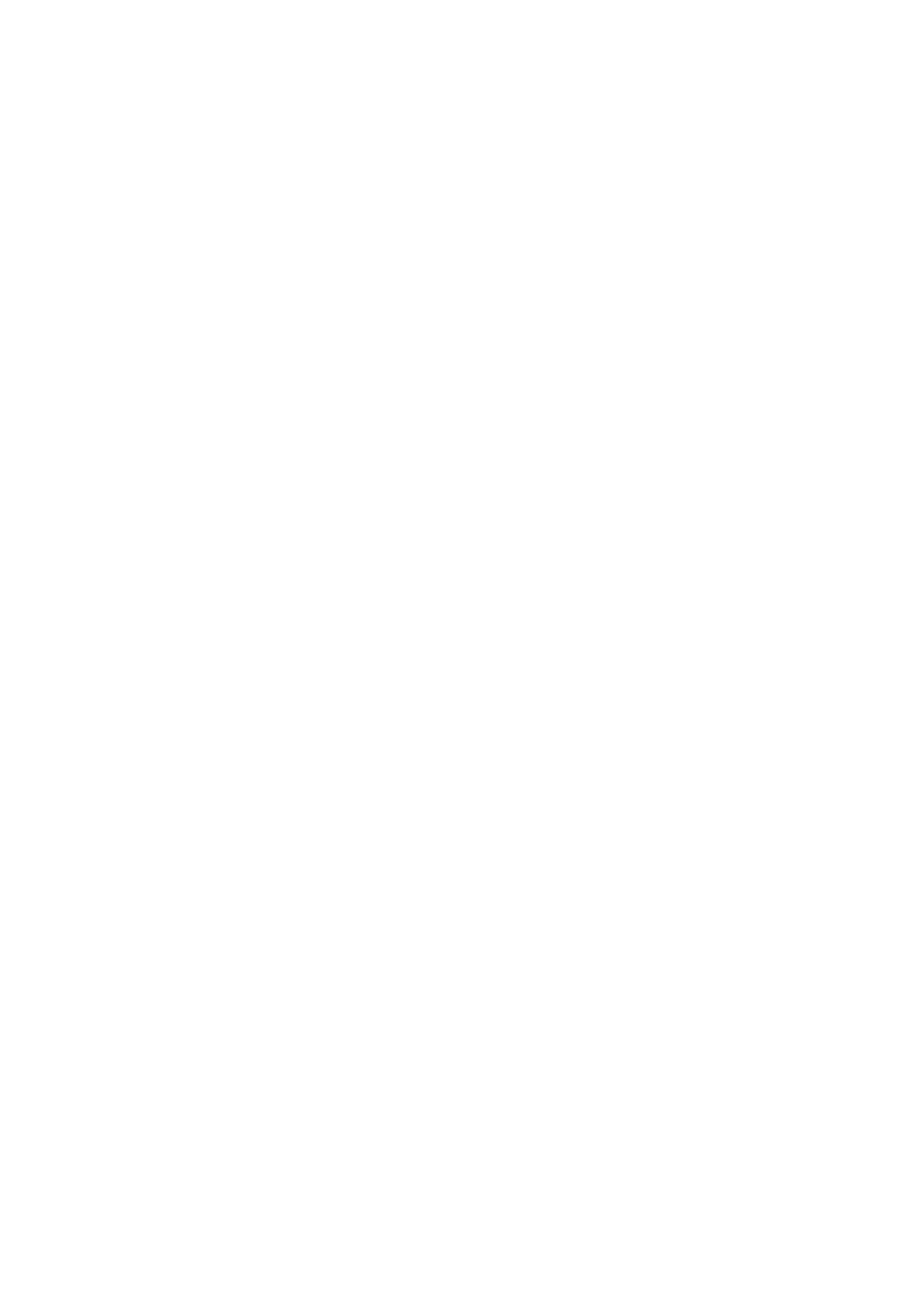## **Tilman EHRBECK** *President Consulting Group to Assist the Poor (CGAP)*

We have heard a lot of the key messages this<br>morning already and I suspect that there is<br>not that much disagreement in the room on<br>the aspirations of where we should be going. I had a morning already and I suspect that there is not that much disagreement in the room on the aspirations of where we should be going. I had a chance to talk to all the distinguished members of the panel and we will try to go a little deeper into three questions. I will tee those up and then I will introduce the speakers as we go. I will ask each of them to focus on one specific question in this context.

This is, of course, against the backdrop of the topic of our sessions. The first issue is if you think about microfinance as a development activity with the objective to create a self-sustained industry, it has been a great success. By supporting the early social entrepreneurs like Professor Yunus, an industry developed over 25 to 30 years that today is probably roughly 60 billion dollars big. If you consolidate the balance sheet of the microfinance situation that we were talking about in the first part of the session, roughly half of the funding is actually domestic resource mobilisation savings. Depending a bit on how you count it, one could argue that two thirds of the other half are commercial or quasi commercial sources of funding and only one third of that other half, or one-sixth of the total, is still public money. From a development perspective, this is great leverage. We supported the creation of a self-sustained industry. The question is, of course, as it grows and tries to reach more people, what more can be done in this leveraged fashion, and in particular what more can be done to mobilise domestic savings, which are a source of funding for the intermediaries, and savings and deposits as a financial service have an important value in and of their own right. So the first question is "What more can we do to mobilise domestic savings?"

In the case of credit, too much of a good thing can be a problem. We have had episodes of very fast growth in a few markets where microfinance institutions (MFIs) competed for the same customer segments and might not have quite realised that the underlying challenge changed from providing access to credit in this case, to responsible delivery of that service. That over supply led to overborrowing and overindebtedness and that was partially fueled by the relatively readily available debt funding and international debt funding. So the second question that I'm going to ask to the panel is "What can international funders in particular do to ensure that the MFIs that they are funding pursue, if you will, the operations in a responsible fashion? What are investor responsibilities for international capital flows?"

The topic of our session constrains us a little bit to the credit question because it's financing microfinance. We heard this morning very convincingly, and we know that both conceptually and empirically to be true, that poor families in the informal economy actually need access to a broad range of financial services. Not all need credit and many might actually need savings, insurance and other services instead. Even though it's not entirely part of our panel, I will ask if somebody has something to say on the third question, of what can we do to help bring about the provision of a broader range of financial services that would be highly appreciated.

So there are three questions: "What can we do to increase domestic savings, in particular, resource mobilisation?"; secondly, "What should international investors do to ensure a responsible delivery of credit and help avoid over indebtedness types of crises?"; thirdly, "What can we do to encourage or support the provision of a broader range of financial services?"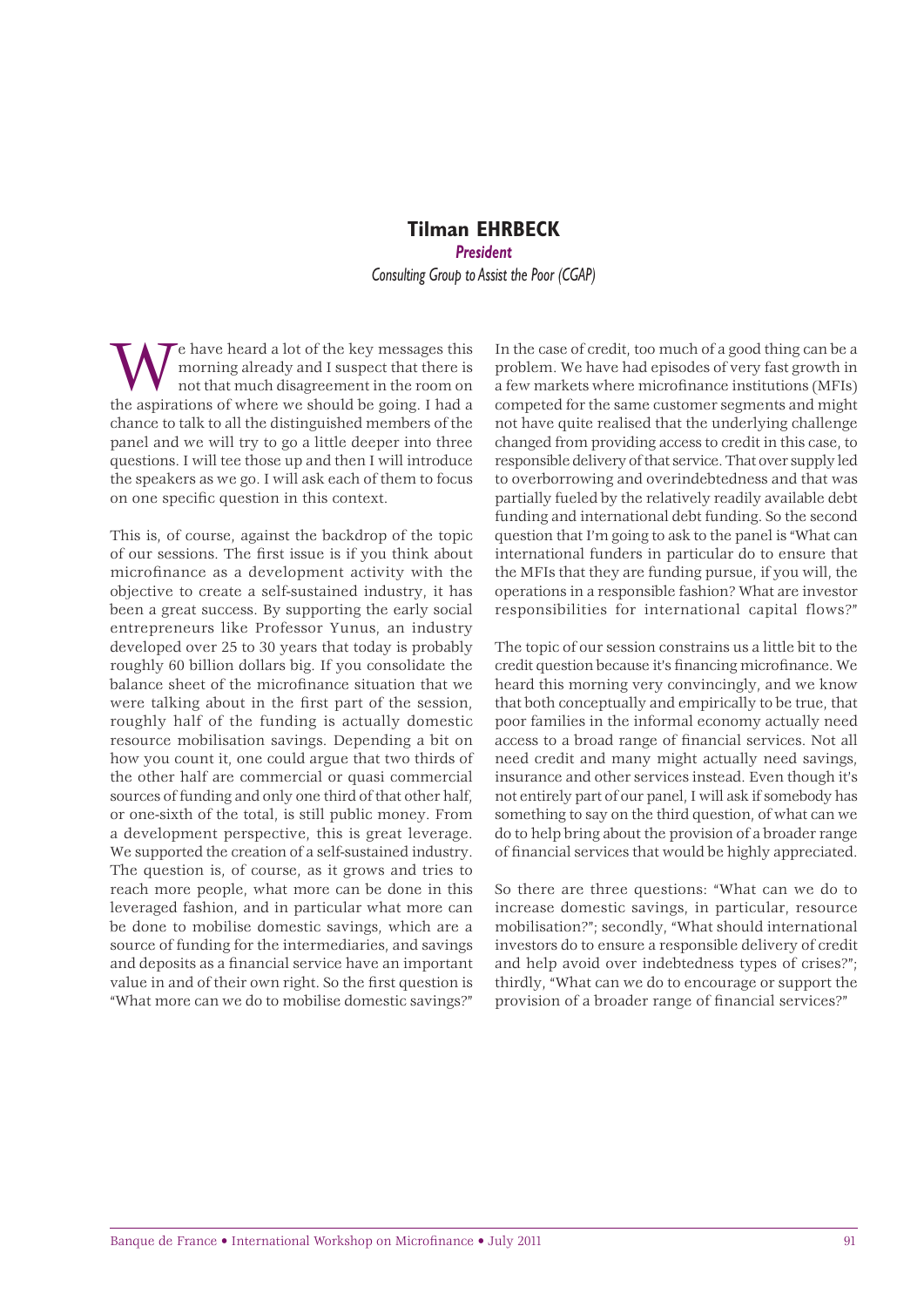#### *Tilman Ehrbeck*

*We'll start with you, Mister Lebègue. You have a very distinguished career, first in the French Civil Service in the Treasury where you worked for 20 years, and then you were a CEO in the private sector with BNP and the* Caisse des Dépôts et Consignations*. Now you are Chairman to a number of institutions in civil society, including one that intrigues me a lot. It's called Epargne Sans* Frontière *and you might have to explain to the audience what that is, but I take it as a hint that I can ask you to focus your remarks on domestic resource mobilisation.*

# **Daniel LEBÈGUE**

*CEO Épargne sans frontière*

I will only talk about the mobilisation of domestic savings as a lever – and I believe, the main lever – in developing countries, both for ensuring the financing, the development of the economy but also for reducing poverty and precariousness. I will refer to a report, not yet been published, that was conducted by our association Epargne sans Frontière. In short, Épargne sans Frontière has the ambition of being a think-tank, a forum for exchanging ideas and best practices with respect to the financing of development and a place where public and private players from North and South can meet. Since the beginning of the year, one of our working groups, chaired by the former Chairman of Credit Mutuel, Etienne Pflimlin, has worked and made proposals on the topic "how to strengthen the mobilisation of local savings and insurance" and our report focuses primarily on the countries of North Africa and southern Sahara. For the poor individual entrepreneur, just like for the poor household, financial exclusion, i.e. that which prevents him from improving his situation, it is primarily the impossibility or extreme difficulty of access in sequence means of payment other than cash, savings, insurance, and I put in fourth, not to reduce its importance, but I think that in the order of priorities it is not the first, access to credit.

Providing access to simple, user-friendly, secure and cheap means of payment, savings instruments and insurance products, that is the priority. I will recall three figures you already know. In Africa, an average of 10% of the population has access to banking services. This means that one in ten Africans has access on a regular basis to means of payment, in the form of checks, credit cards, bank transfers offered by financial institutions. We do not have any precise figures, but it is estimated that one in ten Africans

has access to financial savings products. Savings in Africa are much greater than this figure would indicate because they are largely channeled into real property, livestock, goods, jewelry or traditional forms of savings, such as the tontine. Finally, an average of between 2.5% and 3% of the population in Africa has access to insurance against damage, fire, theft, business interruption, or against the major risks of life beyond, of course, the welfare system when there is one, health, death. Between 2.5% and 3% of the population are able to anticipate, reduce or hedge risks of this type, which are the risks of life for each one of us. How to explain this situation? There are multiple factors. First, of course, income levels: it is not easy to save or take out insurance when living below the subsistence minimum. But this is not the main factor and it is not absolutely critical. I recall that in France the majority of people living below the poverty line have access to at least one savings product, generally an A passbook. But, clearly, there are other explanatory factors. Cultural factors. In Africa, there is still, as has been the case in many regions throughout the world, a culture of cash. People prefer to have money in their pocket. There is also – but not only in Africa – a deficit in financial education. There are few schools in Africa – but it is the same thing in France – that teach children how to manage a budget. What is investment? What is the difference between investment and consumption? It is taught almost nowhere. There may also be religious factors. In Islam, insurance is a form of betting, a game. And, then, there are all the security issues for investors, insurance policy holders, and security does not only mean the solvency of institutions. For example, when investors deposit or withdraw money, they wish to do so in a very secure framework. There are of course, other explanatory factors, such as inadequate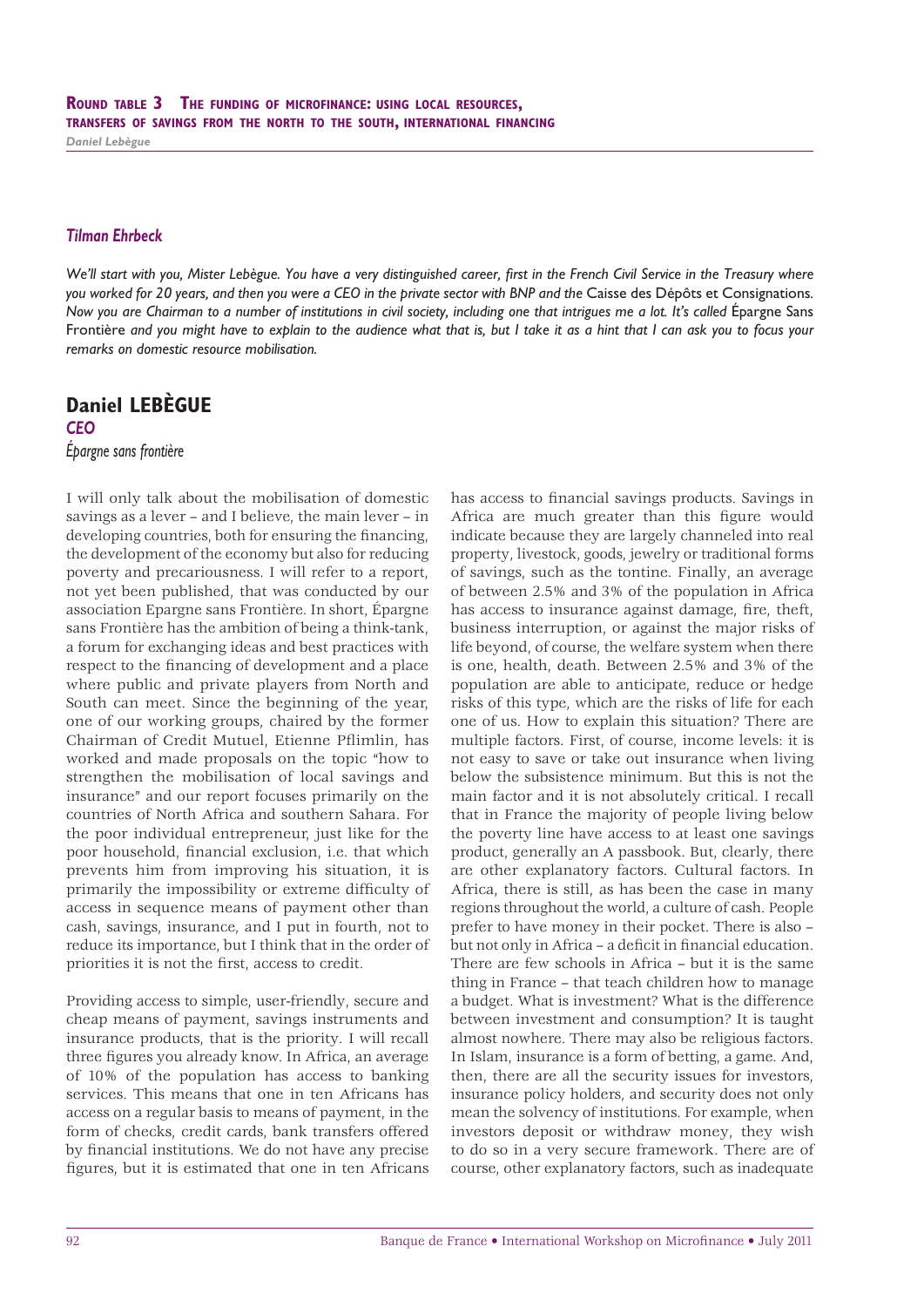ROUND TABLE 3 THE FUNDING OF MICROFINANCE: USING LOCAL RESOURCES, TRANSFERS OF SAVINGS FROM THE NORTH TO THE SOUTH, INTERNATIONAL FINANCING *Daniel Lebègue*

supply, poor distribution networks and, finally – I will not go into detail, others will – sometimes very inadequate regulations. In Egypt, Morocco, MFIs are not authorised to offer savings products. There are whole regions where micro-insurance is not regulated. Having identified where the problems lie, it is now quite easy to infer what the answers are and they are actually quite simple. Increasing confidence, financial education, accessibility, for example by combining new technologies and points of contact, the post office or local stores. Just to remind

you, in Africa, 40% of Africans have a mobile phone. Offering a range of specific products and services, for

example in the areas of education or insurance against natural disasters for farmers. And finally, of course, adapting regulations and government policies. A last point. There are central bankers in this room, maybe from African central banks, the BCEAO, the BEAC. How can we admit – we understand why – that the banking system in these countries and in other areas have excess liquidity and invest this excess liquidity in central bank deposits and treasury bills. It is clear that, by relatively simple and well-honed monetary and financial policy measures, we must be able to direct, process, channel savings into more directly productive jobs.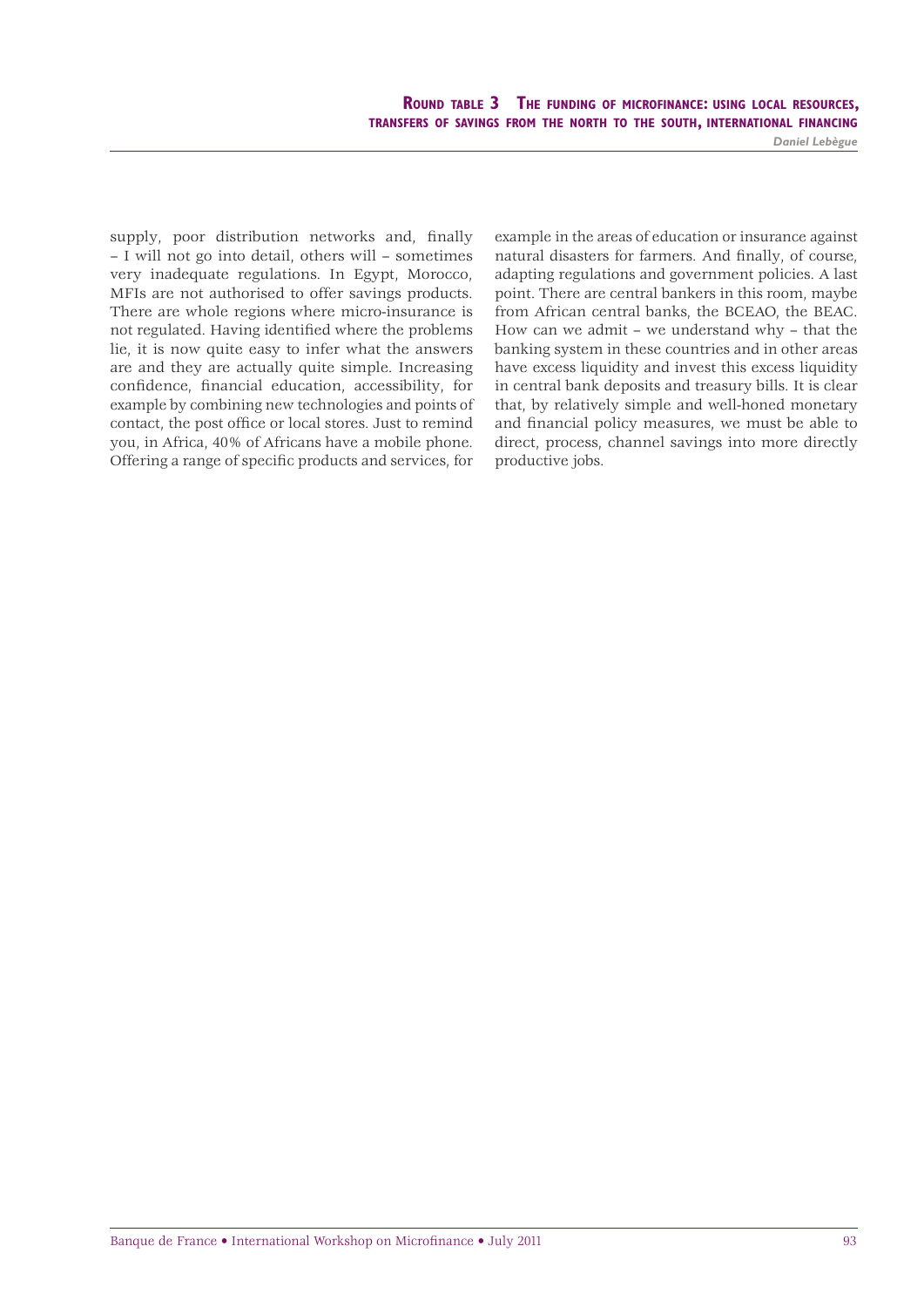*Arnaud Poissonnier*

#### *Tilman Ehrbeck*

*Arnaud Poissonnier is a leading social entrepreneur. He worked for 12 years in commercial banking, wealth management. He worked* for the very included and then he decided that he should radically shift gears and he joined the microfinance working for OXUS at *ACTED, and two years ago he founded Babyloan, which is an online microcredit platform.*

*I have two questions for Arnaud Poissonnier. The first one is "Can something which is definitely innovative and even sexy, such as an online platform, ever be big enough to really make a difference from a funding resource mobilisation, either domestically or internationally?" Secondly, "For your international funding do you have a socially responsible investor mindset and how do you ensure that it doesn't lead to over indebtedness or some of the problems that we heard about earlier?"*

# **Arnaud POISSONNIER**

*CEO*

*Babyloan*

I am very happy to be here with you. So, on this subject, we have talked about regulation, but we are not in the sphere of regulation, although sometimes we are in the sphere of revolution. Ben Hamida Essma spoke this morning of the citizens' revolution in Tunisia. What is meant by peer to peer microcredit? Basically, it is a kind of revolution in the world of microfinance because, curiously or at least historically, microfinance has always been financed in the institutional sphere by international institutions, international investors, specialised funds, local international banks. And, curiously, although Professor Yunus and others have talked a lot to the general public about microfinance, the public has not been involved in the development of microcredit. And then the Kiva initiative was launched. Today, I have a father, Professor Yunus, and I have a God, it is not Shiva but Kiva. Kiva is about trying to involve the general public in the development of microcredit through the Internet. It is a kind of citizens' bank. The idea was simply to create a website that would bring together Internet users in peer to peer mode and enable them to establish partnerships with MFIs, choose online profiles, the beneficiaries of microloans that they would be able to refinance using their credit card. On the site, take for example Mrs A in Cambodia who is seeking to obtain refinancing for her sweet trolley outside schools. I can pay all or part of the amount required to refinance the project with my credit card. This quite ingenious idea, sponsoring through lending, has not only spun new initiatives but has also grown very quickly as Kiva, which was set up six years ago, has become a huge platform with close to 900,000 members and, gradually, a number of other initiatives have been launched.

Today, there are ten platforms of this type across the world. For the moment, they have succeeded in bringing together only about one million peer to peer sponsors of microcredit projects. But it all goes very fast. This is a new innovative form of financing, but it is growing very fast. To give you some figures, Jacques Attali said this morning that microfinance was nothing in finance, now peer to peer microcredit is nothing in microcredit since all these platforms combined have collected just over 100 million dollars. These are still relatively small sums. These 100 million dollars compared to the 65 billion dollars represent 0.15% of the global outstanding amount of microcredit. So when you look at it you ask yourself "but what are they doing out there? It's a gimmick". That has been said by many institutional investors. At first, when Kiva was launched, when Babyloan was launched, a number of major fund managers said "this thing is a gimmick". So, yes, it is still very anecdotal, but what is now happening – and that is very interesting – is that the world growth rate of microcredit today is about 10% to 15% per year. The growth rate of peer to peer microcredit platforms is between 200% and 400%. If you are a good mathematician – which I am not – by making a quick calculation you can very well imagine that in ten years – here again, we have only six years – peer to peer will represent 5% to 10% of microcredit outstandings worldwide. That would be quite significant, with the weight that these platforms could represent in terms of social value added. Because what is peer to peer if not the contribution of a joint resource to MFIs? Indeed, Internet users make so-called solidarity loans, i.e. they provide resources free of charge – as opposed to the resources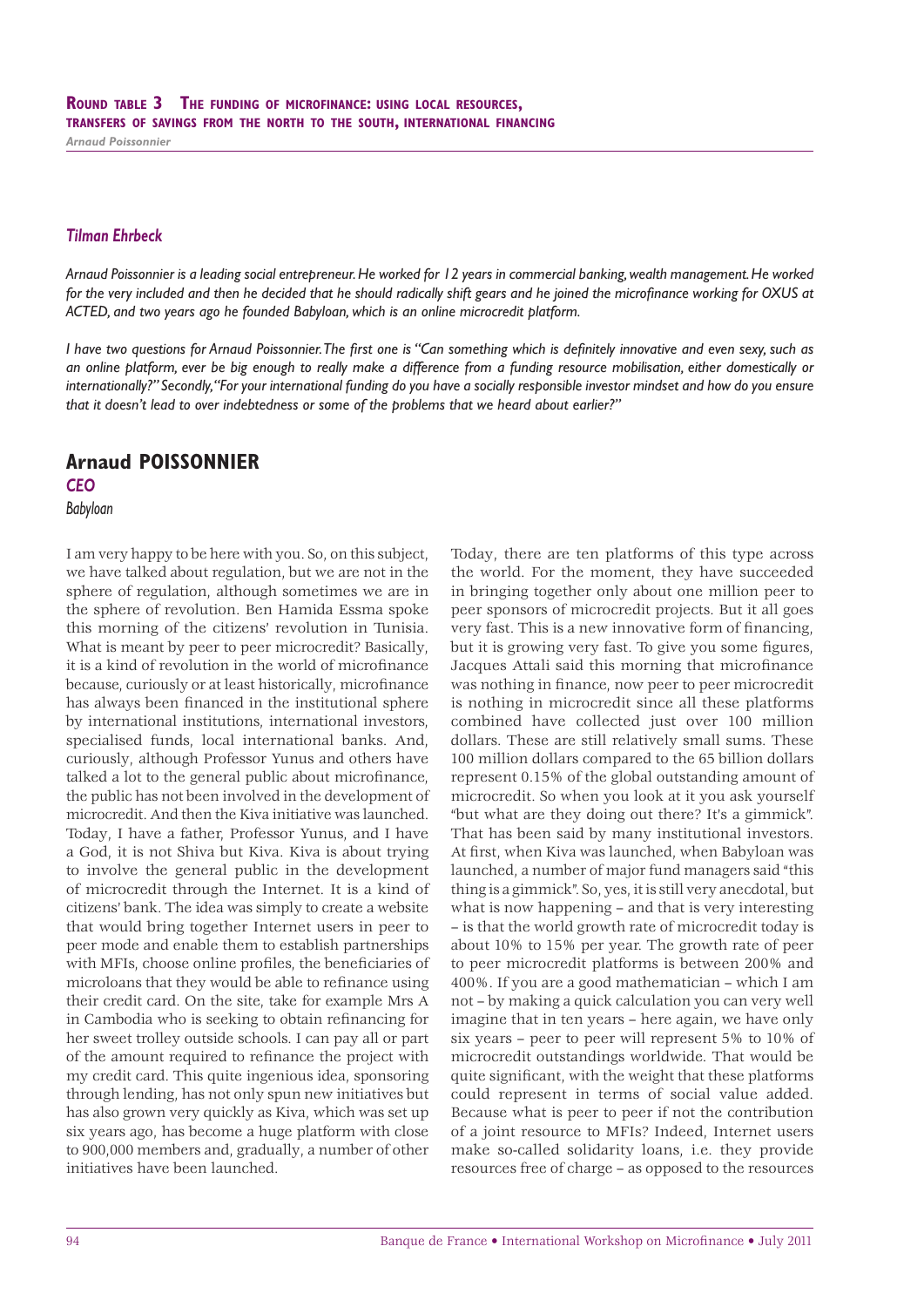*Arnaud Poissonnier*

supplied by major investment funds – and thereby enable MFIs to lower their costs and ultimately to lower their interest rates.

We created Babyloan almost three years ago – it will be three years in September – and in three years, we have brought together close to 12,000 users from 137 countries – all over the world, even if 90% are Europeans - who have refinanced a little over 6,000 recipients of microcredit with a dozen partners, including MFIs in Southern countries, but also in France since Babyloan was connected to microcredit in France. So, that is our universe.

To come back to today's subject, there is something very interesting in this world of peer to peer: it is based on technological innovation, web innovation. And these web innovations can very easily be transposed, without having to set up NGOs or large development teams. And what we are starting to realise is that it is very easy nowadays – now that these platforms have shown their reliability and ability – it very easy to draw them out of their context – Kiva in the United States, Babyloan in France – and duplicate them, for example in developing countries. But what is interesting is that these are almost open source technologies. For example, we have one of our partners who can say to us "we are in Ecuador, there are many wealthy families in Ecuador". It would be very easy and highly feasible to set up a Kiva or Babyloan Ecuador that would enable us to not only be in a North-South solidarity dimension, but also in a South-South solidarity dimension for mobilising savings from wealthy people in developing countries to finance local microcredit projects. We are starting to become aware – and we had no idea about this at first – that we can also use these peer to peer platforms to mobilise local savings. We are in fact – and this is betraying secrets that are now open secrets – thinking of setting up a Babyloan Tunisia that would – and this is a good illustration of what can be done in terms of multidimensional mobilisation

of these savings – enable Tunisians to sponsor the beneficiaries of microcredit with their credit card. It would also enable Tunisians across the world, as well as holidaymakers in Tunisia, to enter into a North-South relationship of solidarity by sponsoring local projects via this platform. It is a very interesting approach and I will end on this point.

Beyond this lending-based approach, these peer to peer platforms – which are part of the world of crowd-funding – may be used to offer donations or complementary support to microcredit. For example, why not enable Internet users on Babyloan to pay for a medical consultation for the person they are sponsoring? There is a wealth of possibilities.

Just a small anecdote to conclude. I was in Manila last December and on my way to our partner microfinance institution I saw a house, a very poor house, with a Babyloan sticker above the door and I asked myself what this was all about. I continued down the road and 100 meters further I came across another house with a Babyloan sticker above the door. I then asked the Director why there were Babyloan stickers everywhere across Manila – a slight exaggeration – and the Director told me "it's very simple, we have raised awareness among our microcredit beneficiaries about the fact that they were not funded by a standard investor, they were funded by someone like them at the other end of the world, an Internet user in France, Germany, Belgium, Canada or the United States". And I can tell you that this is an extremely strong message in the financial education of our beneficiaries than to tell them "Be careful, if you do not repay, it is Mr. Smith or Mr. So-and-so in France or in Europe that you are not paying back" and, all of a sudden, this money acquires an even greater value because it comes from someone like them. And so stickers have been distributed to everyone and people are proud to show that they are sponsored by an Internet user at the other end of the world and this is a strong message conveyed by crowd-funding and peer to peer.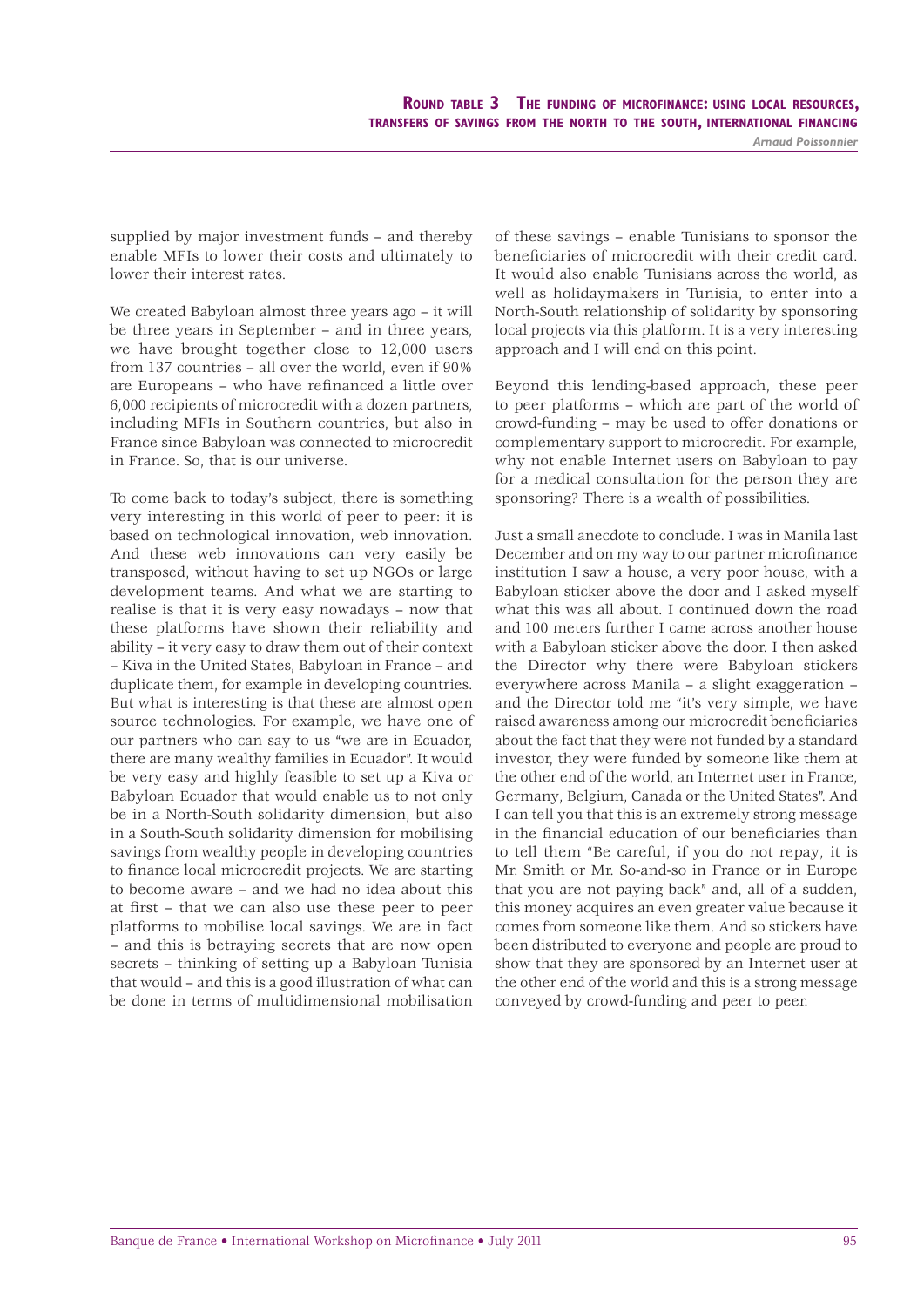*Plutarchos Sakellaris*

#### *Tilman Ehrbeck*

*There is a lot of passion, no doubt, and hope for peer-to-peer credit lending. We have regulators in the room and I'm curious to hear their reactions later. We'll have our third speaker and distinguished panelist, Plutarchos Sakellaris. Plutarchos is Vice-President at the European Investment Bank, where he is in charge of a number of regional operations and risk management in the Economics Department. He has been an advisor to governments and an economics professor.* 

Plutarchos, you have a number of vantage points that you can chose from to comment, but as a public finance institution, maybe the *question in the context of our topic would be "How do you think about leveraging other people's money in the private sector down*  the road?" Also, "What do you think about the notion of responsible finance when you extend equity, credit or other instruments?"

## **Plutarchos SAKELLARIS**

*Vice-President European Investment Bank*

Indeed, since I'm the representative of the European Union's long term lending bank, I have to talk a lot about the public sector and its role in financing microfinance, not just around the world, but also inside the European Union because that's very important.

I want to go back to the trilemma that you brought up at the beginning, which was the source of finance being one-half local, two-sixths international private, one-sixth public. There was the question about what can we do to mobilise more domestic savings. The answer that an economist can give there is very simple, but putting it into practice is extremely hard and it's actually the work of development and the work of building institutions, which is growth, employment, productivity, building institutions, good governance, good government, regulations and good high quality financial services. We were told that only 10% of Africans are banked. You put all of these elements together and there's your recipe in twenty seconds. Seriously though, this is really a very important subject.

From the point of view of local versus international funding, indeed economists and theorists say that it's best if the source of finance is local, but there are many market imperfections that basically prevent local financial intermediaries, especially in the microfinance sector, to get these funds, and in fact that prevent even the MFIs to get the funds that banks have themselves gotten in the domestic market. So I definitely want, given the shortness of the time that I have, to focus on the fact that the role of international public institutions, international financial institutions, development finance institutions, bilaterals and so on

in this process is a really important one. I think it goes beyond only the one-sixth because if you look at how the financing is done of MFIs, it's done in different layers and it's done in different organisations. I say in different layers because you have different layers of risk involved in the instruments that are used to finance the MFIs. You have higher risk equity, you have lower risk senior debt and you have in between a mezzanine. You generally see that the public international institutions concentrate in those risk segments where the private sector does not find it either worthwhile or possible to go into, which is the higher risk sectors. We also have to see how the whole organisation of microfinance is structured. It's not just the MFIs who are basically dealing with the clients and who are giving the credit. On top of that, many times you have holding companies that are basically generating these in a greenfield way, or you have microfinance investment vehicles that finance these MFIs. Well, even if you see that the majority of the local funding goes towards the MFIs, you see that the international and especially public funding is preponderant in financing the holding companies and the microfinance investment vehicles which are so important in generating these MFIs like the ones we have seen here. So sometimes the one-sixth or one-half figures do not give the full story.

Beyond concentrating on the different segments of risk, I say one other important part of what is the role of public funding has to do also with responsibility, whether you call that social responsibility or not. We in the European Investment Bank and elsewhere in recent days call it good client protection principles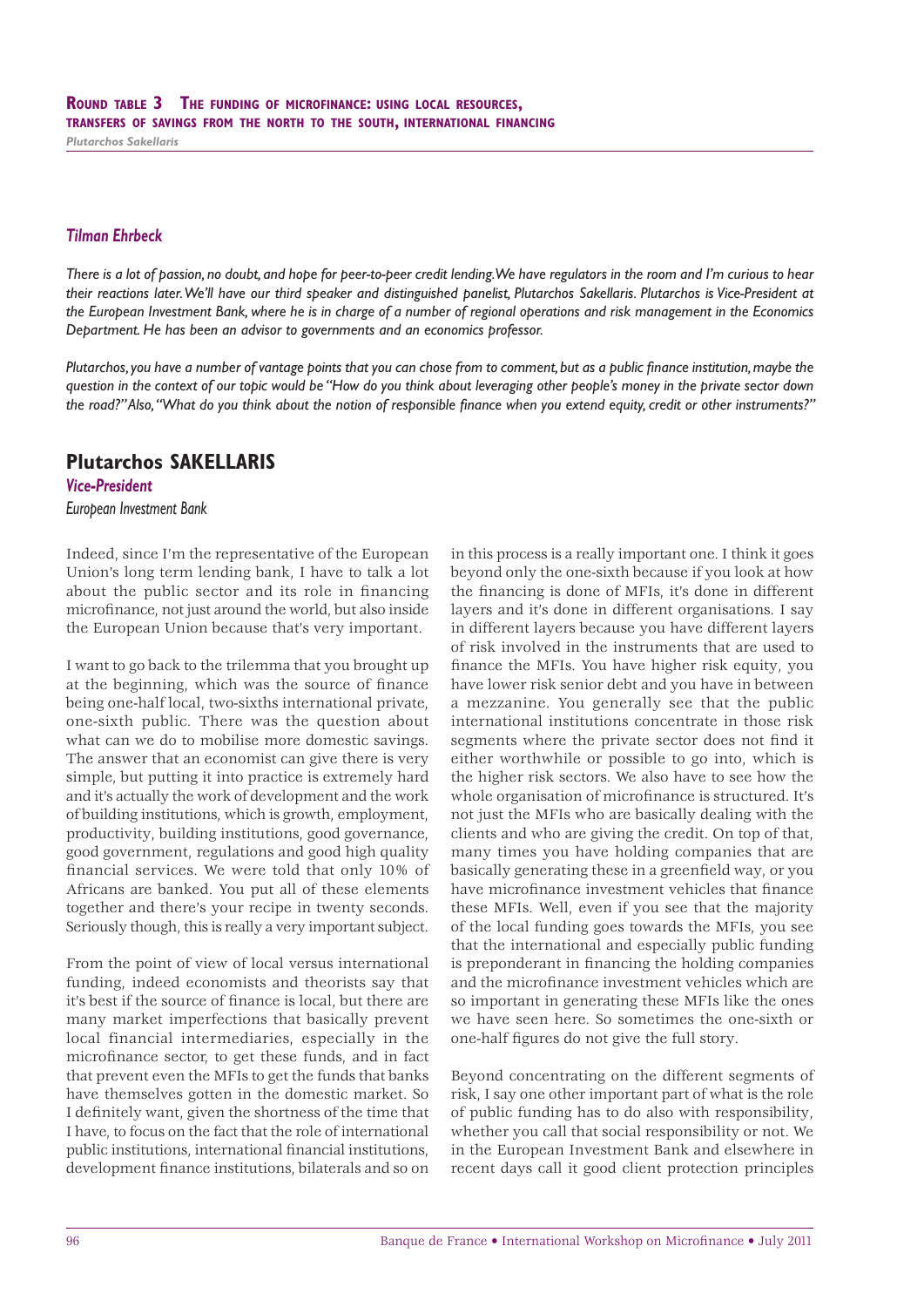ROUND TABLE 3 THE FUNDING OF MICROFINANCE: USING LOCAL RESOURCES, TRANSFERS OF SAVINGS FROM THE NORTH TO THE SOUTH, INTERNATIONAL FINANCING

*Plutarchos Sakellaris*

and your organisation has worked towards that and other organisations have worked towards that. That means transparent and fair pricing, avoidance of over indebtedness, so good description of your products and ethical behaviour. How do you promulgate that? By basically imposing this as a condition on the institutions and on the vehicles that you finance.

Also, I have to say another initiative that we are a part of is the Smart Aid Index, which tests our effectiveness. This is an initiative of the Consultative Group to Assist the Poor (CGAP), as you know, but maybe our audience doesn't know. It's another very important element in keeping us honest, in making sure that what we do is done in the most effective way possible.

The third thing, which I think is extremely important in terms of what public international institutions such as the one that I serve are doing in this field, is technical assistance. Technical assistance is paramount in setting up greenfield MFIs, but not only. Also in the MFIs that are already in operation, it involves training the staff in the greenfield. That could involve software purchases, sometimes it could involve helping to hire good professionals and topping up their salaries, product development, market studies and many different things. This is really something where you have to have some concessional finance and this concessional finance of course can only come from a public institution such as ours.

I think that I spoke a little bit fast so that I could stick to the time limit, but I wanted to put down these things for discussion. I'm very happy, if challenged by the audience, to come back and speak in more detail. I also claim that, indeed, we need to take very seriously the mandate that we have, which is not to crowd out private investment, not to crowd out local sources of savings and it's through these instruments that I mentioned.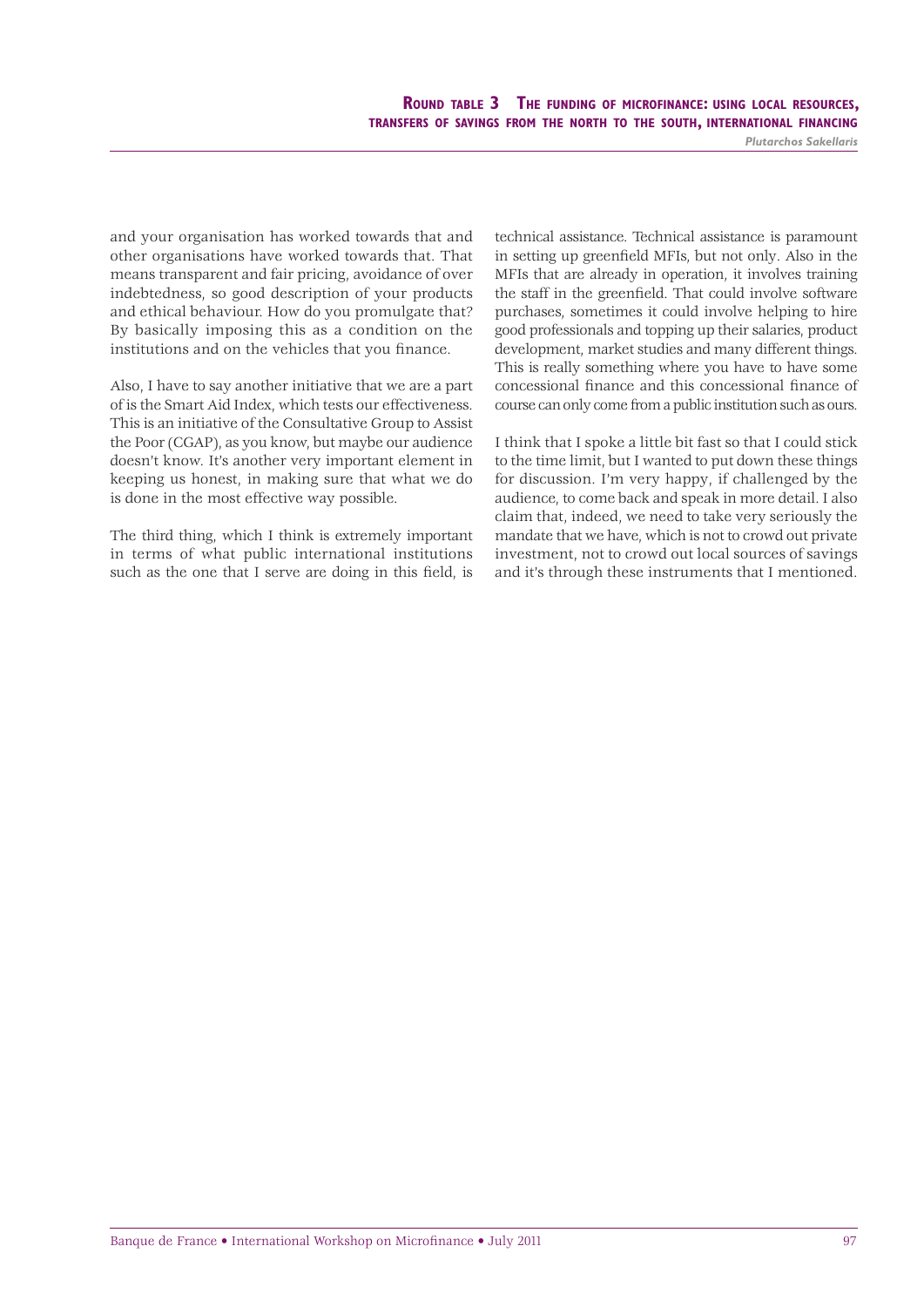*Marc Bichler*

#### *Tilman Ehrbeck*

*Our next panelist is Marc Bichler. Marc is a career diplomat and in his day job, he is the Director of Development of the Development Corporation in Luxembourg's Ministry of Foreign Affairs.* 

*I was thinking about your real role, which is that of being a bit of an* " éminence grise " in the European microfinance world. You *are very active in Luxembourg, the Chairman of the Board of several institutions, including LuxFlag. You are very active at the global level. You were Chairperson of the United Nations advising group on inclusive financial sectors a few years ago and you were just* elected chairman of the European Microfinance Platform, so in Luxembourg, in Europe and globally your influence is extensive.

The question for you is more along the lines of international finance to funding to microfinance, the notion of responsible finance *and what you think about that.*

# **Marc BICHLER**

*Chairman European Microfi nance Platform*

Let me quickly start off with three observations, if I may, before I try to show how grant funders and governments can be helpful to development in general, but also to microfinance.

The first observation, and it has been touched upon this morning already by Chris De Noose to some extent, there is no sustainable development without sustainable financing for development because there will be no real improvement on the economic, on the social and on the environmental front on the cheap. It implies a certain cost and that cost has to be carried by one or the other.

The second observation is, in order to cope with the huge needs for financing development, different and multiple sources of financing must be tapped into, and this we've known since at least 2002 at the international conference on financing for development in Monterrey. This has been affirmed and reaffirmed since. We need national resources of developed countries, we need proceeds from international trade, we need foreign direct investment remittances and we also need official development assistance, including grant funds. Of course, microfinance can be a very useful toolbox for development and it can be implemented as a compliment to the different sources of financing that I just quoted.

The third observation is in regard to grant funders, and here I include governments, the multilaterals and of course also the foundations and philanthropy in general. They can play a very important and

positive role when it comes to influencing the access to the above-mentioned sources of financing for development. How can that happen, how can grant funders and governments first and foremost do that? I see at least three useful ways to do it that have only maybe indirectly to do with microfinance, but still have to do with microfinance.

Grant funders and governments can help in establishing an equitable national fiscal system where such a system does not exist, including promoting the fight against tax evasion, of course. Governments and grant funders can help negotiate fair trade liberalisation at the World Trade Organisation. Let's not forget that this round is called the Doha Development Round. Then they can also help in providing transparent and stable legal safety for investment and there again including also helping in the fight against corruption.

My fourth observation is that governments and grant funders should be able to also support the harnessing of the power of remittances, of course for individual private use, but, why not, also for the collective public good. We have to do some thinking about that.

Finally, grant funders and governments can work through official development assistance in a smart way. How does this more specifically relate to microfinance? Let me try to explain. For microfinance to deploy its full potential of economic viability on the one side, social impact on the other side, and also be an effective toolbox for development, at least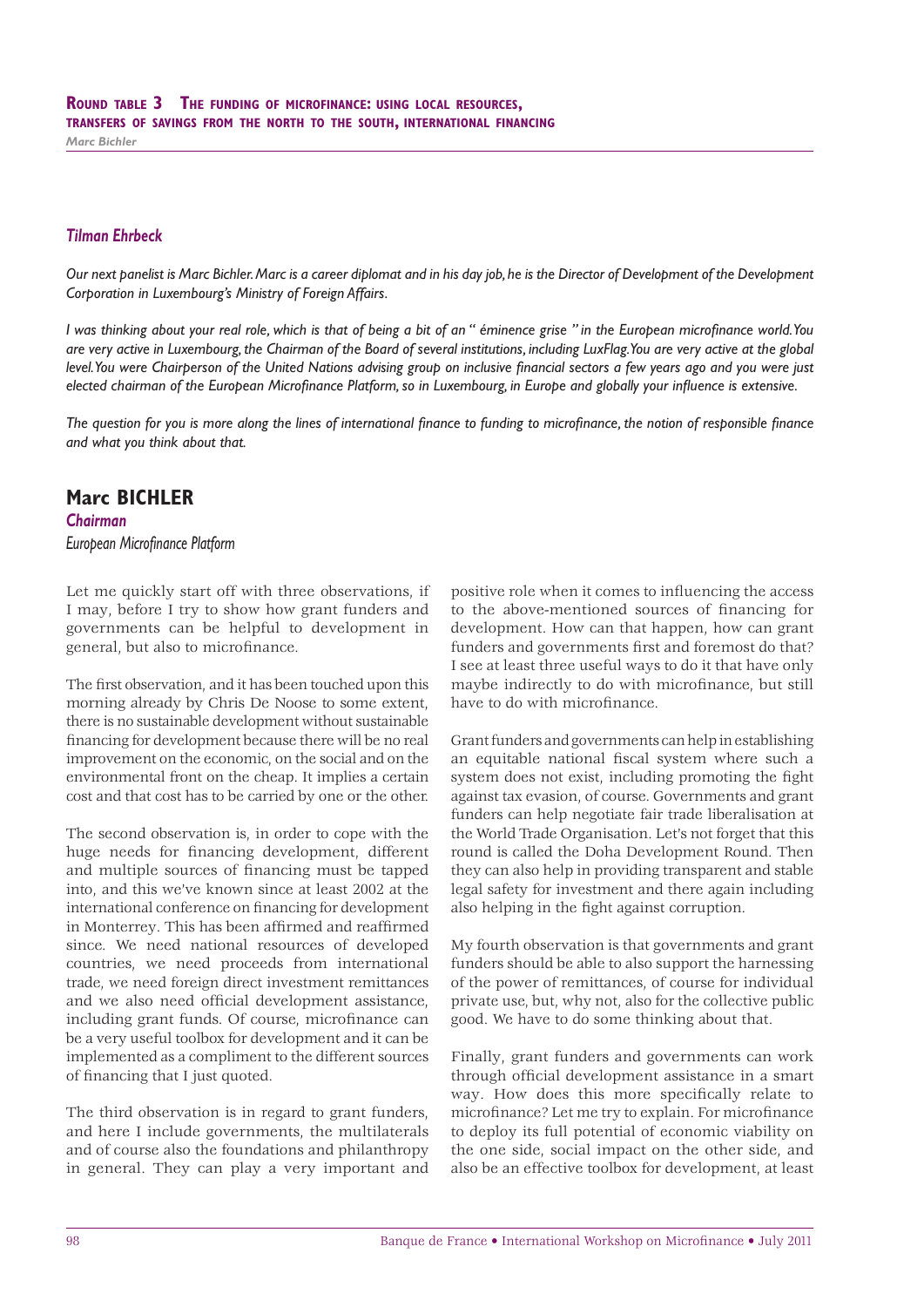ROUND TABLE 3 THE FUNDING OF MICROFINANCE: USING LOCAL RESOURCES, TRANSFERS OF SAVINGS FROM THE NORTH TO THE SOUTH, INTERNATIONAL FINANCING *Marc Bichler*

two conditions are required. The first condition is we need, of course, sufficient financial resources for microfinance. This doesn't seem to be the problem any longer because the traditional financial sector has developed internationally all over the planet its own dynamic for microfinance. At least in my country this has been the result of an interaction and a steadfast advocacy by, on the one side, government and civil society, and then on the other side by innovative thinking and acting by the private financial sector. Nowadays we have to be honest when we speak about the leverage and the means that the private sector can muster. We have to be honest that microfinance investment vehicles are nowadays over liquid and there are complaints a little bit about the lack of absorption capacities of MFIs in developing countries.

This brings me to the second condition that we need in order for microfinance to deploy its potential. It needs, apart from the financial means, an enabling environment in which to prosper, and there is really a lot to do for grant funders and governments. I see two levels where they could be active first at the level of the MFIs. Here, of course, their contribution would consist in improving management capacities for increased transparency and accountability in the MFIs. Then I see also a role at the level of the State, as Professor Yunus said today, where it would be helpful to put in place adapted legislation, regulations and supervision and I would be happy to develop on these issues if so wished.

Those actions need to be taken at the level of the state and at the level of the MFIs and they need considerable financing. They come at a cost, as I mentioned at the beginning, and the financing to cover that cost will not come from the private sector. Why? Because it's not financial or economically viable. Grant funders and governments can have a field day there if they so wish. They can be very useful and complimentary to financial means that are nowadays available on the private side. I would also like to insist on the importance of grant funders and governments being ready to commit at the side of developing country authorities and also at the side of national and regional central banks in order to work with them hand in hand with the MFIs to open the access to excluded populations.

I would like to give a list of other useful interventions that could be addressed by grant funders or governments, and we might come back to those later on. It is certainly useful to keep funding research, to reward the best practices, to promote innovation, to provide seed money for smart private public partnerships and encourage the exchange of information, like we tried to do on the European Microfinance Platform where we also think about further promoting the training.

As a conclusion, I plead for useful division of labor between private and public actors in order to help microfinance to deploy its full potential.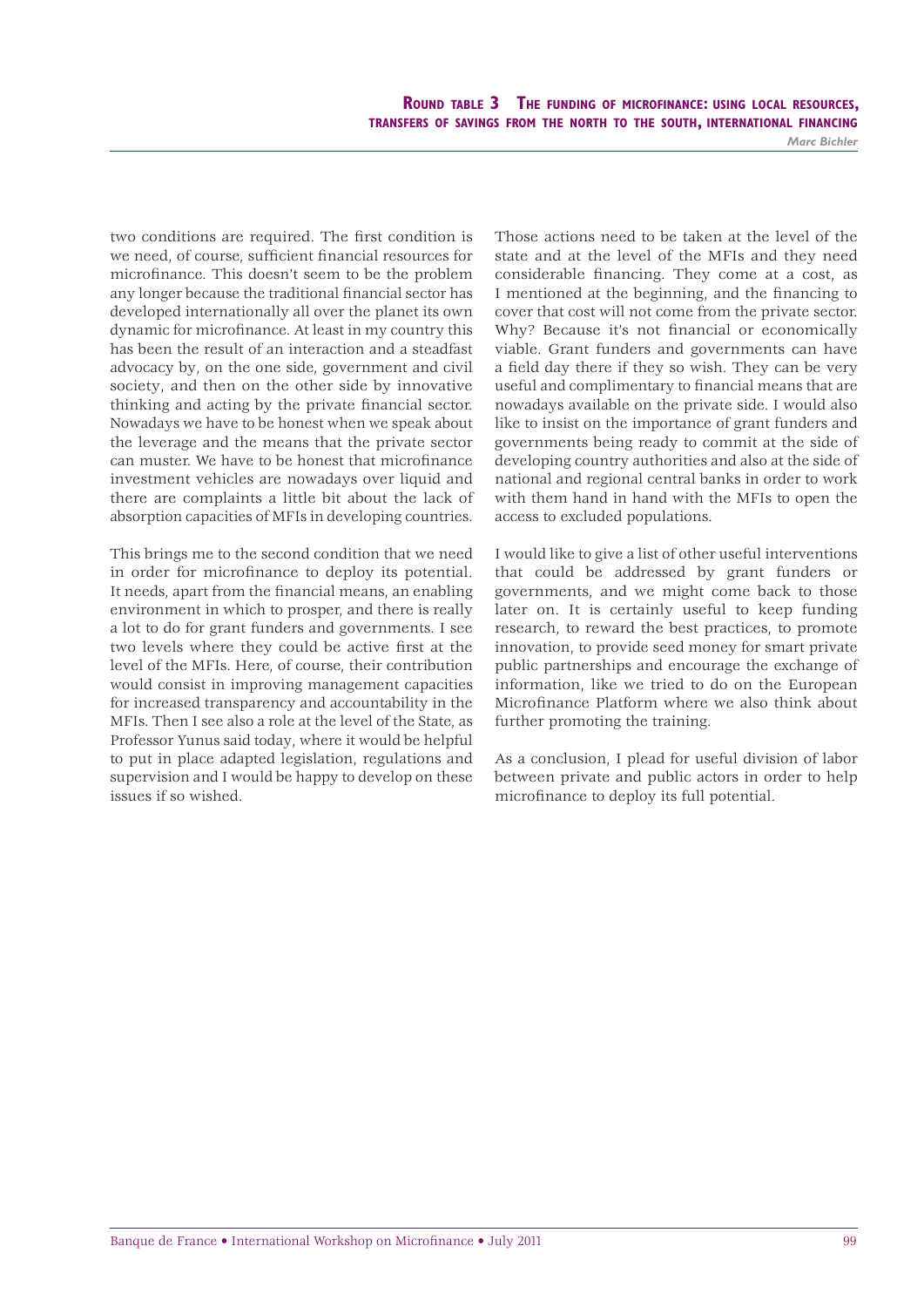*Sébastien Duquet*

#### *Tilman Ehrbeck*

*Sébastien Duquet, you are the Managing Director of PlaNIS responsAbility, where you oversee 285 million portfolios in 82 institutions, so you have a lot of experience across the globe. You have ten years of experience in the commercial formal traditional banking sector and now almost ten years in this phase. Maybe as you quickly lay out your thoughts, if you could build in this notion of what we could do to increase the product range of services to poor families in the informal economy. We haven't had a chance to hear from the others yet, so it would be good.*

# **Sébastien DUQUET**

*Managing Director PlaNIS responsAbility*

ResponsAbility is today one of the largest investors in microfinance, if not the largest. We have a portfolio of approximately 1.1 billion dollars of investment. We have just completed the closing of a new 150 million-dollar fund that we will launch this coming August. To answer your questions about deposit savings. What should be done to encourage deposit savings? Precisely what we have been doing for the past 10 years, what ResponsAbility has been doing from the start, what PlaNis has been doing from the start, and this sometimes makes us come across as a very commercial investor, not at all social, and finally as a rather heartless investor. Let me explain. Giving priority to deposit taking organisations necessarily means going to the banks, which are microfinance banks, but can sometimes have a small microfinance portfolio and small business portfolio, small enterprise financing, which are generally large organisations, Acleda, which is here at this conference, is as you will understand, an institution with a portfolio of 1.2 billion dollars and we have always considered it very important to massively support this organisation like all organisations that are classified under tier 1. In our jargon we classify organisations in tier 1, tier 2, tier 3, and it is true that many other investors prefer to position themselves on tier 3, small organisations, rural NGOs, explaining that it is where microfinance will develop, where social performance will be achieved. Look at these big bad investment funds, they finance for 95% a very small number – fifteen, twenty, thirty – microfinance institutions. We have always considered it normal to have a large portfolio on ProCredit. We have always considered it normal that ACBA be our first exposure in Armenia. We believe that Acleda in Cambodia, XAC Bank (which is also present in this room) and Khan Bank do a fantastic job in Mongolia and it is normal

that we have tens of million dollars worth of liabilities to each of them because focusing on "deposit taking" means investing heavily in these microfinance banks, being prepared to take risks, lending them up to 40 to 50 million dollars each. For eight years, we have not ceased to explain to the public, to the whole financial community, to CGAP that it is by supporting these microfinance banks, which collect savings, that we will help them stay on this segment of microfinance and that we will have a huge and long-term impact on microentrepreneurs. So what we have always felt is that we should largely focus on these organisations, while continuing to invest in tier 2 and tier 3 institutions – which sometimes do not collect savings – and help them, if they so wish, to change and to collect savings. And we strongly feel that the funding we provide is in addition to the funding raised locally through savings or by local commercial banks. It is the whole message from the financial community, the microfinance community, that needs to change if one really wants to develop savings at different levels. It is time to stop communicating only on smaller organisations that do not collect savings, it is also important to communicate on the major microfinance banks, and I am delighted that today's conference organisers have invited large microfinance banks that collect savings. They are too often ignored.

It is the same thing for money transfers. Some of our competitors have stopped funding some organisations because the share of their income derived from money transfers has increased too much and, as a result, the share of their microcredit activity is very small. Take for example Bank Eskhata in Tadjikistan. Today, half of its income is derived from commissions on money transfers. Some investors, who claim to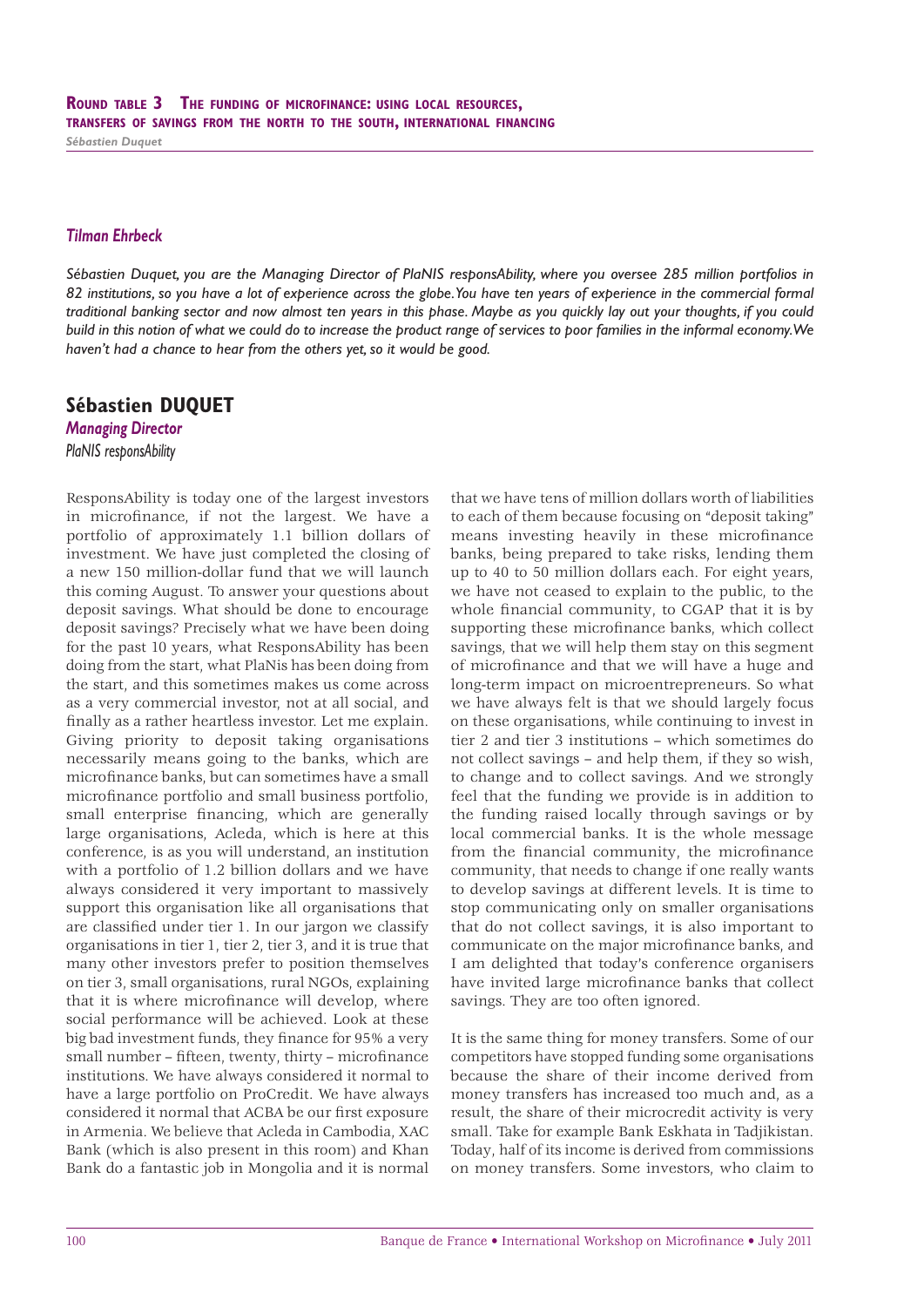ROUND TABLE 3 THE FUNDING OF MICROFINANCE: USING LOCAL RESOURCES, TRANSFERS OF SAVINGS FROM THE NORTH TO THE SOUTH, INTERNATIONAL FINANCING

*Sébastien Duquet*

be social, say that they cannot fund a microfinance institution which carries out two-thirds of its activity in money transfers and only one third in the financing of productive portfolios. We say the opposite. Eskhata should be encouraged to further develop its money transfer activity, it should be encouraged to become the first money transfer institution in Tajikistan and it should continue to receive massive funding. Because the Tajik microentrepreneurs need effective, secure and inexpensive money transfer solutions (Tajikistan depends heavily on migrant remittances, especially in Russia). But again, the idea remains that the institution should have the bulk of its portfolio in microfinance, in productive lending, and all that is around, consumer lending, housing savings, housing loans, money transfers, is frowned upon. We should put this logic aside and not hesitate to invest in institutions whose sole activity is money transfers or consumer lending provided they do it well and they meet the needs of microentrepreneurs. It is important that this message gets sent around.

As regards responsible investment, my philosophy has always been to not be very focused on tools but on principles. What are our principles? We are an investment fund. We must offer interest (financial performance) to our investors and we also owe them a social performance. From there, the field measurement of an impact in the MFI and the complexity that it involves is not our responsibility. It is up to development agencies to finance it and NGOs to do it. But we (investors) must ensure, through a certain number of principles, that the investment we make in MFIs enables the sector to develop in a sustainable manner.

What principles have we chosen? There are eight. We only finance sustainable institutions. We only finance institutions that have responsible lending policies, transparent prices for entrepreneurs, a reasonable interest rate and three or four ethical principles. These ethical principles are the following. First, an adequate remuneration of management and shareholders. It should not be extravagant, it should pay for time spent, for risk-taking, but not beyond. We also monitor very closely the integrity of management, we make sure that the MFI has efficient recovery practices and uses such tools as the credit bureau. It sounds very simple, almost banal, but some principles may in reality be sometimes difficult to apply. In Kazakhstan, in our portfolio, we

have one institution in the credit bureau and four others that are very social, very rural, but not in the credit bureau. What do we do? Do we finance them or not? We have decided to finance them but it is the last time. Either they join the credit bureau and in this case, they will participate in the effective fight against over-indebtedness in Kazakhstan and we will continue to support them, or they do not join the credit bureau, in which case we might decide to stop financing them. These four institutions are all in the MIX Market, everywhere they are referenced as having a strong social performance. Because they are present in rural areas and serve women, all those who believe that social performance is a question of whom one finances tend to rank them highly when measuring social performance. We believe, on the contrary, that what matters is not just the category of people that one finances, but also how they are financed. And so when there is a risk of over-indebtedness, it is necessary to include credit bureaus in the analysis and the MFIs that do not do so are not fighting over-indebtedness and cannot therefore display a good social performance. For us, being a responsible investor means having some basic principles and applying them, measuring them, following through on our thought, and this led ResponsAbility to close its funds last year when we were in a situation of excess liquidity, as there was a risk of the microfinance market overheating. ResponsAbility was the only one to do that and so these principles are already in themselves difficult to apply.

As regards the products offered by MFIs, we are very interested in what they are doing in the area of mobile banking. We encourage them continue down that road, but I personally think that three or four simple products have been relatively neglected. XAC in Mongolia has just developed a leasing company, we have helped to fund this because we believe that it is a good thing to develop leasing. It is a simple product within the reach of any MFI, which has not been sufficiently developed. Factoring is very underdeveloped in emerging markets; although it is very simple to implement and authorised by the law, very few MFIs practice it. Small enterprise funding is also insufficiently developed. So before you start thinking about very complicated things, there are simple tools that can be implemented. A final word on fund collection since we are in France, since we are an investor which is heavily funded by retail,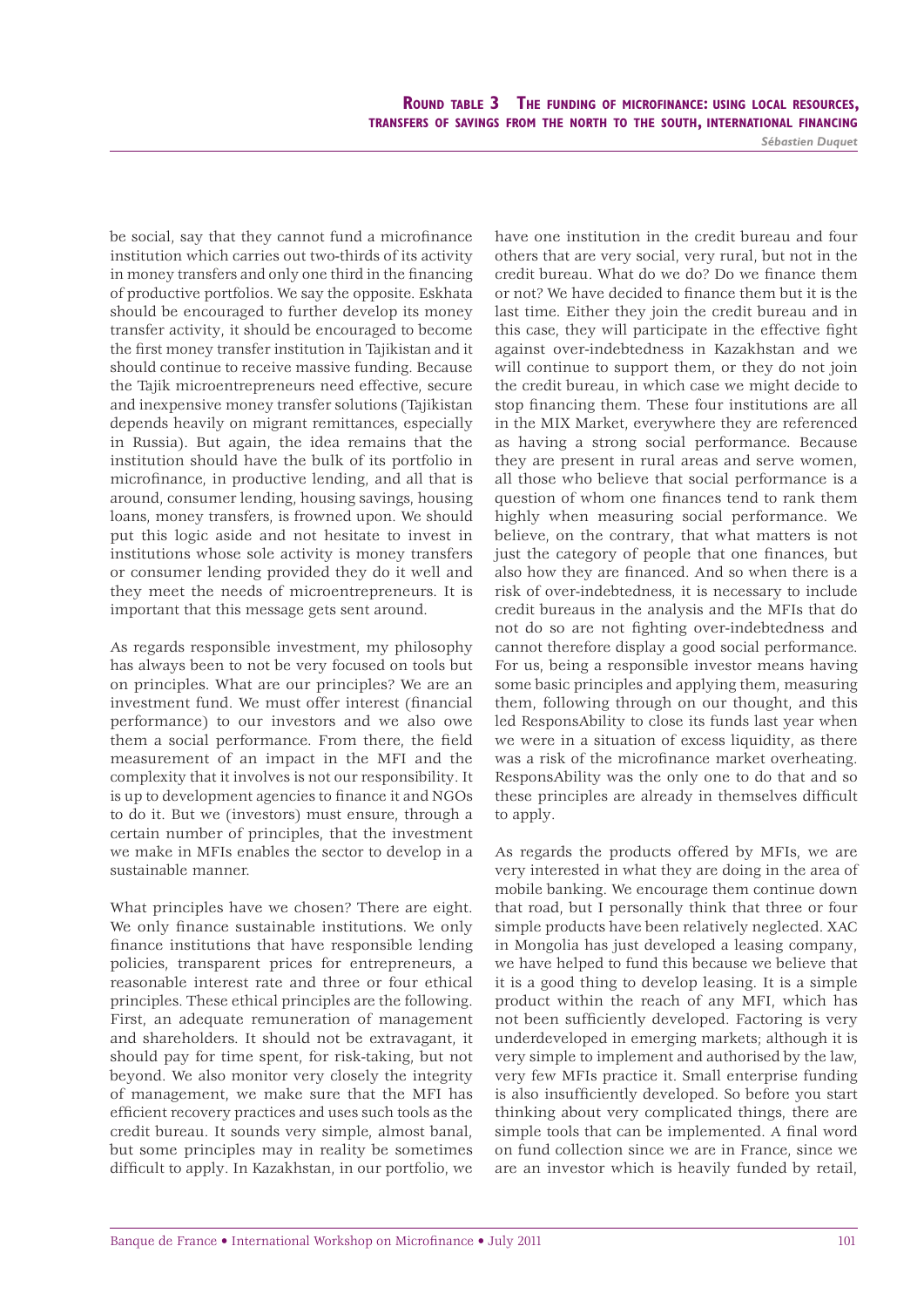# ROUND TABLE 3 THE FUNDING OF MICROFINANCE: USING LOCAL RESOURCES, TRANSFERS OF SAVINGS FROM THE NORTH TO THE SOUTH, INTERNATIONAL FINANCING

*Sébastien Duquet*

the general public, especially in Switzerland and the Netherlands. We would like French pension funds to show an interest in microfinance investment, we would like the Senate pension fund (since we are now in the Senate) to be interested, following the example of Swiss, Dutch and German pension funds. If the Treasury, the Banque de France, and the Ministry of Finance would maybe one day acknowledge that it would not be stupid if a very small share of French public savings were channeled through banks or investment funds like us into microfinance, that would be a big step in the right direction. Today, almost no French pension funds are in microfinance, almost no commercial banks have the right to market microfinance products. BNP in Switzerland has the right to do it, but not BNP in France. Before considering the savings in developing countries, it may be more appropriate to start thinking about savings in France, how they could be channeled more substantially into microfinance.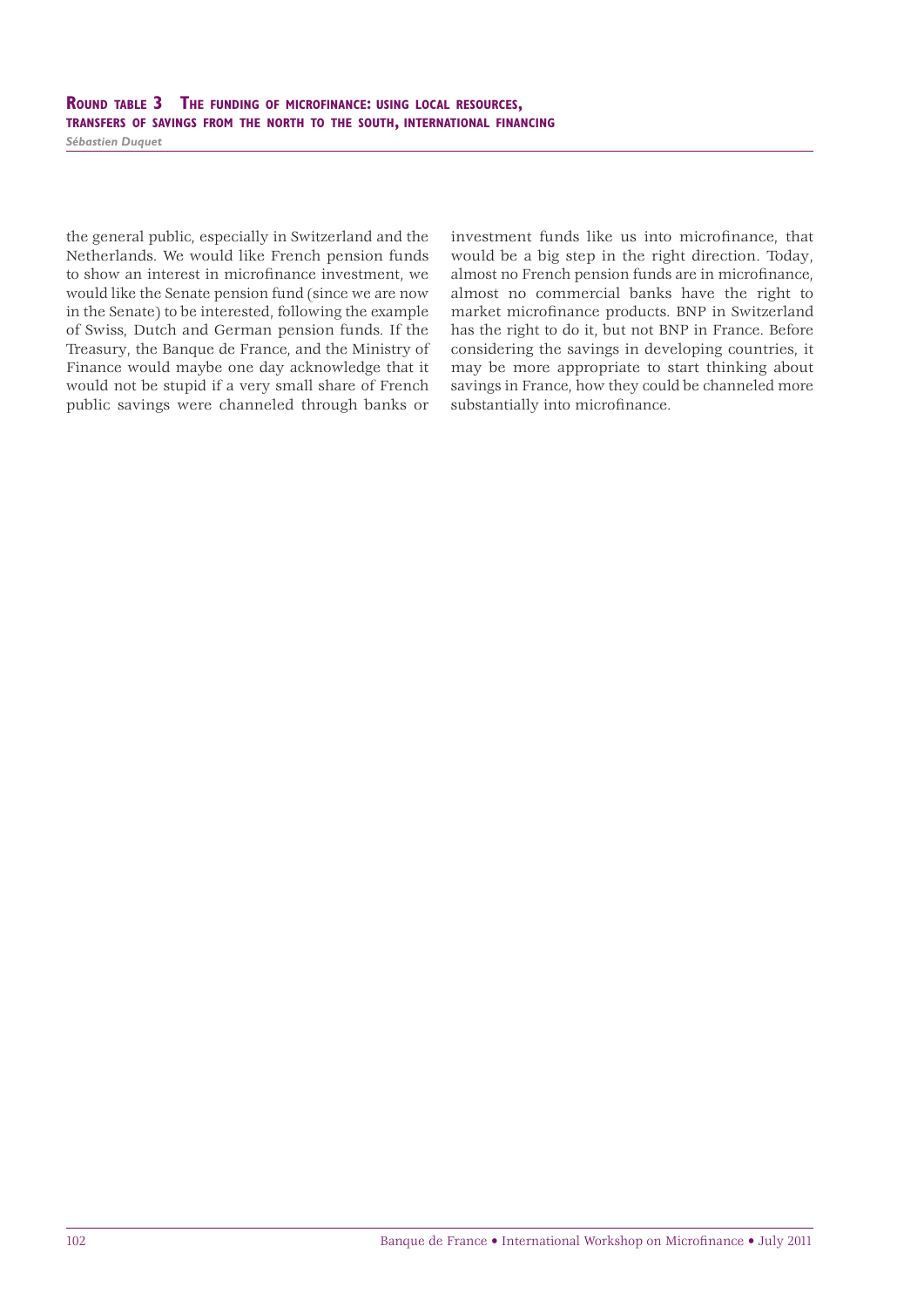#### *Tilman Ehrbeck*

*Cyril Rousseau is a rising star in the French Treasury and he is actually the French co-chair under the French presidency of the G20 of the Global Partnership for Financial Inclusion (GPFI), which is the G20 vehicle for financial inclusion. You have pushed us well over the last six months on our role to the Cannes summit.* 

*Cyril, I know that you don't work exactly on these topics, but perhaps a perspective on how the broader G20 thinking and the GPFI*  thinking can help in these questions of resource mobilisations and others, as you see fit.

# **Cyril ROUSSEAU**

**Head of Official Development Assistance and Multilateral Development Institution** *French Treasury*

Microfinance is one of the components of financial inclusion, which has been on the agenda of the G20 since 2009. It was very rapidly put on the G20 agenda when G20 member countries decided, in the face of financial excesses, to use the power of finance to improve the situation of the poorest.

What might be the role of the G20, the role of public authorities, governments and central banks in favour of financial inclusion? Their first role is the traditional role of investors. It involves coordinating and steering development assistance. This role exists, it is perhaps not crucial, but there nonetheless, and, as Ramon Fernandez said earlier on, it consists in attempting to focus our help on those areas where it can make a real difference. We are fully aware that development aid is a fraction of microfinance, which is itself a fraction of finance and so on, but our task is to avoid rushing into the easiest projects and instead look for projects that do not find any financing. From this point of view, a competition was launched by the G20 with 14 winning projects relating to the financing of small and medium enterprises, especially the financing of companies that are now in the field of microfinance. to help them scale up and support their development.

At the French level, this is what the AFD (Agence française de développement) does. It offers a range of products that may accompany microfinance associations in different ways, through equity financing, loans or grants.

In order to develop financial inclusion, it is essential to first build the framework for the deployment of services. What one observes and which is interesting is that the key player is probably the central bank.

The central bank, the regulator, may block innovation, because it has an obligation to ensure security and if it complies with this obligation and if it does not have an objective of developing the sphere of finance, it may limit initiatives. The countries where financial inclusion has developed are those where the central bank has set itself an objective of increasing its scope of regulation. And that is how we succeed, as Daniel Lebegue mentioned, in unleashing the potential of local savings in productive uses.

What can the G20 do? As part of the partnership for financial inclusion, we have set up a dialogue between the standardisation bodies, the Basel Committee, the Financial Action Task Force, the various institutions in charge of regulation and the G20, to ensure that the objective of financial inclusion is taken on board by these entities. Because, in the end, it also serves their interests. If we focus on – and only regulate – a small amount of transactions and thereby leave a whole unregulated area, we do not fulfill our regulatory mission. This is the first vector through which we act. In the G20 agenda, it is therefore not just what is done specifically for financial inclusion that contributes to financial inclusion.

To give another example, mobilising local savings also requires the capacity to develop local capital markets. For instance, it is much harder to build trust in a country where there is no yield curve. So the G20, in the framework of its agenda on the reform of the international monetary system, also seeks to develop local capital markets and set up financial instruments that foster confidence in local financial markets, allow these markets to develop, and will ultimately be useful for financing MFIs.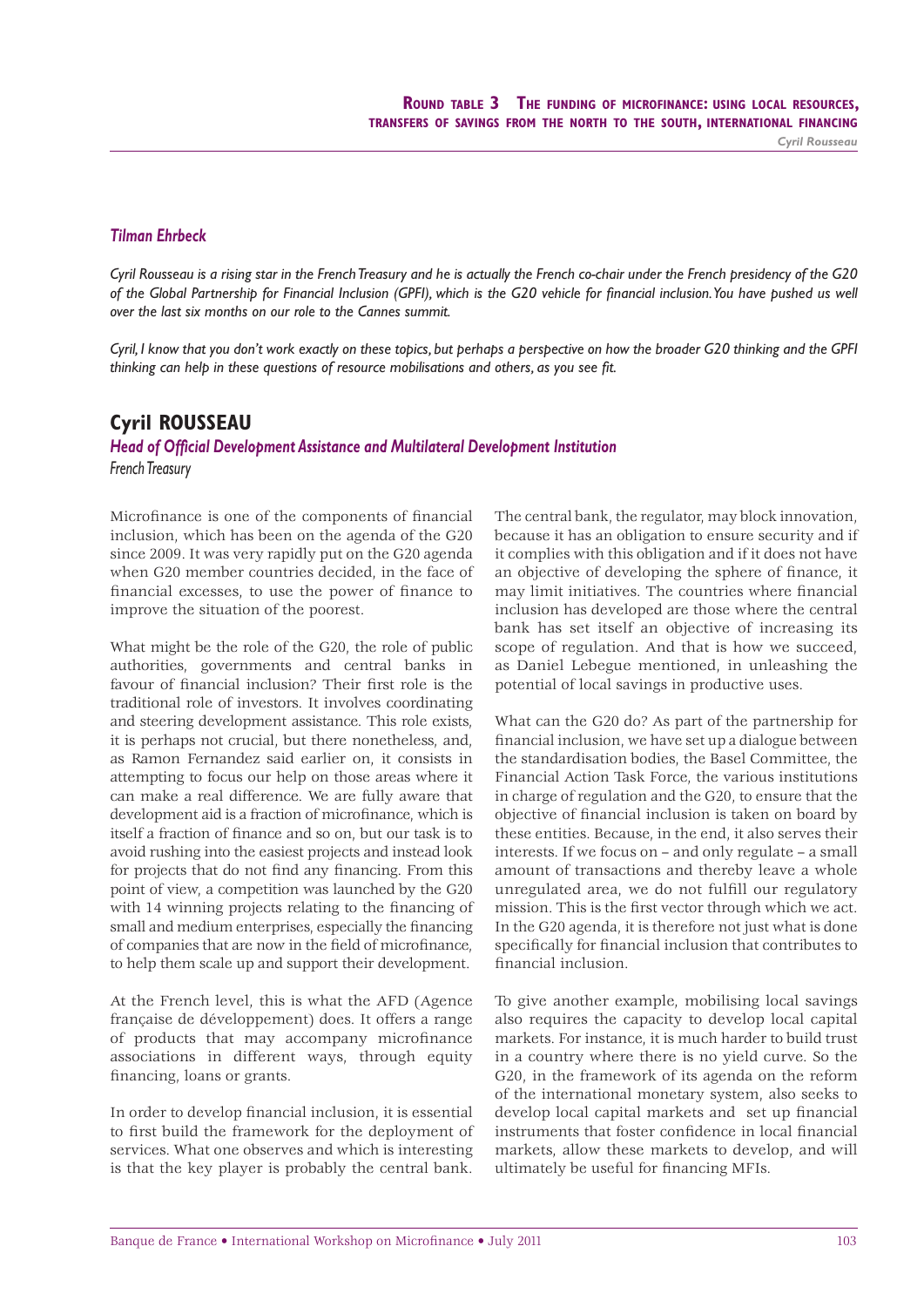# ROUND TABLE 3 THE FUNDING OF MICROFINANCE: USING LOCAL RESOURCES, TRANSFERS OF SAVINGS FROM THE NORTH TO THE SOUTH, INTERNATIONAL FINANCING

*Cyril Rousseau*

We also have an important objective, which is food security. And for that, the capacity offered to farmers to raise funds on the basis of their stock and future harvest is critical. The instruments to do that are microfinance instruments or related instruments. In addition, we have one objective, in the framework of the G20 development group, which is to extend the commitments that were made by the G8 on migrant remittances. The G8 has committed itself to reducing the cost of remittances, which not only lowers costs and facilitates their passage through formal channels, but also makes them more available for local productive uses. One of our goals is to extend this agenda at the level of the G20, which is not necessarily easy.

I have the feeling that what we are doing in the area of financial inclusion echoes a general concern on our agenda at the G20, which is to reduce global imbalances, to ensure that finance develops in a sustainable manner and does not move on to unstable paths. The risk we face, including in the financing of MFIs, is, at one end, investors seeking extremely safe investments, at the other, risks and, somewhere in the middle, someone who seeks to conceal these risks. What we must seek to do, both for MFIs and finance in general, is to build the system with the proper allocation of risks. I liked the example of Babyloan and Kiva, where one makes sure that, from the issuer of savings to the final lender, the information on the risks of the project is complete.

Finally, the great opportunity we have today is that technological innovation will enable us to meet a certain number of these challenges, both in terms of our capacity to collect savings and distribute them to the last mile and in terms of information management, which thus enables us to meet some of the objectives of regulators with technical resources that were not previously available.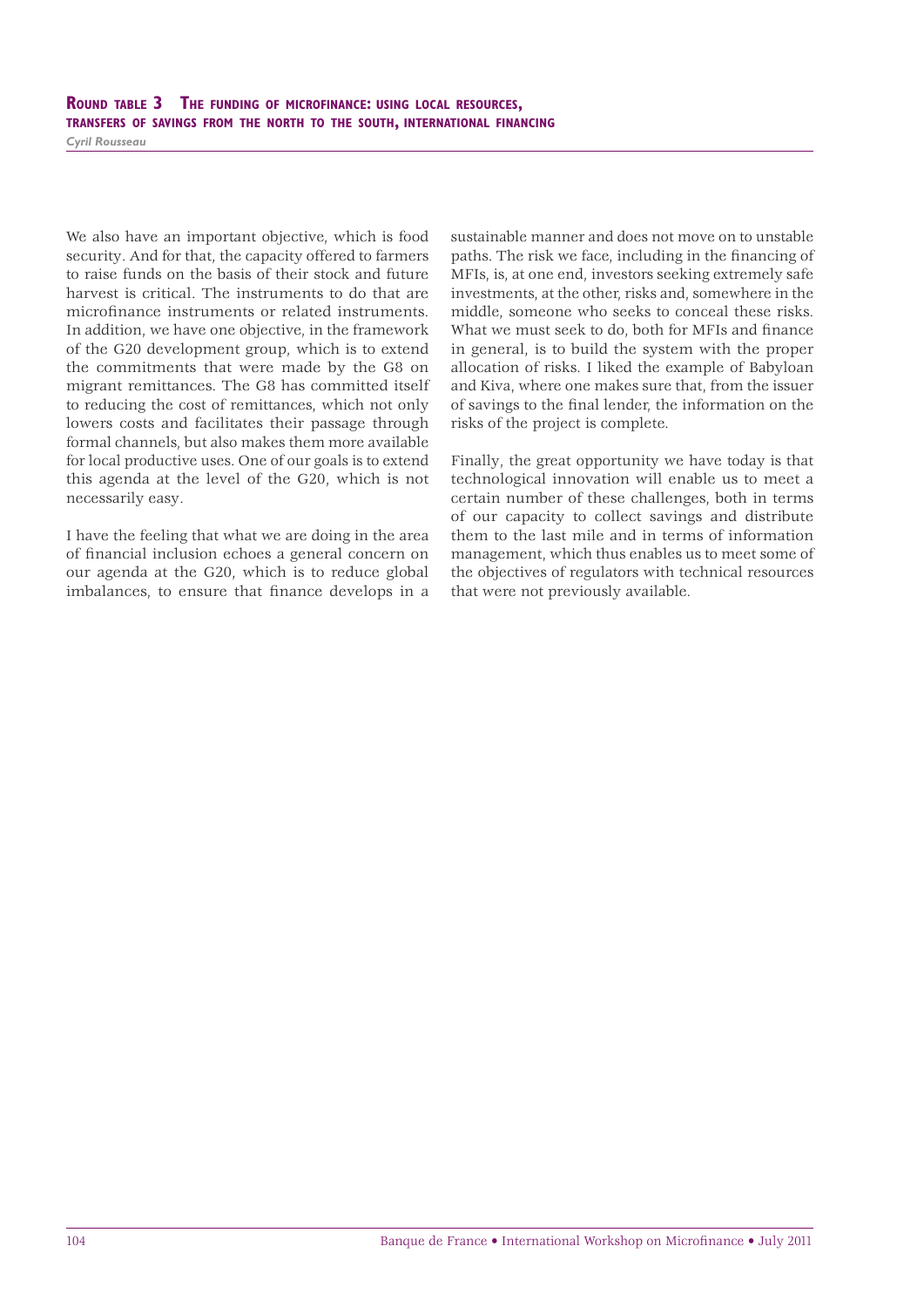# **QUESTIONS & ANSWERS**

#### *Question No. 1*

*I have a question on technology – to pick up on what Cyril has just said – and on the regulation of technology – to make the link with what will be said later on. Most Internet players, such as Babyloan, Kiva or MicroWorld, are regulated and supervised by the central bank, at least in France, but we also observe the development in emerging countries of a number of players that are not at all regulated. I learned yesterday, for example, that a Kenyan had just launched a real peer to peer platform, i.e. with no intermediation of MFIs.*

*My question is twofold. First, how to achieve an adequate regulation that will protect these supposedly virtuous players in countries which are trying to get things moving. Second, how to enable these players, which are now in France but which might be interested in expanding into Europe, to obtain a pan-European legislation.*

#### *Question No. 2*

You mentioned the different ways of financing MFIs, that is savings, *public funds, peer to peer but what about IPO? Has microfinance reached such a point of maturity to have recourse to IPO and*  what would be the conditions for success of this type of financing?

#### *Question No. 3*

*My question is more on regulations, but it would be nice to have an opinion from somebody on why it is that in so many countries MFIs are not allowed to take deposits when we see that there is a big demand and that many successful institutions do have large savings portfolios, sometimes larger than their loan portfolios.*

#### *Tilman Ehrbeck*

Why don't we start with these three questions? We had one on regulation of innovative virtual players, how to regulate and how to do it a pan-European fashion. I'd look for volunteers, but I will certainly ask you whether you'd like to be regulated.

On the initial public offering (IPO) question, is it market ready? Well, we obviously have seen some, so it has happened, but maybe it was premature. First, let's quickly organise ourselves for the third question. It might be for the next panel, but is anybody here who has a point of view?

Let's go down the road here. We'll start with Arnaud on Babyloan and regulations.

#### *Arnaud Poissonnier*

Thank you, I am going to surprise you with my answer, because, personally, I am quite keen to be regulated. However, I come from the web, I had the honor of attending the e-G8, not long ago when all of the web actors were saying, "please, no control, let us be free." One of our problems is that we are a fundraising tool geared towards the general public and highly dependent on the reputation and image that we project. We have a huge reputational risk as soon as one or two of us start doing stupid things.

It has happened with standard peer to peer lending, like in the case of major consumer lending sites such as Prosper and Zopa. In a certain number of countries, these direct lending sites, which are totally unregulated, have found themselves in a situation where they had 20%, 30% or 40% of unpaid debts. Because, personally, when I have no access to my bank to buy my car, I will go on a direct peer to peer site, I will borrow EUR 5,000 from Mr. or Mrs. X, and then, of course, if I am not very honest, I will not pay them back. Thus, if crowdfunding expands massively worldwide and we start getting platforms, which, in a completely unregulated environment, start doing as they please, giving rise to payment defaults, etc., it is all this new industry that will collapse only for a question of reputation. So I am rather in favour of relatively soft regulation. What is happening in Europe is interesting. The discussions that we have had with regulators have allowed us to build a model, which is not regulated, not controlled by supervisors or the Banque de France, but is nevertheless overseen because it needs to meet the rules on initial public offerings. These platforms should not lead users to take too many risks or to conduct illicit banking activities. There is a site in France that has just been rapped over the knuckles because it was carrying out lending activities. So I am quite in favour of a soft regulation that would set boundaries in order to avoid unpleasant surprises, because there has already been some and there will be others, we must be careful.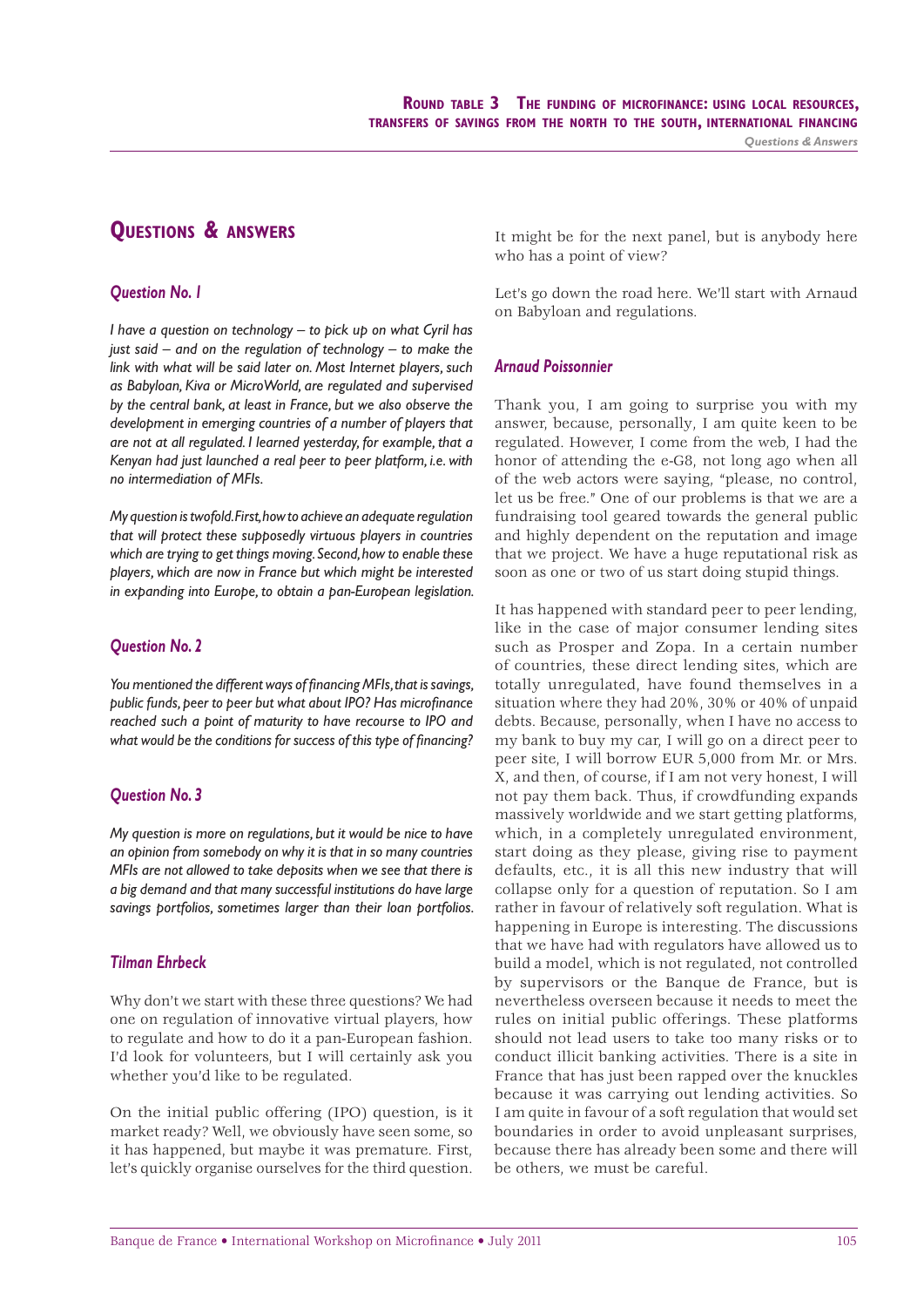#### *Tilman Ehrbeck*

*A clear commitment to the right regulation. Marc, would you speak on IPO's?*

#### *Marc Bichler*

Yes, thank you. Certainly not in an exhaustive mode, but let's recall that the basis is that microfinance, as it has been said today, is part of finance, so it's money business. Money business works on the understanding that you work on trust. If the trust is betrayed, there goes the money business. That's one important assumption.

Where does the trust come from or what substantiates the trust when it comes to microfinance? It is, I think, the shared understanding that microfinance needs to sit on two pillars; the economic and financial viability on the one side with a reasonable financial return if possible, and on the other side the social impact that we want to pursue.

IPO or not, it all depends on the interest that is stressed the strongest. If the financial return completely takes over the poverty alleviation, then it might work, but then it's not microfinance anymore.

#### *Tilman Ehrbeck*

*Sébastien, why aren't more MFIs allowed to take deposits?*

#### *Sébastien Duquet*

Indeed, there is a great difference between countries. Take for example Ethiopia, where only organisations that collect savings are authorised to do microfinance. If you go to Morocco, it is exactly the opposite. To work in microfinance today  $-$  the law is changing, though – you have to be an NGO and you therefore have no right to collect savings.

In my view, it reflects the country's history and the level of development of its banking system. In general, in those countries where the banking system was relatively developed, in Morocco for example but also in many other countries, MFIs have not been considered by regulators as tools for collecting savings from the general public. In countries where the banking sector was nascent or almost non-existent, such as post communist Europe, Central Asia, Cambodia, part of South East Asia, MFIs immediately had a place to take in the sphere of popular savings and therefore positioned themselves on the collection of savings. And central banks and regulators authorised them to so.

It is true that there are a certain number of laws that are completely ill-suited, in particular throughout the Mediterranean basin, because they do not authorise private MFIs. Will we reach a situation where it is private microfinance institutions, in other words banks, which collect savings? And is it desirable everywhere? I do not think so. I think there are countries where local commercial banks do a good job at collecting popular savings and recycling it to finance the economy and all MFIs do not necessarily need to become banks that collect savings. I think it varies from one country to another. Conversely, there are countries where there is still a large market to be taken in popular savings and in these cases, pressure is put on the regulator to change the law to allow MFIs to collect savings

One area is a bit special, it is West Africa, where savings are easily collected through the network of cooperatives under a very lax, too lax, regime. There are 900 institutions in Senegal, close to a thousand in Cameroon, it is really too much, and all or almost all these institutions are mutual institutions. The setting up of institutions that collect savings should be much more regulated. There have been many scandals in all these countries, with institutions, with fraud etc. So, there are areas where we are pushing for MFIs to be authorised to collect savings and there are other areas where, on the contrary, there is much to be done to sift out the reliable institutions and shut down the rest.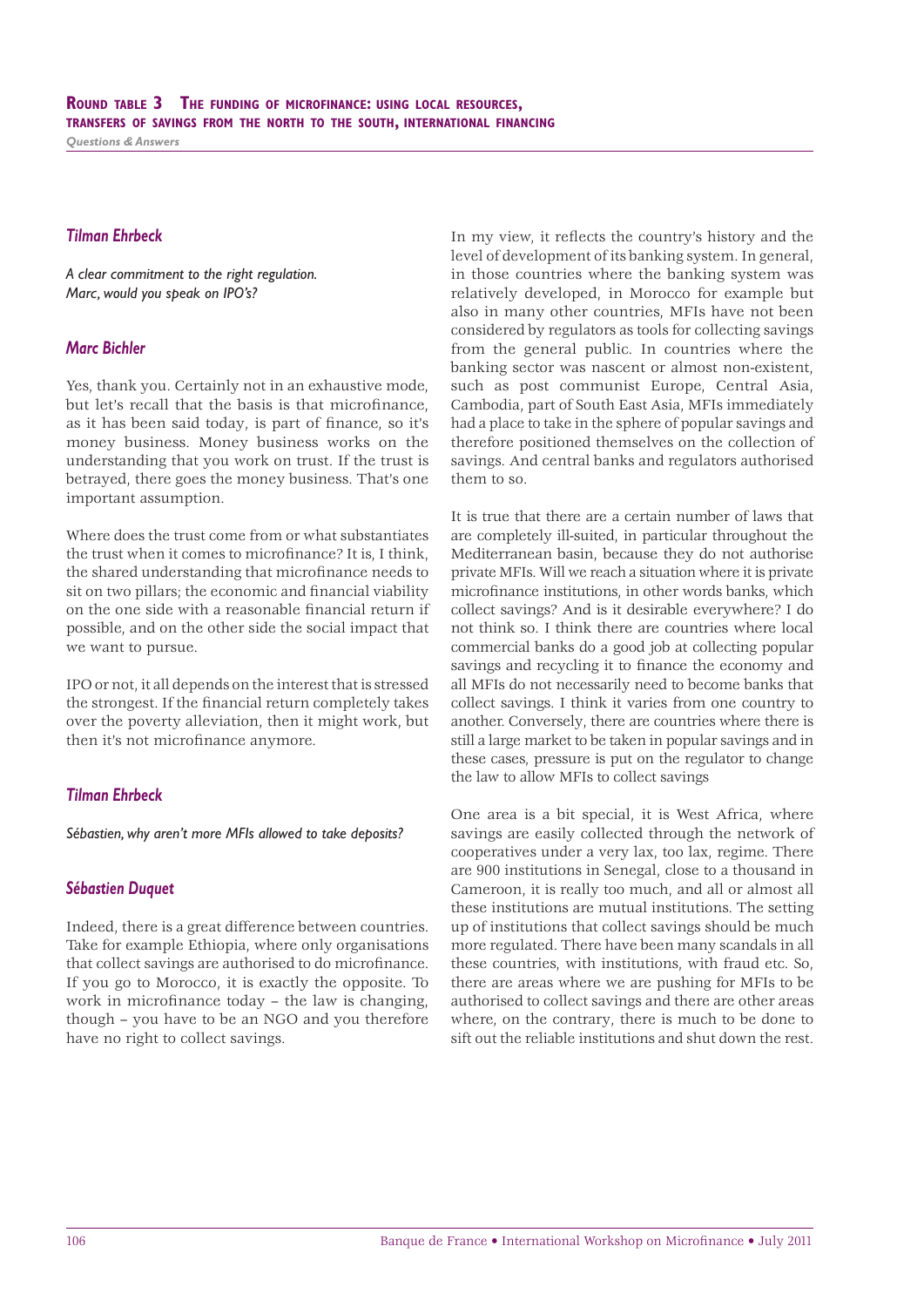

# **THE REGULATION OF MICROFINANCE**

| Introduction: | Paul LORIDANT<br>Secretary-general, Observatory of Microfinance                        | 109 |
|---------------|----------------------------------------------------------------------------------------|-----|
| Chairperson:  | Njuguna NDUNG'U,<br>Governor, Central Bank of Kenya                                    | 110 |
| Speakers:     | Abderrahim BOUAZZA,<br>Head of the Banking Supervision Unit, Bank Al-Maghrib           | 112 |
|               | Nestor ESPENILLA,<br>Deputy-Governor, Central Bank of the Philippines                  | 114 |
|               | Muliaman D. HADAD,<br>Deputy-Governor, Bank Indonesia                                  | 116 |
|               | Armand BADIEL,<br>Director of Financial Stability, Central Bank of West African States | 118 |
|               | Jean-Michel SEVERINO,<br>CEO, Investisseurs & Partenaires Conseil                      | 120 |
|               | Vijay MAHAJAN,<br>CEO, Basix                                                           | 122 |
|               | Éric DUFLOS,<br>Senior Microfinance Specialist, Consultative Group to Assist the Poor  | 124 |
|               | Keng Heng TAN,<br>Member, Secretariat of the Basel Committee on Banking Supervision    | 126 |
|               | Chuck WATERFIELD,<br>CEO, Microfinance Transparency                                    | 128 |

# Questions/answers 105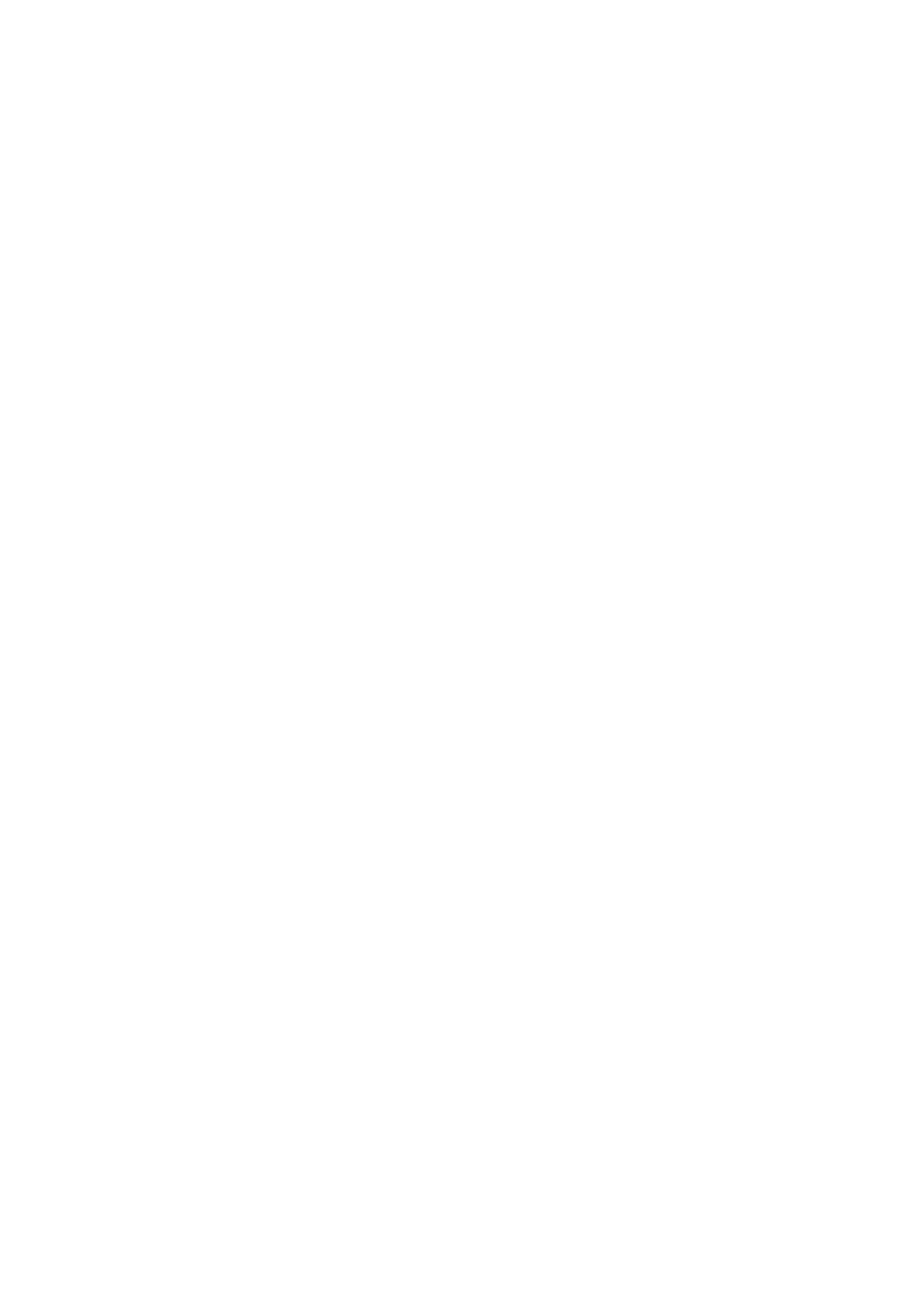# **Paul LORIDANT** *Secretary-general* **Observatory of Microfinance**

May I ask you to take your places for the final round table If the organisers and the small team at my side will pardon the expression, round table number 4 was the mother of all battles. What I mean by this is, all those who advised us about the organisation of this day, told us that a certain amount of regulation is needed but not too much, do not nip initiatives in the bud, and while regulation is not really the subject of microfinance, almost everybody talked about regulation as I pointed out before. So we'll see in this last round table whether regulation is really the important issue.

I also wanted to add that this seminar was jointly organised by the Banque de France and the Treasury Department of the Ministry of Finance with the assistance of the Ministry of Foreign Affairs and the support of the Caisse des dépôts et consignations. In the light of the crises that have affected different countries (the latest being India, but there have also been others in the past, i.e. Morocco, Bosnia, Mexico) we have long questioned the appropriateness of introducing specific regulations for microfinance.

We asked Professor Ndung'u, who is Governor of the Central Bank of Kenya, to chair this round

table. I have to say that we had originally asked Governor Carstens and Ms Lagarde to perform this task. But this was before certain events that affected the International Monetary Fund (IMF). So we made the right choice for this workshop and professor Ndung'u, whose teaching skills are widely known, agreed to chair this panel and I wish to sincerely thank him.

At his side, there will be a representative of the Basel Committee, Keng Heng Tan, Abderrahim Bouazza, who is the Head of Banking Supervision at the Central Bank of Morocco, Jean-Michel Severino, who was longtime head of the Agence Française de Développement (AFD), Muliaman Hadad who is deputy governor of the Central Bank of Indonesia, Armand Badiel, who is the Director of financial stability of the BCEAO, Deputy Governor Espenilla of the Central Bank of the Philippines, Eric Duflos, a leading expert from the Consultative Group to Assist the Poor (CGAP) who provided valuable advice for organising today's events, Chuck Waterfield, who I should warn you is the most talkative of all — he is the President of an NGO that advocates transparency — and Vijay Mahajan, Chairman of Basix, which is a very important organisation.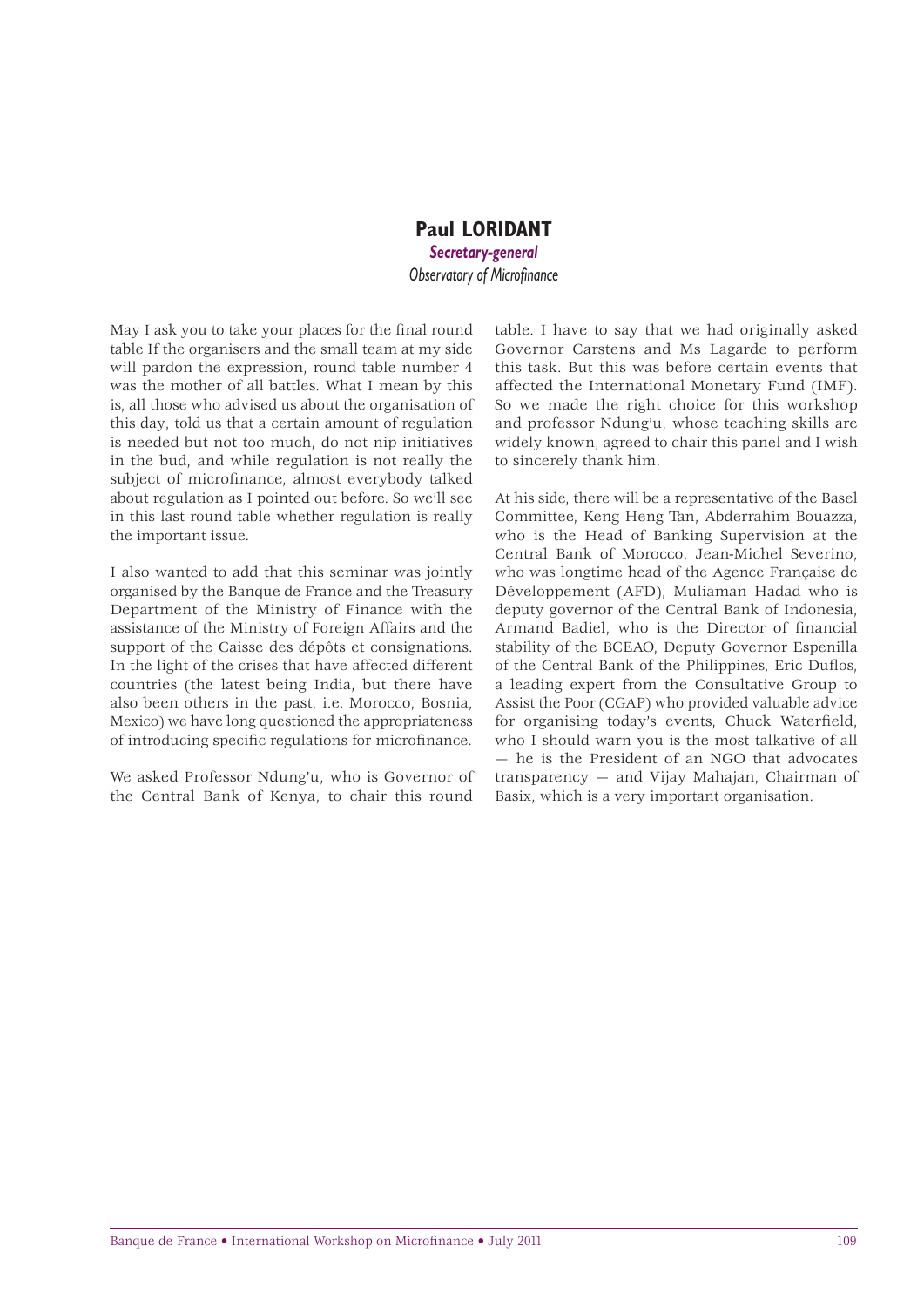# **Njuguna NDUNG'U** *Governor Central Bank of Kenya*

The questions that were asked were relating to regulations, so it means that you have regulators sitting here. We will try to answer those questions, but of course it's also the last session of the day, so it means that all the bad questions and the good questions will come to them and they have to answer somehow.

Of course the most important thing is having some regulators in the panel, perhaps to look at what is the way forward in terms of what we want to inform the G20. Secondly, what is the way forward for us in terms of developing the microfinance industry? In fact, the regulators may want to dwell on that.

In any case, I would like to do three things, myself. First, because I had trouble at night to come to this meeting, and then I thought I would say two or three points on the Kenyan case. Of course I will summarise what are the main questions that the panelists need to look at. I don't want to restrict them to those questions, but at least to form the basis of this session, as has been summarised by the organisers and has been done so well. Perhaps finally, I just want to sit back and be a good agency of restraint in terms of those who have been pointed out as being talkative, just to make sure that they don't override the time. That is what I think we'll do.

Let me first of all give four points about the Kenyan situation. We have provided notes in terms of this so it is easy for us to follow. I see the organisers have also produced very nice photographs and bios for everyone to read. Essentially, you can now pinpoint who said what and then you can go to the bios and you can be sure. That is our assignment today.

The four points I want to talk about regarding Kenya and microfinance are that first. I am a member of the Alliance for Financial Inclusion and I do believe that financial inclusion is critical, so the debate about whether financial access or financial inclusion is important is suddenly now overtaken by events.

The next thing is to ask if that is the case, what are the instruments of providing financial access or financial inclusion? We then have to go back to specific countries. For example, if I go to the specific countries, I have to ask what the economic set up in those countries is. If you have a country with segmented markets, then it means that you have to come up with instruments that serve specific segments. If those segmented markets follow specific income levels, then obviously you have to debate what kind of instruments or vehicles for financial inclusion you need to follow.

In terms of the set up of the economy, if you have an economy with missing institutions and missing markets, obviously then it is up to the regulator to say and the regulator develops those markets and those institutions. That is very critical and that's why we have the regulators here. They will give us some specific country characteristics from where they come from or how they see things. Those who are also talking about setting standards at the international level can tell us, especially when you have missing markets and missing institutions, how you are supposed to operate.

The third point is the other inhibitions we have to look at. Most of the time in my summary of the Kenyan situation, I look at financial access and financial inclusion and look at what is happening to the supply side. That is where transactions costs are so inhibiting and they prevent everyone from accessing markets. On the demand side, let's look at how those people in those growth segments of the economy behave in terms of discontinuous or uncertain income flows. What are they supposed to be? Suppose you are going to have a big chunk of the population that are target savers. What should you provide to them?

The fourth point and the final point is "After we have" provided those answers, what kind of structure of financial services do I present?" The Kenyan case presents banks, microfinance institutions (MFIs) and we are now debating with the costs. They already have a regulator. Then on top of that, don't forget we are living in countries where you find people walking into formal financial institutions and contracting loans, and then in the afternoon you find them walking into the informal financial institutions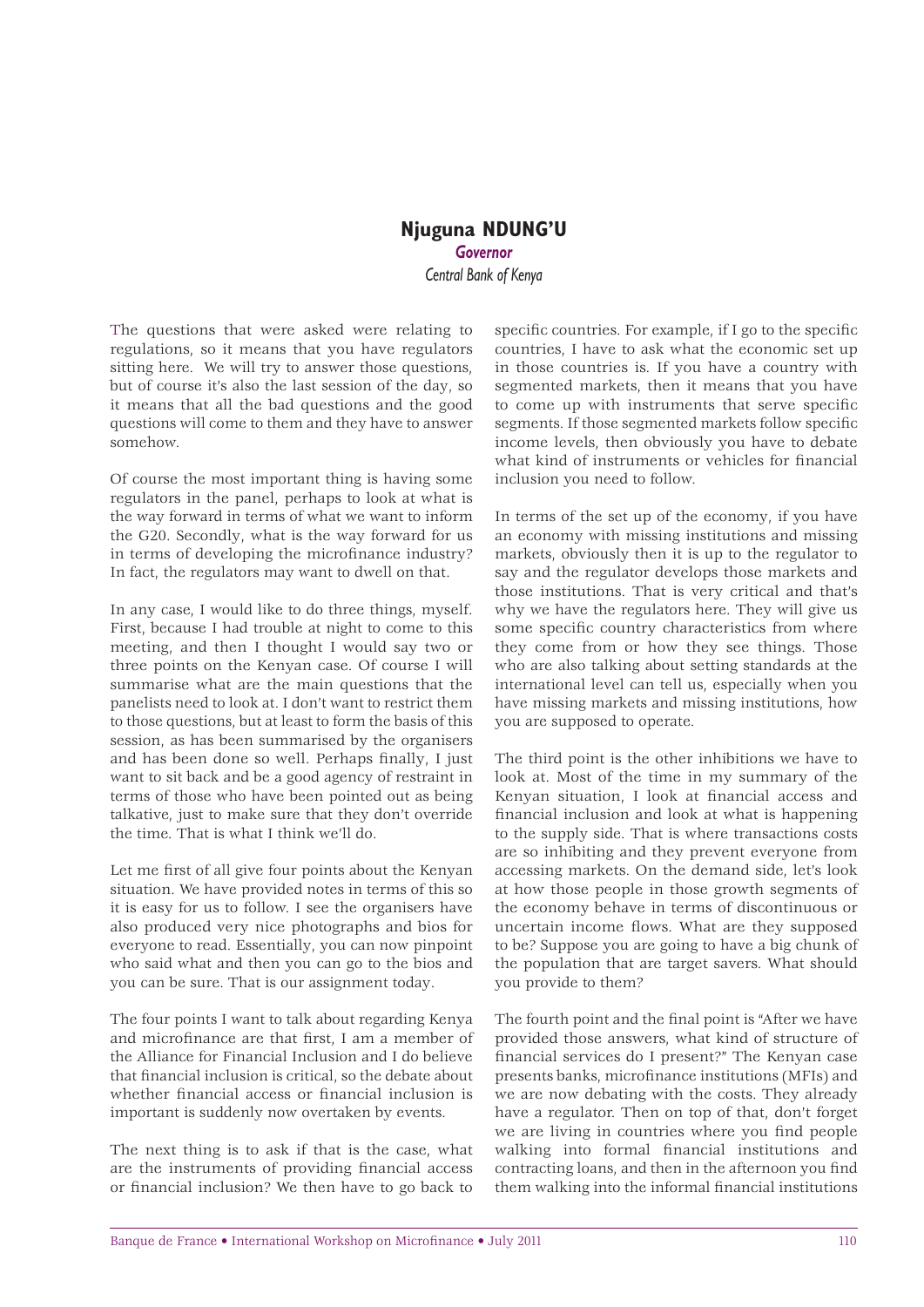and debating with the shylocks. I call it multiple personality disorder, but essentially it's because it's a joke to me. How can you actually go and negotiate a loan with a formal bank, then in the afternoon you go to a MFI and the following morning you are debating with a shylock? We live with this kind of thing. The question is "Where should we be going?" I do believe the MFI is very critical. The genesis of the G20 is the global financial crisis. We all wanted competitive banks, but we mistook strong banks with big banks. Now we would like to go back and ask ourselves how to do that.

In the morning when I came in there was a session and I wanted to ask a question. This "too big to fail" we coined some years back has turned out to be "too big to save," but also nowadays a moral hazard problem of "too big to fail." What do you do, because you cannot let it fail? This may be an issue we may want to come back to. It is so important in terms of deciding or discussing country specific characteristics which are going to very critical.

Let me come to the four issues that I would like to summarise for the panelists. The first is we are regulators and we have regulators' questions. We would like to ask if regulations and guidelines can be generalised across countries. Let's not make the same mistake. The IMF in the eighties and nineties always had a similar policy outlook for everyone and it turned out that there were no institutions to support that kind of policy framework. We will ask the regulators "Can we generalise them?"

The second one, is to what extent do country specific characteristics carry? I've talked about even income and even segmented markets. To what extent can we say that these regulations can be generalised – but there are some that we have to go down  $-$  and be specific?

The third one is, I'm sure, the Basel Committee. The standard setting bodies are well represented here, but I don't want to impose on what they need to say. I've seen the report of the Basel Committee on microfinance and I know about the work on standard setting bodies. We would like to see what can we pick up and generalise from what they have done. How can we improve in terms of our guidelines and the way we understand microfinance, so that we can actually provide a way forward in terms of not only answering the questions that were laid out in the previous panels, but also trying to provide a way forward in terms of the characteristics we want to draw? In this way, everyone can go into those documents and try to draw them and, as regulators, try to improve the market.

Finally, imagine technological platforms that are helping microfinance to work cost effectively, but also those platforms are providing and creating an environment where you can deliver services cheaply. That is very good for microfinance, but we have to ask what the regulators' preparedness for these platforms is. More importantly, can we try to show how they change the policy framework, the mandatory policy framework or mandatory policy and even financial sector policies? It's very critical.

I heard a question that was asked about Kenya, but I didn't understand it very well and I'll follow it up. When I look at the Kenyan case in terms of M-Pesa, which everybody talks about, we have M-Pesa agents, but when microfinance comes in to enter into that space of agency, they become super agents because they are not inhibited by, for example, ceilings of how much you can transact in a day or how much you can keep. You can see they have raised the platform much higher, but it's a question of asking how ready the regulators are or how much they understand in terms of the platforms that come to them? I do not want to impose what we will discuss on the panel, but these are very important issues that we'd like to pick up and also to find a way forward. You are free to answer these questions. I'll summarise them from what the organisers have brought in, but you're also free to bring up other issues that have been mentioned.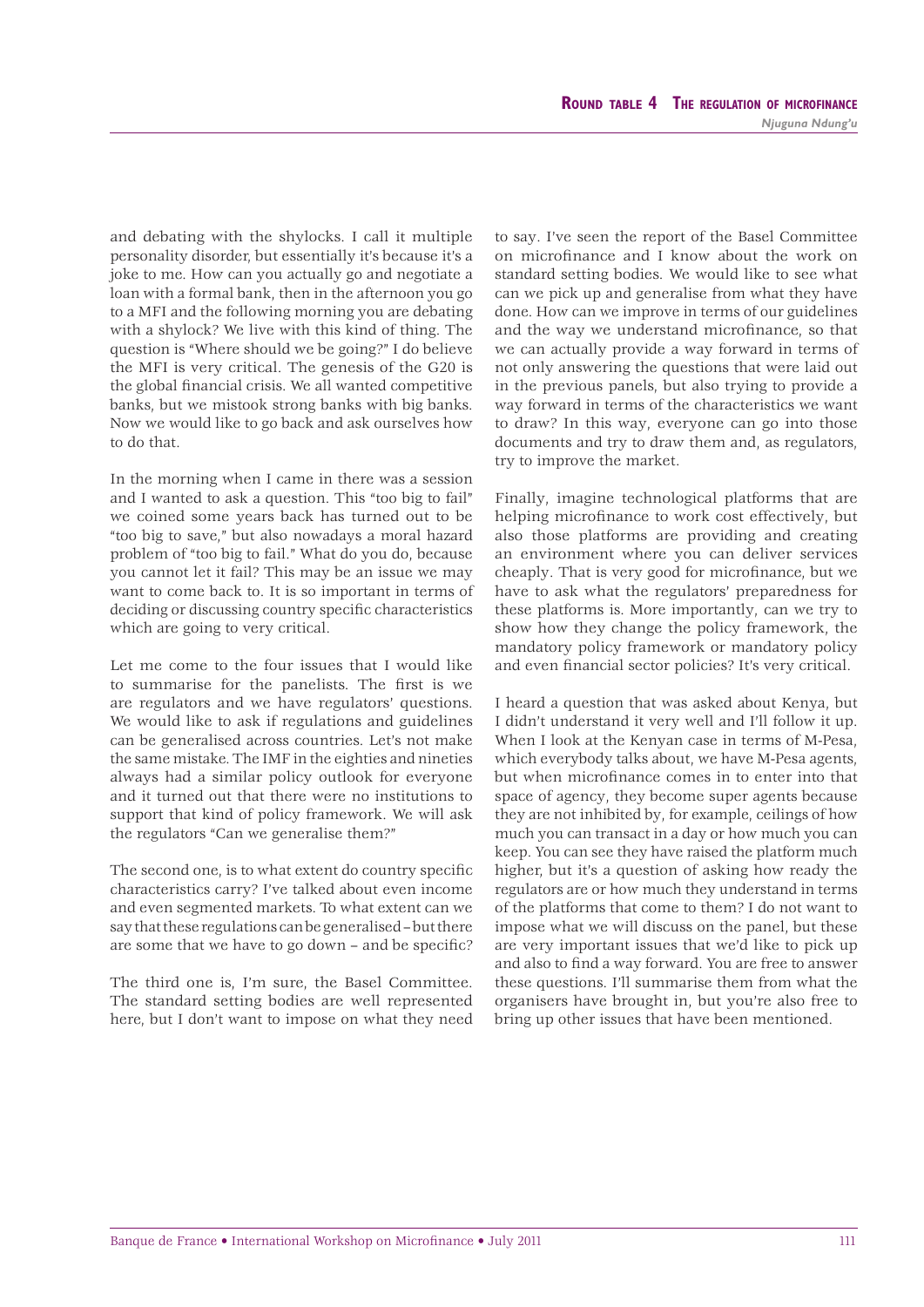# **Abderrahim BOUAZZA**

*Head of the Banking Supervision Unit Bank Al-Maghrib*

Thank you Mr Chairman. It is a pleasure to share with you Morocco's experience in microfinance. It offers a number of insights in terms of both the policy of its players as well as regulation and the industry's future development.

First of all, I should recall that microcredit emerged in the mid-1990s. It is therefore a fairly new activity. However, it grew rapidly in the following decade thanks to external and internal public funding and abundant bank liquidity. The dozen or so institutions that operate in this area have lent hundreds of thousands in microcredit each year and activity reached a peak in 2007, with 1.4 million in microcredit, which is huge compared with the number of loans granted by banks but nevertheless rather low in volume terms, i.e. less than 1% of the total credit portfolio of the banking system. This growth unfortunately came to a halt in 2008, with the sector entering into a crisis for several reasons: a less favourable economic environment as well as very high levels of cross debt that resulted in significant defaults. In addition, MFIs made numerous loans to finance households' consumption needs. Previously, the industry had a default rate of 1% and now it averages 7-8% depending on the institutions.

To return to the issue of regulation, which is the topic of our panel, a specific framework was introduced in the 1990s and microcredit institutions were given a non-profit status under law. It was the NGOs that took the initiative for microcredit in the mid-1990s and they were therefore awarded this status. Under banking law, microcredit is only intended to fund income-generating activities up to a maximum of EUR 5,000 and with no usury rate constraints. Interest rates ceilings were removed. It was only a number of years later that microcredit institutions were legally authorised to conduct other activities such as microinsurance lending and residential housing loans.

After a decade of experience and given the role that the government wanted microfinance to play in its social

policy, we realised that effective supervision of the sector was required. In this respect, the Banking Act of 2006 places MFIs under the supervision of the central bank. However, the licensing of this activity remains within the remit of the Ministry of Finance.

Central bank supervision first focused on improving the financial transparency of MFIs by implementing accounting standards and specific reporting procedures. At the same time, cross-departmental controls were carried out at MFIs to assess credit risk, risk management practices and levels of household debt.

This sector entered into crisis in 2008 and at this juncture the central bank took a series of measures to restructure it as part of an overall and integrated scheme to develop the Moroccan financial sector. It drew up this plan together with all public and private partners. As part of this scheme, banks proactively committed to continue to extend banking services to the population in collaboration with the MFIs. Thus, the policy to restructure the microfinance sector led to the bank backing of MFIs. Two of the country's large institutions merged under the control of a major banking group and eight other smaller institutions were also brought together under the control of a banking group to achieve economies of scale and reduce operating costs.

Other institutions are planning to become specialised finance institutions and, to this end, the authorities are currently discussing the most appropriate legislative framework for transferring the funds of non-profit organisations and the accumulated reserves of MFIs with a view to creating new legal structures.

These institutional developments establish new conditions for MFIs in order to revive their activity and sustain their income. For instance, in addition to providing microcredit loans and marketing micro-insurance products, MFIs may also, as intermediary service providers for banks, take deposits. In Morocco, as previously stated, MFIs cannot take deposits since that are non-profit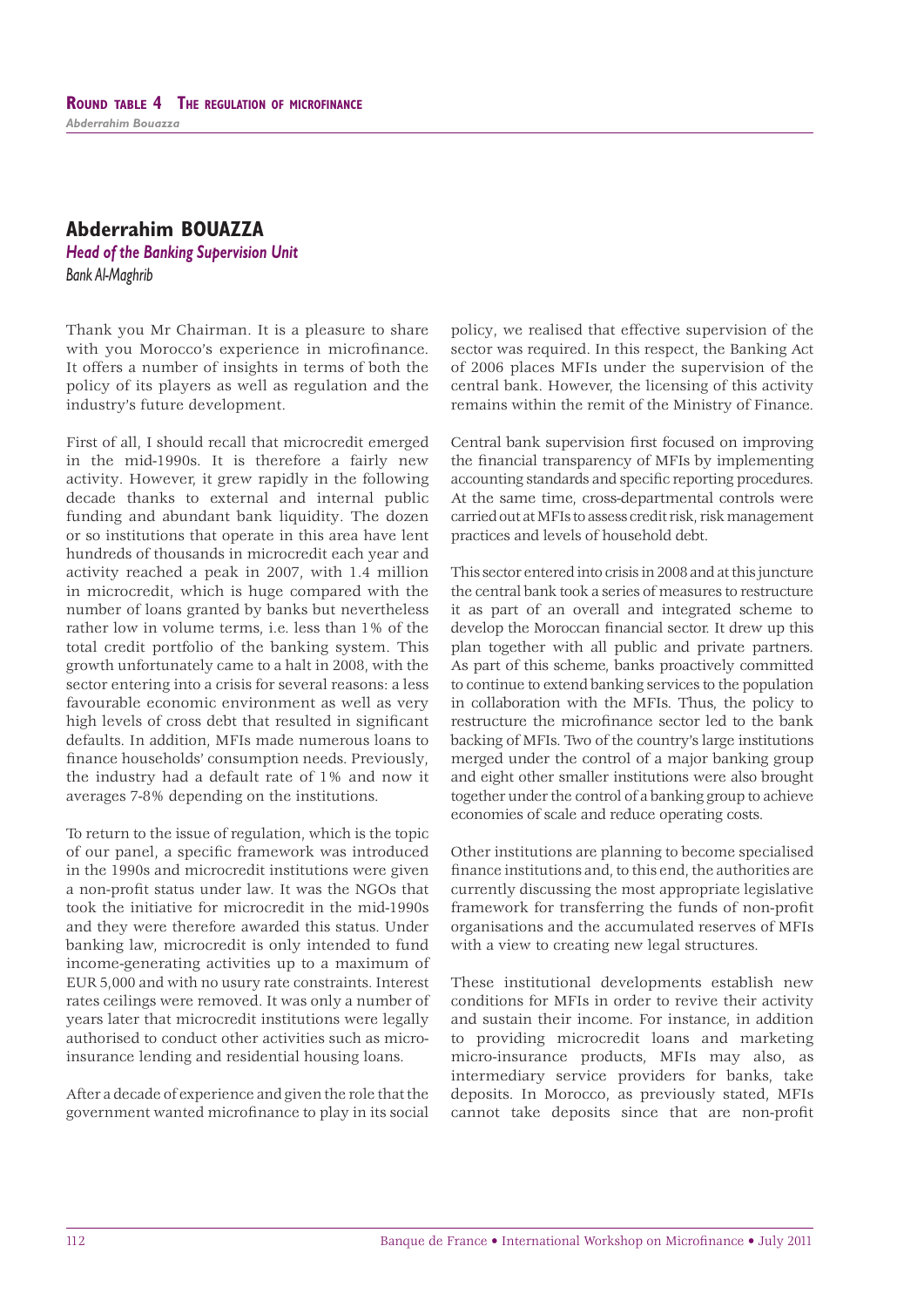institutions, but may do so on behalf of banks. They may also invest in new technologies such as mobile banking to reduce transaction costs.

In the light of these changes, the central bank issued new guidelines on governance and transparency of MFIs vis-à-vis their customers. Lastly, the central bank requires MFIs to subscribe to the credit bureau,

whose credit risk data base has been operational in Morocco since the end of 2009.

In conclusion, I would say that the prudent regulation of microfinance is essential to maintain the balance between social development goals that are assigned to MFIs and those of ensuring the sustainability of these institutions.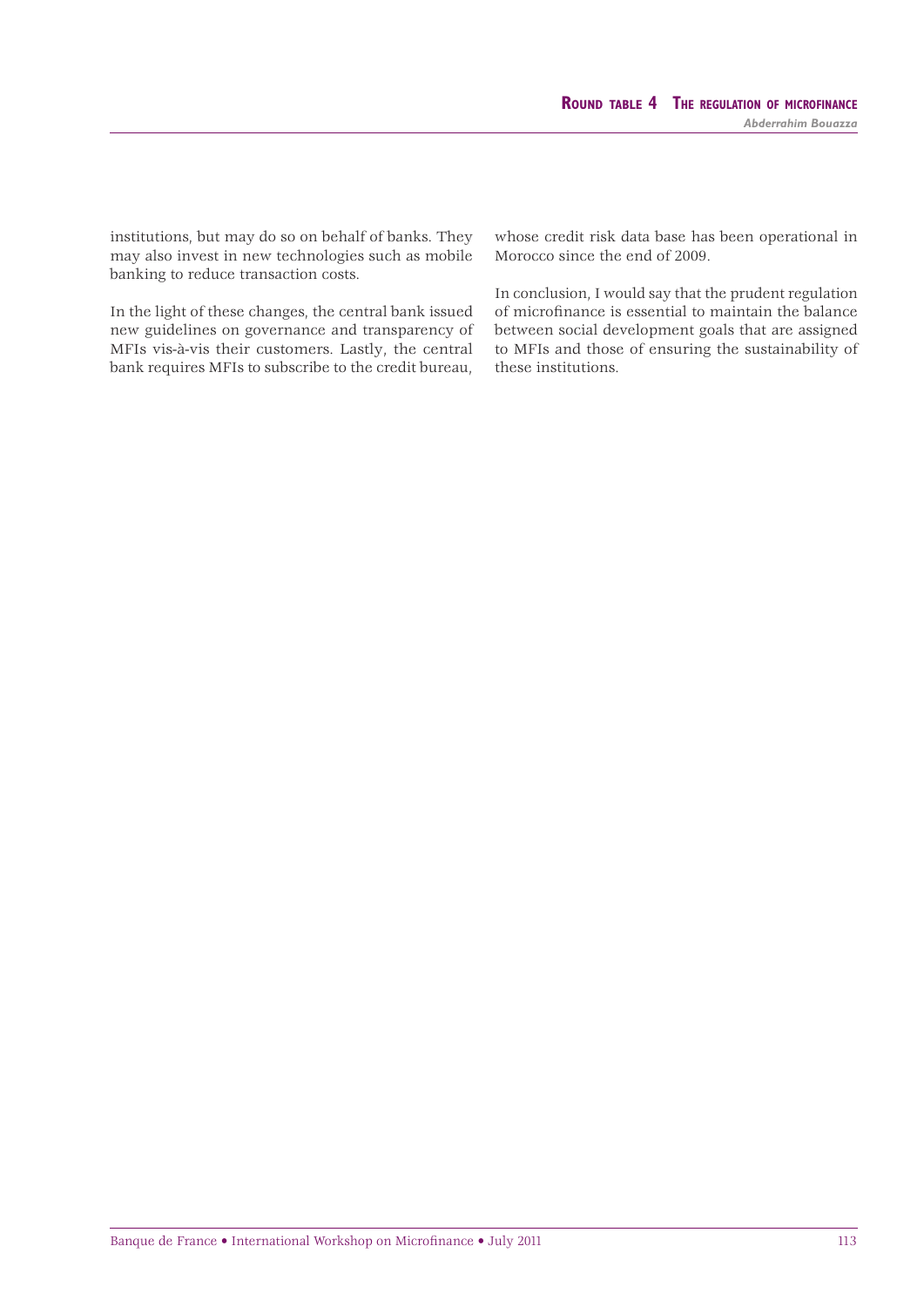*Thank you very much. Because you have started us with the whole idea of the regulators, maybe we will continue with the regulators themselves responding.* 

*Let's go to Nestor Espanilla. Nestor acts also as the vice chair in the steering committee of the Alliance for Financial Inclusion. Nestor, perhaps you can show how the network is sharing knowledge in this area.*

# **Nestor ESPENILLA**

*Deputy-Governor Central Bank of the Philippines*

The Central Bank of the Philippines is about the monetary authority and the banking supervisory. The Philippines is a middle income country. Inflation is under control and it's growing very well. The banking system is quite modern and effective, but here is the problem. We are a country of 90 million people on 7,000 islands, more or less, and about 37% of our municipalities have no banking access, with something like one quarter of our adult population having bank accounts. Large segments of the population are unbanked or under-banked and many of the banking services are really just concentrated in the urban areas.

Now, in such a context, what is a central bank to do? I think it's important that the central bank recognises that the challenge of financial access is an important one, one that if we do not address, makes us potentially irrelevant to the whole context. In that regard, let me sum up some guiding principles in addressing this challenge of being more responsive.

First of all, it's important for financial inclusion to be recognised as a worthy policy objective and something that should be pursued alongside the promotion of stability and efficiency of financial markets. Without this recognition, there cannot really be any strong commitment by regulators to make the regulatory space. Also, financial inclusion and financial stability, as was discussed this morning are actually mutually reinforcing activities.

We have also come to recognise that financial stability and financial inclusion are not inevitable. Both require attention to make it happen. It doesn't just happen without some form of leadership. In addressing financial access issues, we have come to recognise that market-based solutions have an important role to play. Public funds are ultimately limited and governments

tend to be distortionary providers of financial services, and therefore we have the position to basically promote a supportive, regulatory environment where market-based solutions work.

Of course, market-based solutions have their own problems, but we believe this is controllable through appropriate regulation. In 2000, in the spirit of creating the space for microfinance to happen we amended our general banking law to recognise microfinance as a legitimate banking activity. We didn't have a special law. We only put in a few paragraphs that basically enabled the Central Bank to be a little bit more creative in allowing microfinance to happen in the Philippines. What did we do, given our flexibility? I think the first order of business was really to understand the business models of microfinance. It's very difficult to regulate if you do not understand what is actually going on.

We have also instituted risk-based regulations. We have mainstream microfinance in the provision of financial services, not just a corporate, social responsibility activity. We have actually provided avenues for formalisation of non-governmental organisations to become banks, so that they can come into properly regulated territory and therefore legitimise the collection of savings. We have been sportive of continuous innovation in products and delivery channels. Our initial regulations narrowly focused on microcredit, but this has evolved to now cover microdeposits, fund transfers and microinsurance. We have recognised a range of products that have been innovated, including things like housing microfinance and microagri loans. Microdeposits and microinsurance have also been clearly defined to provide the regulatory certainty in these products. More recently we have allowed product innovations, particularly the use of mobile banking to be used for purposes of making microfinance more efficient.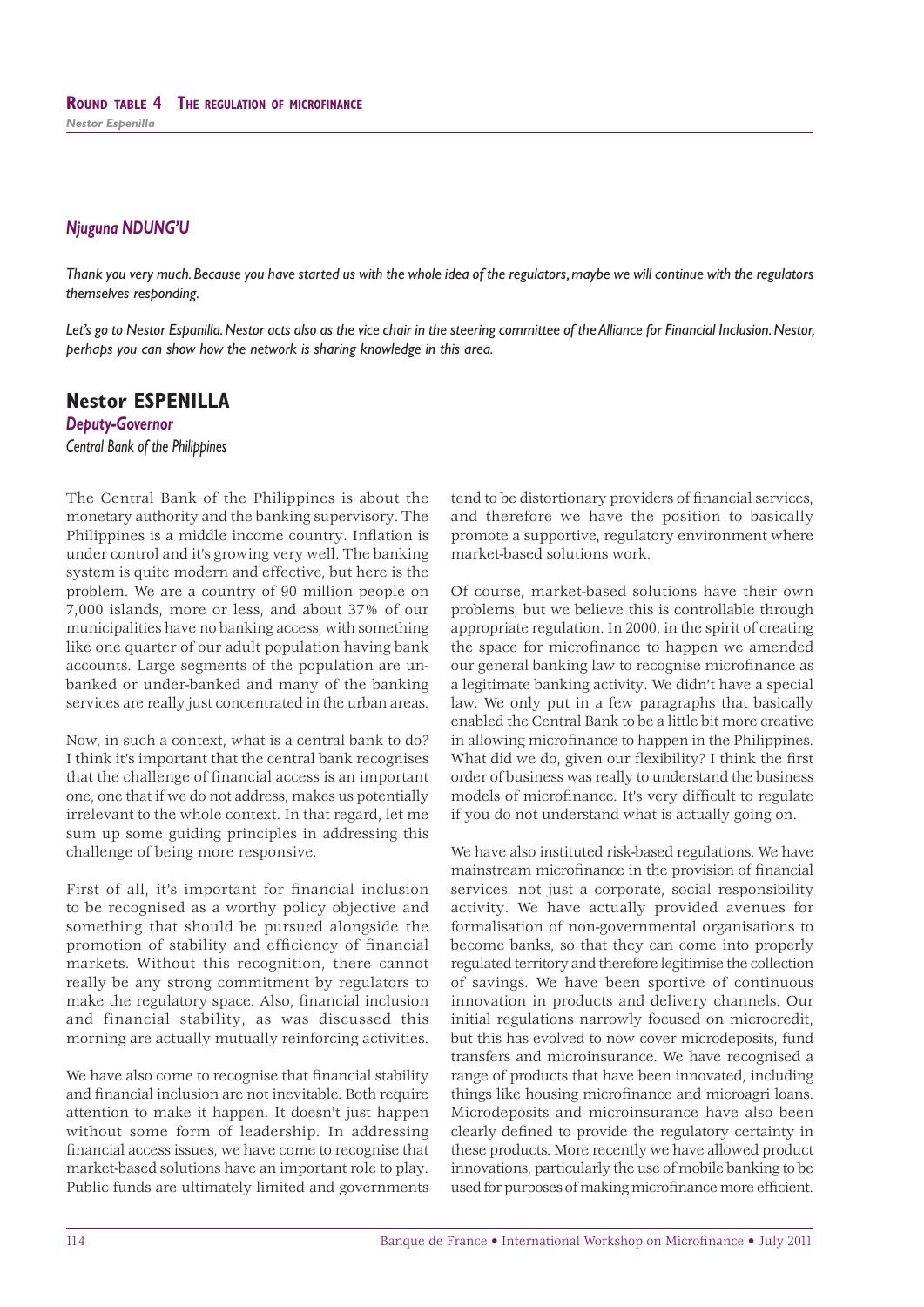Our general approach is really promoting and enabling a regulatory environment. We are not really inventing new regulations. Basically what we're trying to do is we are building on existing principles of the Basel Committee, including anti-money laundering principles. What we are working on is the principle of being risk based. If risk base is truly what international standard setters claim it to be, then there is enough space for a regulator to be creative. For example, in the licensing requirements we have allowed banks to establish what we call Branch Lite. These are branches that are just very basic branches that can reach out to frontier areas. We have allowed mobile phones to be used for the provision of financial services. It's not enough to create a regulatory framework that enables. I think it's also important for the supervisor to be confident by having the supervisory capability to actually enforce the regulations that it creates. Enforcement of our risk-based regulations is not easy and to be able to address that, we have trained specific personnel to be able to handle this kind of approach.

So far there this has been quite good for the Philippines. Today there are more than 200 community banks practicing microfinance, providing a whole range of services and the outstanding portfolio today is about 170 million dollars, but since these are very short term loans, if they turn over in a year, that's close to one billion dollars in loans that are being provided regularly to the previously un-banked and the under-banked.

Now we are seeing commercial banks getting into this space by setting up their own retail financial institutions or partnering with existing MFIs or partnering with Delco to create new business models. This morning there was discussion about ecosystems. We are looking into this and these are also being placed under a proper regulatory framework. Now our focus has shifted towards providing better consumer protection to the users of microfinance and very recently we have enhanced our regulations on microfinance transparency. It's a journey that we have pursued, but it's also a specific focus of creating space for microfinance to happen.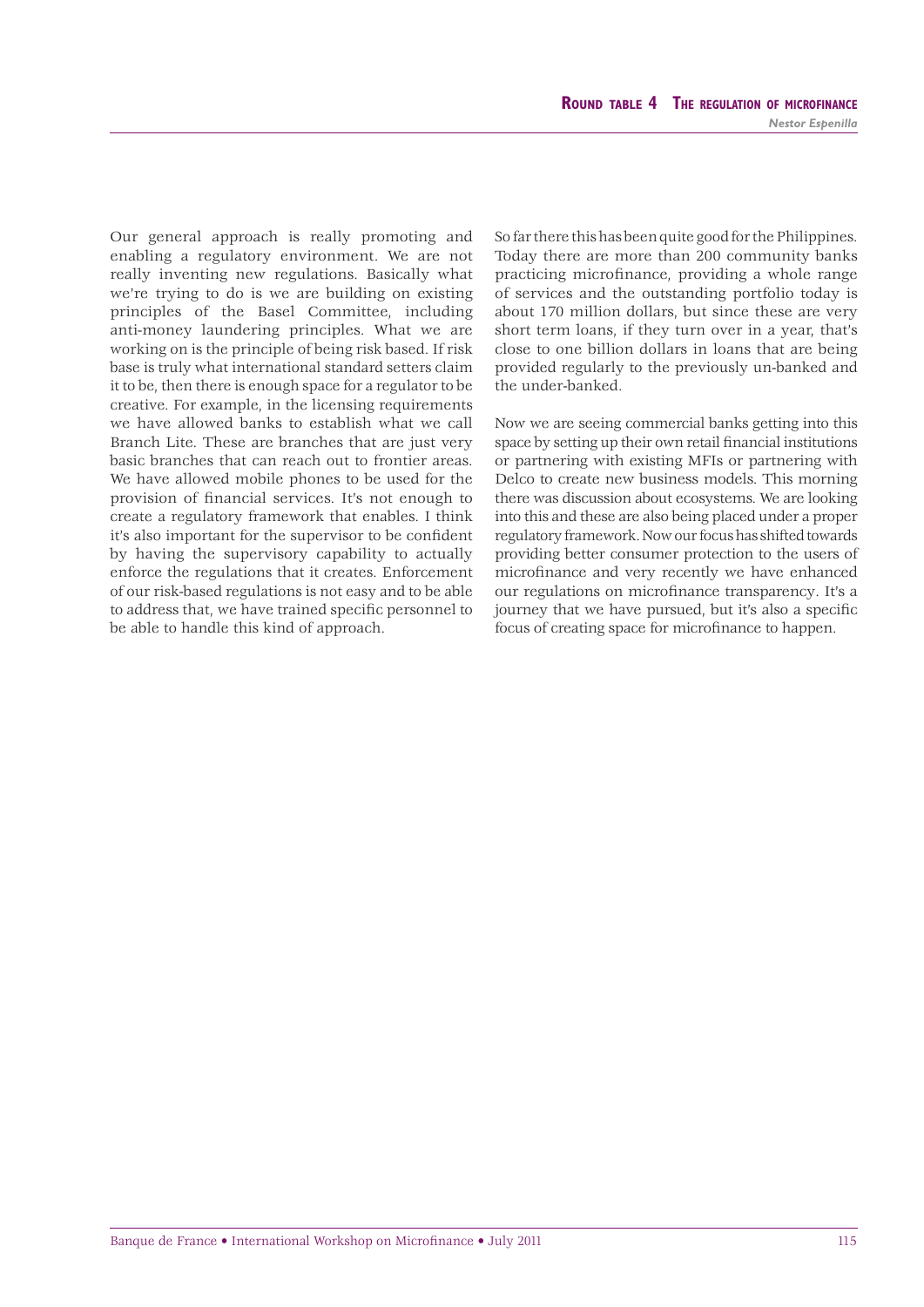*Thank you, Nestor. Of course, I think the point you have emphasized is that there are several characteristics that are peculiar to*  the Philippines and obviously the products that are being developed actually are serving specific areas. Essentially it's very good, but *it's also good that what we know about risk supervision counts in terms of the general guidelines.*

*I think we'll go to Muliaman Hadad, the Deputy-Governor of the Bank of Indonesia.*

# **Muliaman D. HADAD**

*Deputy-Governor Bank Indonesia*

The Bank of Indonesia is responsible for monetary policy and banking supervision, as I think is similar to the Central Bank of the Philippines. The fi nancial system in Indonesia is dominated 80% by banks, so microfinance relies very much on the role of the banking system in the economy. The close relationship between the central bank and the microfinance is really clear in our case. Our own experience has been that for the last 20 years, the role of the central bank is quite significant in handling these matters and commercial banks also have a very significant role in supporting microfinance. However, recently there has been significant development for non-bank microfinance. It seems to me it is also part of the important topic to be discussed in the future because there are a lot of issues related to this, including the protection of the customers and so on.

Despite the encouraging economic development of Indonesia for the last ten years after the crisis, I think the problem still remains. Around 40 million people still don't have access to the banking system. This is a very real challenge at the moment. I would like to mention a kind of shifting because for the last five years. I think the word "micro" still has very limited use in our world. For the last five years we quite often used small and medium enterprises. We never used micro as a kind of very basic, significant development. Micro is much smaller than small in our case because micro is around one-tenth of small on average in Indonesia. It's really a new experience for banks, in particular, dealing with this micro, because Indonesian banks commonly worked with small for the last 20 years. Now micro is growing and the need to handle these has created a really very significant

environment for the Indonesian banking industry. Most banks are ready for small, but only a few banks are ready for micro, so it's really an important topic to be discussed further. I tried to differentiate between micro and small because it seems to me that how to handle this is very significant.

We have BRI, Bank Rakyat Indonesia, who are very popular for handling the small sector, but I think this bank will face difficulties if they have to deal with the micro because it really needs capacity building to handle the micro issues. This is a very important development. How do we regulate the industry? I would like to divide it into two sides because I believe the scope of regulations should cover not only the supply side, but also the demand side.

The supply side is very important because the micro is new and we have to increase the capacity of our banks to handle these micros properly in the future. That's why the capacity building for our financial institutions in building micro is very much the issue. Of course we have good experience and some success stories, but also some unsuccessful stories in dealing with the micro. In general I do believe that since a lot of banks are coming to the micro because the opportunity is quite significant and the margin is huge. A lot of people are coming over to micro and capacity building is becoming an important topic.

On the supply side, I think how we provide regulatory support for the central banks is also an important topic. What I mean by regulatory support is we have to find out if there is any particular regulatory regime that supports microfinance in, let's say, how much capital is provided to support this activity and so on.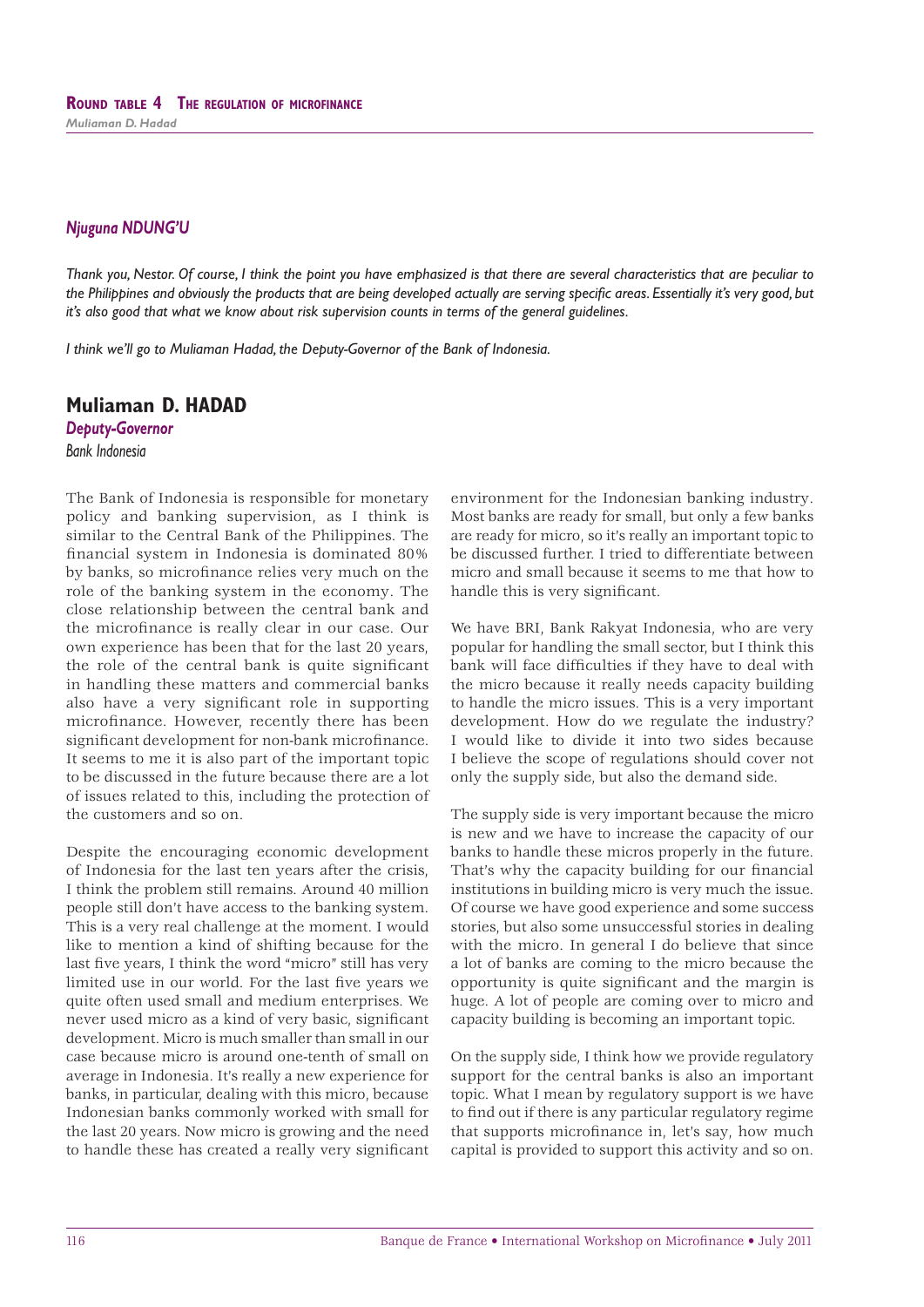This regulatory point of view is one of the topics that is being discussed quite intensely at the central bank as well. The three points we are discussing are first, the capacity building, second, finding out the appropriate regulatory support for these microbusinesses and then third, the infrastructure. It is very important to determine how to deliver the financial services from one point to the other point. I think the central bank has also come into this area of how we are dealing with our payment system, which is also the responsibility of the central bank. The infrastructure is very important.

How then do we need to introduce the IT into this important topic, in particular the infrastructure and how we have to deal with that. We are now preparing and finalising our rules and regulations on this. On the supply side it basically relates to how we can create a business model that can help banks to support the activities.

On the demand side it's basically an issue of education. Financial education is very much an issue across the board, but we promote a segmented approach. Recently we approached our overseas labor, for example, women, fishermen, teachers and people like that in a different approach.

My second issue deals with credit insurance because the government provides a kind of credit insurance for those who are dealing with the microfinance and the small credit. Still on the demand side, we are talking about technical assistance, in particular for the ultimate debtor who is not really formal yet. That's why we have to introduce some kind of technical assistance. Last but not least, it's about behaviour changes, in particular for those who are in the informal sector. For these purposes very recently the government launched a national campaign on financial inclusion, which introduces the role of the MFI and we call it National Strategy for Financial Inclusion.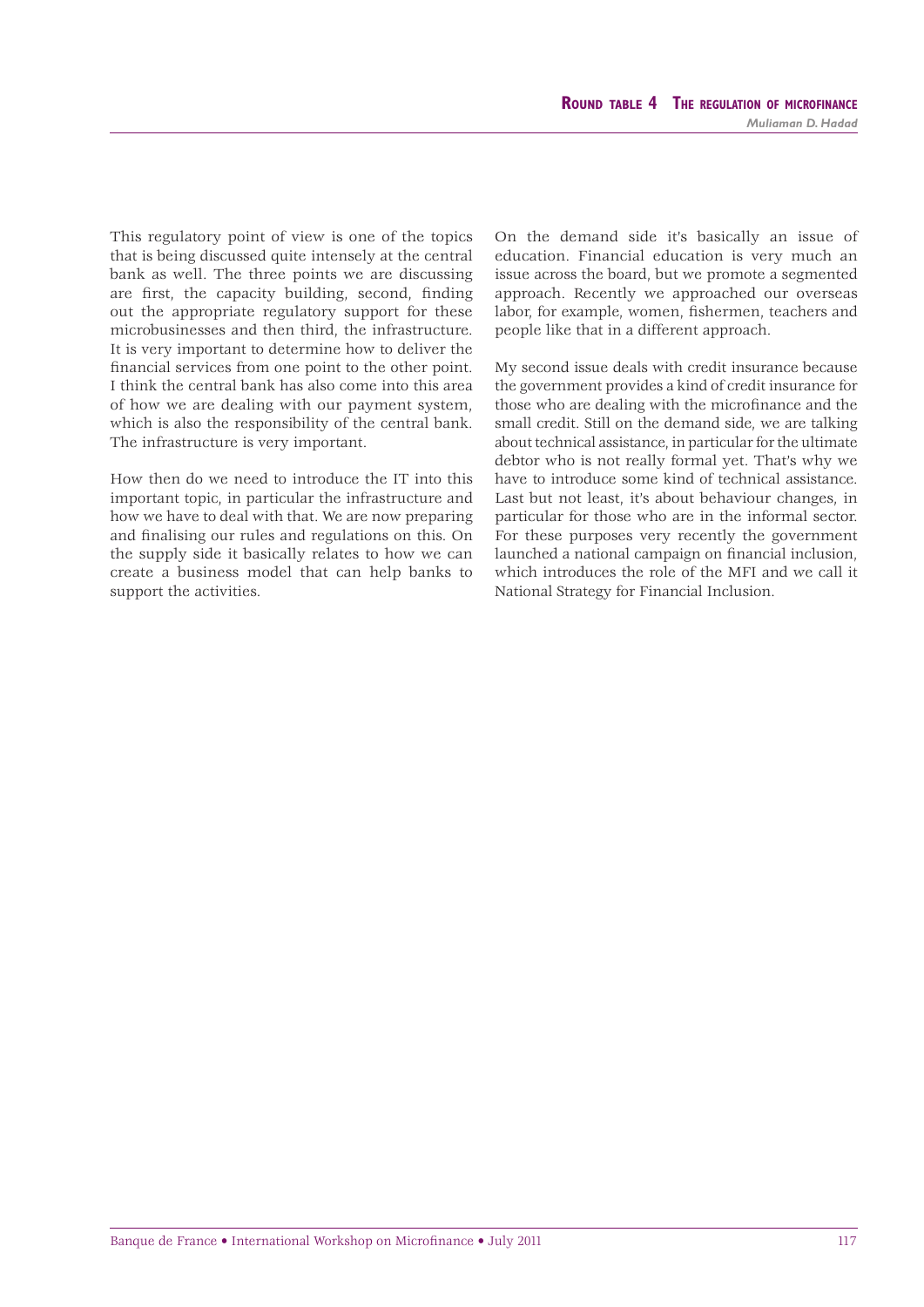*Thank you very much. Let's go to the final regulator so that we can listen to the other side of the market. We'll now hear from Armand Badiel, the Director of Financial Stability in BCEAO.*

# **Armand BADIEL**

*Director of Financial Stability Central Bank of West African States (BCEAO)*

Thank you Mr Chairman, I am particularly glad that you are chairing this session. Today, we are looking at what the North can learn from the experience of the South, but your presence at this forum is a symbol for us since we have already forged cooperative ties between Southern countries notably in the area of regulation. I will have the opportunity to return to this point since we hosted a delegation from Kenya in West Africa to assess the progress we have made.

In answer to the questions you raised, I would like to make a few remarks. Since this morning we have talked about the success of microfinance and it has been extraordinarily successful in the zone whose experience I will be sharing.

Just to give you some information, I heard someone in the hall saying that there were 900 MFIs in the West African Economic and Monetary Union (WAEMU). This was presented as a weakness for the area, but I personally see it as a strength, and I will come back to this point later. In 1993 there were only 103 institutions and today we have 900 and this meets a real need.

The second point I want to underscore is that microfinance has been a factor for financial inclusion in our zone. Today, there are 11 million people and I stress this figure, 11 million who benefit from financial services through microfinance, that is to say 15% of the workforce. When we started to regulate, there were just 300,000 people benefiting from these services. We welcome the significant progress that has been made in this area.

We also talked this morning about the issue of deposit taking by MFIs or at least the means to continue to support microfinance in order to boost its contribution to meeting the needs of people. It should be noted that, for our area, savings exceed loans and this is extremely important. That means that today

economic agents place such trust in MFIs that they increasingly deposit their savings with them. This is an extremely important aspect for us since it will determine the ability to use internal resources for development financing.

This success is due to several factors, in particular regulation. I will not dwell on the other factors. We have understood that, in our zone, a trade-off should not be made between regulation and self regulation. We heard this point earlier this morning but, in our zone, it is very clear. Why? Because it is a financial intermediation activity, i.e. deposit taking and loan making, which is maturity transformation. Not being able to regulate this sector would be unacceptable. Our regulation is clear in this respect.

From the very outset in the early 1990s, we decided to regulate the sector and this was a very wise choice that we do not regret today.

The regulator's role is not to prevent a sector from developing. The regulator has three roles. First, protecting depositors, since it is a deposit taking industry. Protecting investors who give their resources to this sector so that it can invest. Second, ensuring sound risk management. No one but the regulator can do this work. And, third, ensuring secure use of innovations to lever the capacity of the players. This is how we understand our role, at least in our zone. At one point we had thought we needed a flexible and incentive regulation. This choice initially paid off. But later, we realised that a number of risks began to emerge in the sector and were likely to increase its vulnerability. This led us to review the principles underlying regulation.

Our experience shows that regulation needs to gradually adapt in line with the development of the sector that is supposed to be regulated.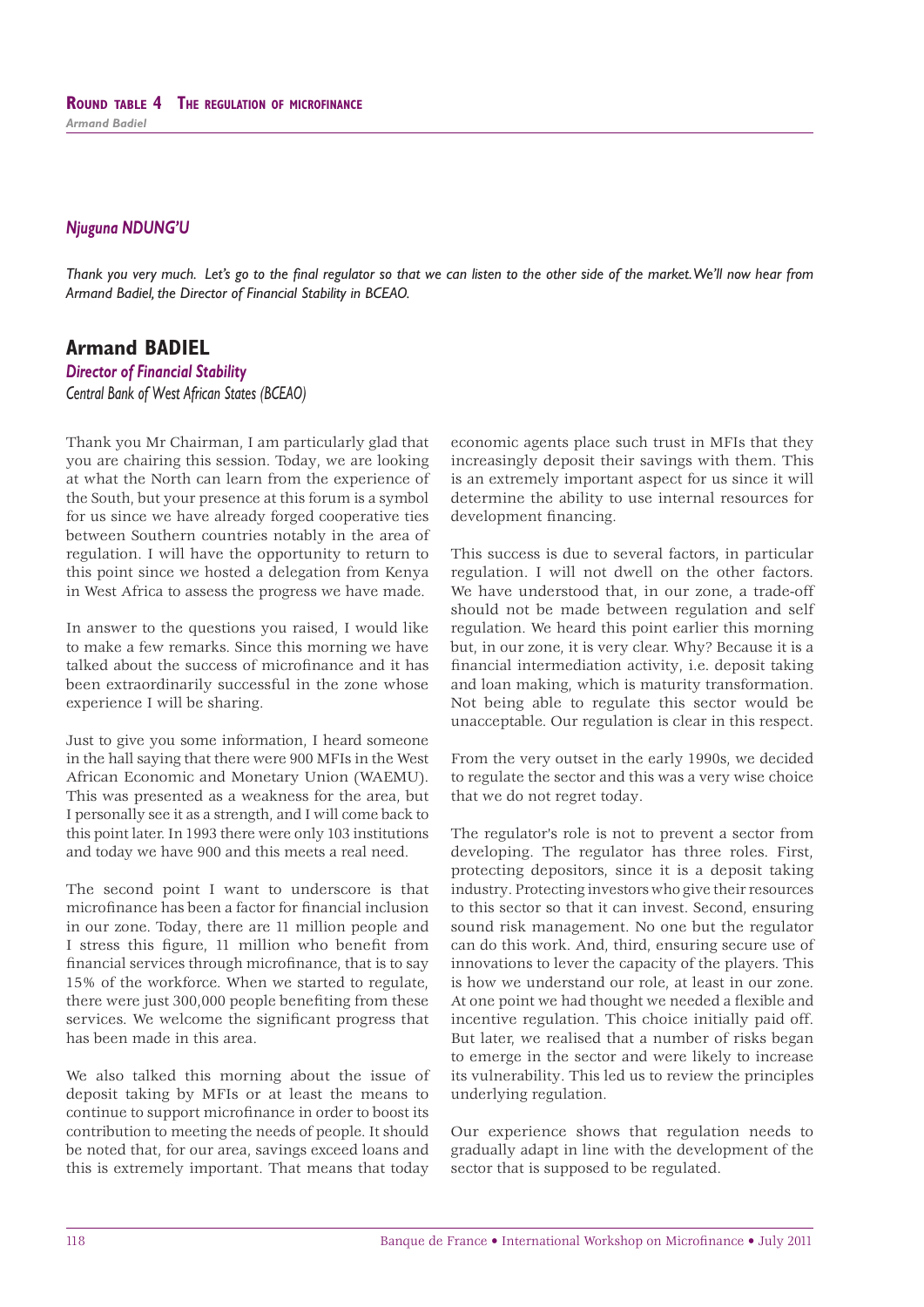I just want to illustrate some of the risks we faced in our zone, where we have a problem of viability and sustainability of financial institutions. Many institutions have been authorised to conduct business, but we realised that there was a wide variety of players: out of the 900 institutions, there were NGOs, private companies, cooperatives, etc. In other words, as some of you know, we were faced with a situation where many big players were about the same size as banks. But there are also a multitude of small players who fail to ensure their financial sustainability. We found that there was deterioration in portfolio quality with all the risks involved. A number of institutions structurally generate negative financial results, subsequently resulting in negative equity.

Another weakness that we have observed in our zone stems from the disparity between financial institutions' positions, i.e. between large institutions that are relatively strong and many small institutions struggling to survive. We must tackle governance issues because it is a new sector in which the entry of players was not adequately filtered through strict criteria to ensure the capacity of managers. Furthermore, the problems associated with developing reliable and efficient information systems remain a major challenge.

Because we initially wanted institutions to regulate themselves, in other words, put in place internal control systems. But we realised they were not capable of doing so.

In order to meet these challenges we initiated a reform of regulation. This second generation of regulation seeks to address these concerns. The first aim was to ensure that new entrants were filtered. Since microfinance is a sector that is an integral

part of the financial sector, this activity cannot be conducted outside it. I would like to disagree with a remark that was made this morning. We cannot place banks on one side and microfinance on the other. In our zone we consider that MFIs and banks should work together and this is the case in reality. There are partnerships that develop that enable banks to provide funding in the most remote areas where they would not usually be able to reach. I think it is extremely important to keep in mind that microfinance is part of the financial sector.

In our zone, in addition to strengthening the conditions for entry into the sector, we have given priority to improving the structuring of information systems to allow for the development of more effective internal control. We went even further. Some large institutions are now required to have their accounts certified by auditors. These are changes that we have introduced in this area. Finally, significant advances have been made on the supervision front. Today, our biggest challenge is supervision and we are implementing the means to ensure that supervision plays its full role and to consolidate the sector.

Finally, Mr. Chairman, as we were requested to give a brief outline for the G20 this morning, in our zone today we believe that the big challenge is how to enhance supervision capacity. All the countries that are members of our zone are here today. The support that we can expect from our partners is notably in the area of training, capacity building, and the development of appropriate information systems. In this regard, we have been assisted by partners such as the Alliance for Financial Inclusion (AFI), who have helped us to implement a number of guidelines for better financial inclusion.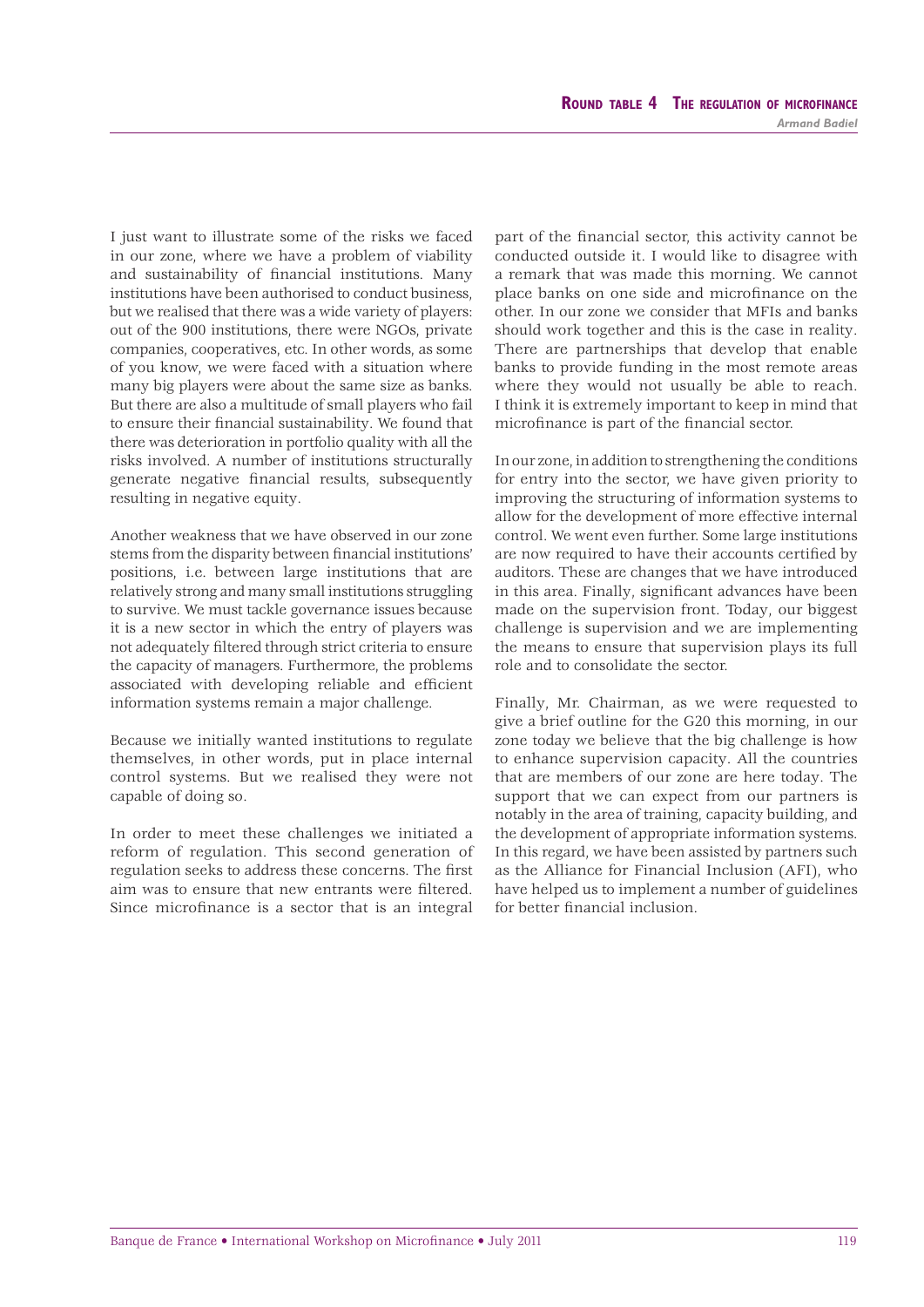*I'm very happy that you have brought out some very interesting points, particularly the last point about if the regulator does not keep up with development he will be lost by the market. I think it's time to look into that and perhaps we should ask the other side of the market to make some comments. I always know that when the market is working very well and is vibrant, of course that is the market's success, not the regulator's success. However, if things are not working, of course the regulator has failed.*

*Let's start with Jean-Michel Severino. Maybe you can bash the regulators, but you can also give us some good status in terms of where we are going.*

# **Jean-Michel SEVERINO** *CEO*

*Investisseurs & Partenaires Conseil*

I was CEO of the Agence française de développement (AFD) for 10 years. For decades the AFD was one of the largest international funders of microfinance in developing countries. More recently I have headed a fund management team, which is an investor and a partner for development, devoted to SMEs in Sub-Saharan Africa.

In the context of this activity, we have funded a significant number (around 15) of finance companies and microfinance banks across the African continent. This has given us experience of a wide range of situations of countries and regulators across the continent. I cannot claim to speak for the entire microfinance sector and all microfinance players, as that would obviously make no sense, and I cannot speak on behalf of others, but I will share my personal experience and feelings that I know at least a number of microfinance institutions share.

First, I do not think this is the place for central bank bashing. There are very few people who would not recognise microfinance as being part of the financial sector and, as such, it needs a clear and rigorous regulatory framework. There are significant risks involved in microfinance: the risks of a traditional financial institutions, credit risk, liquidity risk, profitability risk, etc. Furthermore, many customers are overindebted and these risks have materialised in the last decade. This sector is also subject to reputational risk, the risk of fraud and money laundering. In fact, the microfinance sector is not really specific in terms of its risk exposure. Even though it is rare that microfinance represents a significant portion of national savings and national GDP in terms of assets and liabilities; there are now

some countries where microfinance beneficiaries account for a significant enough proportion of the population to be able to say that there is a macroeconomic and political risk associated with the failure of the sector. It is not simply a question of regulating a single player but of matters that can affect the stability of a country.

Having said that, the question is what kind of regulation should there be, what constitutes good and bad practices? What strikes us today is the incredible variety of national practices. They range from the most total laxity to hyper-regulation. The nature of regulation varies significantly across countries and I would also add that political interest in the subject also differs greatly; this is reflected in both the nature of the legislation and regulations in place and in the nature of relations with the regulator which is often the central bank, including in the most common management activities of MFIs. Naturally, I will not cite particular cases, but in Africa, in the same continent, the time it takes to obtain a licence for an institution many vary from a few weeks to two or three years of incomprehensible administrative procedures within the central bank. Above all, this reveals both the limited attention to public policy but also in some cases a great technical difficulty in understanding the subject itself, i.e. the institution in question. We currently have an excellent project that, for two years, has been seeking authorisation and we do not know why we cannot manage to obtain it.

Given the very wide variety of situations, naturally we cannot talk of averages. We cannot even speak of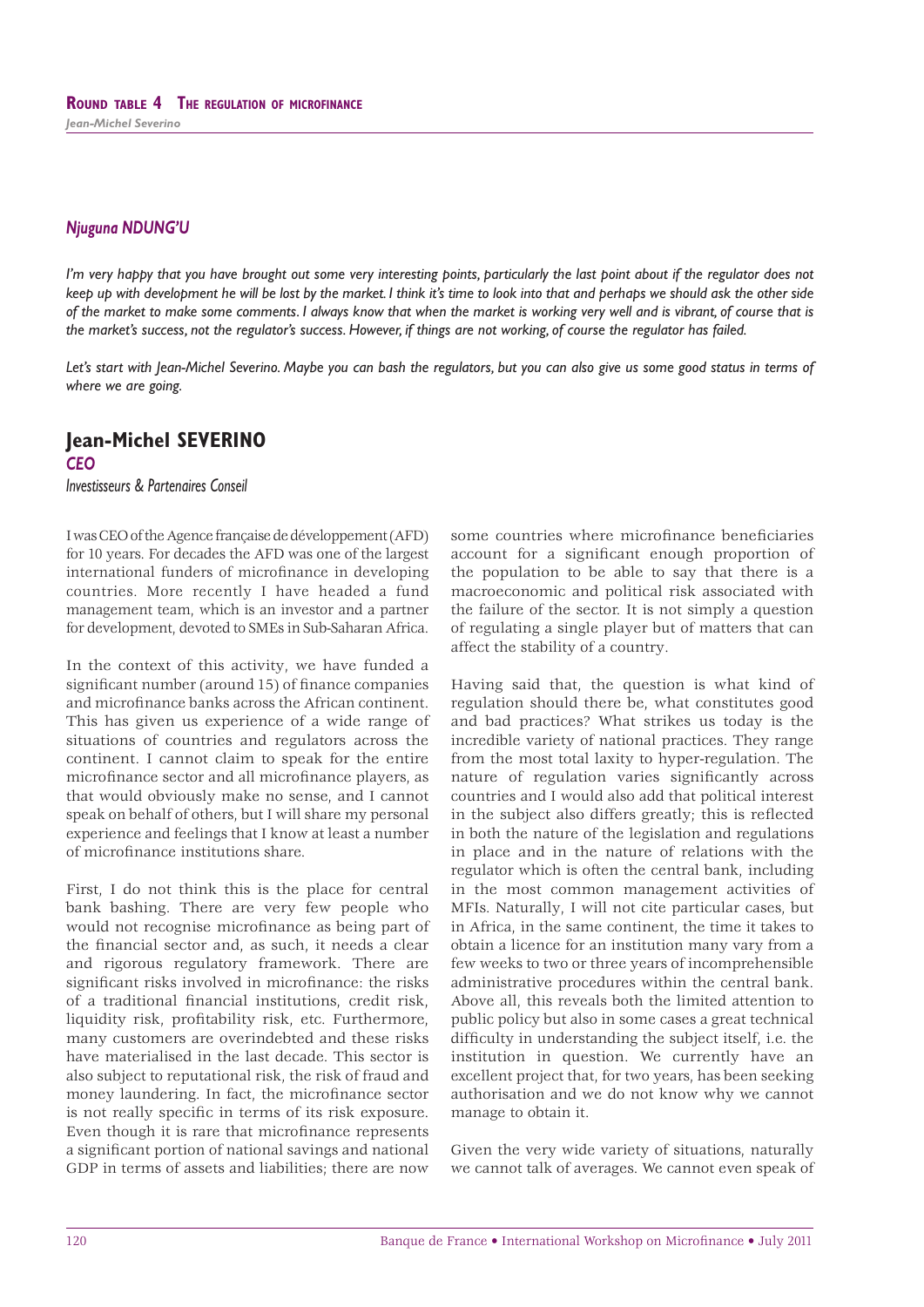general practices or specific cases since the regulatory problems involved in such cases differ so greatly from one country to another. In this context, the only thing that we can say is that in the microfinance sector we require regulations that are adapted to the nature of instruments, their size, specific activities and costs: many regulations that may seem appropriate for the microfinance sector and come from the formal banking sector have the major drawback of increasing management costs for these small institutions as well as the cost of credit that is already high. This is one of the features, as we know in our sector.

In conclusion, I would say that if there is a lesson to be learned from this experience, it is the need for much closer ties between microfinance players and central banks. I think even if there have been laudable, significant and positive attempts at dialogue between these players, they have not been comprehensive or systematic. Perhaps we have reached the stage where there is need for good practices at the international level. I believe that a multinational regulation or legislation of microfinance does not make much sense, as here too countries' situations are extremely different. Nevertheless, good practices can be shared, and principles can be implemented in a common manner between central banks. Moreover, this is particularly true in regions where there is a great proximity between countries, as is the case in Sub-Saharan Africa. I'm not talking of course about regional areas such as the WAEMU where regulation is de facto regional, but it is evident that

Kenya, Tanzania, Uganda, Rwanda, etc. constitute an ensemble that calls for harmonisation given the interdependencies that exist between the economies, the peoples, etc. of the East African economic area.

At both the regional and international level, it would be extremely useful to move towards common international best practices with established principles or "best practices" principles for capitalisation requirements, prudential ratio requirements, information system and reporting requirements and debtor situation monitoring, particularly in relation to the problem of overindebtedness. Therefore, international rules or international best practices in these areas would be extremely useful.

It matters little whether this discussion is held in the context of the Basel Committee, financial stability forums or the G20: several forums are suitable for such dialogue. But best practices must be established with the MFIs themselves because, and this will be my last point, what is also striking is the great difference in the sensitivity of central banks to this problem and in their ability to deal with the subject. In some of them we find both managers and technical staff who are very dynamic and have in-depth knowledge of this area, and in others capacity is greatly lacking. We will only address the problem of capacity if there is a significant commitment by the players, the regulated parties themselves, who have a contribution to make and experience to lend in establishing a framework that is credible.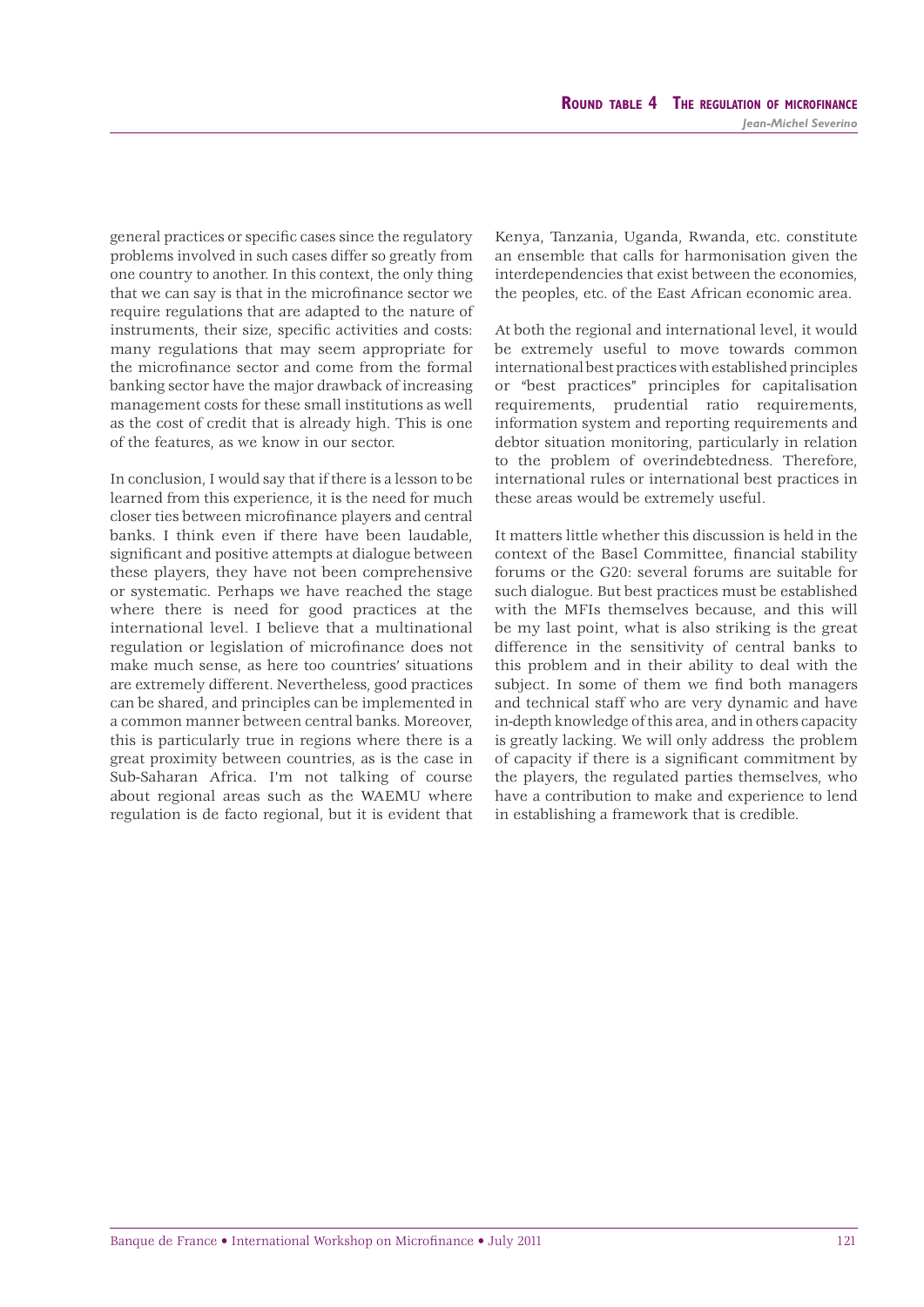*I think the reference to the East African region is very important because we are working very hard on harmonising the framework.*  We have all come up with guidelines to regulate the MFIs and everybody has MFIs. Of course we have difficulties with the credit *only MFIs, but we are regulating deposit taking microfi nance. Harmonising the framework for the whole East African region is very important and we're working towards that.*

*I think the other point is that if you have to come up with guidelines to regulate microfinance, let's also understand them. We have participated in doing this for the last four years. For every new guideline or every amendment to the guidelines, we sit with them and discuss it from their side.*

*We'll continue with this perhaps from the market again.*

**Vijay MAHAJAN** *CEO Basix*

I come from a place where there has been a major earthquake recently, Andhra Pradesh. The earthquake was a financial earthquake in terms of dollar value of course, since in the world of mainstream finance 1.5 billion dollars is not such a large amount, but in the world of microfinance I think it has been the single largest default that has happened. It represented roughly double the total net worth of all the MFIs in India. The interesting thing was that default has caused the reaction of one state government, the Pradesh government, to curb what they saw as excessive practices of certain MFIs, both in terms of causing first multiple lending, then over indebtedness and then coercive practices of recovery, some of which led to suicides. That became a political issue and the government had to act. The government acted very severely and virtually shut down the entire sector. The opposition didn't want the government to get credit for this, so they went to the people and said that this law wasn't good enough and that the loans should be waived, so people basically interpreted that the best that they could, which is they stopped repaying. As a result, for the last ten years as the microfinance sector in India and in Andhra Pradesh was being built up, and slowly as the interest rates were coming down to roughly 2% per month, 24% per annum, it's now gone back to an informal interest rate of 10% per month, or 120% per annum. This is an example of exactly what you were saying, that if regulation does not create the scope for growth of microfinance for responsible microfinance and for ensuring that institutions uniformly work for

financial inclusion, then politics will take over and it can create all kinds of random results.

Interestingly, two years before that I was a member of the Indian National Committee for the Financial Sector of Farms, chaired by Raghuram Rajan, who was earlier the chief economist of the IMF. We felt that for developing countries it's not enough to judge the financial sector on the two traditional bases on which it is judged. All of the regulators are trained to judge your financial systems either on whether they promote growth and whether simultaneously they promote price stability. We feel that in developing countries you also have to ask the third question: What percentage of the population is actually included in the financial systems that you worry about morning, noon and night? If the answer is 20 to 25%, don't worry because the majority of the population doesn't really live in the financial system that you think you are regulating. Therefore, if you want to be truly the national regulators of the financial systems of your respective countries, then you have to be asked the question by your parliamentarians, year after year: "Mister Governor, what percentage of the country's population is actually being served by the financial system?" If the number is small and the same as the year before, the question is why hasn't it moved?

So the primary task is actually financial inclusion and while indeed a lot of progress has been made in the last few years thanks to the work of the Consultative Group to Assist the poor (CGAP), the AFI and several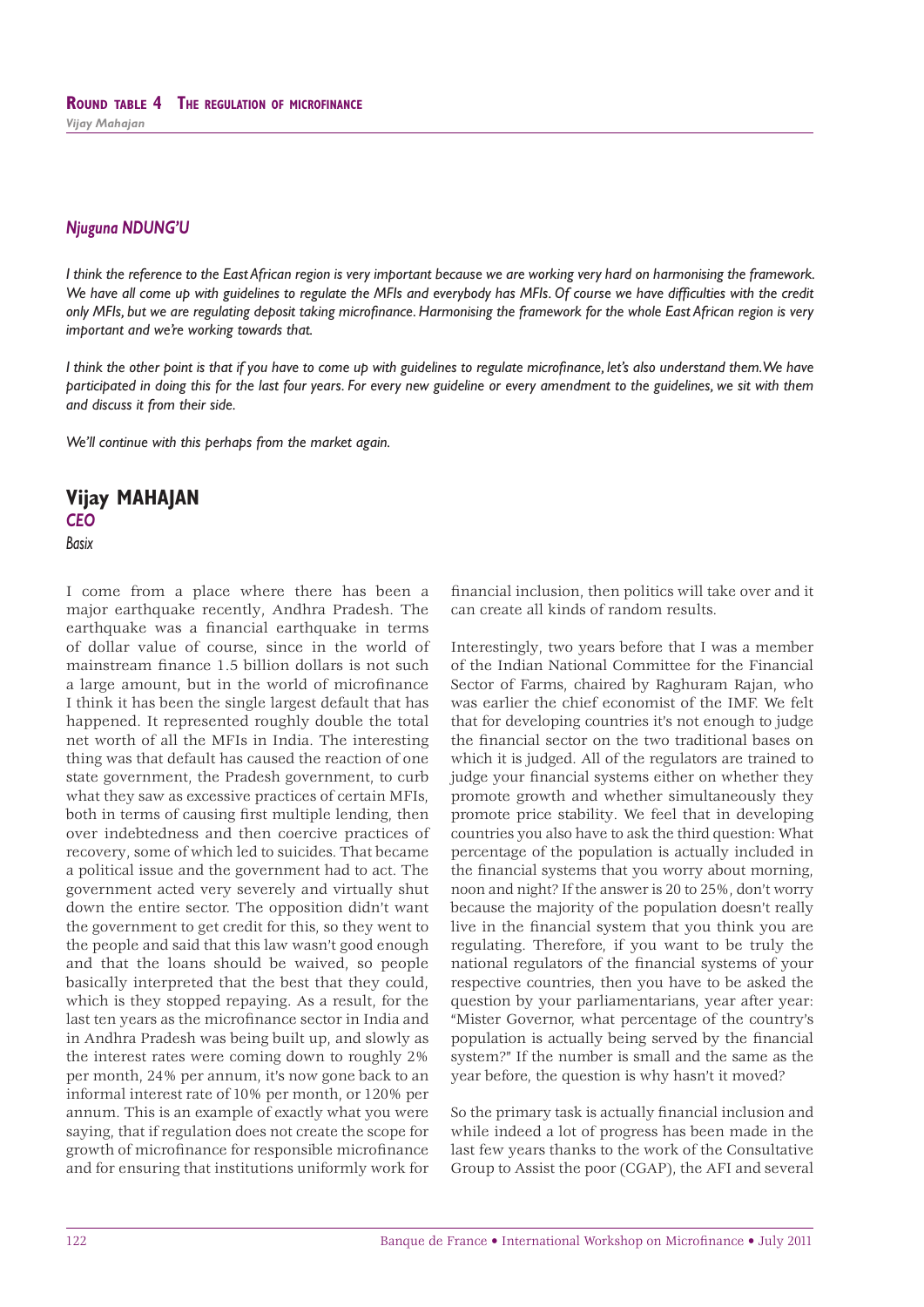others, the progress is slow, halting and non-uniform. As the previous speaker said, there are in neighboring countries completely contrary examples, and even within the same country there are completely contrary examples. In one place there are innovations and growth and in other places there is complete stagnation. One is not able to understand what is holding it back. So I think before we start celebrating that the world has becoming financially included, we should continue to look at the numbers that come up from the annual Access to Finance report that has now come out for the second year.

The problem is that for a large number of regulators, microfinance is, instead of being too big to fail, too small to worry. It's 1% or less of the total assets of the banking system. Therefore, let's get serious, you don't really worry about it. You worry about it only when there is a parliamentary committee, or when the senate asks some question, or when there is an occasional World Bank loan related to that, but it has not yet become the dream of the financial regulators. Had it been so, the Basel committee sitting next to me would have been much more engaged with this issue, but the Basel committee got into this issue only about two or three years ago. When it did, it basically brought in every single element of mainstream finance and mainstream banking into microfinance. As a result, we have the problem which Professor Yunus referred to this morning. The fact is microfinance is very different from mainstream finance. It's as different as quantum physics is from Newtonian physics. What is different? The basic differences are two. One is the transaction cost as a percentage of the average transaction size is very high in microfinance, and by microfinance I don't mean only microcredit. It's equally true for microsavings, it's true for microinsurance and it's true for micropensions or anything micro, and transaction costs as a percentage of the underlying transaction are high. Therefore, applying the rules of mainstream finance does not work. The second is the risks in microfinance are bi-model; that is under normal circumstances the risks are actually very low. This is the only part of the financial sector which continued to have repayment rates in the range of 99% plus throughout the world until all kinds of political things happened and then the risk level went up to 20%, 30%, 50% and in Andhra Pradesh it went up to 90%. So you have a situation of bi-model risk; either long periods of very low risk during which time the regulators give you no credit, they don't reduce the capital adequacy requirements, there is no acknowledgment of the fact that this is indeed a great asset class, far better than anything that the financial sector had seen and then suddenly when some incidents happen, everybody says "Ah, we told you that it is risky. We should not put our money there."

So basically, the fact is that the regulatory system and the super regulatory system, which is Basel and the Financial Action Task Force (FATF) and so on, have barely come to understand the operating details of microfinance. They read newspaper headlines and they read the occasional negative story in the Wall Street Journal and they draw their conclusions from that. I think it's time that the entire regulatory system is held accountable.

Since we are here to talk about what are our messages to the G20, I would like to send three messages to the G20. First is, please make it mandatory for every central bank to issue on the front page of their annual report what percentage of their citizens are indeed covered by the formal financial sector. Second, ask the super regulators, such as the Basel Committee, the FATF and so on, that every time they make a regulation, they should certify that they have indeed considered its effect on financial inclusion and if there is an unintended or actual explainable effect on financial inclusion, what shall they do to mitigate it? For example, know your customer (KYC) guidelines, when they're applied mindlessly to rural poor people, they become extremely exclusive. So the FATF has no right to come to a place which has never even seen a terrorist and probably never will, to apply guidelines which rose out of 9/11 to some rural tribal area in India. These institutions must be held accountable for the damage they're doing to financial inclusion. The third is to create a space for financial innovation. Just as you have too big to fail, we should create a space which is too new to regulate. Because I am in Europe, when the European E-money regulations came out, I believe it said these regulations do not apply to any entity whose total annual turnover is less than 10,000 euros. That was an example of creating a space for innovation. When that happens, starting from all of those lessons, we can create regulations because the sector for financial services, for the majority, needs innovations that the sector for the mainstream will never ever think of. There you are talking of excess and we are talking of access.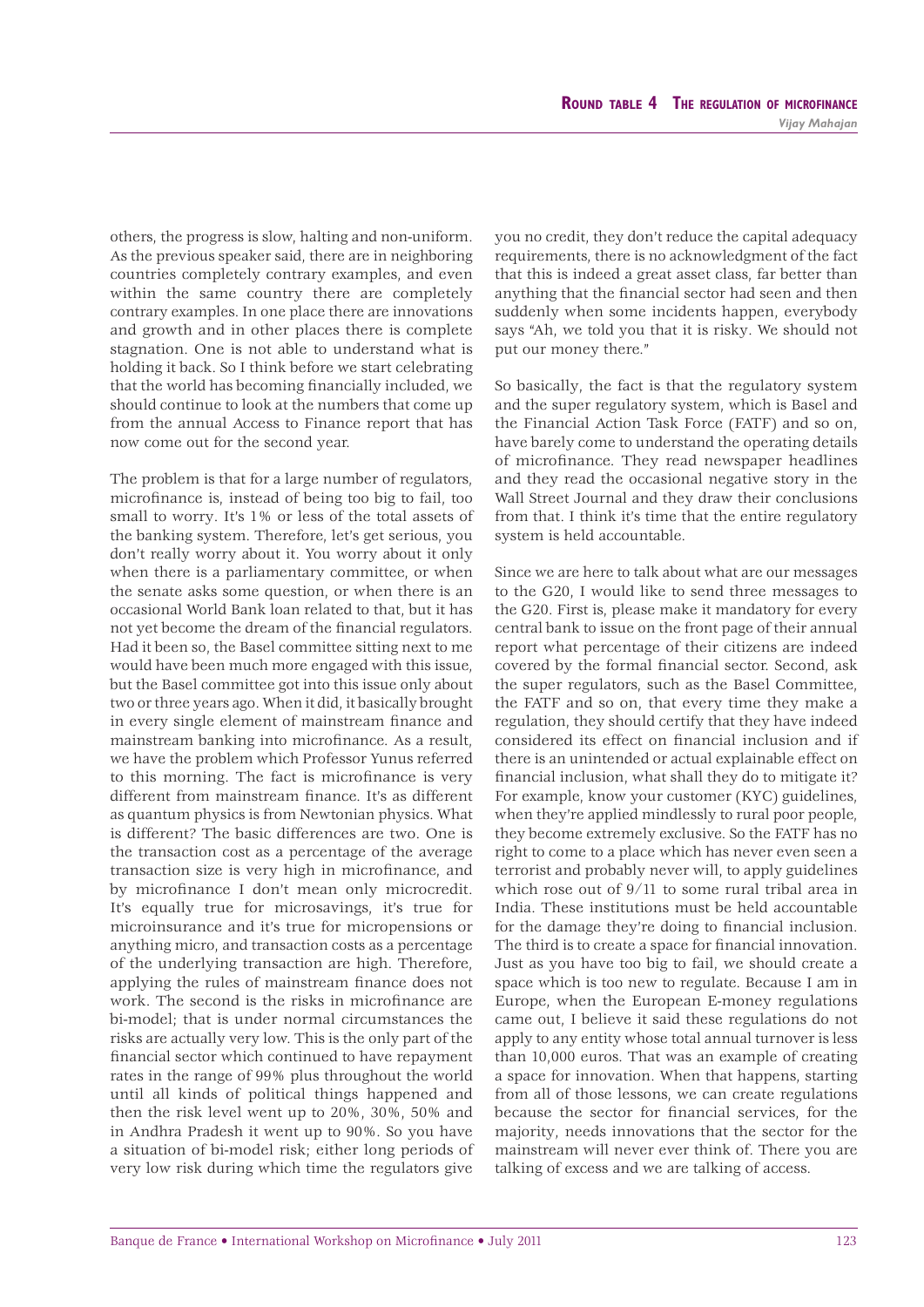*I think you have picked some very good points in recording financial access and how do we interpret this data. In fact, we do have* studies on financial access, but I don't know whether politicians even look at them. Maybe we have been providing it in a very *friendly way. We actually need to show this is the percentage of the population that is excluded. The AFI has given itself a target to have 50 million people included by 2012 for the countries that have joined the network and maybe we'll be assessing whether*  that has come about. You're right, maybe this is going to be a very important aspect. We'll open up the debate and I'm sure you'll *be asked many questions.*

Let's go to Eric Duflos and then we'll also listen to the specialists. I want this microfinance transparency to pick up the debris at *the very end.*

# **Éric DUFLOS**

# **Senior Microfinance Specialist**

*Consultative Group to Assist the Poor (CGAP)*

I hope I'm going to create a bit of a buffer between what Vijay Mahajan has just said and what Keng Heng Tan from the Basel Committee is going to say. Thank you, Vijay Mahajan, for raising the tough questions.

When it comes to our policy work at CGAP, our goal is really a policy and regulatory environment that balances increased access to diverse financial services, financial stability and protection of poor clients. As part of this work, we're one of the three implementing partners of the G20 global partnership for financial inclusion that Cyril Rousseau mentioned earlier on, together with the International Finance Corporation (IFC) and with the AFI, who is also in the room with Alfred Hannig. One of our tasks at CGAP is actually to support the standard setting bodies embedding financial inclusion into their work stream. Tim Lyman unfortunately is not here from our team and he's the person who is leading this work in CGAP.

First let me tell you what these five standard setting bodies are. The first one is the Basel committee on banking supervision, which is actually the main body for standards on how to supervise banks. The second one is the committee on payment and settlement systems, which develops standards for national and international transfers. The third one is the financial action task force that Vijay Mahajan also mentioned earlier on, which provides guidance on anti-money laundering (AML) and on combating financing of terrorism (CFT). The fourth one is the international association of deposit insurers, which establishes standards for national deposit insurance schemes. The fifth one is the international association of

insurance supervisors, which provides standards and guidance for insurance supervisors and providers.

While for a lot of us it can seem a little remote, in fact all these organisations at the global level can play a critical role to foster financial inclusion and they are already making changes to take into consideration financial inclusion in their work. For example, and several people have mentioned this paper, the Basel committee on banking supervision has issued an important paper on microfinance activities and the core principles for effective banking supervision. I highly recommend the reading of this paper. In a way, it really tries to translate your usual principle for banking supervision to microfinance, which is, as Vijay Mahajan mentioned, often very different in terms of risks and in terms of business models from the traditional banking that supervisors are used to supervising. Ken Heng Tan can probably expand on this paper, but for me it is the start of this international guidance Jean-Michel Severino was mentioning in terms of best practice for how to supervise microfinance. In fact, we also have some other documents by Bob Christen, who was here this morning, who has also written together with other colleagues some guidance on regulation and supervision of microfinance, so there are some efforts which are worth recognising.

As part of our work with Global Partnership for Financial Inclusion (GPFI) at CGAP we're working on what we call a white paper in collaboration with the World Bank and the standard setting bodies themselves, and this white paper is examining standards and principles of these five standard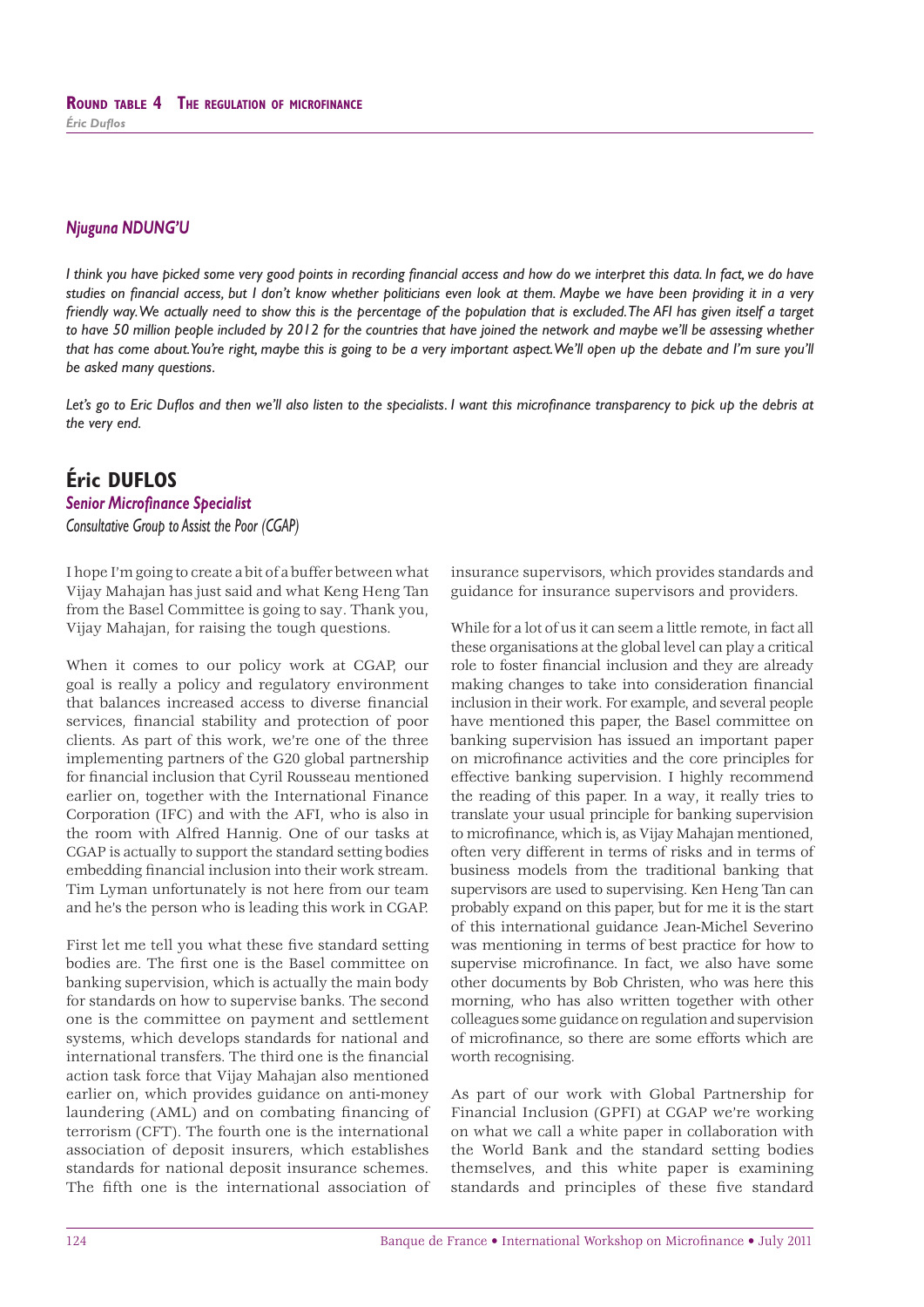setting bodies that I have mentioned in relationship with financial inclusion. I will not define financial inclusion. I think many people have done it, but of course it's about this very significant diversity of financial services way beyond credits, through formal financial institutions, and for a variety of clients.

The white paper actually looks at how standard setting bodies can influence financial inclusion, but also how financial inclusion is influencing and is going to influence standards and guidance of these standard setting bodies. It raises three key issues that I will very shortly mention. First, financial exclusion, therefore the opposite of inclusion, carries risks that are actually relevant for each of these standard setting bodies, spheres of interest and also respective mandates. For example, there are risks that are related when you have a lot of financial exclusion with financial integrity, but also with social and political stability and also for international security. Just as one example, one can easily imagine that money laundering is way easier to conduct in the informal sector that plays a significant role in countries where people are actually excluded from the formal sector. Financial Action Task Force (FATF), which we mentioned earlier on, who is responsible for this AML/CFT, has recently recognised the important risk at its annual meeting just last month in Mexico. It doesn't mean it has solved the issue that Vijay Mahajan was mentioning, but we're seeing some progress here.

Second, the process of increasing financial inclusion this time will actually change the nature and sometimes also the level of the risks. These changes can actually carry potential implications for the standard setting bodies. Just to give you an example, for depositary microfinance, with the expansion of depositary microfinance through the growth of financial cooperatives, more people's deposits will be at risk, which will call for an expansion of prudential regulation and supervision, at least in the case of larger institutions. We heard the situation in Africa in the testimony from Armand Badiel from the BCEAO earlier on and that is the price of success, in a way.

In other markets, the level of competition in some areas is also going to bring new challenges and justify other types of consumer regulation. For example, we heard from Abderrahim Bouazza from Morocco and we heard about the example of Vijay Mahajan for India. These are new challenges appearing with financial inclusion.

In addition to these two themes, what is important is that the country context in which the standard setting bodies and guidance are being used matter a lot. There are two parameters that we can think of. The first one is the actual level and nature of financial inclusion in the country in question, so country context matters. You're not going to require the same kind of regulation in Singapore as you will require in Laos, where I've lived for seven years and which I know pretty well, and it will be a very different picture in terms of regulatory requirements.

Secondly, and this is something that several of you have raised on this panel, the capacity of policymakers, of the regulators and the supervisors is also something that needs to be taken into account, not to mention the customers themselves. The level of financial literacy is something that was raised earlier on. This needs to be taken into account.

More differentiated guidance may be needed, associated with standards, to take into account these variations when it comes to financial inclusion. It is therefore crucial to use the proportionality principles, weighing risks and benefits in addressing regulation and supervision of microfinance across all the financial products and services that poor people need. At CGAP we are very happy that there is a strong interest among all the global standard setting bodies to consider financial inclusion in the agenda, and we expect that the progress that is made by these standard setting bodies will actually hopefully lead to better regulation and supervision and ultimately to much more formal financial service choices for the 2.7 billion people who are currently excluded from the sector.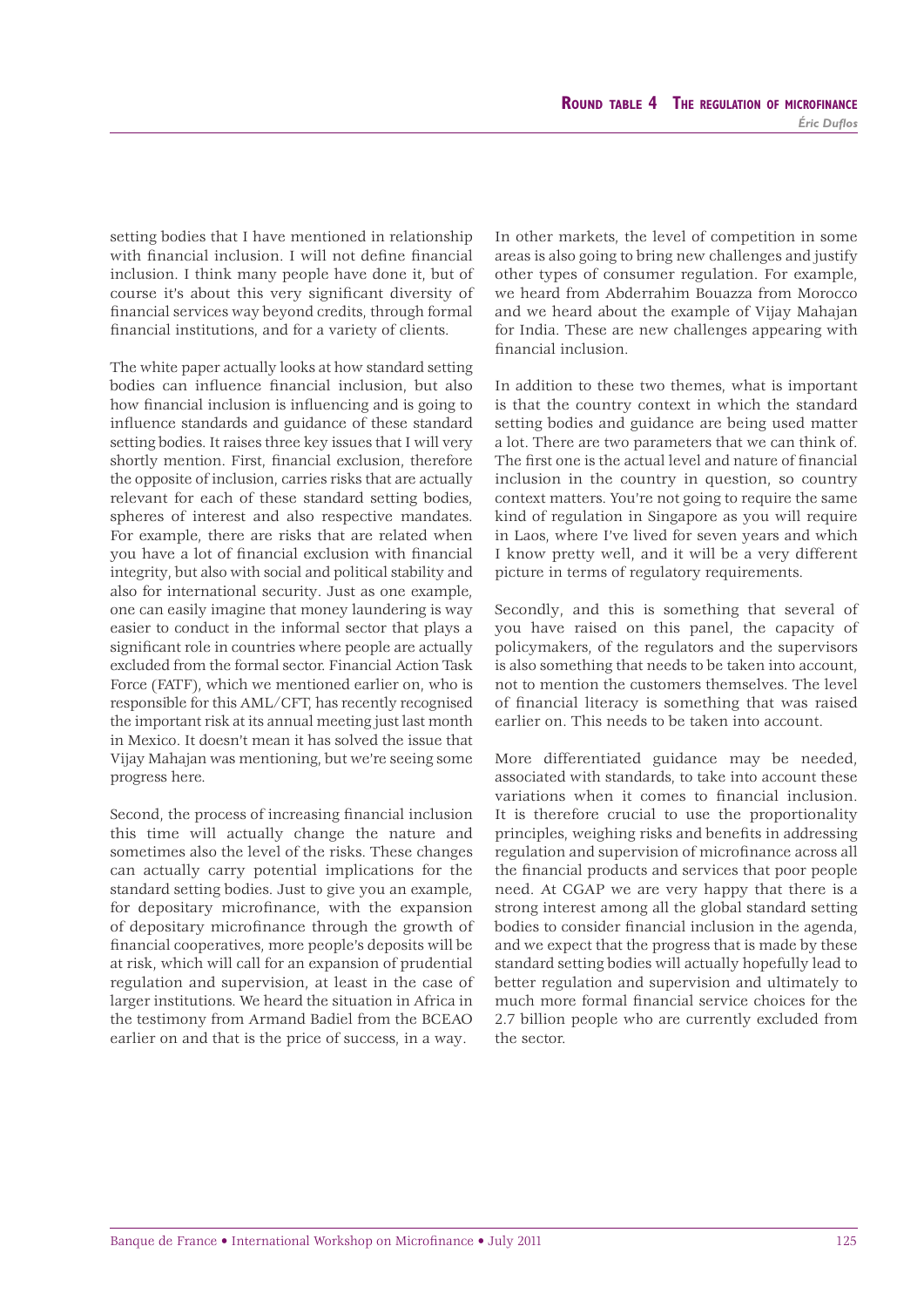*Maybe to consolidate that we'll go to Keng Heng Tan to tell us about the Basel Committee and perhaps maybe respond to some*  of the issues that are bridging the two views of Éric Duflos and Vijay Mahajan.

# **Keng Heng TAN**

*Member of the Secretariat Basel Committee on Banking Supervision*

Thank you very much for the chance to be here today. This afternoon I would like to briefly share with you some of the recent initiatives of the Basel Committee as they relate to microfinance activities.

I think it is appropriate to begin by stepping back and recalling that the link between microfinance and the Basel Committee actually dates back to its October 2006 paper, the *Core principles for effective banking supervision* where there was a reference to microfinance, allowing non-banking financial institutions that mobilise deposits from the public to be subject to regulation and supervision that is commensurate to the type and size of their transactions.

Now let's fast forward to 2011. Over the last few years we have witnessed remarkable growth of microfinance activities. This provided the impetus for further work by the Basel Committee to explore regulatory and supervisory issues associated with microfinance and resulted in the issuance of the Basel Committee paper *Microfinance activities and the core principles for effective banking supervision* that Eric Duflos just mentioned in August 2010. The paper was a collective effort involving supervisory authorities from both Basel Committee member and non-member countries, as well as other international bodies, such as the International Monetary Fund, World Bank and the Consultative Group to Assist the Poor, which co-chair the work stream that developed the microfinance paper. It was a major step forward by the Basel Committee in recognising the unique characteristics of microfinance and the range of practices on regulating and supervising this line of business in countries from different regions and with different income levels.

In a nutshell, given the distinct regulatory challenges and broader policy goals faced by supervisors engaged in overseeing microfinance activities, the paper

provides some degree of flexibility in areas where it's appropriate for supervisors to implement the *Core principles to microfinance supervision.* Through the application of the principle of proportionality, the paper helps supervisors to find the delicate balance between the risks and supervisory costs posed by microfinance and the role of microfinance in fostering financial inclusion in their jurisdictions.

Our experience with the microfinance paper reinforced the need to leverage on the wealth of expertise and resources both within and outside the Basel Committee in order to continue to assist the supervisors responsible for microfinance activities. For example, with its expanded membership from 13 to 27 jurisdictions, the Committee now includes members with significant microfinance activities such as Argentina, Brazil, India, Indonesia, Mexico and South Africa, just to name a few. Hence, the Basel Committee is well placed to learn from the actual experience of policymakers and supervisors in these member companies in microfinance regulation and supervision.

This spirit of cooperation and partnership goes well beyond the Basel Committee, as evident more recently in the recent International Conference of Banking Supervisors held in Singapore in September 2010. Specifically, the conference program included a workshop on the theme *Regulatory frameworks and models to support financing for real economic needs (eg microfinance and infrastructure finance)*, and a panel discussion on the theme *A stable financial environment for sustained economic growth*. Similar to the workshop today, it was an excellent opportunity for conference participants to discuss and exchange views on the impact of regulatory and supervisory changes on microfinance and the broader issue of access to financial services by the poor. More importantly, the conference provided another platform to gather feedback that could be considered in the Basel Committee's future policy work in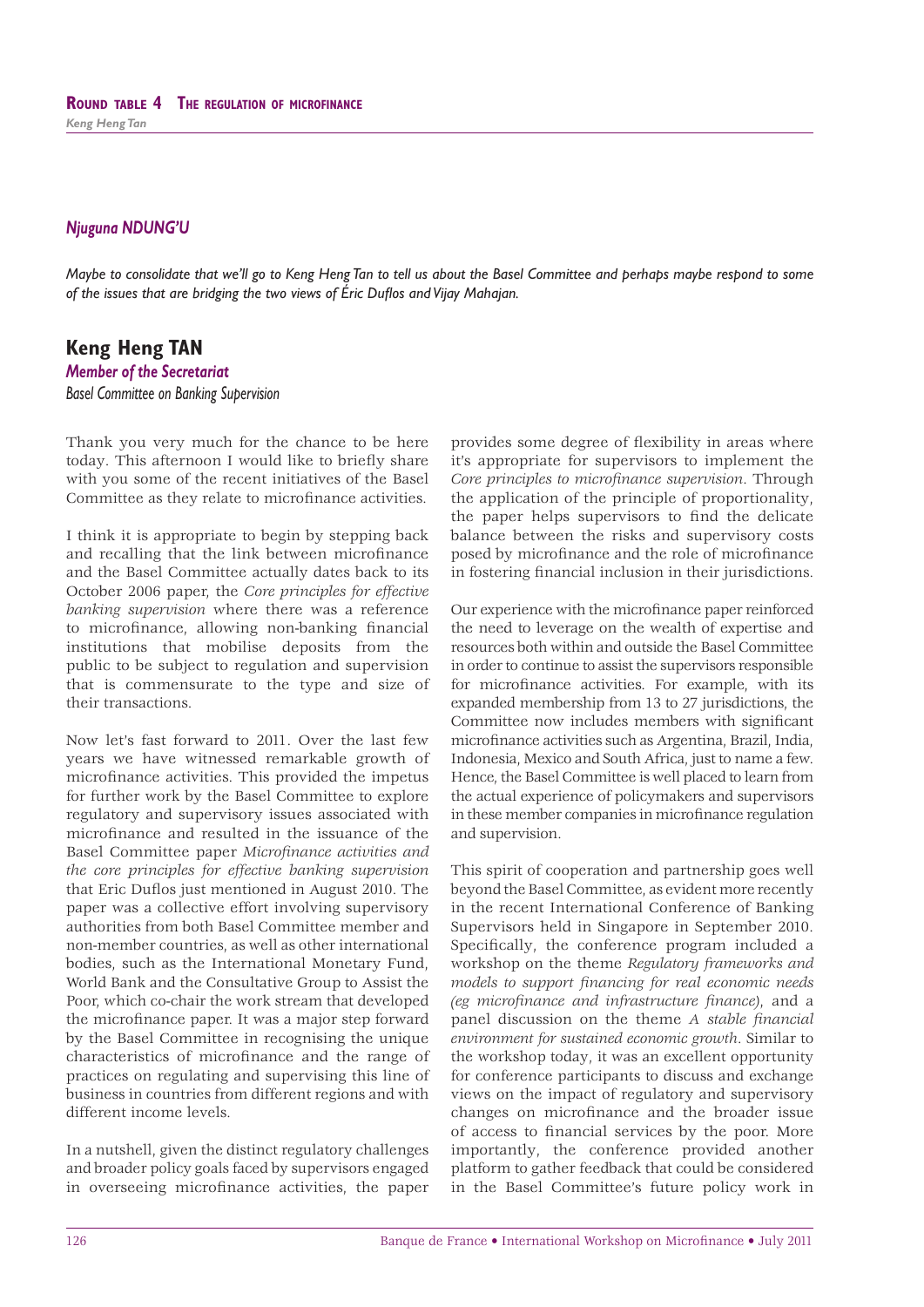promoting the development of sound supervisory practices in the area of microfinance.

Talking about financial access by the poor, I should note at this point that these initiatives of the Basel Committee are also relevant to its broader efforts to advance financial inclusion policy development and implementation. While financial inclusion extends beyond microfinance, both areas go naturally hand in hand and the Basel Committee will continue to explore the concept of microfinance as a tool for reducing financial exclusion. In this light, momentum in these two areas of work was kept up earlier in January of this year when various standard setting bodies joined the Basel Committee at a meeting in Basel to exchange views on financial inclusion and consider opportunities to cooperate in advancing the broader policy goals for financial inclusion in their supervisory mandates and future work. The meeting was co-chaired by H.R.H. Princess Máxima of the Netherlands, who is the United Nations Secretary General's Special Advocate for Inclusive Finance for Development, and Nout Wellink, the former Chairman of the Basel Committee. Notably the meeting was a success and there was broad consensus that financial

inclusion was compatible with the standard setting bodies' broader supervisory mandates. The growth of institutional and product innovation, associated with inclusive finance such as in the field of microfinance. should be effectively regulated in a way that does not unnecessarily hinder financial access by the poor.

I would like to conclude by acknowledging the difficulties in tailoring regulation and supervision in the microfinance domain. While much has been done by the Basel Committee to develop supervisory guidance on microfinance activities, more work remains ahead. In this regard we face several key challenges, such as keeping pace with innovation, translating the proportionality principle into practice without compromising the safety and soundness of the overall financial system and providing support and technical assistance to promote more consistent implementation of supervisory guidance at the country level. As I said earlier, cooperation and dialogue are fundamental to the Basel Committee's work on microfinance. Therefore, we appreciate opportunities like this where we can openly discuss issues of mutual interest and learn from one another's experience as the Basel Committee strives to tackle the challenges mentioned.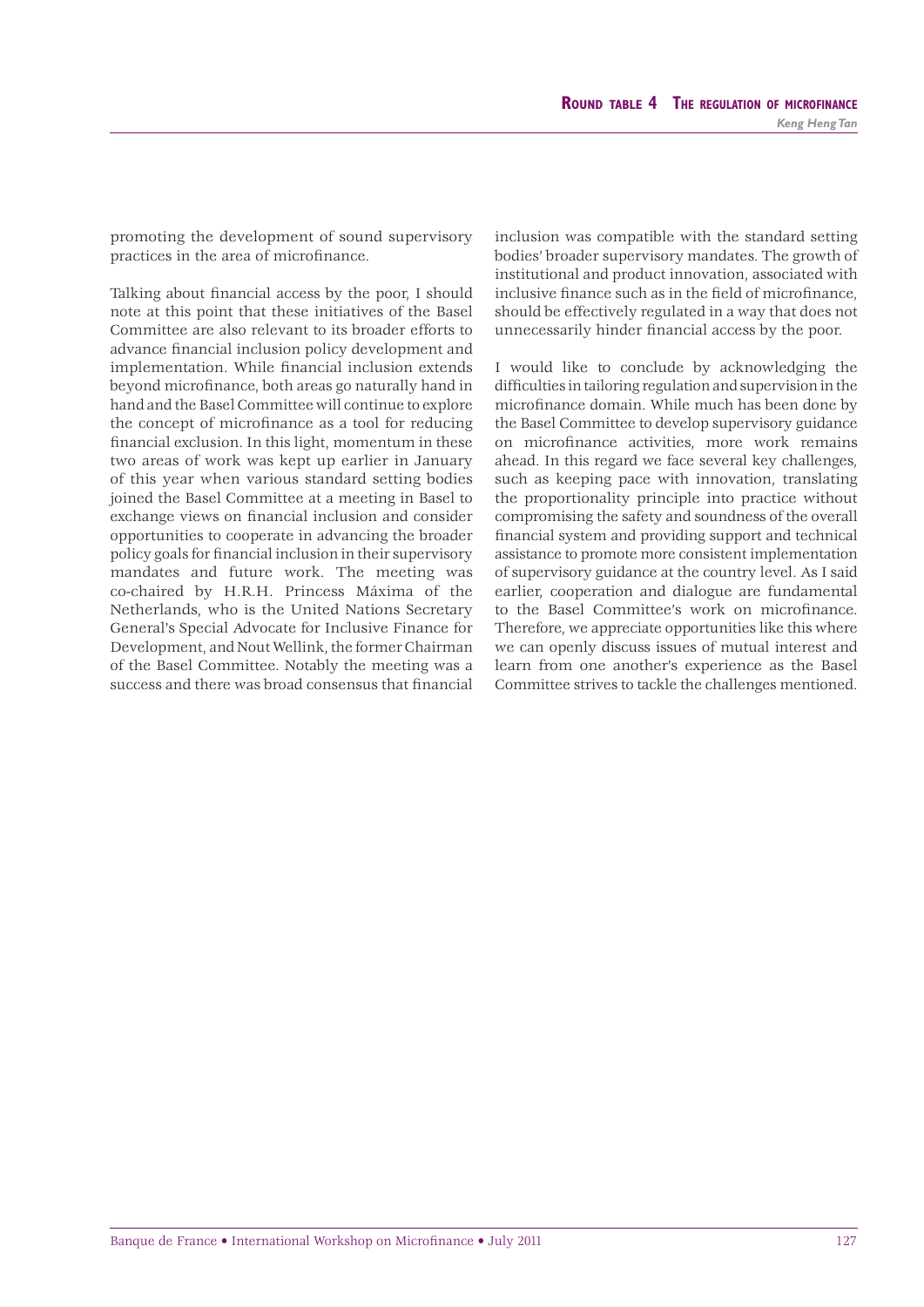*Thank you very much for these issues coming from the Basel Committee.*

*Now we have listened to the regulators and we have listened to the market participants, to perhaps set the standards. Let's listen to*  what we need to do for microfinance transparency. Perhaps the best thing is to summarise what you think should be done. Because *most of the points perhaps have been said, you need to tell us what we need in order to improve the transparency in this area.*

# **Chuck WATERFIELD**

*CEO Microfi nance Transparency*

There are eight pictures and three points I would like to convey. First, our prices in microfinance are not transparent. They never really have been. Second, there is no real average price for microcredit. There is a price curve and I'll explain why. Third, and relevant to this discussion, is that good regulation requires understanding the realities of how microfinance is different from the regulations that we are very good at applying to larger commercial finance.

First of all, we are businesses, we sell products to the poor, we more than cover our costs and some of us make quite impressive profits, but this is all done in most cases without communicating the true price to the clients. That means choices are made without adequate information and we are often trapped into some market imperfection. All of us in the industry can be pulled down into this. You'll see in the first figure four different loans. A client can walk down the street and see these four loans and the true prices are very different from what is said. Vijay Mahajan gave some examples, but it's very common that a loan can be two, three and four times higher than the interest

#### **Figure 1**

#### **Which loan would you pick?**

|                                     | <b>Zero Interest</b><br>Loan | <b>Interest and</b><br>Fees | <b>And Savings</b> | <b>Interest</b><br>Only |
|-------------------------------------|------------------------------|-----------------------------|--------------------|-------------------------|
| Loan amount:                        | R1,000                       | R1,000                      | R1,000             | R1.000                  |
| Loan term:                          | 10 weeks                     | 10 weeks                    | 10 weeks           | 10 weeks                |
| <b>Interest Rate:</b>               | 0%                           | 15% "flat"                  | 12% "flat"         | 40% decl                |
| Upfront fee:                        | 5%                           | 2%                          | 1%                 | 0%                      |
| <b>Security</b><br>deposit:         | 0%                           | 0%                          | 20%                | 0%                      |
| <b>APR</b>                          | 49%                          | 47%                         | 49%                | 40%                     |
| <b>Transparency</b><br><b>Index</b> | o                            | 32                          | 25                 | 100                     |

rate offered. We can see loans at 1% a month and the true price is 4% a month. That makes it hard to make decisions and to compare products. Figure 2 shows how these prices are so much higher than what we advertise and why. You can see some examples. Flat interest is something that is very common in the smaller of the microfinance loans. Cambodia made ten years ago a very good legal change. They outlawed flat interest. That helped the Cambodian market, I believe, to become more competitive on prices. It became harder to hide and to mask the true price. We regulators and we in the industry need to understand the techniques, the mechanisms that we



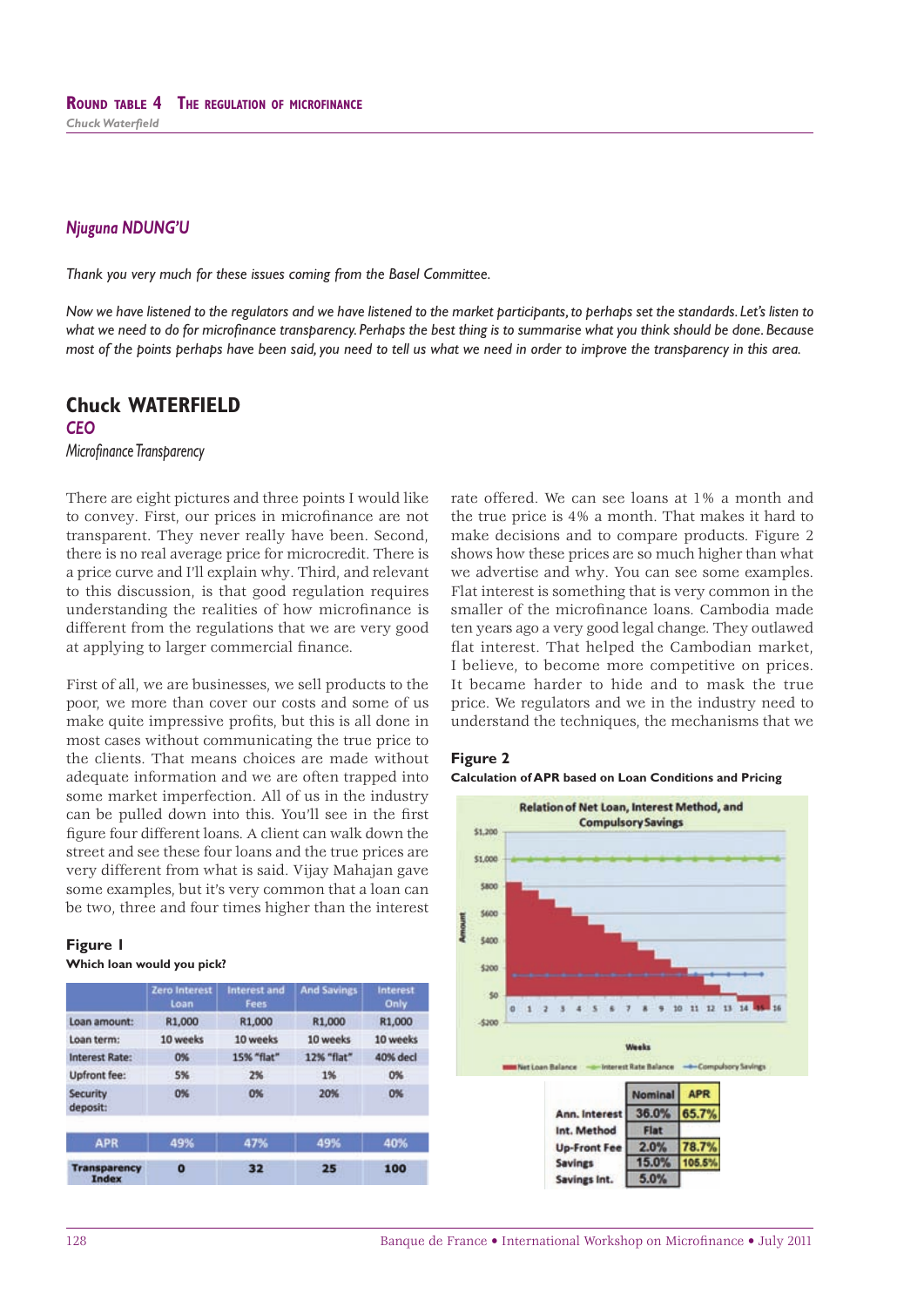

#### **Figure 3**

**Portfolio Yield by MFI – Philippines, 59 MFIs**

are using or trapped into using to make the price look cheaper than it is, and to work at passing laws that communicate a much more accurate price so that all of us can compare prices.

Now, I'm going to talk about what is the average price. We all fall in the mistake or the trap of looking at prices in a country and saying. For example "What's the average price?" Figure 3 shows the prices in the Philippines of 59 institutions. They range in portfolio yield from 15% to 72%. Why in the world would microfinance in a developed market like the Philippines have such a broad range of prices? Well, the next chart, figure 4, breaks that exact same data down. The X axis now shows the average loan balance. Those 59 dots show you that the institutions giving the larger microloans have a portfolio yield of 15 or 20% and those institutions focusing on the







smaller and smaller loans generate a higher portfolio yield, i.e., have something like a higher price. Why do we charge higher prices to the poorer people? That's a curious question for microfinance, given why we were created. Figure 5 and 6 help us to see why. There's not only a price curve, the price we charge, there is a cost curve of what it takes to deliver those products. I'll walk you through a simple example since I don't have graphics up there. Let's say it costs you 100 dollars a year to work with a client. That's 8 dollars per month. If the loan balance of that client over the year is 1,000 dollars, that's 10%. If a client only gets 500 dollars instead of 1,000 dollars, it jumps up to 20%. If you're spending 100 dollars to keep a 200 dollars balance, that's an operating cost ratio of 50%. So you go from 10%, to 20%, to 50% and the smaller and smaller the loan size, the harder it is to get those loans out under what we call efficiency. We **Figure 4** end up with a price curve. Why is that? It's because



#### **Figure 6 Portfolio Yield & OER vs Average Loan Balance – Philippines, 59 MFIs**

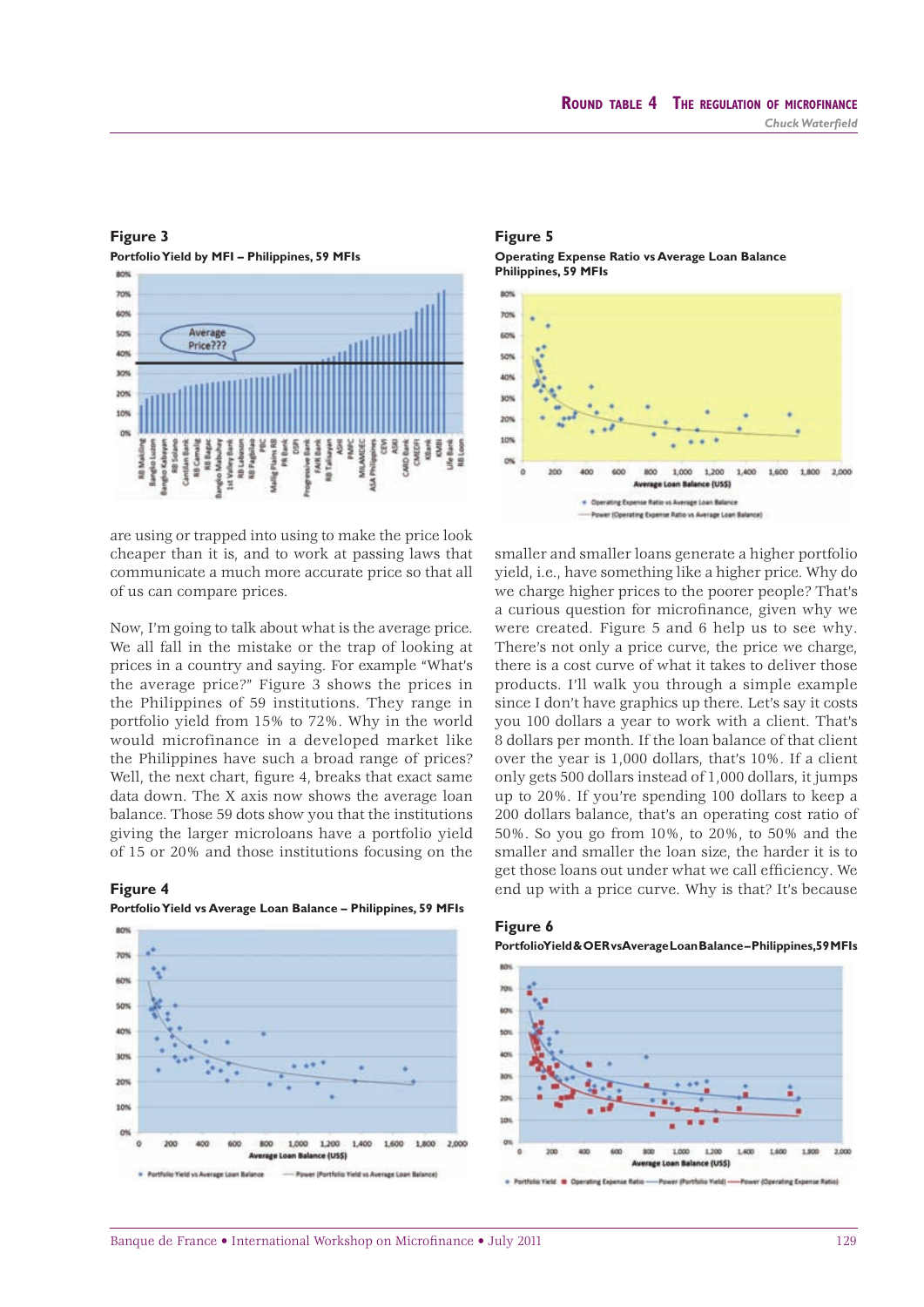# **Figure 7 Market Price by Size of Loan**



there's a cost curve. Figure 6 for the Philippines shows two lines. The first is what price we're charging and the line below is what is the cost of delivering that loan. It's very interesting to see that the market in the Philippines is actually, I would argue, fairly competitive. The prices are correlated to the costs.

Now the last point is to talk about how regulation needs to take into understanding that transparent pricing can help all to see what the true prices of those loans are. The 2,000 dollars loan, the 200 dollars and the 100 dollars loan all have real prices, but we don't know what they are. We can and should communicate transparent, accurate prices. One of the mistakes that we often make is price caps and those last two graphs show that we have communicated with regulators and regulators assume that prices have to just get a little

**Figure 8 Market Price by Size of Loan**



bit higher for smaller amounts, so there's something of a sloped line. Then we set a cap somewhere above that sloped line so that we can let services be provided, but to protect the clients from very high prices. Well, the reality is that we don't have a sloped line, we have a curve. It's a cost curve. A price cap means that the very smallest loans cannot be provided sustainably. We're not making profits off those very high prices and we're not even, in most cases, even covering our costs off those so-called very high prices. That's one problem with the cost price cap. The second is that a price cap still allows those larger loans, the 2,000 dollars loan, to be charged at a much higher prices than the market rate. Transparent pricing obligates us to compete on prices instead of to continue to work more easily through hidden prices. Price competition ends up driving down prices, getting profits down to a market level.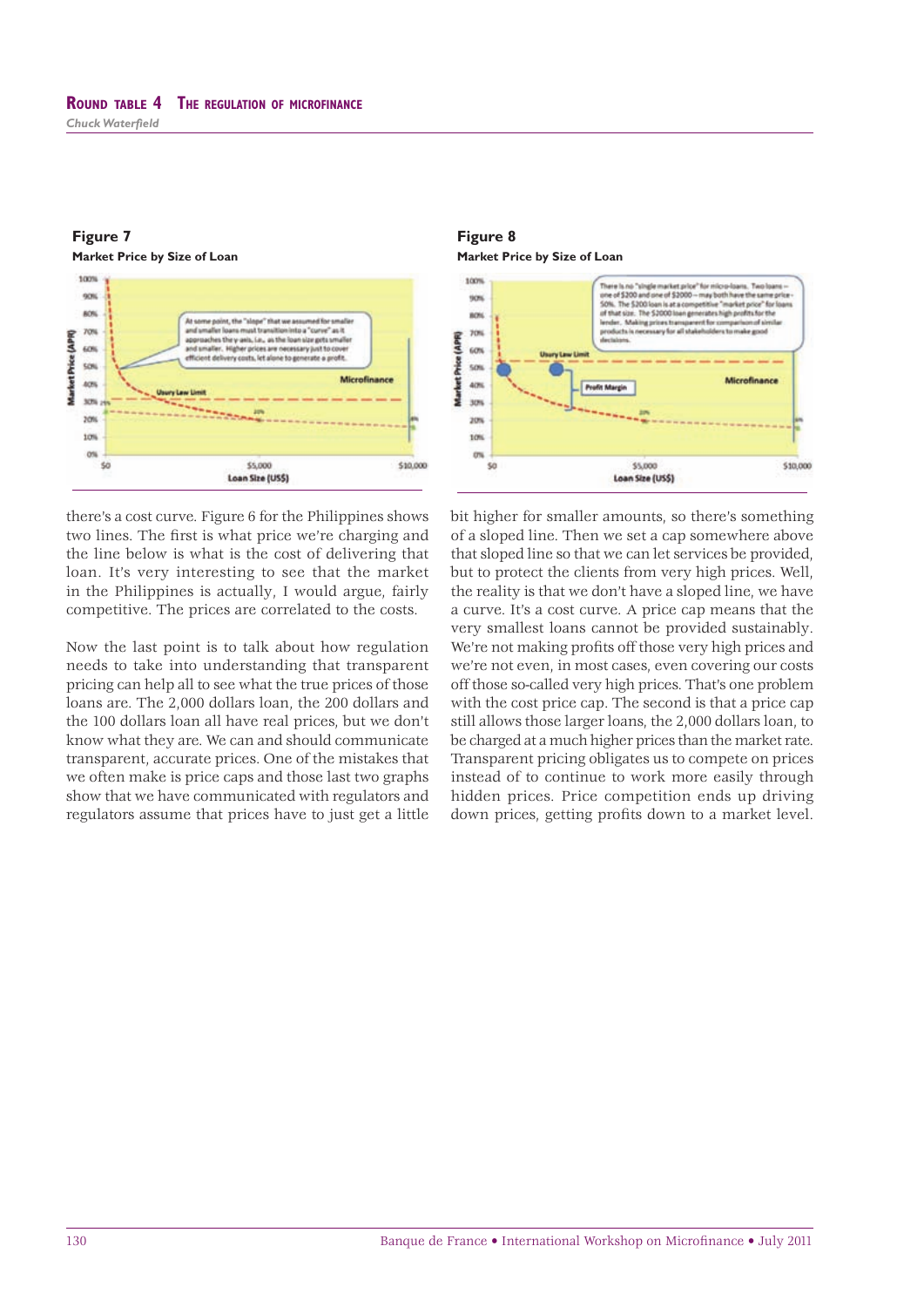# **QUESTIONS & ANSWERS**

# *Njuguna Ndung'u*

We have managed to cover everybody in the panel without significant time over run. I just wanted to relay one question, because when I look at this, I ask myself: "Are we talking about the same thing?" When I look at microfinance as a central banker, the role tells me that I am only regulated to do deposit taking. I don't know whether it's the same for other countries. Those that are not deposit taking should be regulated by the Ministry of Finance, but the Ministry of Finance is not very good at regulating institutions. Maybe that is the one that you're talking about, the credit only. We don't even know how much they charge actually. I'm a regulator and even I don't know. For deposit taking microfinance, I don't know whether that is a difference in your countries. That's a question we can answer.

# *Question No. 1*

*My name is Arvind Ashta. I am from the Burgundy School of*  **Business in Dijon. My question is for Chuck Waterfield. I just** *want to ask, when you did this kind of curve and you found the small things, if you take out subsidies, which are probably given only for institutions leading to very small loan sizes, would this*  curve become more flat?

# **Chuck Waterfield**

That data comes from the mix, which is an incredibly wonderful source of data and we're looking only at operating costs ratios. We're not looking at profit in there. We don't know if those yields are generating profits for the institution or if the institution is intentionally subsidising. So I don't have an answer to your question. The most important thing to me is understanding what is the real price we're charging. Consumer protection and truth in lending focuses more on the price charge rather than the profit the institution is making.

# *Question No. 1 (following)*

*You didn't answer my question. Are they deposit taking or they're just credit only because it depends on where they get their credit. Do you want to answer that?*

# **Chuck Waterfield**

From the data that I showed? Yes, it's a mix. Some of those are actually mobilising savings, but not very many. A small percentage are mobilising savings.

# *Question No. 2*

*Sébastien Duquet from responsAbility. During the discussion there has been plenty of comparisons between what regulations should be put in place for banks towards MFIs. Almost nobody*  has mentioned the post office, that in many countries are now *offering fi nancial services, which we believe is a tremendous success and a great potential for micro entrepreneurs. My question to Mr. Bouazza and the other colleagues from the central bank, whether they foresee a specific regulation to put in place for postal offices transforming into a classic bank offering micro on a savings opportunity for micro entrepreneurs. Do they*  foresee that this will be something specific or should it be in microfinance or should it be in the banking sector?

# *Abderrahim Bouazza*

To answer the question about the Banque Postale it is fairly recent in Morocco and began operations just two years ago, but falls under the Banking Act. It is considered to be a bank. It is true that it has the largest network and therefore at some point it will certainly deliver microcredit, but what is authorised under the banking law today. Banks in Morocco can provide microcredit if they wish, except they cannot benefit from tax arrangements and there is the usury rate constraint.

# *Nestor Espenilla*

I think it really has to depend on the nature of how strong the post office is. To begin with, post offices are not always necessarily the most efficient institutions.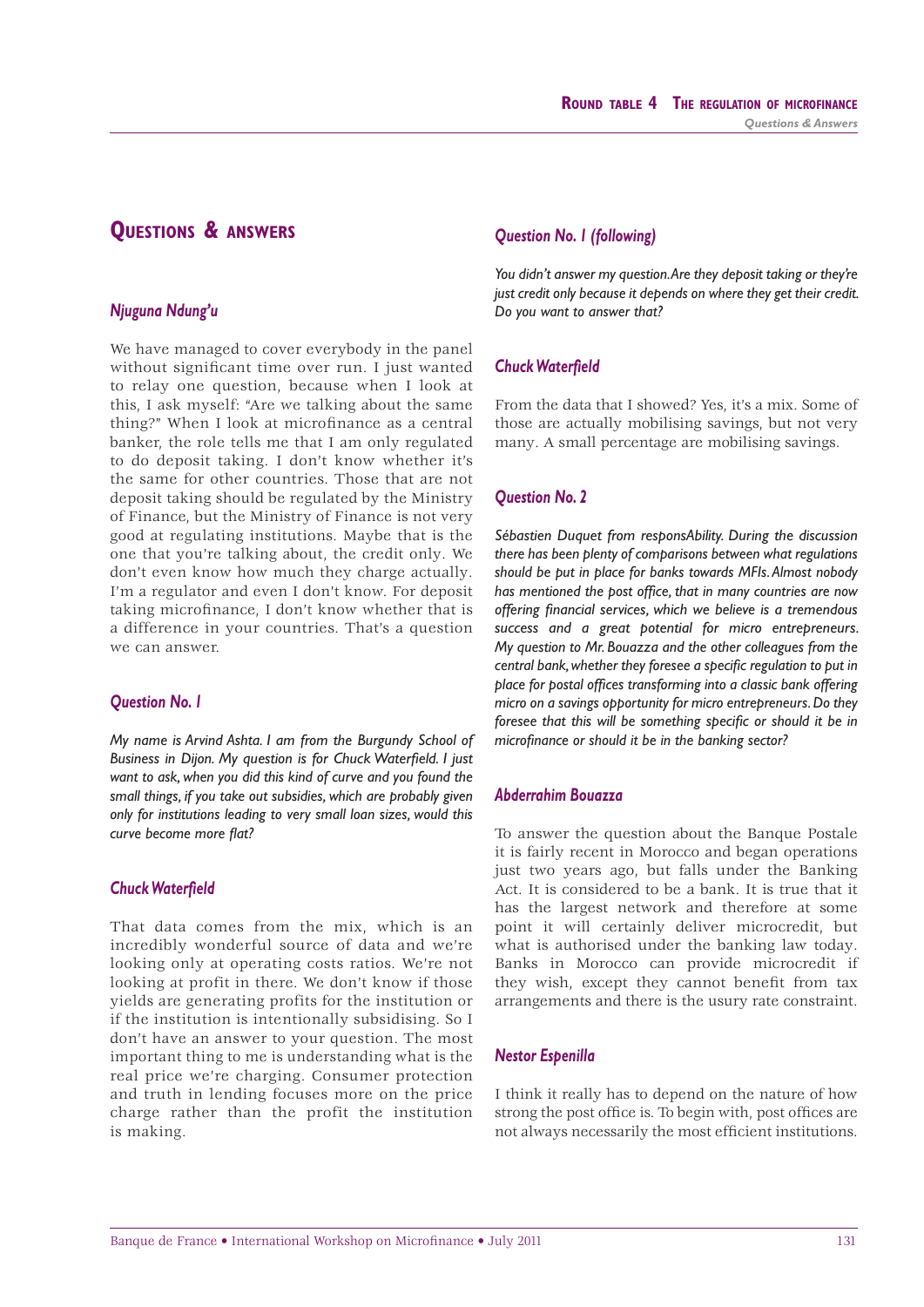Actually, nothing stops a post office from establishing a postal bank. In the Philippines we have such institutions, except that they're not very well run. In that context, competition has basically made it difficult for postal banks to operate. If they are going to step up and become more efficient, then they can compete, following the same rules.

# *Question No. 3*

*My question is to the central bankers. I know it's not an easy question; it's a whole program. If you are a MFI, how can you convince a central bank to become interested in microfinance* and to regulate microfinance? I have been trying for the past *16 years and I was not successful. Can I count on you to come to my country and help me?*

## *Njuguna Ndung'u*

That's an interesting question because let me put it this way, we have been encouraging credit only microfinance to turn into deposit taking microfinance to solve the supply side problem. They can raise deposits and then they can also provide loans. Let me say that since 2006 when we had this microfinance act, we only have about six MFIs that have converted. The others want to remain, and I believe they are the majority in terms of Chuck Waterfield's data, credit only. Obviously, you can tell the difference. But I think I may have to ask the panelists exactly what are we really talking about? Do we have this distinction between the microfinance that wants to be regulated and microfinance that are perhaps informal in a sense? Do we have regulations that allow us to do that?

I think the second question that is still not answered is Vijay Mahajan's question. Should we publish data on financial inclusion and enforce central banks to actually raise financial inclusion? I don't know whether the central bank should answer that or the markets should respond to it and say that central banks should have an indicator of financial inclusion. It's a national development agenda anyway, but the institution that should take it up should always be the central bank, but we want to ask ourselves how much do we understand in terms of financial inclusion.

Who wants to take up this issue about microfinance? There are country specific characteristics and that's why we said we need to really rely on this and we ask ourselves why do central banks license microfinance? Why do others not want to be licensed? Why in some countries do they want to remain informal? In countries like Kenya they want to remain in credit only because they know there is no supervision or guidelines. Now, what I have seen is that the deposit taking microfinance have developed guidelines for credit only microfinance. The thing is they would like them to do what they don't do and obviously that's not going to work very well.

#### *Muliaman D. Hadad*

It's a very difficult question. In our case (Indonesia) the central bank still is silent, but then after it is becoming a political issue and the central banks are very keen to learn more about the MFIs and things like that. I think it should be clear from the point of view of the central bank that the objective of regulation, if it is related to the main function of the central bank, I think sooner or later the central banks will also deal with this. In our case, political pressure accelerated the issue.

### *Armand Badiel*

Thank you Mr Chairman. I think that the Tunisian case is specific, if I understand correctly. The law is very clear in our country. Where there is a very clear definition of banking transactions, in the area of deposit taking, and in the case of bank lending, the central bank is empowered to regulate since these are regulated areas. Maybe in your situation in view of the current developments, the central bank will probably increasingly need to regulate in this area since lending is not the only microfinance activity.

I would also like to address the subject of the post office. In our country, we use the same approach as Morocco. In the case of financial services, in general, the post office is also regulated. The only case that we have observed that escapes this rule is that of services provided by those who have not chosen to conduct transactions that come within the remit of central bank regulation.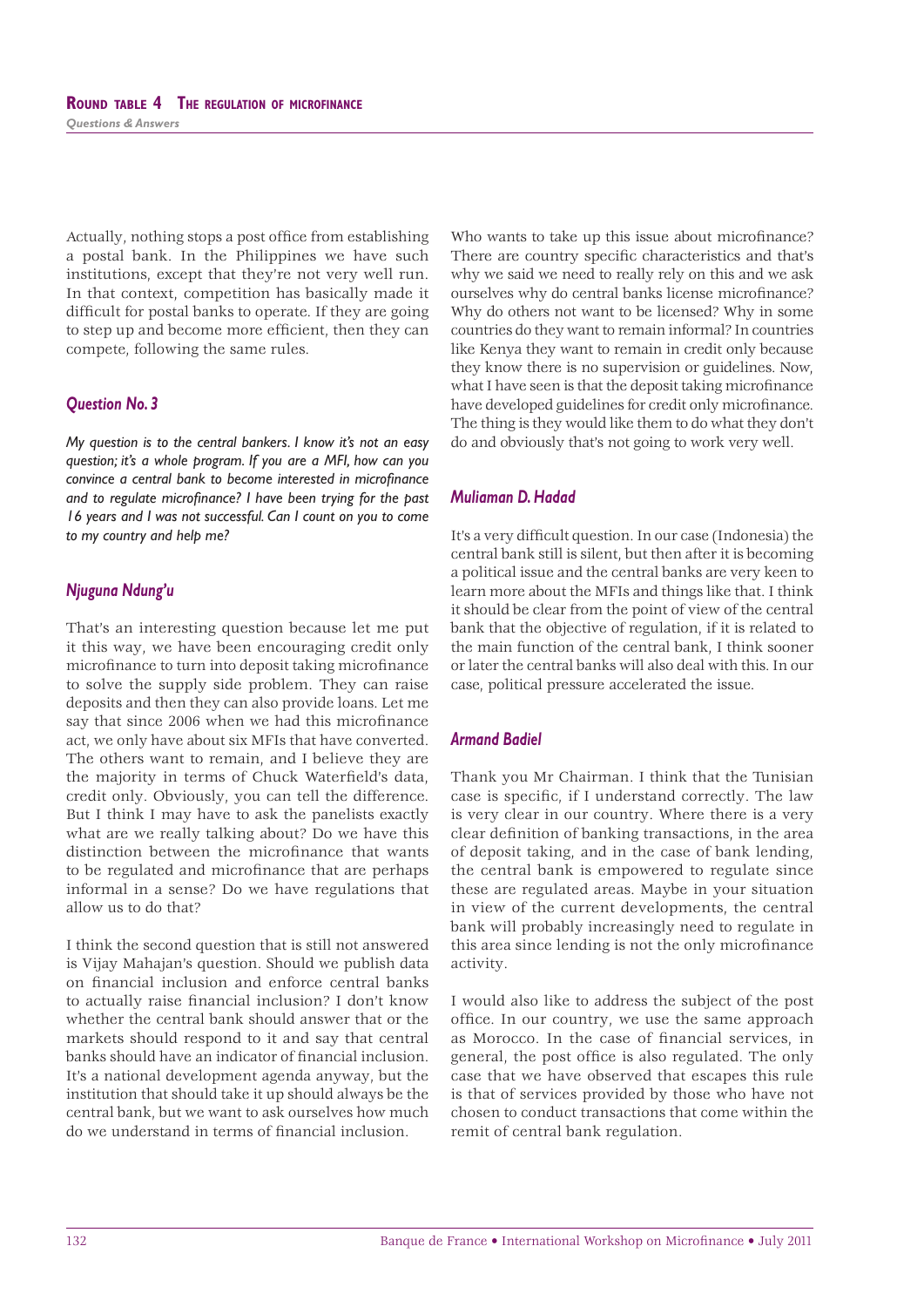# *Nestor Espenilla*

For the Philippines we have been very open about acknowledging that financial inclusion is an important issue. That's why in my presentation I mentioned the statistics. The central bank itself is saying that something has to be done about this particular issue. I think that's an important part of changing the rules of the game.

Now, there are many kinds of microfinance players in the Philippines. The interest of the central bank becomes triggered when there is deposit taking activity involved, so that's the key line, but there are MFIs that do not take deposits and therefore they do not warrant prudential regulations. It is very calibrated in the sense of how we engage microfinance players. We are quite happy within the AFI framework to engage other regulators to explain how risks can be managed and how they can be controlled from a supervisory perspective.

#### *Jean-Michel Severino*

Thank you, Mr Chairman. I am not a central banker, but I would make a small contribution to this discussion based mainly on the exciting figures mentioned by Chuck Waterfield.

Central banks are not particularly enthusiastic about regulating MFIs because the sector is very fragmented and for all sorts of other reasons, economic, psychological, practical, etc. Hence, it is not an industry that is either easy or interesting to regulate. In this respect, I think that the microfinance sector should be careful of its choices or be ready to deal with the consequences. For example, as an investor in MFIs, I fully agree with the aim of embracing financial inclusion as a public financial policy objective, particularly for central banks. Now if we accept this, we cannot be satisfied with the high interest rates that are characteristic of the microfinance sector at present; they may allow loans to be granted but they also limit access to credit. If we accept an idea that I absolutely subscribe to and that was raised several times during this round table, the microfinance industry is a fixed-cost industry, as is almost the whole finance sector, then these costs must be reduced and there are three ways to do so.

The first is to change the technology, and there are a number of innovations that are currently underway. The second is to raise lending rates but runs counter to the objectives of microfinance. The third is to reduce fixed costs through integration. It is likely that the best solution for financial inclusion and regulation is a consolidation of the microfinance industry, which is now too fragmented in most countries and conducted by non-viable institutions. Unfortunately this idea is very unpopular in the world of microfinance which is made up of a large number of NGOs and institutions that have enormous good will but only really have the capacity to provide social assistance rather than deliver an overall economic project.

The question I would like to put to central banks as a summary of these comments is, can central banks play a role in terms of the financial inclusion of low-income populations, which would imply implementing regulation to consolidate the system? Could this be included in their objectives or in their role as regulator?

# *Éric Dufl os*

Just one word actually, following up on your question. I'm not a regulator either, but obviously if you've not managed to convince the central bank about the interests, I would be tempted to say that it's a lost cause. Still, I'm an optimist so I will say that may be joining AFI, which I hope Tunisia will do at some stage, will help in gaining from the lessons learned in different institutions that are represented in AFI and maybe that having central bankers talk with central bankers might help the central bank get more interested in the topic.

### *Njuguna Ndung'u*

We might perhaps renew our credibility, having done so well in the very beginning. Let me say that as a central banker, I would like to license more microfinance, which are deposit taking. I have seen the difference myself. We have about six MFIs licensed so far in the last 15 months. We have seen deposit accounts rise by 1.5 million accounts and even their own accounts themselves increased by one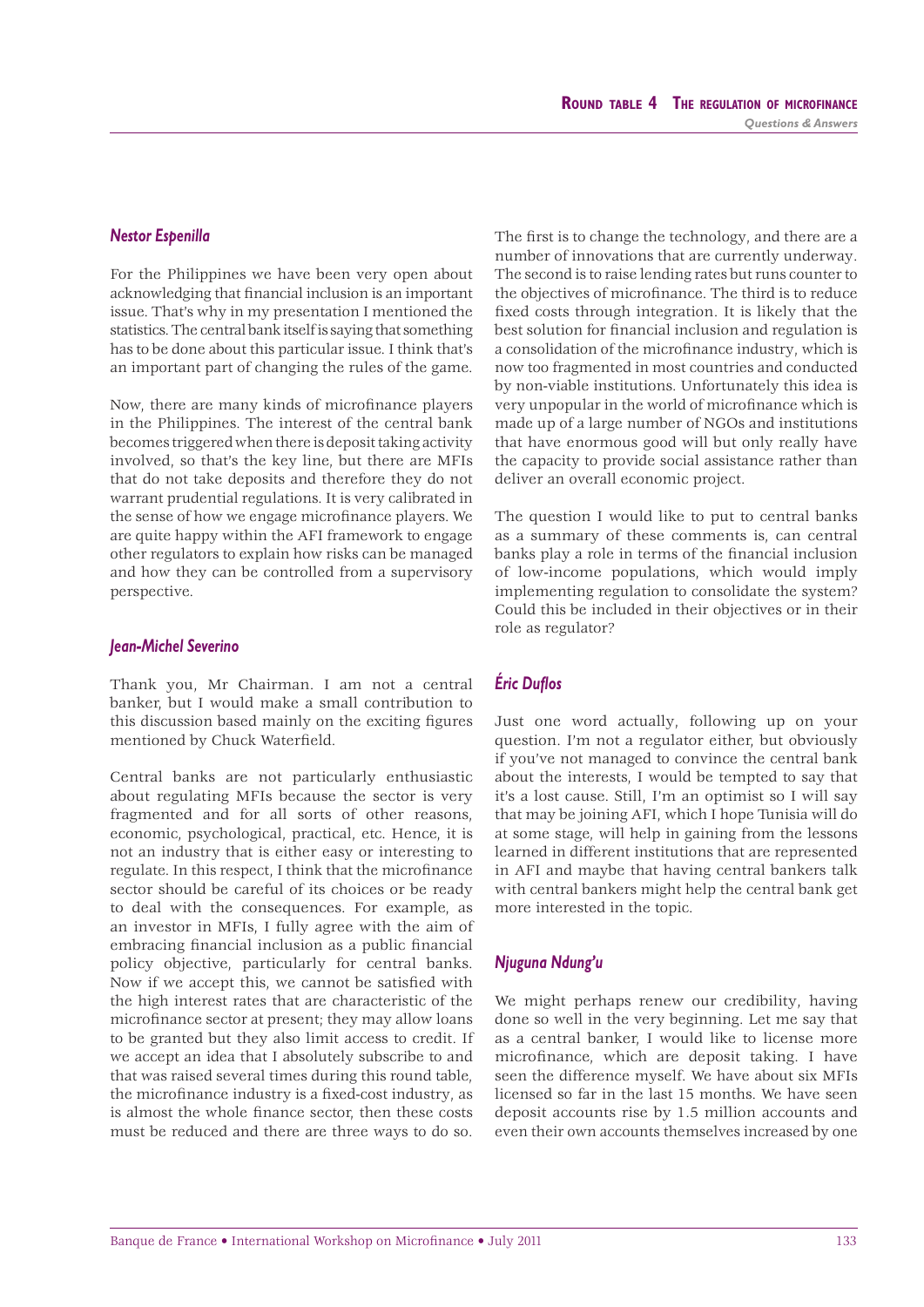half million and over 1.3 billion schillings in terms of deposits. We have seen a difference, so we do know that and we know they are rich. We have defined the problem here is that when it comes to regulation and you have credit only, the first definition is core capital and they like running away from that.

The second thing is that these are the rules of the game and they like running away from that. For me I'm bringing in the market, but we want to join the AFI network and we can tell you more. Alfred Hannig is there, I'm here and I chair the steering committee and Nestor A. Espenilla is the Vice-Chair. Even developing the guidelines, we can do that. The AFI network can help do that very fast and then you take those guidelines to the market. I don't think central banks are fast for that. I think we've got about to saying we accept, we would like to. Mandatory policy works best when you have an efficient, financially included population. The transmission mechanism works when the financial sector is also developed and functioning. So we do know the benefits of financial inclusion and we would like to work with them.

I don't want to go beyond that. I do hope that the four issues that we started with have been answered. If they haven't, perhaps we will look for more information to try and beef up what we need to tell the G20.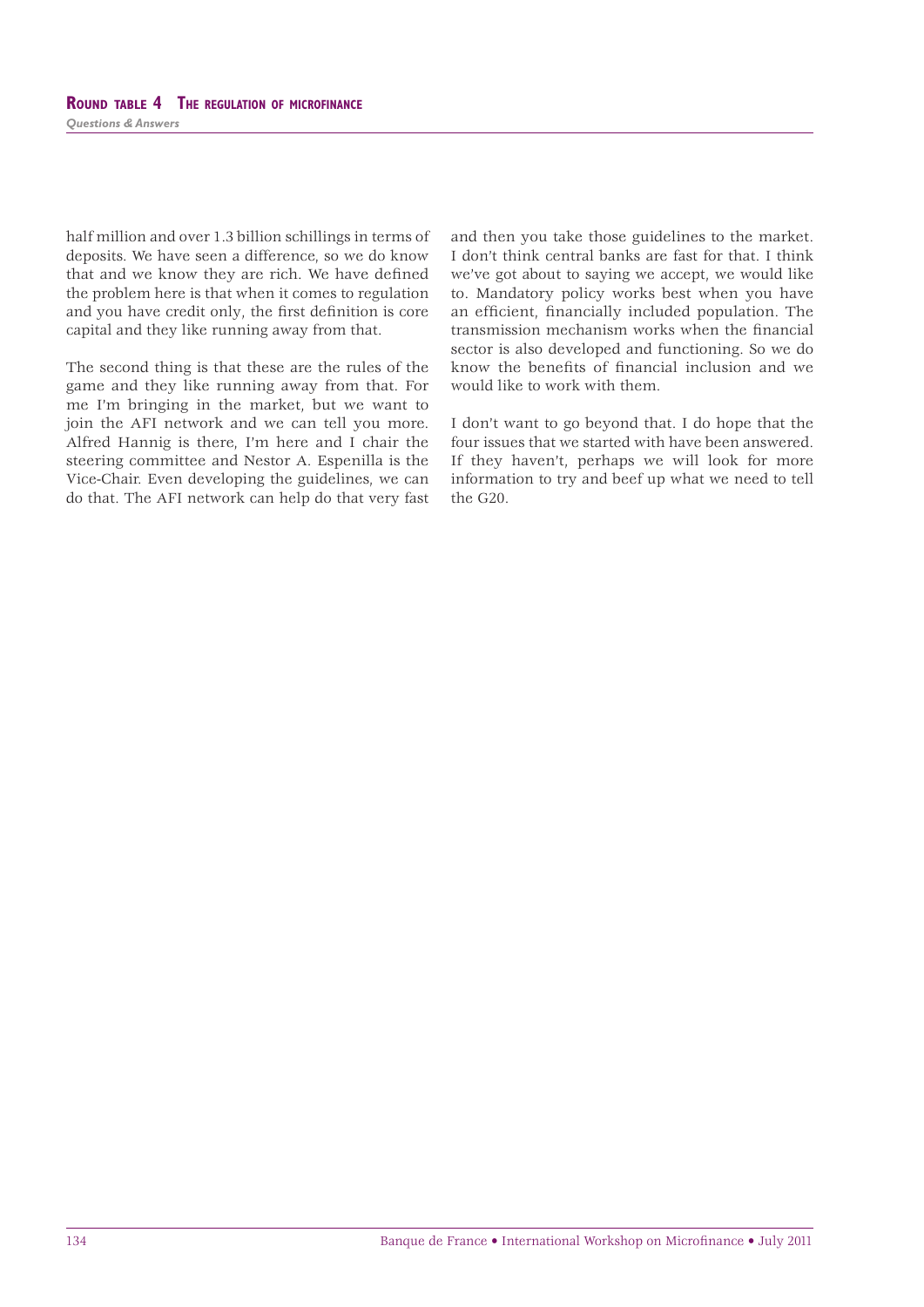# **CONCLUDING REMARKS**

# **Jean-Pierre LANDAU** *Deputy Governor*

*Banque de France*

I think that this has been a very productive day<br>and the first thing that I would like to do is thank<br>all the participants in these discussions as well<br>as the organisers. Of course, I thank Muhammad think that this has been a very productive day and the first thing that I would like to do is thank all the participants in these discussions as well Yunus, who has honoured us with his prestige and his presence, Maria Nowak, without whom microcredit in France would not be what it is, Jacques Attali, who has inspired us with his views, Jean-Michel Severino, who has just shared with us his experience and wisdom, Governor Ndung'u, who has just given me his advice and opinions on the role of central banks in microfinance, all those who actively participated in the discussions, and lastly Paul Loridant, who organised today's events. Paul Loridant was the idea and inspiration behind this round table. With his team, whom I also thank, he has spent five months working tirelessly to make today a great success. Finally, I wish to thank the Senate for hosting this event in a place that is extremely prestigious and comfortable, enabling us to combine business with pleasure.

I was not able to participate your preparatory work, but what struck me when reading it, when listening to the last panels, and when speaking a little with some participants, is both how interesting the subject is and the enthusiasm it arouses.

Why is there so much interest in microfinance today? I would tend to think there are three major causes. The first one is that we are dealing with a major market imperfection. Financial exclusion is of course a social phenomenon, but it's first and foremost a market failure, the impossibility of finance and credit to get two people who have profitable projects with high returns to invest into and which cannot get the finance they need.

Of course I listened very careful to the latest intervention. There is a lot to be done in terms of transparency, in terms of pricing, but overall the existence of microfinance itself is a major response to a major market failure, and that's why it triggers so much interest and rightly so, in my view.

I think the discussion you just had about costs, the importance of fixed costs and the importance of structures shows that it is a very sophisticated financial technique and we see it in the results. We see it in the low default trends and we see it in the ability to reach people and projects which would not be reached by traditional finance networks. It's a financial innovation, so we have a financial innovation to deal with market failure. This is exactly what modern finance is about and it's perfectly legitimate that it triggers so much interest. The first cause of course is that it has social utility that nobody would challenge. Dealing with a market failure with sophisticated financial techniques and proven social positive impact, which nobody would challenge, that's what finance is about. It's very important that we can do that, we can work on that and we can develop that. Coming out of the worst financial crisis in the last 50 years at a moment when a lot of the financial innovations that we have seen in the world have not proved their usefulness, we can have doubts as to whether they have proven they help growth and economic welfare. We don't have that in microfinance and that's very important. This is human and financial ingenuity directly applied to increasing welfare for a lot of people and, by the way, having a positive effect on economic growth because an immense number of projects can be financed, developed and invested which wouldn't have been otherwise. It's extremely important and in my view, it fully deserves the attention, the work and the intensity of resources which are behind all this.

Now, it also triggers passion and I was very stricken by the fact that when we discuss microfinance, you may hear a lot of different views, different approaches and different philosophies and that's very interesting. I won't elaborate much because all of you know more than I do about this, but it seems to me that there are at least four basic questions. The first one is whether it is a profitable, long term, self-supporting activity or whether it will need public support. The logic of fixed costs, as Jean-Michel Severino developed a few minutes ago, leads us to ask this question. I have no answer for that question. Anyway, I have no answer to any of the questions I'm going to ask.

The second is how does it relate to the traditional banking sector and the traditional banking activity? How is it going to interact with it? Governor Ndung'u just said that he wants to have microfinance which is both deposit taking and credit making, so he wants to have microfinance to look more like ordinary banking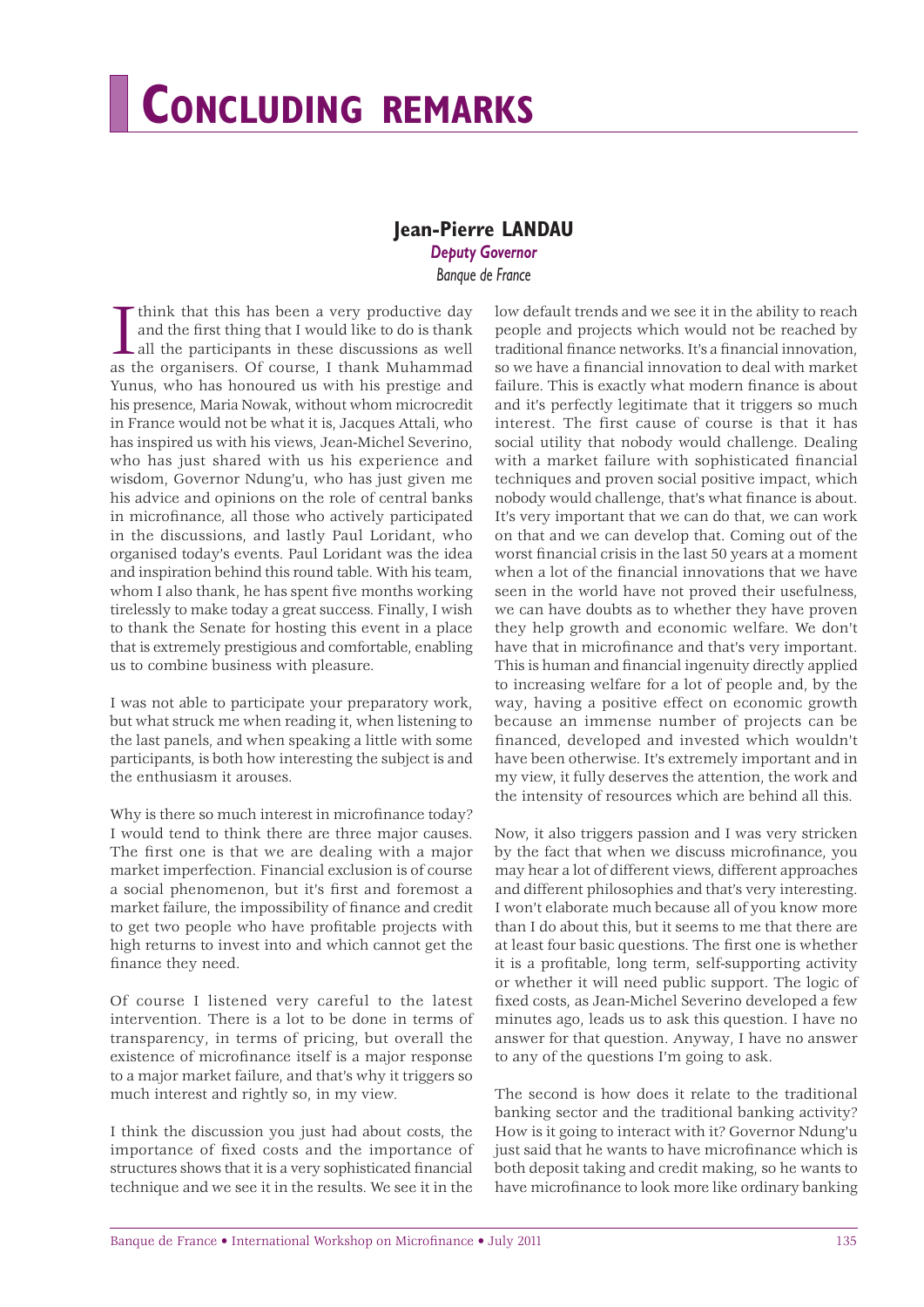and that's very important. Maybe we've neglected the resource side and getting people to get access to a bank even if they have small amounts to deposit may be just as important as getting access to credit and that allows them to manage their wealth, their household and their balance sheet in a better way.

The third question is how does it change as the economy matures? Jean-Michel Severino asked that question, whether we have a consolidation movement going on or not, whether we can live with a small institution and what is the co-existence between small and big institutions? In a previous life I was dealing with transition in central and eastern European economies and the co-existence of big institutions and small institutions is a major one and I think Jean-Michel Severino was very right to raise it.

Of course, how do we regulate microfinance and who is going to regulate microfinance if it needs regulation. I was very interested by the question about whether the central banks are interested or not in microfinance. This conference is organised by a central bank and that's the best answer I can give. During the last panel the central bankers were the majority on the panel, so that's another answer I can give. Obviously, even for those of us who have supervisory powers, this is not the kind of regulation supervision we are best equipped with, so we will have to learn. I think we are all in a learning process, those who do microfinance and those who will have to supervise it and regulate it. But I don't think, for the very reasons that I just mentioned, one can doubt the importance it has in the good working of the worldwide capital markets and I don't think we can doubt the fact that central banks will get more and more involved. Of course, the Governor Ndung'u was absolutely right, it is very important for financial inclusion, it is very important for growth in the economy and it is very important

for the transmission mechanism of monetary policy. So you can expect central bankers to be more and more involved in this area.

Finally, two last points, which are of a more general nature. It seems to me when I discuss this that we have microfinance challenges in advanced economies and we have them in emerging economies. This is typically an issue on which we have to learn from each other. Maybe the learning process is going more from the emerging economy to the advanced economy, but the issue of getting small amounts of credit to the right project is a common challenge that we all have and I'm not sure it will change. So both advanced and emerging economies will have to work on that and to make progress on that. This is typically a G20 issue, because the G20 is there to allow advanced and emerging economies to dialogue and exchange experience.

My last point is that in such a situation with such sophistication, with such interesting and important questions, exchanges of view, exchanges of experience, exchange of best practices are extremely important. I hope and I wish that we come away from this day with better knowledge and with better comprehension of the problem. I'm very happy that we could do that and I'm very happy that you could participate. We will make sure that the results of your work and all the richness and content of your reflections and contributions will be forwarded at the right level to the G20 deputies, to the G20 finance and governors and to the leaders. This is an informal workshop, there is no conclusion. There will be a communiqué that Paul Loridant will read in a minute, but there is no formal conclusion, there is no formal result, but we will make sure that the output of this day will find its way into the Senate and into the Cannes communiqué and results.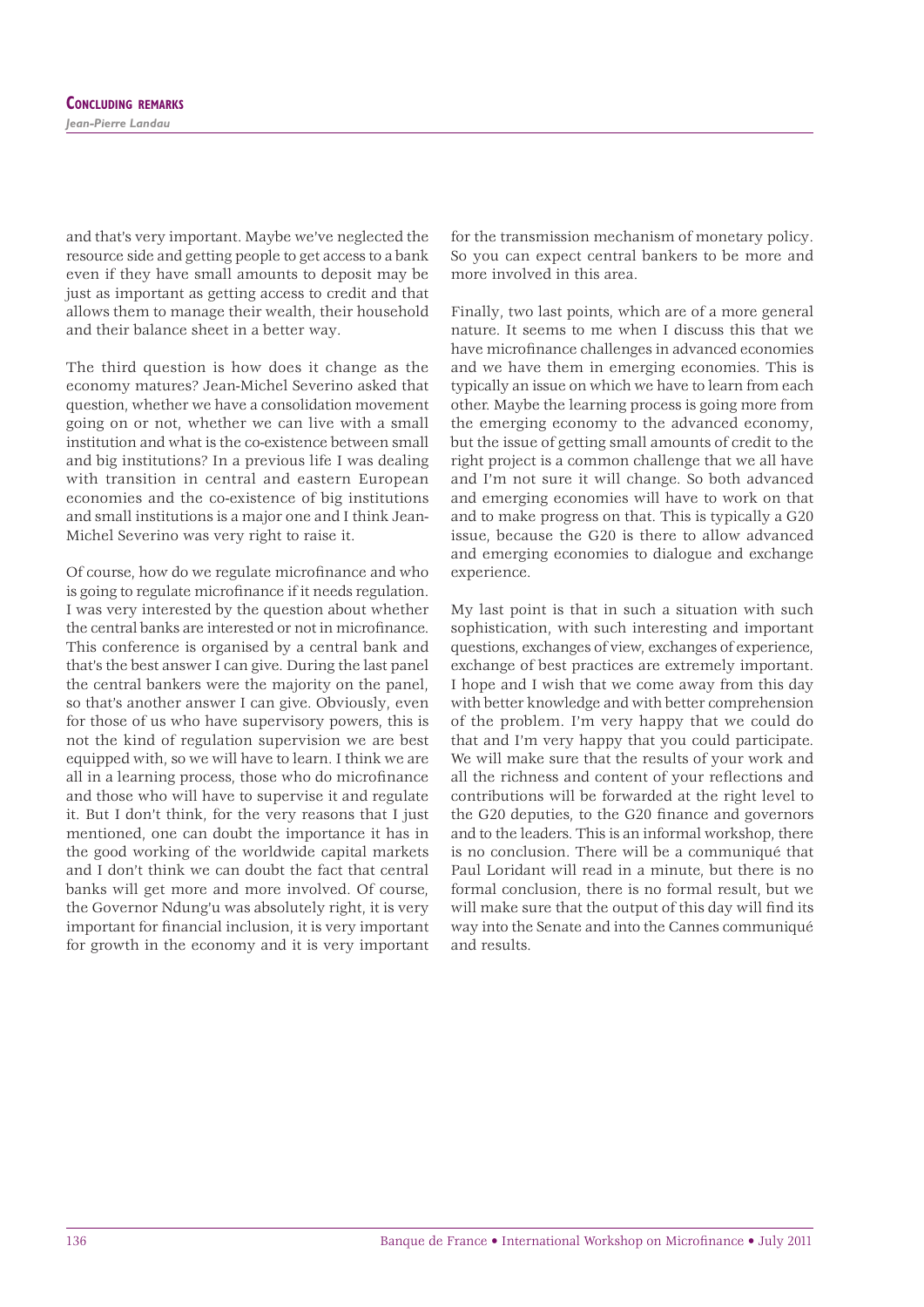

# **Press Release Ministry of Economy, Finance and Industry**

In a workshop held in Paris in the Senate on 8 July 2011 in the framework of the French presidency of the G20, microfinance players reiterated the industry's role regarding social and financial inclusion. They request that the area have adequate and sustainable resources that ensure the safety of both borrowers and savers.

The discussions highlighted the social role of microfinance that contributes to the financial inclusion of people without access to traditional financial services by offering a wide range different and evolving services.

Drawing lessons from the crisis, the three major challenges identified for the development of microfinance are:

• The financial stability challenge: the financial security of microfinance could be strengthened by an appropriate supervision and regulation in order to ensure the financial soundness of microfinance institutions, develop the professionalisation of players, improve the quality of information available to lenders and, ultimately, the projects supported.

• The resources challenge: in order to develop microfinance needs to be largely funded by the private sector, and particularly by local resources. With this objective in mind, a number of financial support mechanisms could be developed to support experimental microfinance programmes, exchange rate hedging and technological, financial and regulatory support for migrants' money transfers.

• The challenge of social and financial inclusion: since the social purpose of microfinance is paramount, the sector should take greater account of the diversity of customer needs and give priority to poverty reduction, supporting the most vulnerable areas and entrepreneurship, while pursuing social and financial innovation.

www.economie.gouv.fr www.g20.org